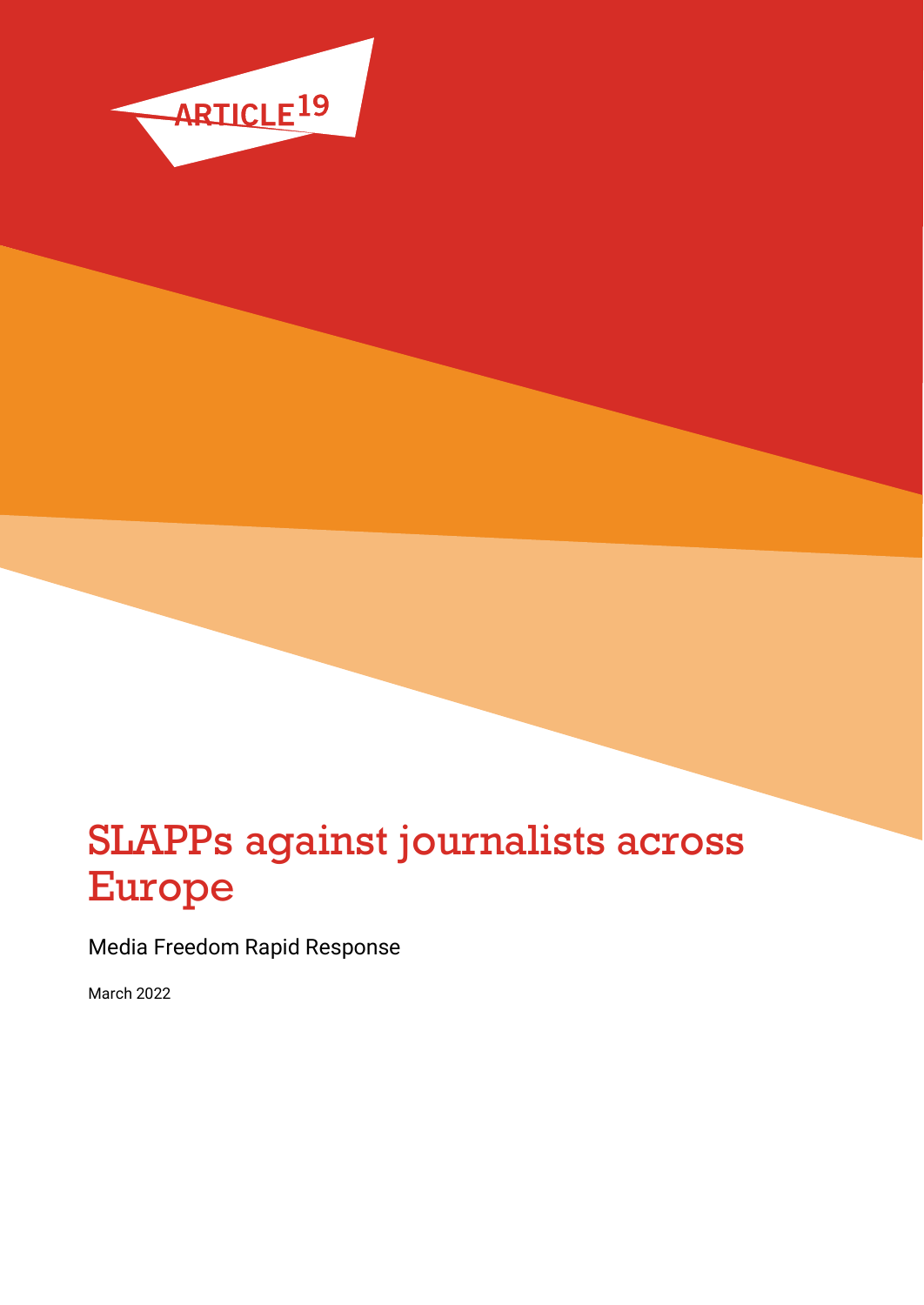

### **ARTICLE 19**

**E:** info@article19.org **W:** www.article19.org

**Tw:** @article19org **Fb:** facebook.com/article19org

#### **© ARTICLE 19, 2022**

This work is provided under the Creative Commons Attribution-Non-Commercial-ShareAlike 3.0 licence.

You are free to copy, distribute and display this work and to make derivative works, provided you:

1) give credit to ARTICLE 19;

2) do not use this work for commercial purposes;

3) distribute any works derived from this publication under a licence identical to this one.

To access the full legal text of this licence, please visit: https://creativecommons.org/licenses/by-sa/3.0/legalcode

ARTICLE 19 is grateful for the support of our pro bono partners, researchers and reviewers in the preparation for this report: A4ID, BDK Advokati, Boekx Advocaten, Justin Borg Barthet, Susan Coughtrie (Foreign Policy Centre), Dechert, Dentons, Djingov, Fencer Law Belgium, Gouginski, Charlie Holt, Benoit Huet, Jerica Jančar, Vanja Juric, Valérie Kasparian, Flutura Kusari, KNP Law, Kyutchukov & Velichkov, Peter Noorlander, Olivia O'Kane, PILnet, Linda Ravo, Shearman & Sterling, and Dirk Voorhoof.

**ARTICLE 19's research is part of the Media Freedom Rapid Response (MFRR)**, which tracks, monitors, and responds to violations of press and media freedom in EU Member States and Candidate Countries. This project provides legal and practical support, public advocacy, and information to protect journalists and media workers. The MFRR is organised by a consortium led by the European Centre for Press and Media Freedom (ECPMF) including ARTICLE 19, the European Federation of Journalists (EFJ), Free Press Unlimited (FPU), the Institute for Applied Informatics at the University of Leipzig (InfAI), International Press Institute (IPI), and CCI/Osservatorio Balcani e Caucaso Transeuropa (OBCT). The project is co-funded by the European Commission. [www.mfrr.eu](http://www.mfrr.eu/)



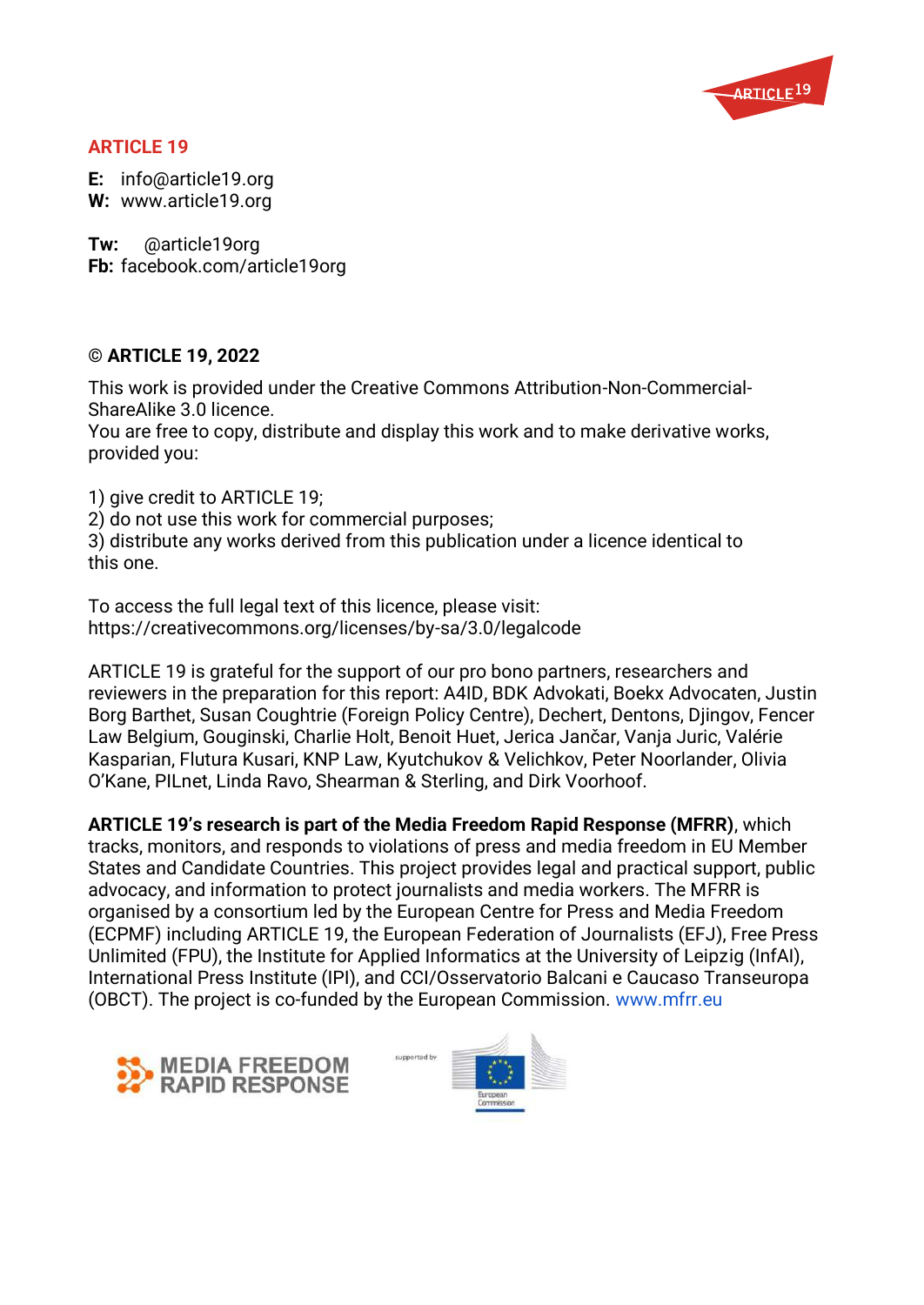

# **Contents**

| <b>Executive summary</b>                                                          | 6  |
|-----------------------------------------------------------------------------------|----|
| <b>Key recommendations</b>                                                        | 9  |
| At the European regional level                                                    | 9  |
| At the national level                                                             | 10 |
| Introduction                                                                      | 15 |
| The concept of SLAPPs                                                             | 17 |
| <b>Criminal law and SLAPPs</b>                                                    | 20 |
| Applicable international standards                                                | 21 |
| The protection of the right to freedom of expression                              | 21 |
| Limitations on the right to freedom of expression                                 | 23 |
| Legal protection of the media                                                     | 24 |
| Due process and procedural protection against SLAPPs                              | 26 |
| <b>SLAPPs trends from country studies</b>                                         | 28 |
| Severe power imbalance between defendants and claimants                           | 28 |
| Claimants do not always win $-$ but this is not necessarily good news             | 30 |
| The laws abused: mostly defamation, but also privacy and data protection laws     | 30 |
| Not all cases go to court: bullying and censorship by lawyers' letters            | 32 |
| The process is the punishment: an expensive journey down a long and tortuous road | 33 |
| Insufficient protection against cross-border cases                                | 33 |
| <b>SLAPP cases in context</b>                                                     | 34 |
| <b>Country case studies</b>                                                       | 36 |
| <b>Belgium</b>                                                                    | 36 |
| <b>Bulgaria</b>                                                                   | 39 |
| <b>Croatia</b>                                                                    | 41 |
| <b>France</b>                                                                     | 44 |
| <b>Hungary</b>                                                                    | 46 |
| <b>Ireland</b>                                                                    | 49 |
| <b>Italy</b>                                                                      | 52 |
| <b>Malta</b>                                                                      | 55 |
| <b>Poland</b>                                                                     | 58 |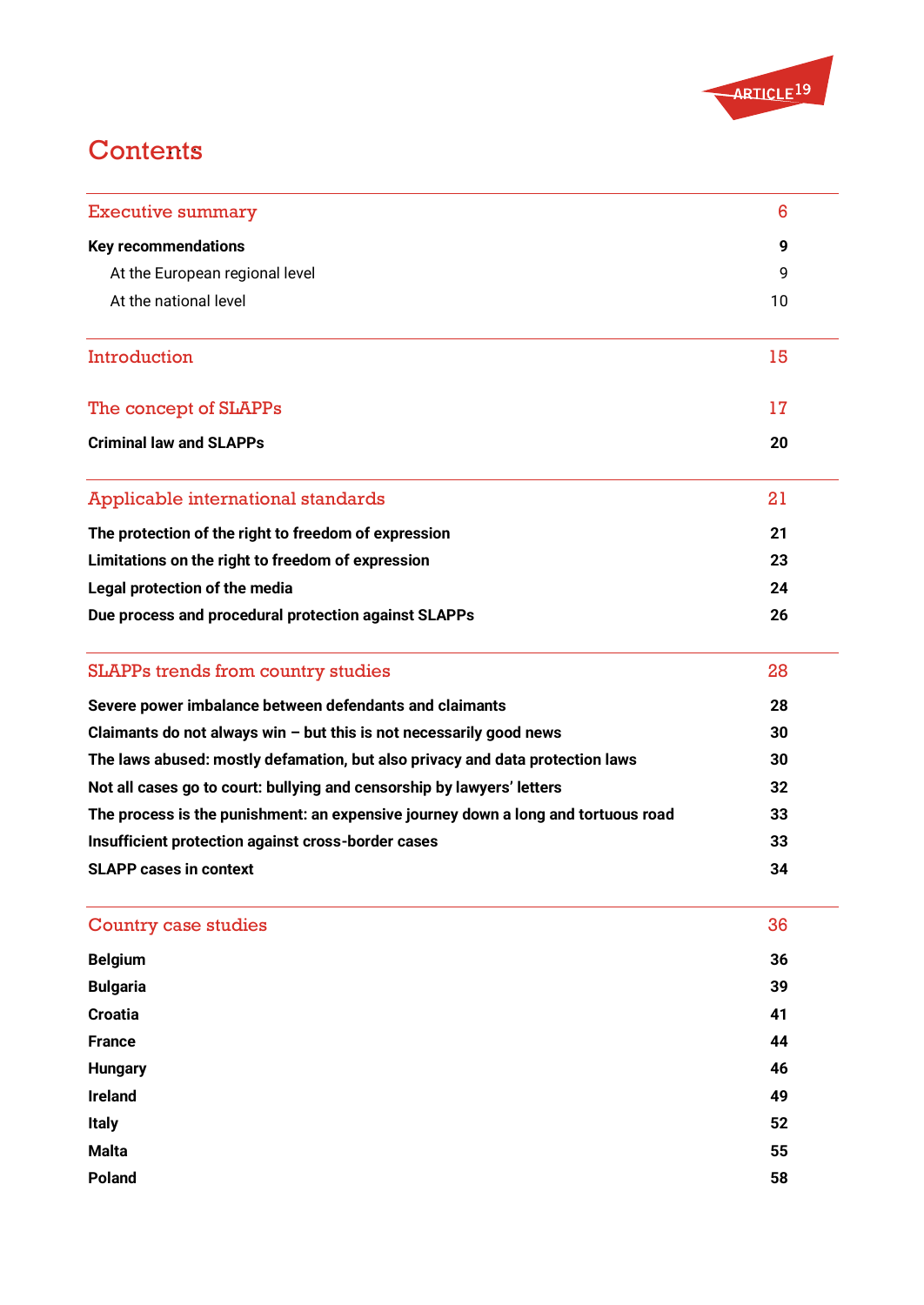|                                | ARTICLE <sup>19</sup> |
|--------------------------------|-----------------------|
| Slovenia                       | 61                    |
| <b>UK</b>                      | 63                    |
| Recommendations                | 67                    |
| At the European regional level | 67                    |
| At the national level          | 67                    |
| <b>Endnotes</b>                | 72                    |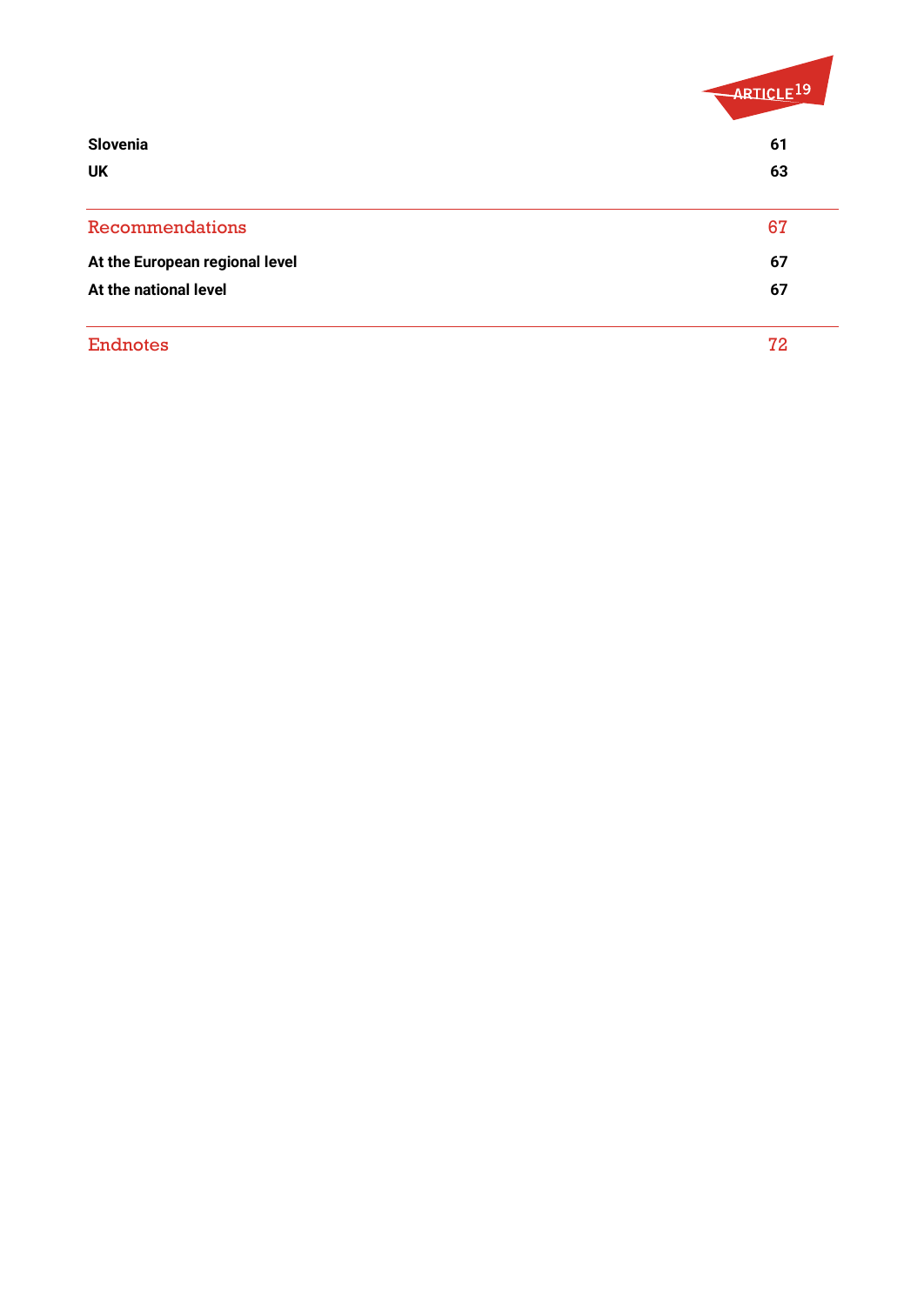

# <span id="page-4-0"></span>Executive summary

This report provides a Europe-wide overview of lawsuits that are taken to stifle scrutiny and public debate on issues such as corruption, mismanagement of public resources, and human rights violations. Such lawsuits, known as strategic lawsuits against public participation (SLAPPs) are taken by powerful individuals in society not necessarily to win cases, but to drag their critics through legal processes that drain them financially and psychologically and ultimately prevent them from exercising their fundamental rights (including freedom of expression or freedom of assembly and association).

This report is based on in-depth research on SLAPP litigation against journalists in 11 countries across Europe over the last four years: Belgium, Bulgaria, Croatia, France, Hungary, Ireland, Italy, Malta, Poland, Slovenia, and the UK. Several trends emerge from the country studies.

- First, and most importantly, there is a clear overall trend of SLAPP cases targeting journalists, media, civil society organisations, and individuals in nearly every country researched. The majority of SLAPP cases against journalists are taken **at the national level**. None of the countries surveyed have dedicated legislation on SLAPPs, and national legislation (for example, civil procedural law) does not provide sufficient protection against the abuse of existing legislation and preventing it from being abused in SLAPPs. Cross-border cases against journalists are less frequent and currently no protection exists against these cases.
- SLAPPs cases are characterised by a **severe power imbalance** between the plaintiff and the defendant. The SLAPP cases surveyed for this report were overwhelming brought by politicians, businesspeople, or corporations; and in some countries, there are close links between these three categories. All three of these categories of claimants have considerable financial resources, and bringing lawsuits is simply a cost of doing business for them – whether that business is commercial or engaging in politics. Meanwhile the defendants in the cases are a small group of independently minded media and journalists, many of them defending multiple cases simultaneously – sometimes dozens of them. The cases may be won, lost, or settled, but the aim of the process is to financially and otherwise drain them and stop the critical reporting. Media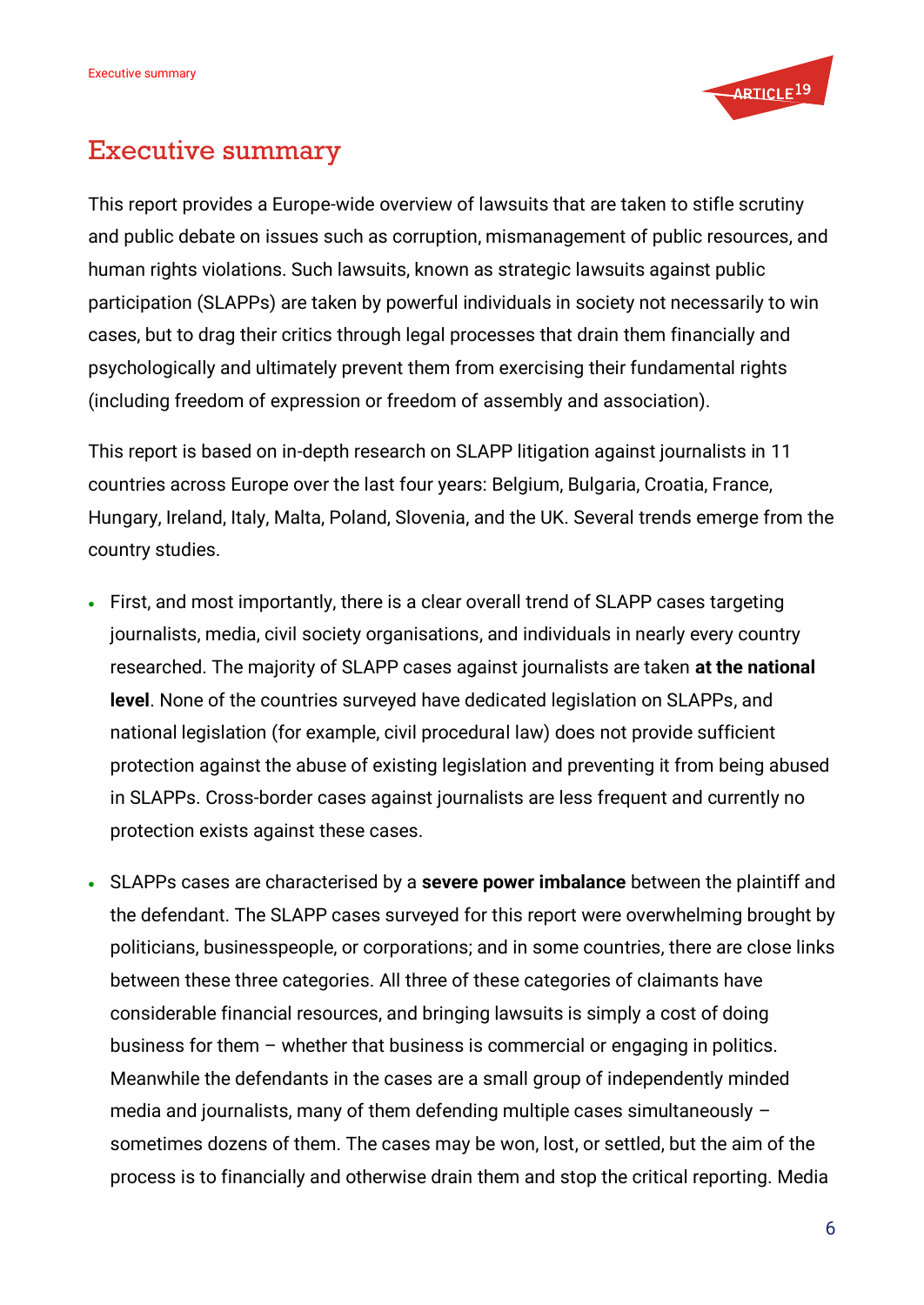

and journalists rarely, if ever, recover their full legal costs, let alone the time and other resources invested in defending the case.

- **Claimants don't always win but that's not necessarily 'good news' for independent journalists.** Claimants do not in fact win many of the cases they bring: a large number are dropped before they come to trial or are ultimately lost, either at first instance or on appeal. For the media, this is not necessarily 'good news', particularly if they were prohibited for the duration of the case of reporting on the issue at stake. If a case is only won after several years, then the story that the journalist sought to report on may no longer be relevant and the media outlet concerned may have been forced to invest time and money in a pyrrhic victory.
- Depending on the legal system and framework of each country, various types of legal action are taken, ranging from claims of reputational damage and intellectual property infringements to intrusions to private life or other legal claims. **Defamation is the primary law of choice but claims taken under privacy and data protection laws are increasingly used.**
- It is notable that, in a number of countries, many SLAPP cases do not reach the courts and frequently they are not even filed: **the mere threat of litigation can suffice** to scare a journalist, media outlet or non-governmental organisation (NGO) into withdrawing a critical report or taking down a news article. Several law firms, most notably in the UK but also in other countries, have developed very aggressive tactics to essentially bully journalists and media outlets into self-censorship, usually on behalf of wealthy clients.
- **The process itself can be the punishment** as it is an expensive journey down a long and tortuous road. The cases surveyed in this report usually involved lengthy and complex legal processes. Cases are rarely resolved in less than a year, and often remain pending for around three years; in a number of countries, it was not unusual for cases to remain unresolved even for 10 years. Throughout this time, defendants have to engage the services of lawyers and invest time and resources in the defence of a case that would be better spent on their work. Even if they do eventually prevail and are able to recoup some of their legal costs, the payments they are required to make upfront and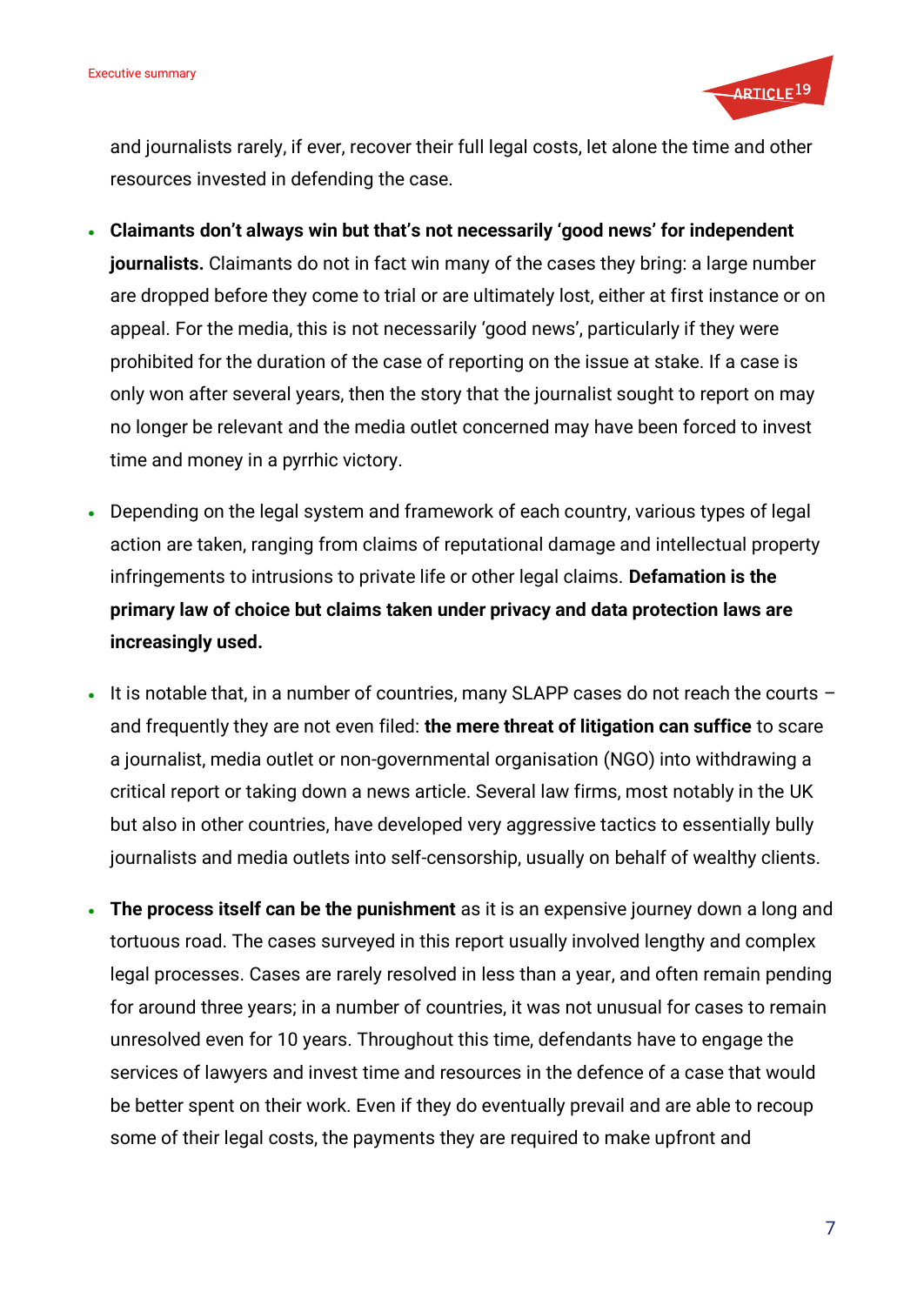

throughout the case put them at a disadvantage (it is rare for a lawyer to only bill at the end of a case, particularly one that lasts many years).

- **There is a need for procedural safeguards, in particular the early dismissal of cases at the national and cross-border levels:** the few countries or jurisdictions in the world that have legislated against SLAPPs include in these laws provisions that allow for SLAPP cases to be dismissed at an early stage.<sup>1</sup> This is a key safeguard against SLAPP lawsuits. However, in most countries surveyed in this report, early dismissal is either impossible or very difficult; only the claimant can force early termination, by withdrawing a claim (another aspect of the power imbalance). Cases must be litigated to the end, leading defendants down a long and, in most cases, expensive legal process.
- **Protection against cross-border cases is insufficient.** There is a relatively small but very impactful practice of suing media outlets and individual outlets in countries other than their own, and often other than the claimant's. The UK is a particular example of this: courts have allowed claimants to bring cases when there is only the merest link to the country, for example on the grounds that the claimant had property or some business interests there (and given the fact that many SLAPP claimants are businesspeople or corporations and London is a global financial hub where wealthy individuals from around the world own property and do business, this is often the case). For individual journalists and small media outlets, such cases are extremely difficult to defend, also because lawyers in the UK are by far the most expensive in all of Europe (a case that goes to trial can cost several hundreds of thousands of pounds). A 2020 global survey of investigative journalists working on financial crime and corruption found that the UK is by far, the most frequent international country of origin for legal threats.<sup>2</sup> This is not, however, uniquely a UK problem: the practice occurs in other countries as well, such as France, Belgium, and Bulgaria. The practice leads to journalists having to defend themselves against claims brought in a foreign country, often in a foreign language, and in a legal system that is completely alien to them. They struggle even to find lawyers. This burden is disproportionate, particularly when the claimant is, as discussed, often in a privileged financial situation.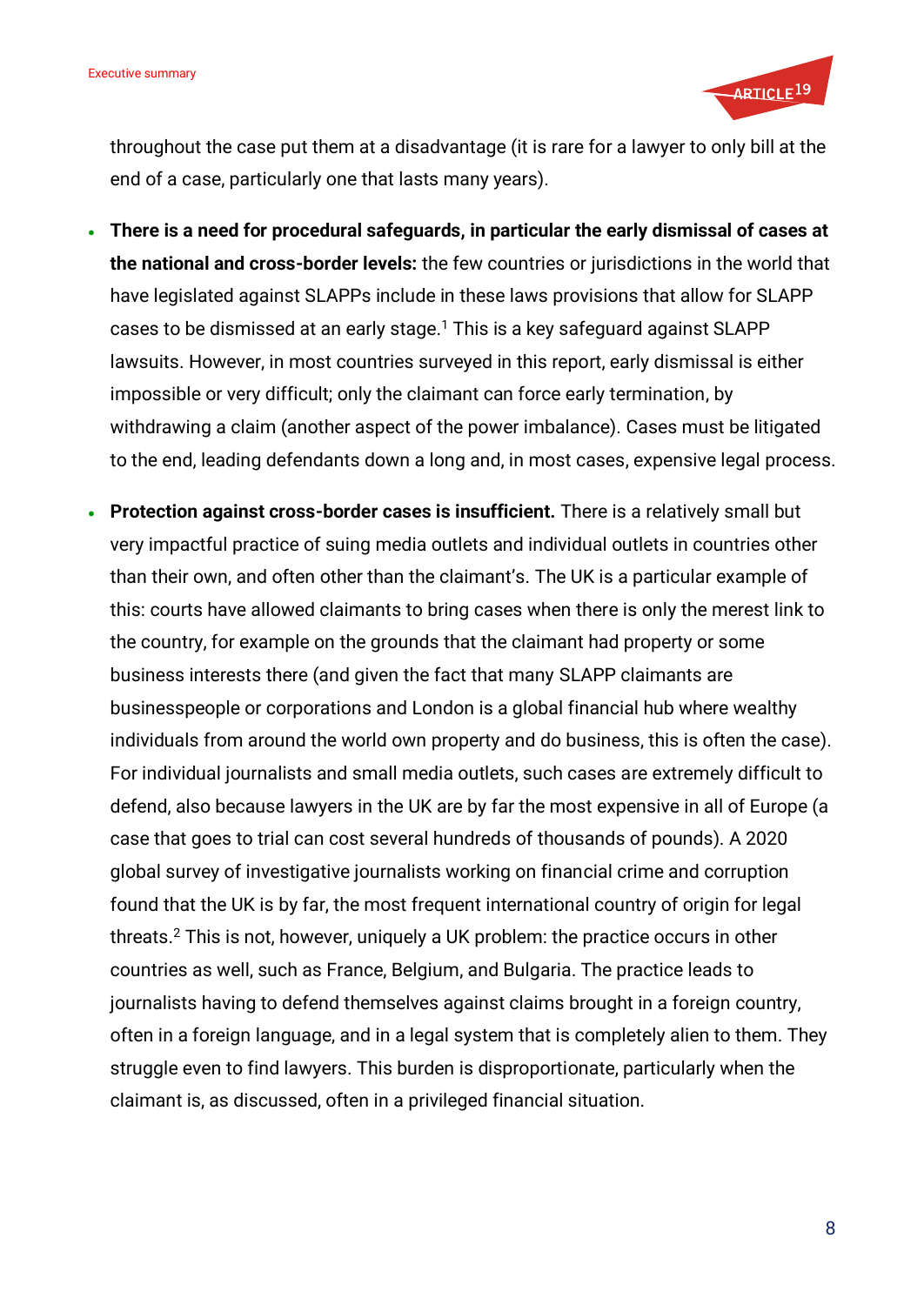

• **SLAPP cases as part of an eroding climate for media freedom.** In many countries, the increasing problem of SLAPP lawsuits comes in conjunction with other threats to independent journalists. For example, SLAPP cases can be brought in parallel with a smear campaign that seeks to undermine a journalist or media outlet's reputation and credibility or, as the research in the UK discovered, even alongside (illegal) surveillance campaigns. In these situations, a media outlet or journalist will need considerable resources to counter these threats on multiple fronts, or even be forced to pick one and leave other threats unchallenged. Similarly, if a SLAPP case is brought against a media outlet in a country where threats to media freedom are already high (for example, through verbal abuse or physical violence against journalists, or by denial of advertising income), the SLAPP will further amplify the overall threat to the outlet.

The report concludes that SLAPPs represent a real threat to freedom of expression and to participate on matters of public concern in countries concerned. As democracy and the rule of law come increasingly under pressure in a number of Member States, this report proposes the call for legislative action to protect public watchdogs and keep the democratic debate alive.

### <span id="page-7-0"></span>Key recommendations

#### <span id="page-7-1"></span>**At the European regional level**

- The **European Commission** should urgently put forward an anti-SLAPP directive providing for common procedural and other safeguards against SLAPPs **at national and transnational levels** based on the recommendations set out in the model EU anti-SLAPP Directive.<sup>3</sup>
- The **Council of Europe** should elaborate and promulgate a Recommendation setting forth a full set of principles on how to protect the right to freedom of expression and other acts of public participation from the threat of SLAPPs.4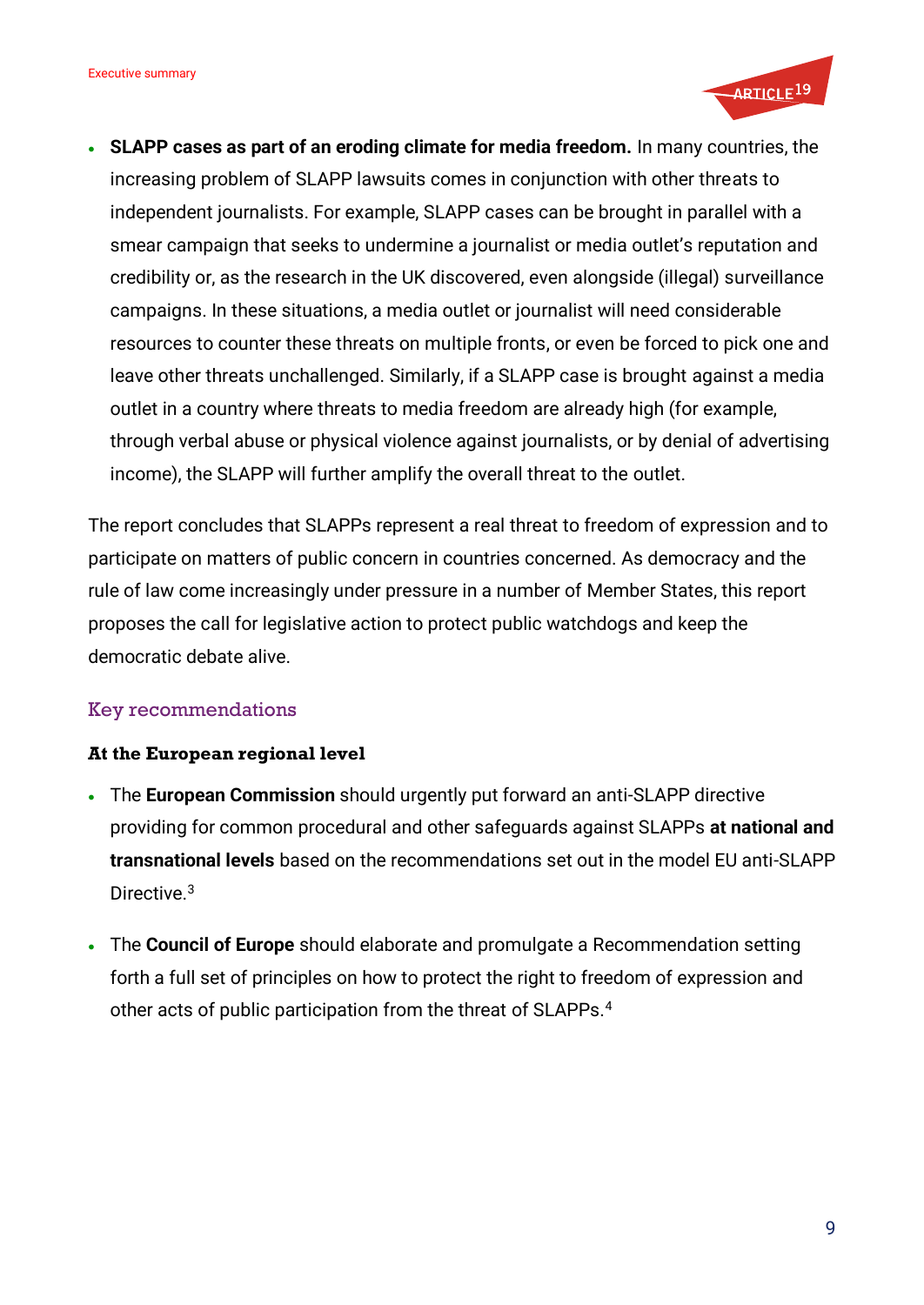

#### <span id="page-8-0"></span>**At the national level**

States should:

- *1. Decriminalise defamation*
- All criminal defamation laws including insult, libel, or slander should be abolished without delay, even if they are seldom or never applied. They should be replaced, where necessary, with appropriate civil defamation laws.<sup>5</sup>
- A moratorium should be imposed on the use of all criminal defamation laws still in force.

In recognition of the fact that in many States criminal defamation laws are the primary means of addressing unwarranted attacks on reputation, the subsequent recommendations on SLAPPs in criminal cases are made as a practical matter on an interim basis, until those provisions are fully decriminalised.

- No-one should be convicted for criminal defamation unless the party claiming to be defamed proves, beyond a reasonable doubt, the presence of all the elements of the offence, as set out below.
- The offence of criminal defamation shall not be made out unless it has been proven that the impugned statements are false, that they were made with actual knowledge of falsity or recklessness as to whether or not they were false, and that they were made with a specific intention to cause harm to the party claiming to be defamed.
- Public authorities, including police and public prosecutors, should take no part in the initiation or prosecution of criminal defamation cases, regardless of the status of the party claiming to have been defamed, even if he or she is a senior public official.
- Prison sentences, suspended prison sentences, suspension of the right to express oneself through any particular form of media or to practise journalism or any other profession, excessive fines, and other harsh criminal penalties should never be available as a sanction for breach of defamation laws, no matter how egregious or blatant the defamatory statement.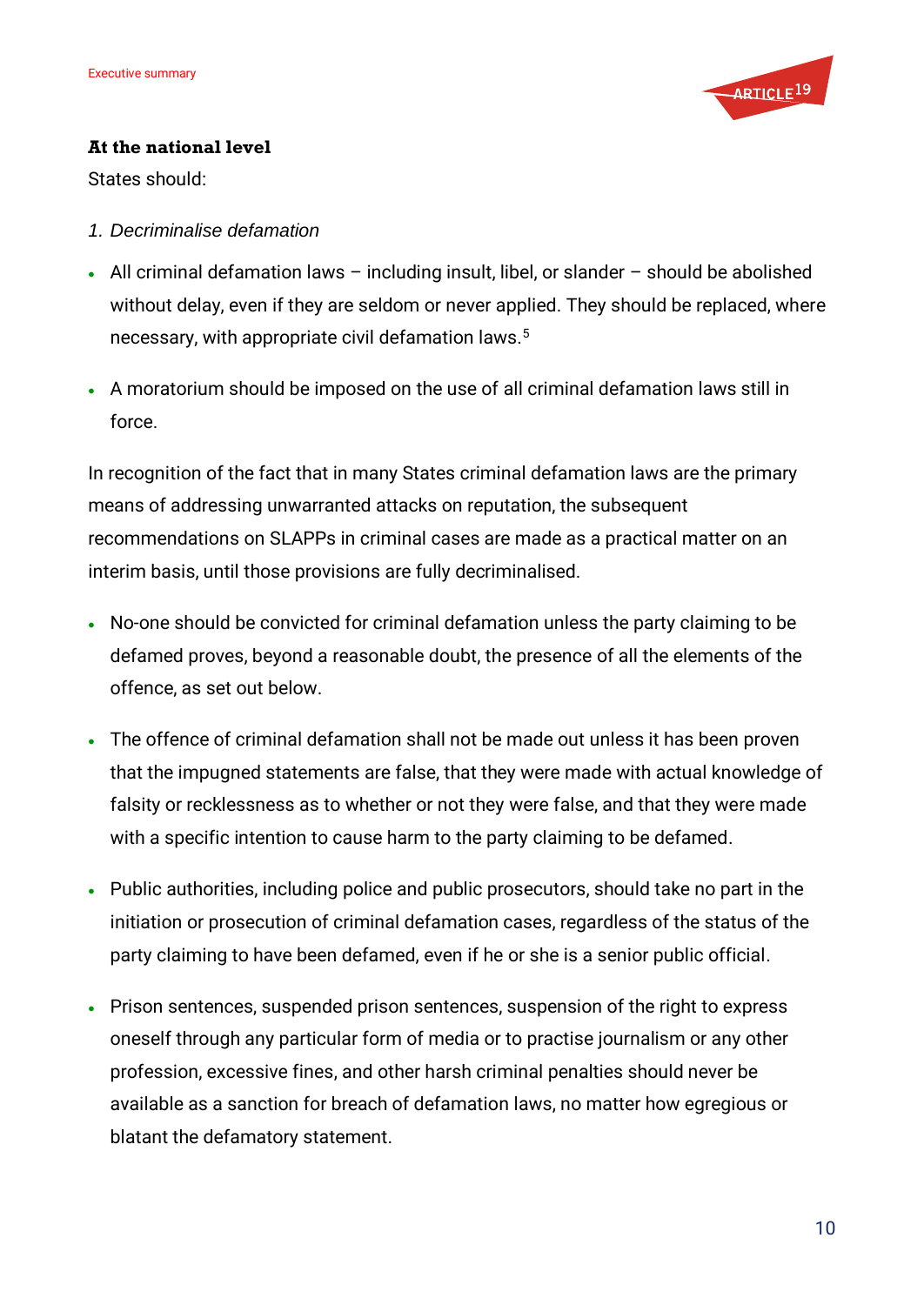

*2. Adopt comprehensive safeguards against SLAPP in civil cases* Such safeguards should include for instance the following measures:

### *Early dismissal*

- A defendant against whom a claim is brought or who receives a threat of legal action which she or he believes is an abusive lawsuit against the exercise of the right to freedom of expression and public participation activities should be able to file a claim for dismissal of that claim at the earliest opportunity, along with an incidental claim for damages.
- A case should be dismissed if the defendant can show that the statement in question was made in connection with an official proceeding or about a matter of public interest, unless the claimant can prove that the claim has legal merits, that it is not manifestly unfounded, and that there are no elements indicative of an abuse of rights or of process laws in which case the motion shall be denied.
- Claims for early dismissal should be examined as soon as possible, at the latest within 90 days from the filing of the motion, and be decided swiftly.

### *Deadline for bringing cases*

• Claims regarding statements on a matter of public interest or in connection with official proceedings should not be brought more than six months after the statement was made or published (including its first publication online).

### *Discovery/disclosure*

- Defendants in defamation cases should have access to all material in the possession of the claimant that is relevant to the determination of the claim.
- Discovery proceedings against the defendant should be stayed pending resolution of the anti-SLAPP law or introduction of early dismissal mechanisms.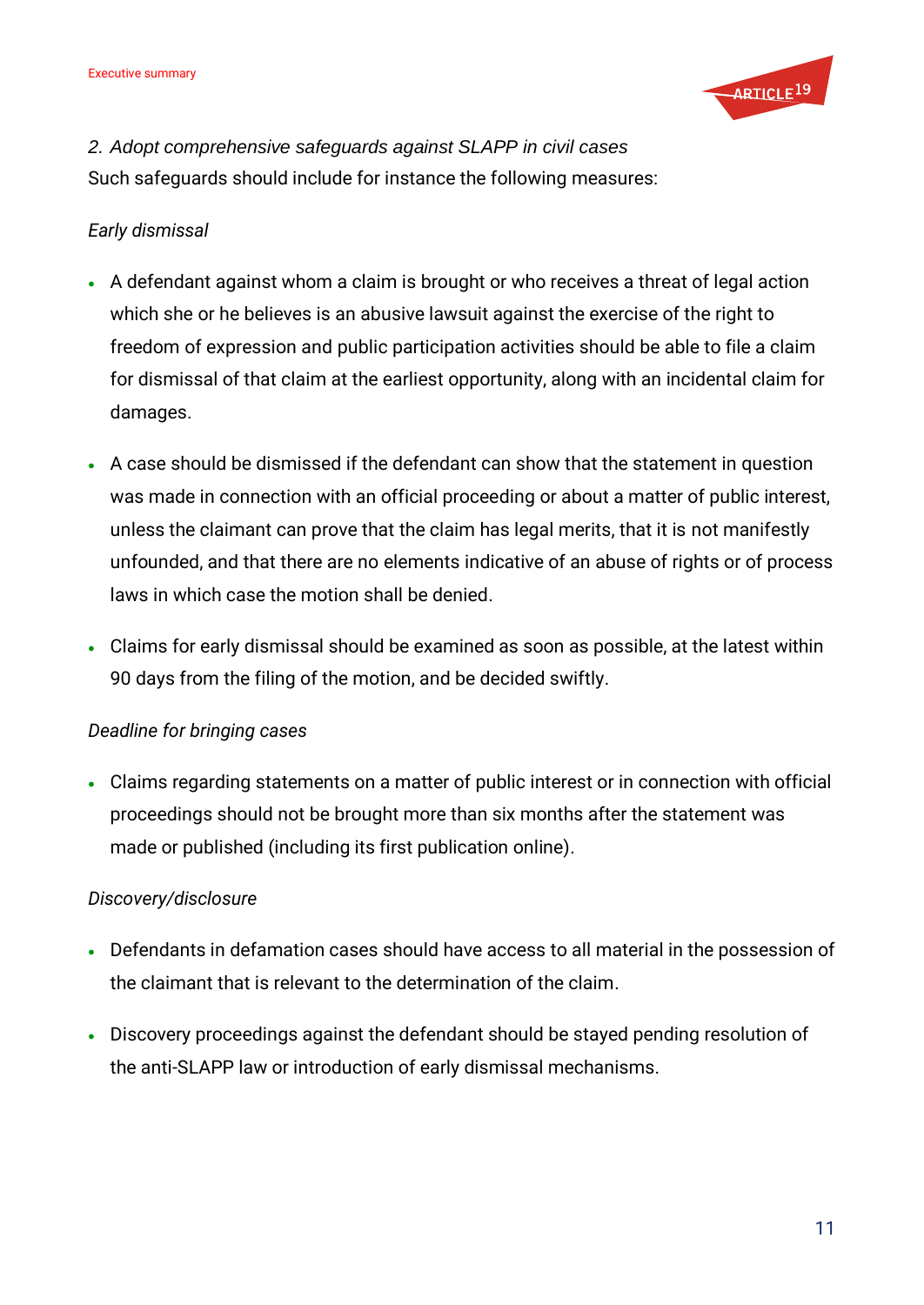

### *Multiple cases*

- When a number of cases are brought regarding the same, or a substantially similar, publication, all but one of these should be stayed pending the final outcome of the pilot case (including any appeals).
- In some jurisdictions, cases may simply be brought together where applicable.

### *Forum shopping*

• Where a claim that arises from public participation on matters of public interest is led in a court or tribunal of another State against a defendant who is domiciled in their State, States should take the measures necessary to ensure that the defendant has access to appropriate remedies before the national courts or tribunals in the State as are necessary to dissuade the pursuance of the claim in those other courts. Remedies should include the possibility to claim a summary award of damages in sums which are at least equal to the sums claimed in damages in those other courts seized, as well as the imposition of penalties.

### *Legal aid*

• Defendants against whom a claim is asserted which arises from public participation on matters of public interest should have access to legal assistance free of charge. Further support should be granted for third-party interventions and trial monitoring of SLAPP cases.

### *Costs*

• A successful defendant should always be able to claim all reasonable costs made in connection with the defence of a case. This should include lawyers' and expert witnesses' fees, as well as other costs incurred, including staff and other resources that have been invested in the case and any necessary travel. Interim cost awards should be made if it is determined that without such an award, the defendant's financial situation would prevent them from effectively exercising the right of defence.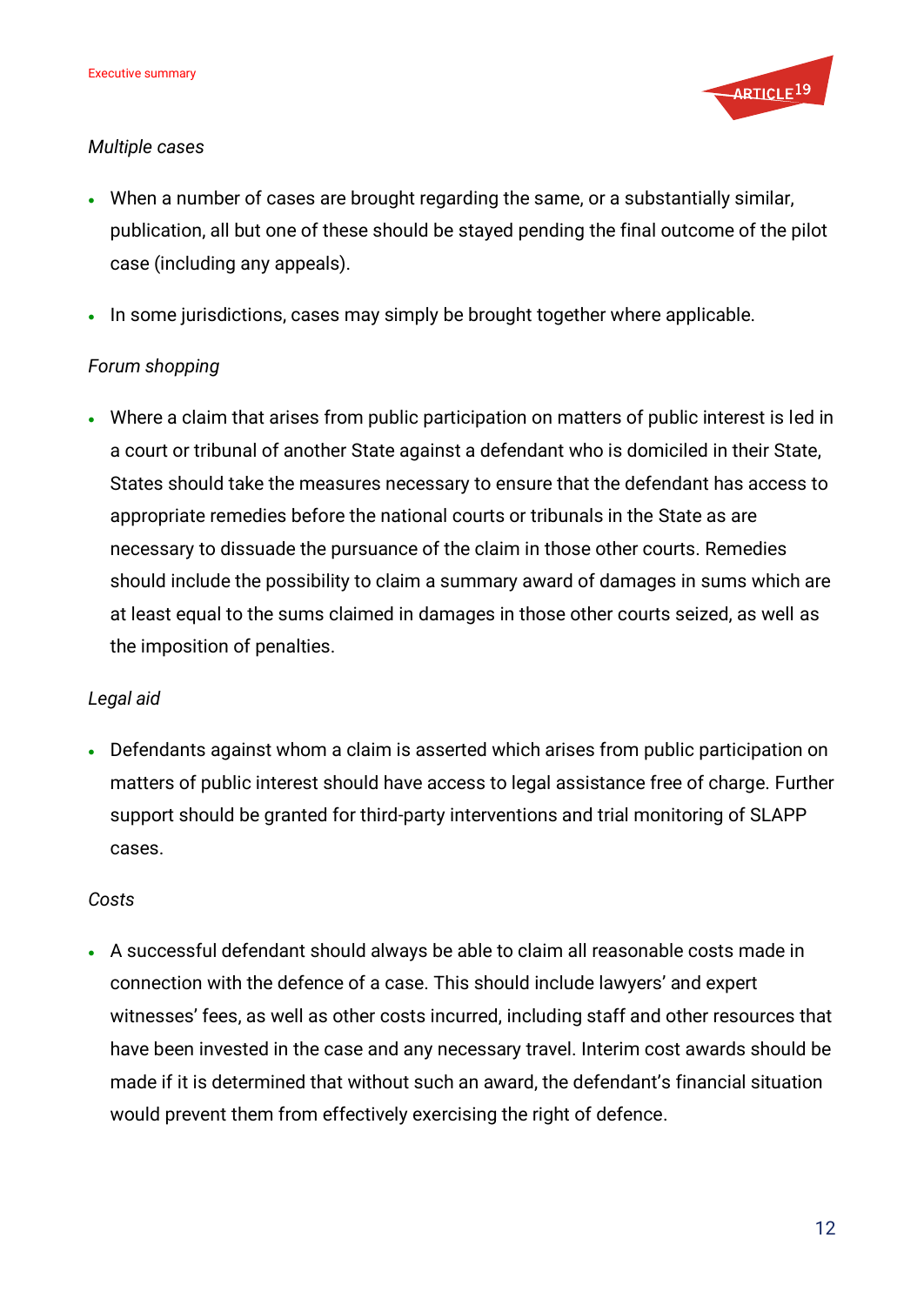

- Defendants in a case brought regarding a statement on a matter of public interest or in connection with official proceedings should only be liable to proportionate contribution towards a claimant's legal costs, bearing in mind the defendant's financial position.
- In a case regarding a statement on a matter of public interest or that was made in connection with official proceedings, defendants shall not be required to make any surety payments into courts or have their bank balances frozen (fully or partially).

### *Cap on damages*

• The law should set reasonable and proportionate maximum amounts for awards for damages that may be claimed in cases that arise from the exercise of the right to freedom of expression and related public participation activities. Awards should not exceed the median equivalised net income per country and they should take into account the defendant's individual circumstances as well as the broader chilling effect that the award may have on the exercise of the right to freedom of expression.

#### *Penalties*

• Penalties in the form of a fine should be applicable to claimants of a claim which is the object of a dismissal decision. In determining the amount of the penalty, due consideration should be given to (i) the abusive nature of the claim; (ii) the excessive or unreasonable nature of claims; (iii) the damages suffered by the defendant; (iv) the existence of previous dismissal decisions brought by the same claimant; and (v) the economic situation of the claimant.

### *Registry of cases*

• National registries of court decisions concerning cases relating to SLAPPs should be established. Registries should be made publicly accessible and free of charge at point of use, in accordance with national rules on the protection of personal data. Entries in registers should in no way affect the rights of the parties in any other judicial proceedings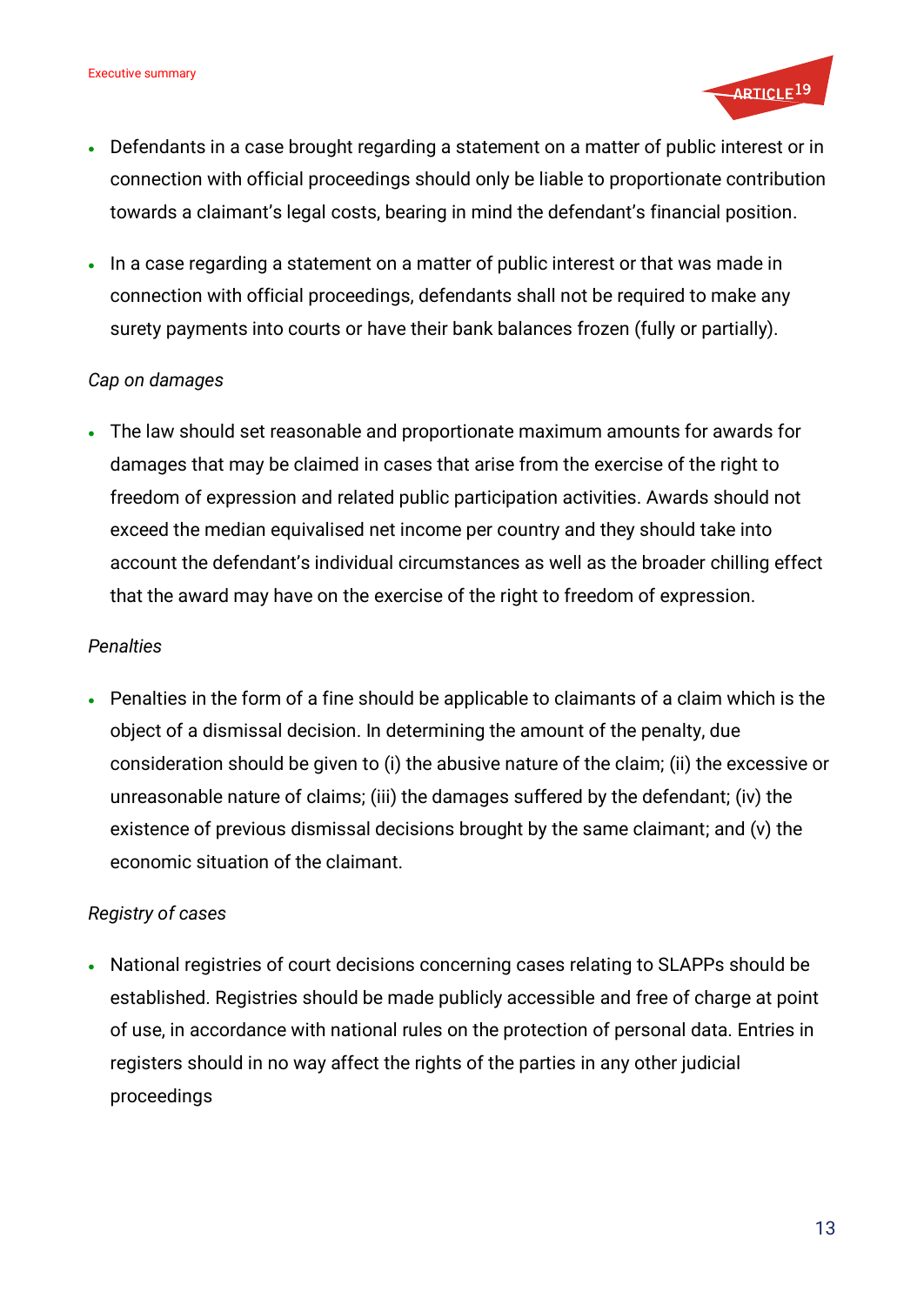

#### *Judicial training and awareness-raising*

• Training should be provided to judges at all relevant courts to aid them in recognising SLAPPs, including on relevant European human rights standards and the case law of the European Court of Human Rights relating to SLAPPs.

### *Media organisations*

- Media organisations should stand by and support their employee or contracted journalists facing SLAPPs, including ensuring adequate indemnity insurance, legal support, and counselling for SLAPP victims.
- Mechanisms should be created to support journalists in reporting SLAPP cases in the media and to the Coalition Against SLAPPs in Europe (CASE) platform of which they or other media/journalists are the victim.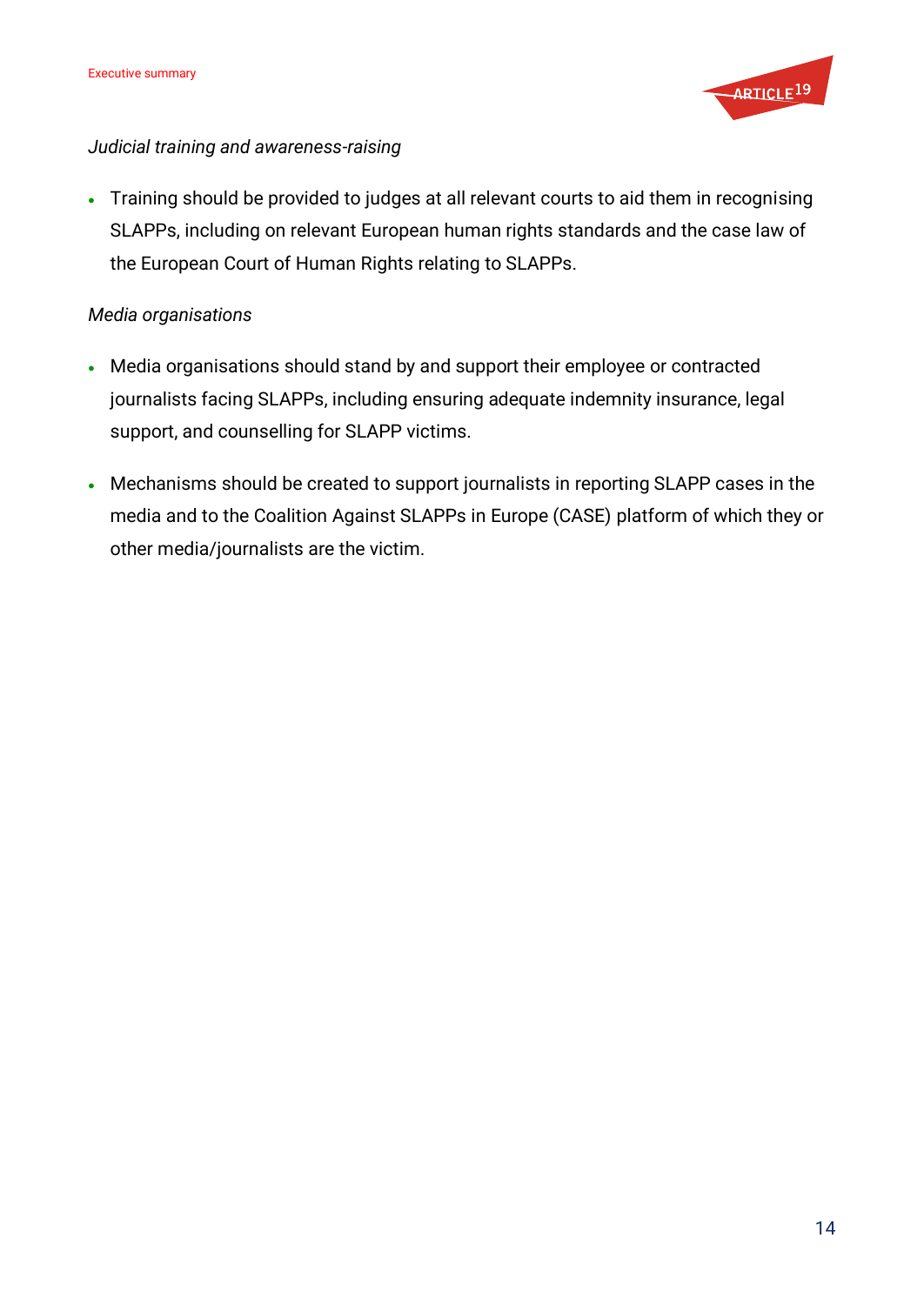

# <span id="page-13-0"></span>**Introduction**

This report provides a Europe-wide overview of lawsuits that are taken out against journalists to stifle scrutiny and public debate on issues such as corruption, mismanagement of public resources, and human rights violations. These legal actions – often called strategic lawsuits against public participation (SLAPPs) $6 -$  are typically initiated solely to drain resources and harass or subdue those who do not align with the interest of the powerful forces in the society, and to prevent them from exercising their fundamental rights. The claimants are often wealthy businesspeople or well-resourced politicians for whom the expense of bringing a lawsuit case is a negligible cost. The defendants, on the other hand, are typically poorly resourced small media outlets, journalists, or activists; for whom the cost of hiring lawyers and investing resources in defending the lawsuit is very significant. Claimants exploit this disparity to force defendants to settle the lawsuits, abandon the criticism (usually a report or a series of reports in a newspaper) and issue an apology, thus whitewashing the claimant's reputation and shielding them from criticism. Recognising the threat that SLAPPs pose to democratic debate and public participation, anti-SLAPP legislation has been passed at a state level including in California and Oregon in the USA and Ontario in Canada to stop such lawsuits.<sup>7</sup>

The issue of SLAPPs in Europe came to prominence following the assassination of Daphne Caruana Galizia, Malta's leading investigative journalist, in October 2017. Upon her death it emerged she was facing over 40 SLAPP actions from politicians and businesspeople in Malta and the USA. Coverage of the SLAPPs against Caruana Galizia led more journalists across the EU to speak about the SLAPPs they were facing. Meanwhile, advocacy efforts at the European Commission level, led by CASE of which ARTICLE 19 is a member, pushed for an EU anti-SLAPP Directive.<sup>8</sup>

The European Parliament has called for specific anti-SLAPP legislation since 2018. In November 2021, the Parliament adopted an own-initiative report on SLAPP. The report calls for the Commission to present a comprehensive package of measures against SLAPP, including legislation.<sup>9</sup> In 2020, the European Commission  $-$  aware of the need to counter this phenomenon within the EU – committed itself to promoting measures to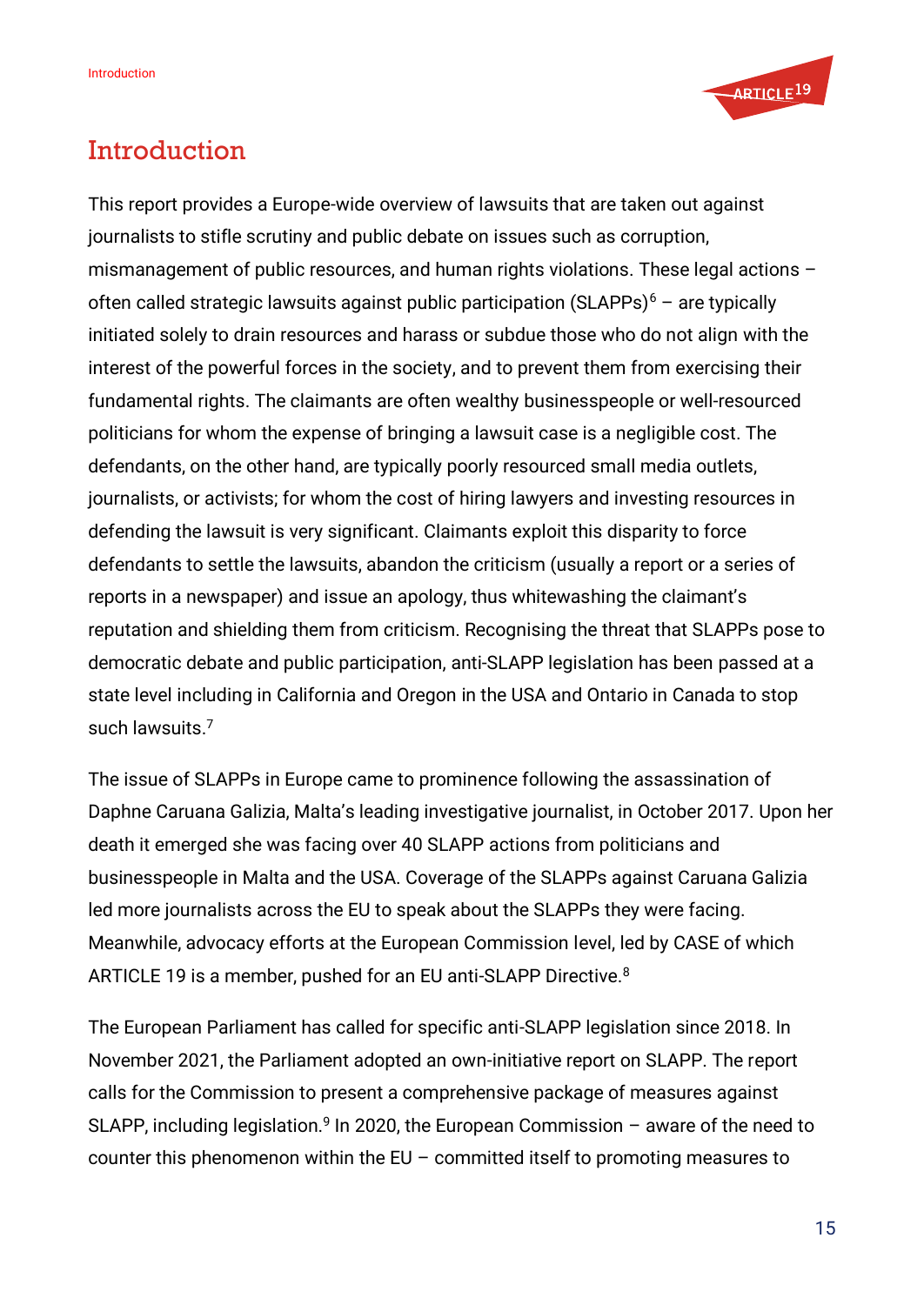

counter SLAPPs within the EU block.<sup>10</sup> The Commission is currently preparing an initiative to protect journalists and rights defenders against abusive litigation, planned for 2022, and in October 2021 it published a [roadmap](https://ec.europa.eu/info/law/better-regulation/have-your-say/initiatives_en?text=slapp)<sup>11</sup> and launched an [open public consultation](https://ec.europa.eu/info/law/better-regulation/have-your-say/initiatives/13194-EU-action-against-abusive-litigation-SLAPP-targeting-journalists-and-rights-defenders-Recommendation_en) in preparation for the initiative against SLAPP.

Recognising that SLAPPs pose a serious threat to media freedom in States beyond the EU, including the UK, the coalition is also calling for a Council of Europe Recommendation against SLAPPs.<sup>12</sup>

This report is intended to support these efforts. It provides an overview of the extent of SLAPP cases against journalists since the assassination of Daphne Caruana Galizia in 11 countries across Europe: Belgium, Bulgaria, Croatia, France, Hungary, Ireland, Italy, Malta, Poland, Slovenia and the UK. These countries were selected on the basis of reports or anecdotal evidence of SLAPPs against journalists in these jurisdictions. Country researchers – each of them practising lawyers, well versed in law and practice in their country – followed a standardised research template to identify the laws and procedural characteristics that are exploited by claimants in SLAPP cases.

While the research is not exhaustive and further in-depth research into other jurisdictions in Europe is necessary, this report provides an overall trend analysis across the region. It furthermore sets out the main international standards that are relevant to SLAPP cases, and provides recommendations for reform, anchored in these international standards and informed by the trend analysis.

ARTICLE 19 holds that SLAPPs are not only a violation of fundamental rights, but they also present a threat to European values of media freedom and transparency and to the EU Common Market. We therefore hope that this report will inform and support advocacy for legal reform to prevent these abusive lawsuits in the EU and beyond.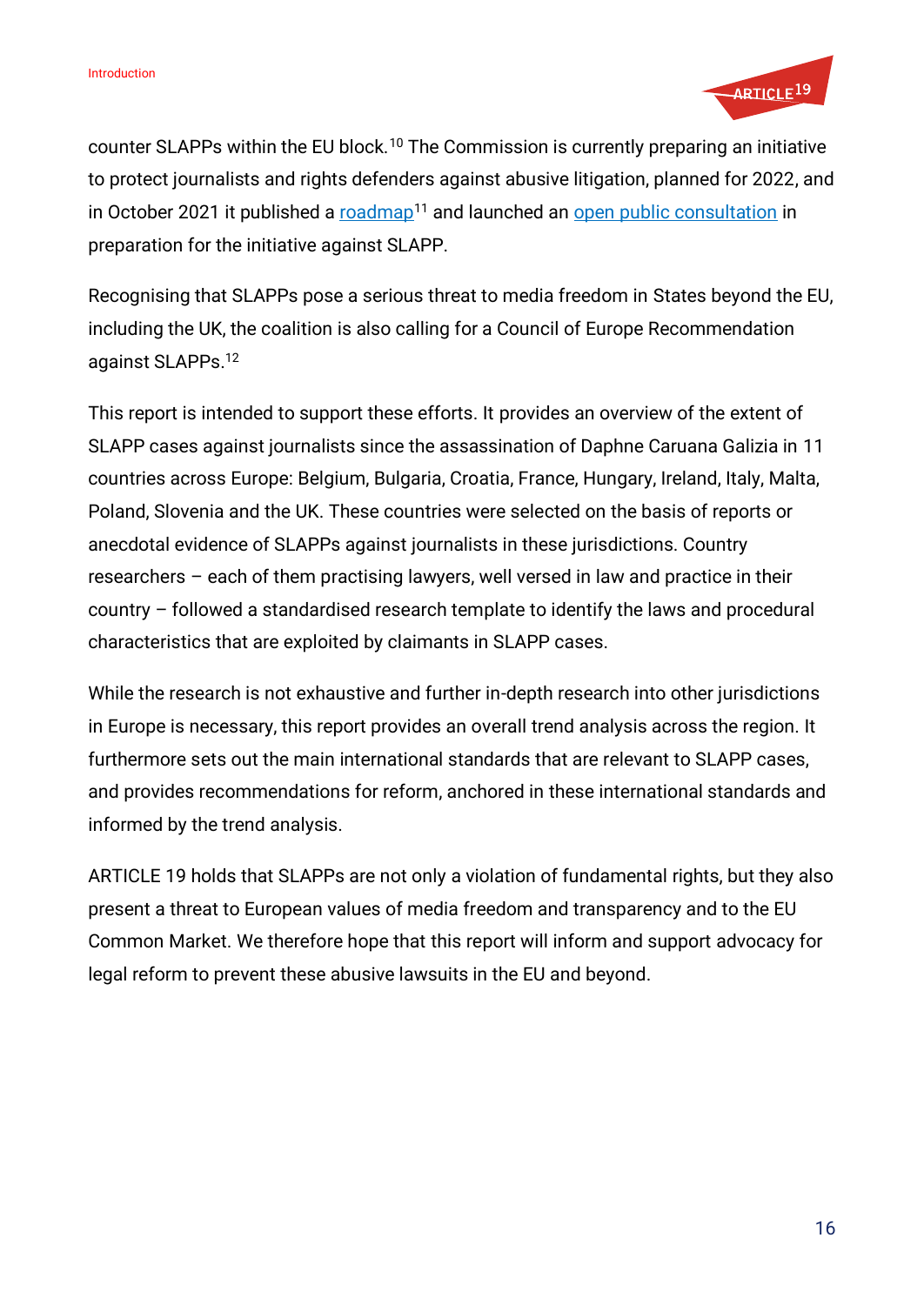

# <span id="page-15-0"></span>The concept of SLAPPs

There is no uniform definition of SLAPPs and different definitions are used in laws and advocacy. For example:

- The Supreme Court of Canada recently defined SLAPPs as "lawsuits initiated against individuals or organisations that speak out or take a position on an issue of public interest. SLAPPs are generally initiated by plaintiffs who engage the court process and use litigation not as a direct tool to vindicate a bona fide claim, but as an indirect tool to limit the expression of others. In a SLAPP, the claim is merely a façade for the plaintiff, who is in fact manipulating the judicial system in order to limit the effectiveness of the opposing party's speech and deter that party, or other potential interested parties, from participating in public affairs."<sup>13</sup>
- American Civil Liberties Union defines SLAPP suits as "a civil complaint or counterclaim filed against people or organisations who speak out on issues of public interest or concern".<sup>14</sup>
- Greenpeace defines SLAPPs as a "lawsuit brought by a private individual (including those brought by public officials acting in a private capacity) with the intention of shutting down acts of public participation".<sup>15</sup>Greenpeace also recognises that identifying these lawsuits is difficult and proposes a number of indicative criteria to identify them:
	- The remedies sought are unusually aggressive or disproportionate to the conduct targeted
	- The plaintiff engages in procedural manoeuvres intended to drag out the cost or drive up costs, such as pursuing appeals with little prospect of success
	- The plaintiff appears to be exploiting its economic advantage to put pressure on the defendant
	- The lawsuit targets individuals rather than just the organisation they work for
	- The arguments relied on are factually or legally baseless
	- The plaintiff uses the litigation process to intimidate and harass third-party critics (for example, through the discovery process)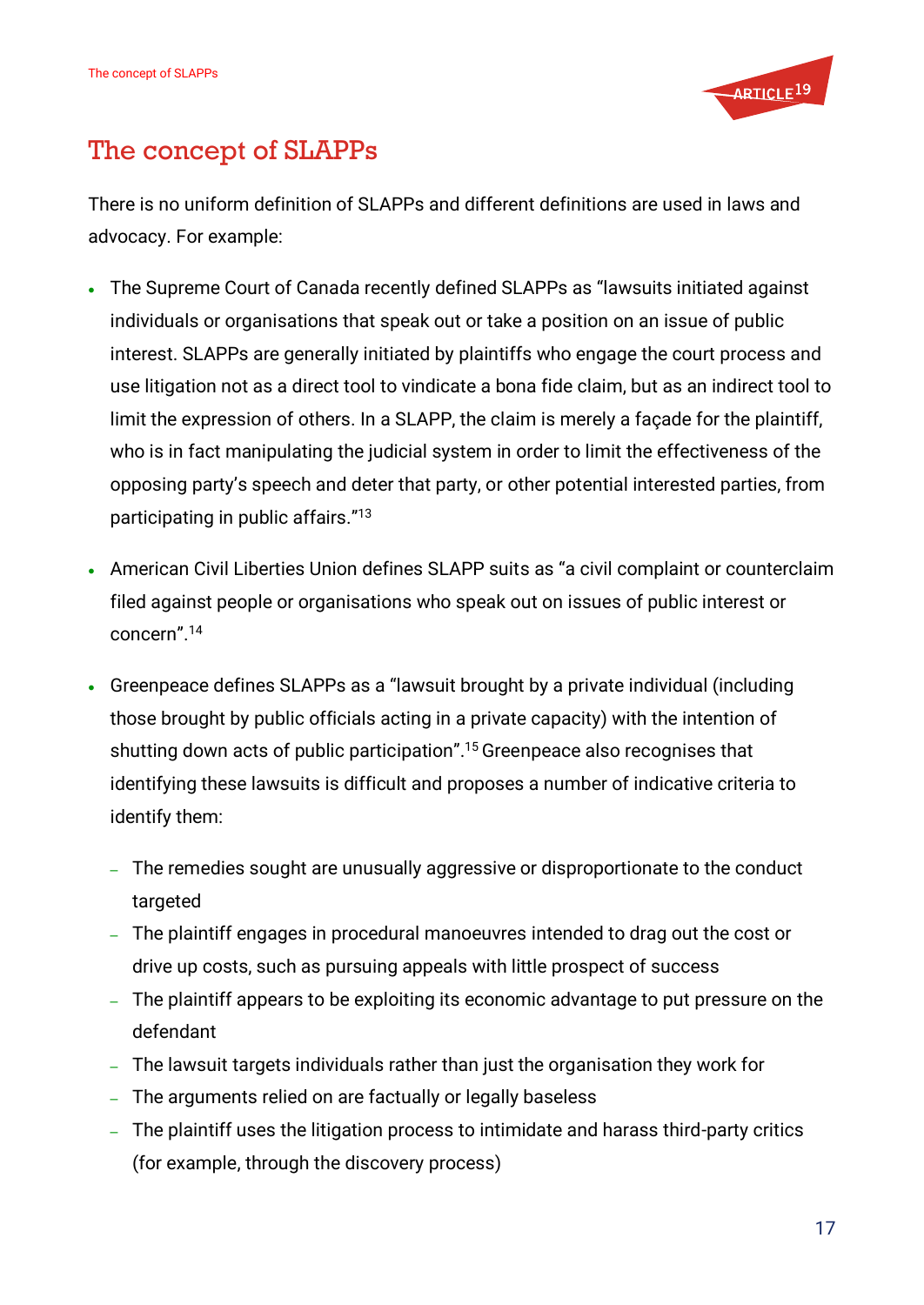

- The lawsuit appears to be part of a wider public relations offensive or broader campaign to bully, harass, or intimidate the target; and
- The plaintiff has a history of SLAPPs and/or legal intimidation (for example, threats designed to scare critics into silence). 16

ARTICLE 19 refers to SLAPPs in policies on defamation<sup>17</sup> and protest.<sup>18</sup> Underpinning ARTICLE 19's position on and recommendations against SLAPPs is the obligation of States and the need to prevent the chilling effect of litigation from potential abusive claimants. To mitigate the impact of abusive litigation in the context of reputational claims, defendants should have an **effective remedy against plaintiffs bringing clearly unsubstantiated cases** with a view of exerting a chilling effect on debates of public concern. Either by law or procedural rules, the court should have the power, at the requests of the defendant or on their own motion, to dismiss defamation claims that target a contribution to a debate of public concern and are frivolous, clearly unsubstantiated, or otherwise clearly lacking any chance of success.

In the context of abusive claimants against protesters, ARTICLE 19 approaches the issue from the State duties regarding liability and sanctions against protesters. This means that States must restrict the possibility of civil law remedies being used to silence protesters and to obstruct the work of human rights defenders in protests (including SLAPPs). States should adopt legislation that considers **SLAPP as an abuse of the judicial process which aims to restrict legitimate exercise of the right to protest.**

In relation to the use of injunctions, ARTICLE 19's position stems from the need to comply with the principles of due process, necessity, and proportionality.<sup>19</sup>

This approach reflects the key principles of anti-SLAPP statutes/laws that have been adopted in some countries.<sup>20</sup> In practice, the scope, purpose, and procedural application of anti-SLAPP measures have the following general characteristics:

• **Purpose:** The aim of anti-SLAPP legislation or provisions is to mitigate the harmful effect of SLAPPs on public interest expression. For instance, the Ontario anti-SLAPP regime aims to circumscribe proceedings that adversely affect expression made in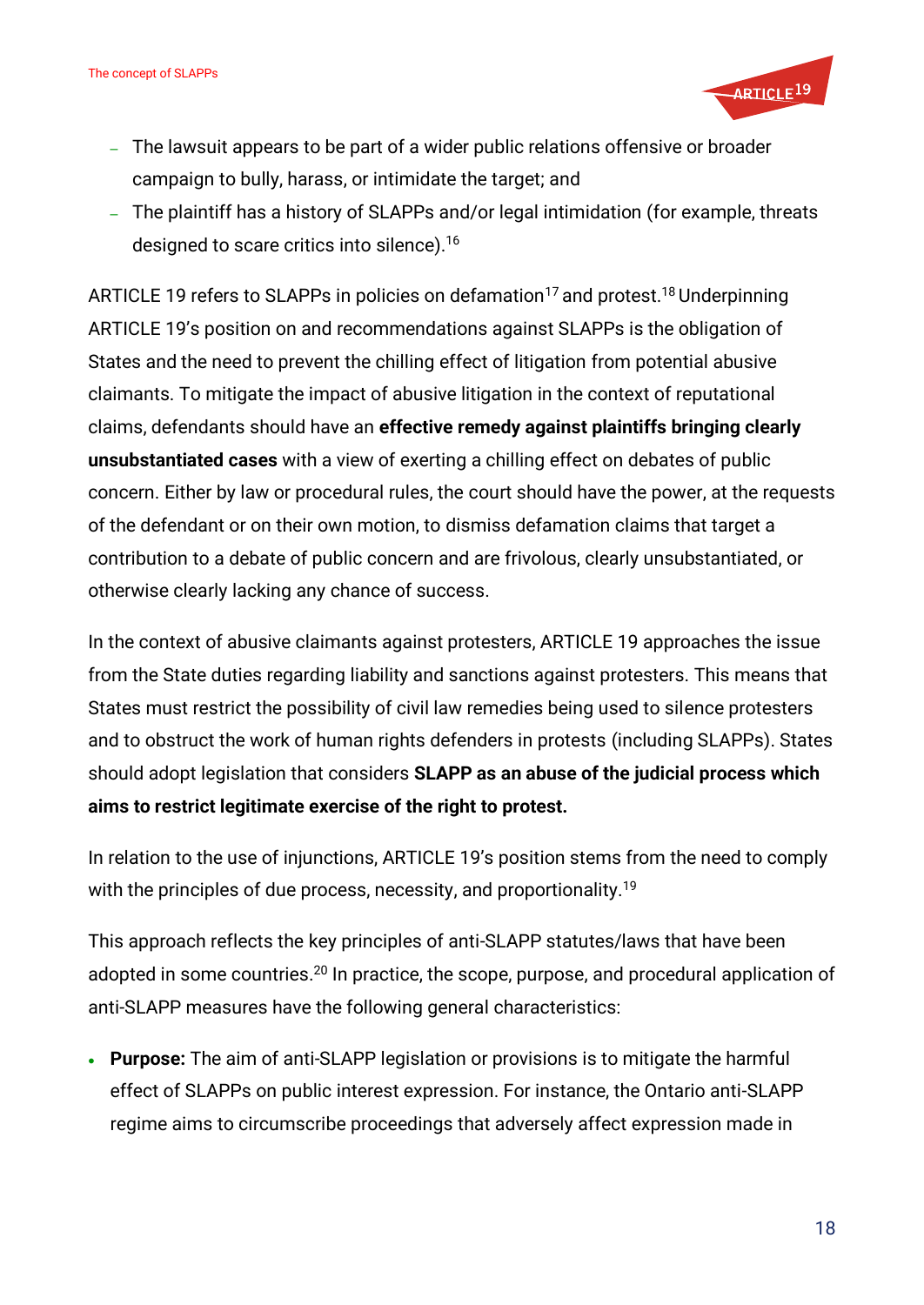

relation to matters of public interest in order to protect that expression and safeguard the fundamental value that is public participation in democracy.<sup>21</sup>

- **Regulation:** Special laws, statutes, or civil law procedural rules include mechanisms for early procedural review under special motions to dismiss or strike any civil action in which a plaintiff brings a claim that is based on the defendant's right to freedom of expression. In some cases, it is considered a pretrial motion under which the question to answer is whether the statement or publication pertains to a public interest matter rather than an assessment of the merits or characterisation of the expression. These regimes are not limited to defamation and reputational claims.
- **Burden of proof:** The mechanism that allows the defendant to file a motion to dismiss or strike out the complaint puts the burden of proof on the defendant to convince the court that the speech in question is directly related to or arising from expressions and matters of public concern. If the defendant meets the threshold required to satisfy the judge, the burden of proof is put on to the plaintiff to demonstrate whether there exists a degree of probability that the claim will prevail.<sup>22</sup> Plaintiffs may also be required to prove the following in order to proceed with the examination of the case: (i) the underlying procedure has a substantial merit; (ii) the defendant has no valid defence; and (iii) the alleged harm is sufficiently serious that the public interest in permitting the proceeding to continue outweighs the public interest in protecting the expression in question.<sup>23</sup>
- **Courts' review:** Under the motion to dismiss proceeding, the judge conducts a balancing exercise between the public interest allowing meritorious lawsuits to proceed and the public interest in protecting expression on matters of public interest.
- **Remedies:** Defendants may be entitled to attorney fees and costs in case the court determines that the motion to dismiss prevails over the plaintiff claims. Otherwise, in case the special motion is determined to be frivolous or a tactic to unnecessarily delay the process, the plaintiff may be awarded with costs and attorney's fees. $24$

These regimes are not bulletproof and are always prone to abuse as civil proceedings tend to be lengthy, extremely technical, and costly in practice; however, they are playing a role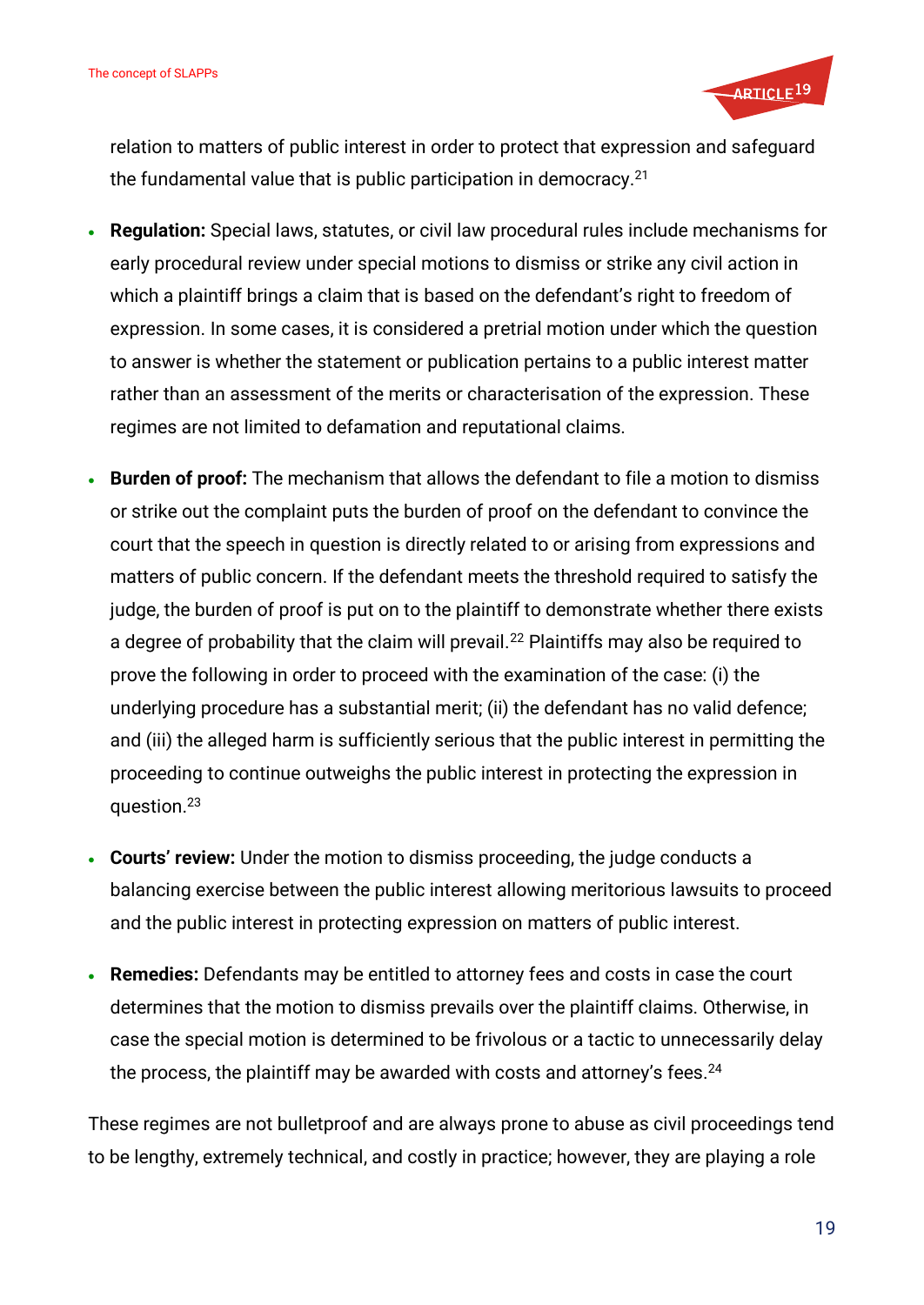

to mitigate the negative impacts of vexatious litigation against media and journalists and to protect the exercise of journalistic freedom of expression from indirect restrictions by third parties. They are relevant because they are in line with the standards of fair trial, due process, effective remedy, and protection of the right to freedom of expression under international human rights law.

### <span id="page-18-0"></span>Criminal law and SLAPPs

The country-specific research carried out for this report revealed that in a number of countries in Europe, criminal law provisions are abused to take out SLAPPs. This is particularly the case in countries where defamation, insult, and other issues linked to the protection of reputation are criminal matters. The mode through which these cases are taken varies from country to country: sometimes they are taken through the public prosecutor's office, in other instances they are taken through private prosecutions, and in a number of countries criminal and civil cases are taken out in parallel, i.e. a claimant asking for damages or a similar remedy in civil proceedings, whilst pursuing the defendant through the criminal justice system. This can increase the burden on the defendant and pressure them even further to drop the defence and settle the case.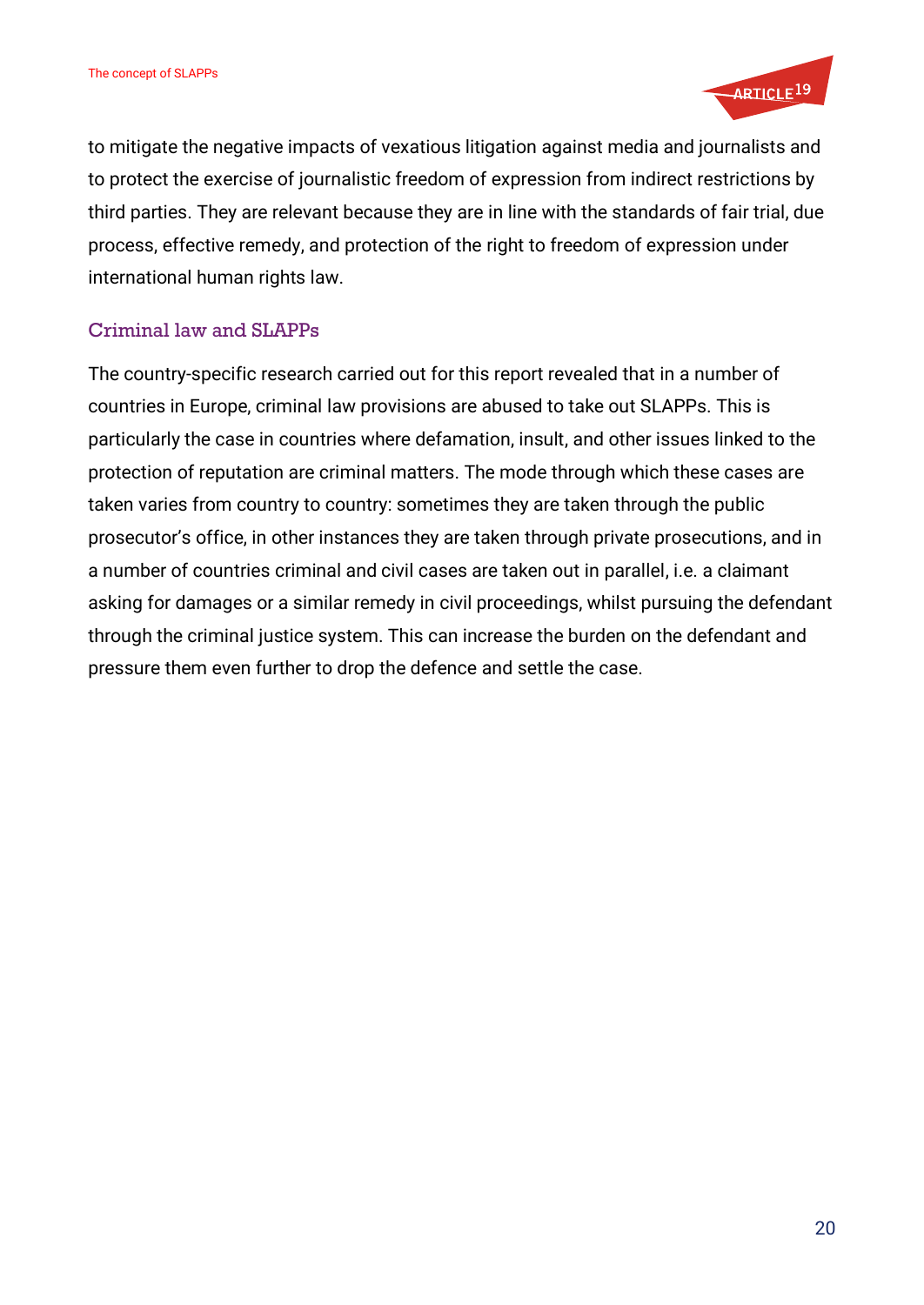

# <span id="page-19-0"></span>Applicable international standards

### <span id="page-19-1"></span>The protection of the right to freedom of expression

The right to freedom of expression is protected by Article 19 of the Universal Declaration of Human Rights,<sup>25</sup> and given legal force through Article 19 of the International Covenant on Civil and Political Rights (ICCPR).<sup>26</sup> At the European level, Article 10 of the European Convention on Human Rights (European Convention) protects the right to freedom of expression in similar terms to Article 19 of the ICCPR.<sup>27</sup> Within the EU, the right to freedom of expression and information is guaranteed under Article 11 of the Charter of Fundamental Rights of the European Union.<sup>28</sup>

The scope of the right to freedom of expression is broad. Article 19 of the ICCPR and Article 10 of the European Convention require States to guarantee to all people the freedom to seek, receive, or impart information or ideas of any kind, regardless of frontiers, through any media of a person's choice; this also includes the Internet and digital media.<sup>29</sup> General Comment No. 34 of the UN Human Rights Committee, the treaty body of independent experts monitoring State compliance with the ICCPR, explicitly recognises that Article 19 of the ICCPR protects all forms of expression and the means of their dissemination, including all forms of electronic and Internet-based modes of expression.<sup>30</sup>

The Human Rights Committee also recognises that the right to freedom of expression includes, inter alia, political discourse, commentary on one's own and on public affairs, journalism, and expression that may be regarded as deeply offensive.<sup>31</sup> Similarly, the European Court on Human Rights (European Court) has repeatedly stated that the protection of Article 10:

*Is applicable not only to "information" or "ideas" that are favourably received or regarded as inoffensive or as a matter of indifference, but also to those that offend, shock or disturb the State or any sector of the population. Such are the demands of that pluralism, tolerance and broadmindedness without which there is no "democratic society". This means, amongst other things, that every "formality", "condition", "restriction" or "penalty" imposed in this sphere must be proportionate to the legitimate aim pursued.32*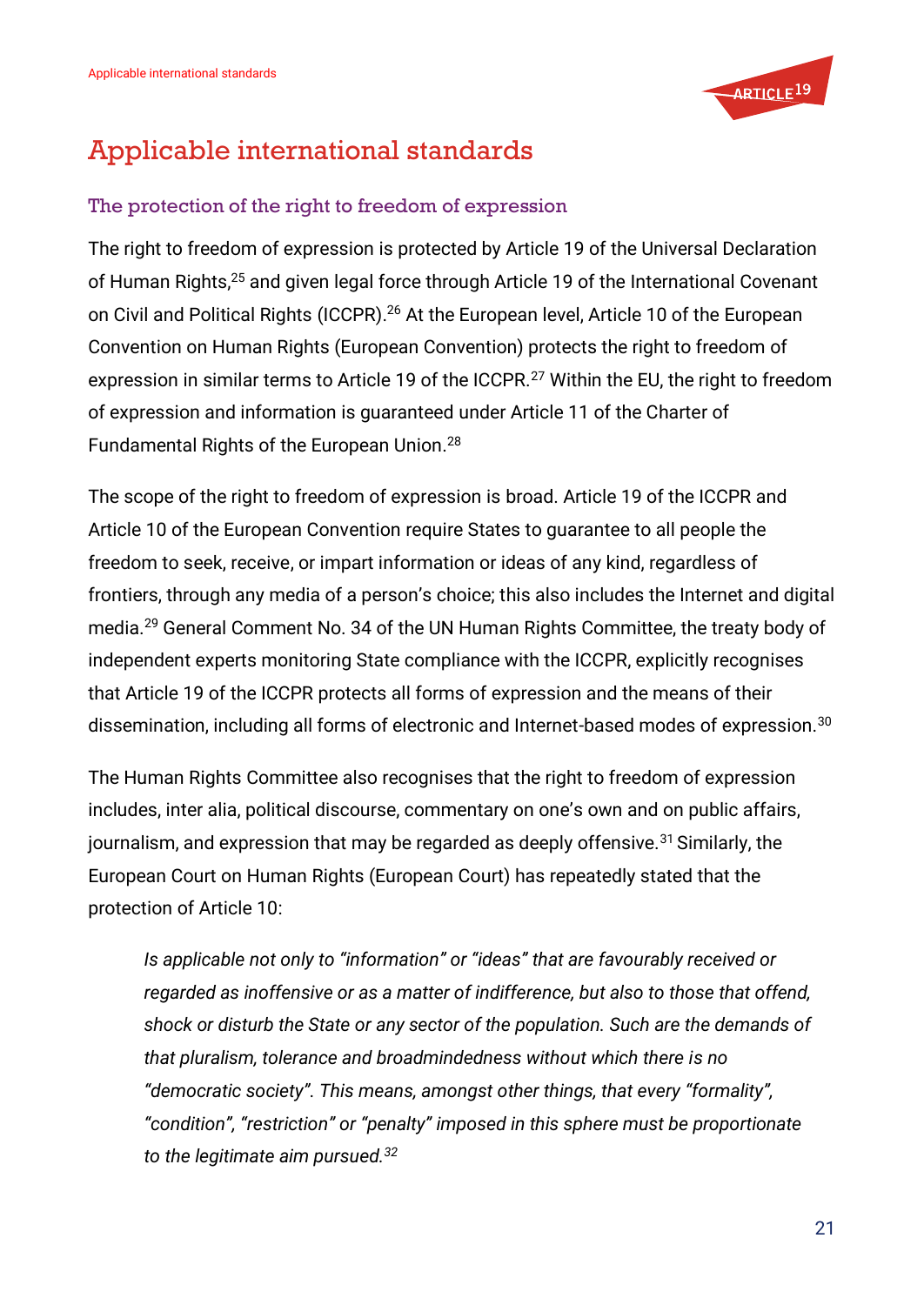

International and regional human rights standards highlight the role that journalists and media play in a democratic society and the functions they serve for the exercise of freedom of expression and information. Importance of the media for democracy and society has been repeatedly recognised by international and regional human rights bodies. For instance, the Human Rights Committee states that:

*A free, uncensored and unhindered press or other media is essential in any society to ensure freedom of opinion and expression and the enjoyment of other [rights guaranteed by the ICCPR]. It constitutes one of the cornerstones of a democratic society. The [ICCPR] embraces a right whereby the media may receive information on the basis of which it can carry out its function. The free communication of information and ideas about public and political issues between citizens, candidates and elected representatives is essential. This implies a free press and other media able to comment on public issues without censorship or restraint and to inform public opinion. The public also has a corresponding right to receive media output.<sup>33</sup>*

The Human Rights Committee also recognises that the ICCPR places particularly high value upon uninhibited expression whose content involves political discourse, particularly in circumstances of public debate concerning public figures in the political domain and public institutions.<sup>34</sup> Similarly, the European Court has stressed the 'public watchdog' function of the media<sup>35</sup> as well as that of NGOs.<sup>36</sup> Further, the European Court has consistently held that Article 10 protects not only the substance of the ideas and information expressed, but also the form in which they are conveyed. $37$  The European Court has emphasised that:

*Freedom of the press … affords the public one of the best means of discovering and forming an opinion of the ideas and attitudes of political leaders … freedom of political debate is at the very core of the concept of a democratic society which prevails throughout the [European Convention].<sup>38</sup>*

Moreover, international and regional standards stress that journalism encompasses different forms, practices, and activities performed by a wide range of actors whose protection is determined by the functions they serve in a democratic society rather than on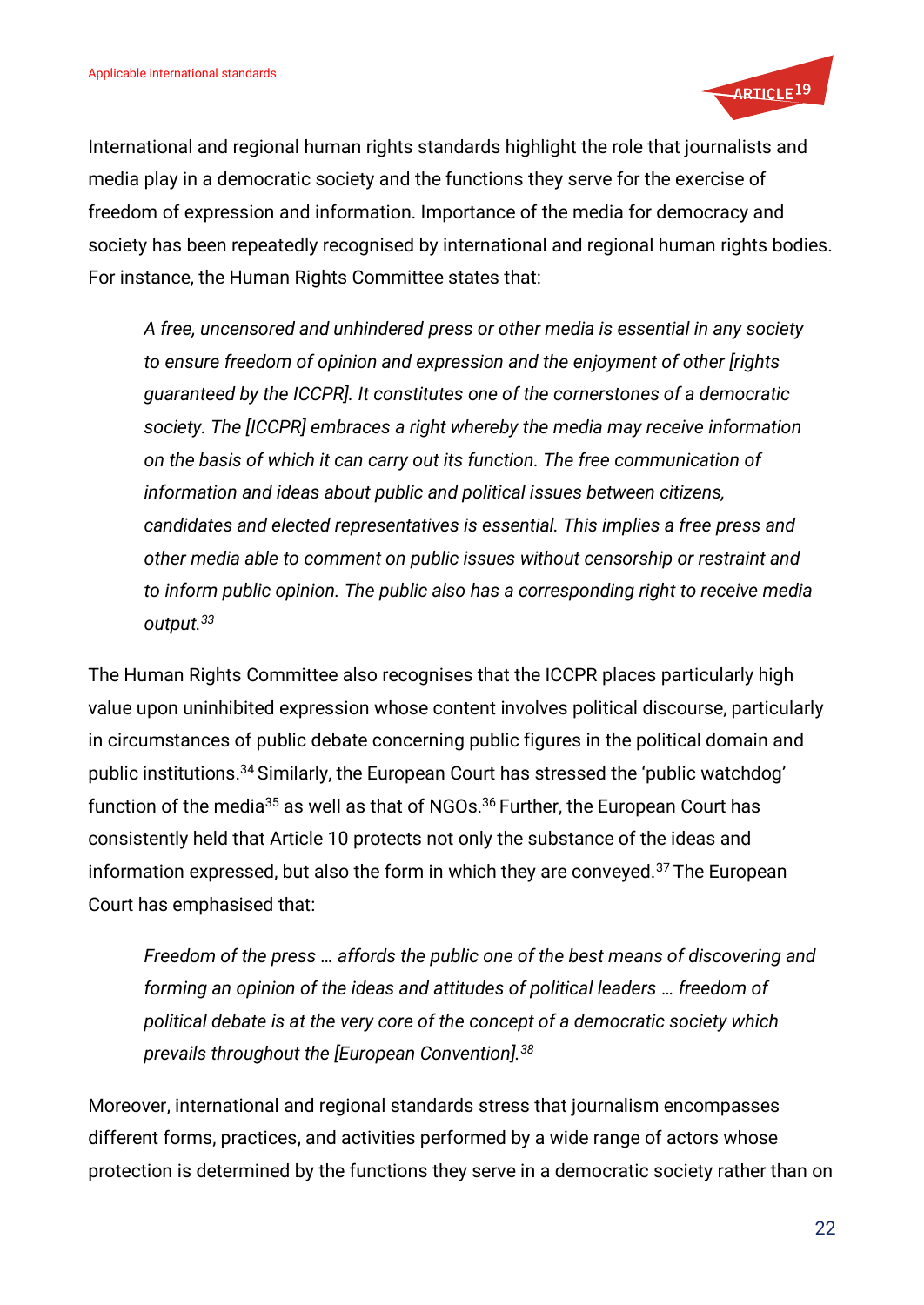

formal regimes of or procedures for recognition. The Human Rights Committee recognises that journalism is not limited to "professional full-time reporters and analysts", but also covers "bloggers and others who engage in forms of self-publication in print, on the Internet or elsewhere". <sup>39</sup> Accordingly, States should not create systems of registration or licensing aimed at limiting the scope of protection or recognition of their role under domestic law, States should take into account that journalism is a function shared by a wide range of actors.

### <span id="page-21-0"></span>Limitations on the right to freedom of expression

Under international and European human rights law, the right to freedom of expression is not an absolute right, but rather one which can be legitimately restricted by the State provided certain conditions are met. Such conditions comprise a three-part test against which any proposed restriction on freedom of expression must be scrutinised:

- **1. The restriction must be provided by law:** This means that it must have a basis in law, which is publicly available and accessible, and formulated with sufficient precision to enable citizens to regulate their conduct accordingly. <sup>40</sup> Assurance of legality on limitations to Article 19 of the ICCPR should comprise the oversight of independent and impartial judicial authorities.
- **2. The restriction must pursue a legitimate aim:** Legitimate aims are those exhaustively enumerated in Article 10 para 2 of the European Convention and Article 19 para 3 of the ICCPR: respect of the rights or reputations of others; or the protection of national security or of public order (*ordre public*), or of public health or morals.
- **3. The restriction must be necessary in a democratic society:** This requirement encapsulates the dual principles of necessity and proportionality. It demands an assessment of, first, whether the proposed limitation satisfies a 'pressing social need', 41 and second, it must be established whether the measures at issue are the least restrictive to achieve the aim. States are required to demonstrate in a specific and individualised fashion the precise nature of the threat establishing a direct and immediate connection between the expression and the threat.<sup>42</sup>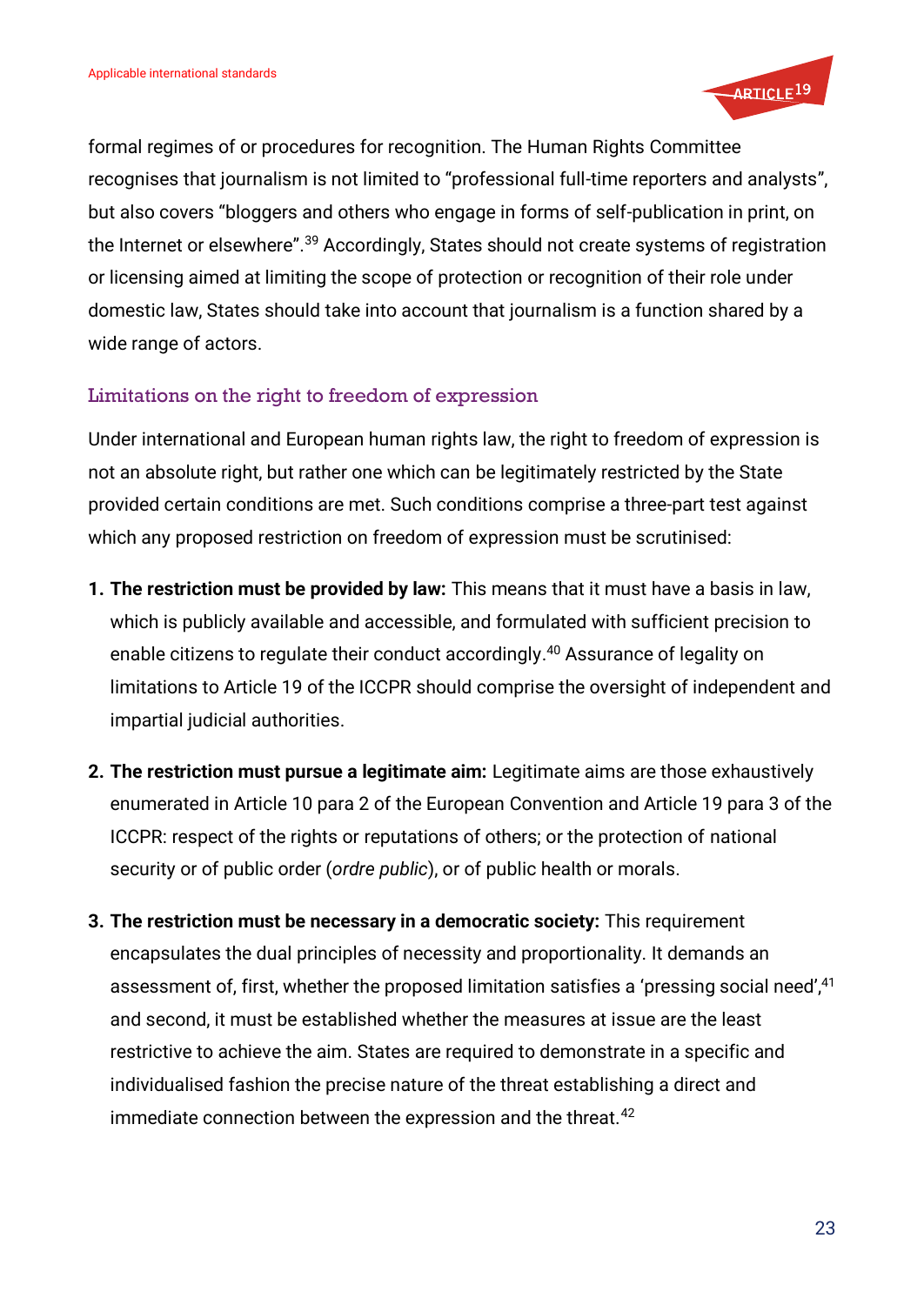

Assessing the necessity and proportionality of a restrictive measure requires a careful consideration of the particular facts of the case. The assessment should always take as a starting point that it is incumbent upon the State to justify any restriction on freedom of expression, including freedom of the press.<sup>43</sup> As a party to the ICCPR and the European Convention, all States must subject any interference to freedom of expression and information in general – and freedom of the press in particular – to the strict requirements of the three-part test. This means that the three-part test applies to all branches of government (executive, legislative, and judicial) and other public or governmental authorities at national, regional, or local level.<sup>44</sup>

### <span id="page-22-0"></span>Legal protection of the media

States have the obligation to respect and ensure the right to freedom of opinion and expression for all, including for journalists and the media.<sup>45</sup> In General Comment No. 31, the Human Rights Committee stated that States also have a positive duty to protect against any undue limitation or restriction on freedom of expression from both State agents and private parties.<sup>46</sup> In practice, this means that States must quarantee a broad protection of the right to freedom of expression in the national legal system and also should undertake all necessary measures to give effect to the right and protect its exercise from undue restrictions. States must adopt legislative, judicial, administrative, or special measures geared towards safeguarding the exercise of freedom of expression in line with international and regional human rights standards.<sup>47</sup>

The positive obligation is central to addressing situations when legal actions are brought solely to harass or subdue an adversary and prevent an exercise of fundamental rights and the right to freedom of expression. This applies to SLAPPs.

Although there is no uniform definition of SLAPPs and different concepts are used in laws and advocacy, the impact of SLAPPs on freedom of expression and human rights has been widely recognised. For instance:

• The UN Special Rapporteur on the right to freedom of peaceful assembly and of association, and the UN Special Rapporteur on extrajudicial, summary, or arbitrary execution have raised concerns over the use of SLAPPs against assembly organisers.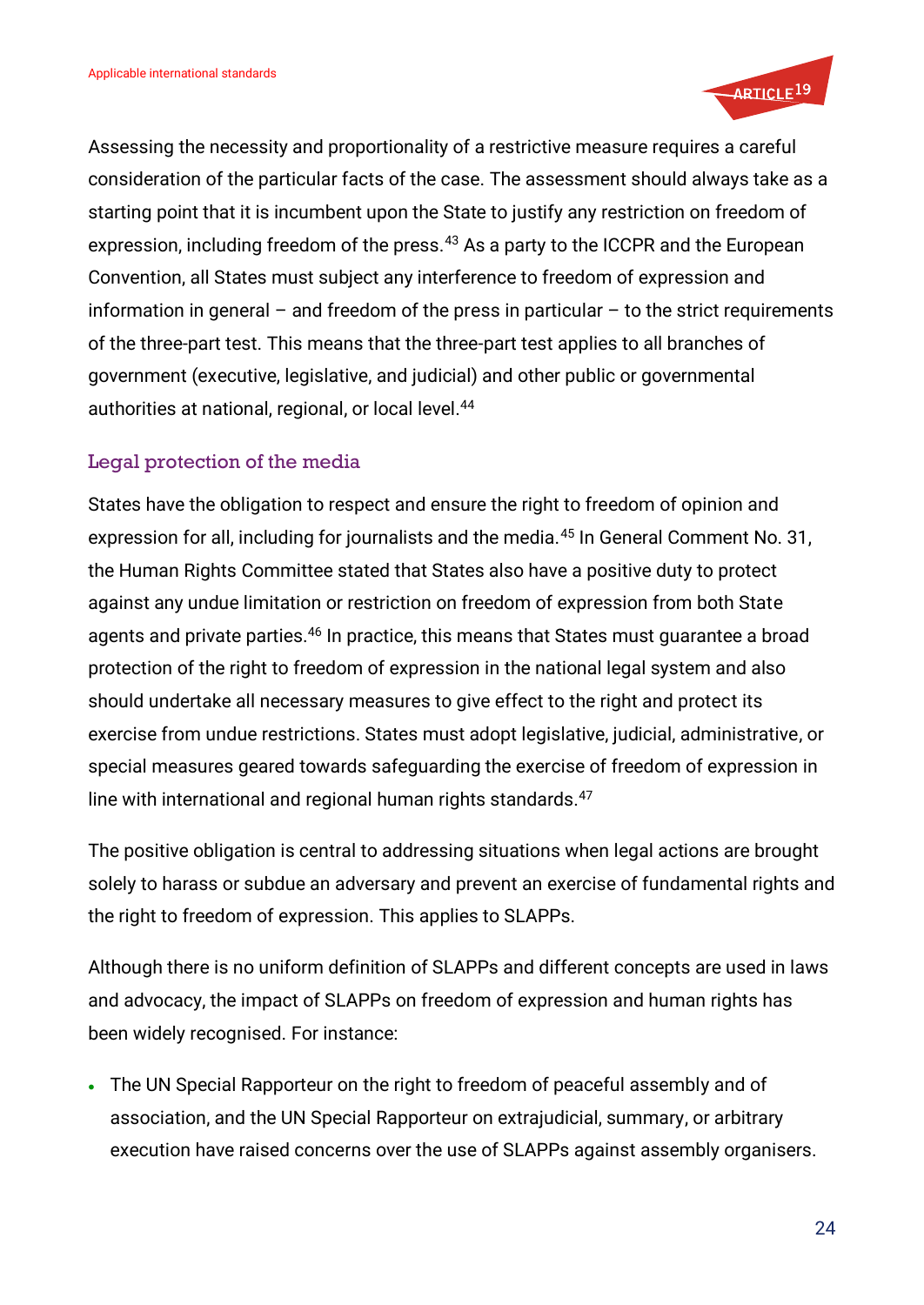

This concerned, in particular, instances where business entities seek injunctions and civil remedies against protesters on the basis of trespass or defamation laws. The mandate holders established that States have the obligation to ensure due process and to protect assembly organisers from civil actions that lack merit.<sup>48</sup>

- In General Comment No. 24, the UN Committee on Economic, Social and Cultural Rights established that "actions [instituted] by corporations to discourage individuals or groups from exercising remedies, for instance by alleging damage to a corporation's reputation, should not be abused to create a chilling effect on the legitimate exercise of such remedies".<sup>49</sup>
- The UN Working Group on Business and Human Rights recommended States enact anti-SLAPP legislation to ensure that human rights defenders are not subjected to civil liability for their activities.<sup>50</sup>
- The Resolution on Safety of Journalists, adopted by the UN Human Rights Council (UN HRC) at its 46th session, recognised SLAPPs against the media as an attempt to silence journalists and media workers and as a means used by business entities and individuals to exercise pressure on journalists and stop them from critical and/or investigative reporting.<sup>51</sup>

International freedom of expression standards establish that the positive obligation of States to protect the right to freedom of expression from undue interferences entails the creation of an enabling legal environment for journalists and the media to operate freely and without undue interferences; to proactively take all necessary measures – in law, procedure, and practice, to eliminate the obstacles and interferences to exercising the right to freedom of expression in relation to matters of public interest; and to adopt legislation or any special measures to protect journalism from further interferences undermining their social function.<sup>52</sup> Hence, States should address the chilling effect of abusive litigation and provide effective remedies against abusive claimants that resort to the judicial system to intimidate or silence journalists and the media in retaliation for their work on matters of public concern.<sup>53</sup>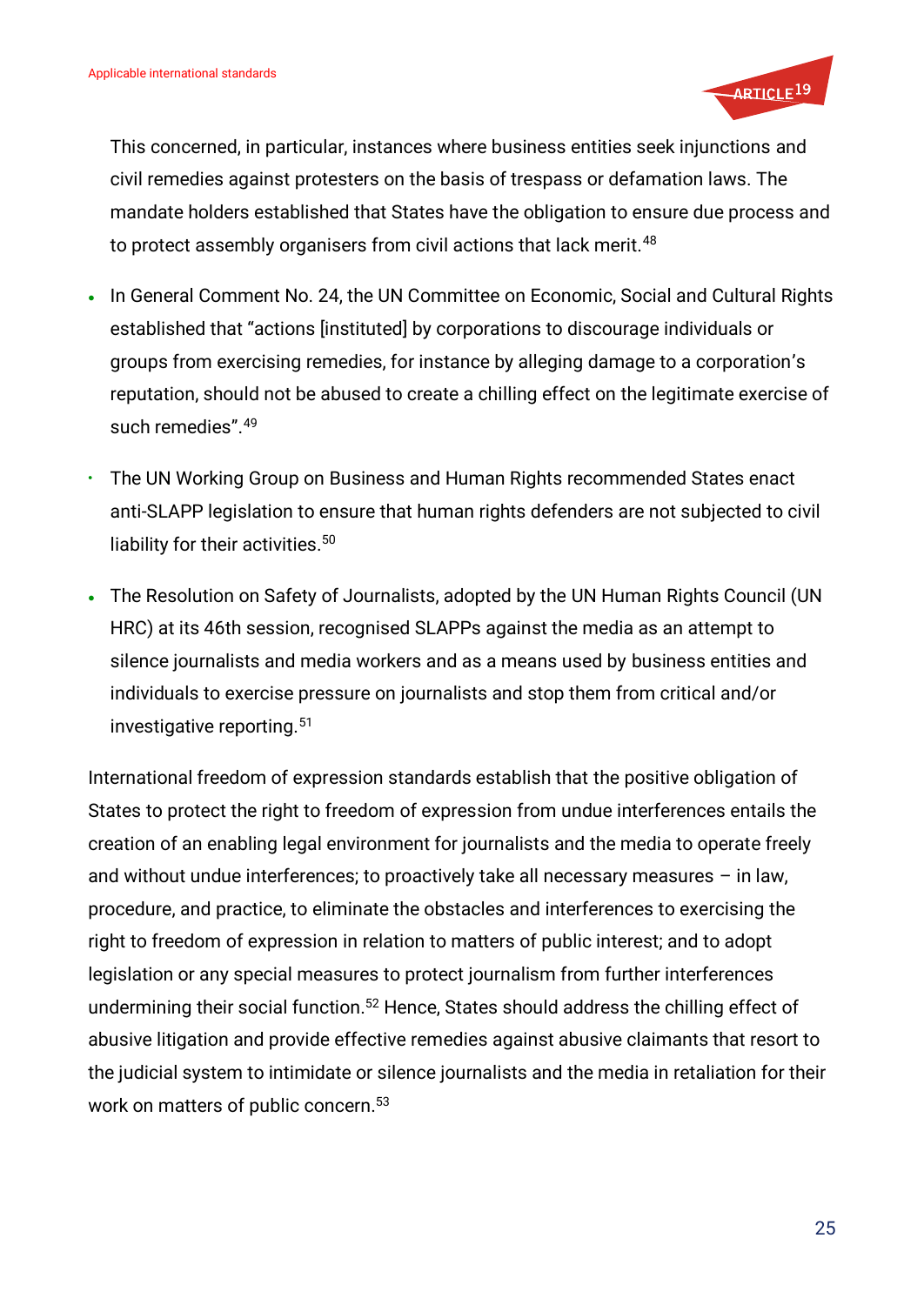

#### <span id="page-24-0"></span>Due process and procedural protection against SLAPPs

The problem of SLAPPs also engages the protection of the right to a fair trial/due process, and access to court, protected under Articles 14 and 16 of the ICCPR and Article 6 of the European Convention. In civil proceedings, the right to fair trial applies to both the claimant and the defendant involved in any civil dispute at domestic level. Both claimants and defendants must be able to argue their case with the requisite of effectiveness<sup>54</sup> and with respect for procedural safeguards.

An important aspect of the right to fair trial is the principle of procedural fairness and 'equality of arms', which requires that neither party is put in a disadvantageous position compared to the other party. The principle of 'equality of arms' means that in the various stages of the legal process, the parties must stand in an equal position and enjoy the same reasonable opportunity to present their case.<sup>55</sup> Therefore, procedural safeguards may be necessary (i) to counterbalance any procedural unfairness indirectly caused by existing protections to everyone's right to a fair trial and (ii) to protect individuals' opinions and public debate on matters of public concern from civil claims that lack merit.<sup>56</sup> In these cases, courts should strike a fair and proper balance between the public interest allowing adversarial and meritorious lawsuits to proceed and the public interest in protecting expression on matters of public concern.<sup>57</sup>

In addition, the European Court has stated that provision of legal aid or simplification of applicable procedures may constitute means to guarantee the right to a fair trial in general, and ensure equality of arms in particular.<sup>58</sup> Legal aid schemes, however, should be limited to those cases where it is necessary for a fair hearing and is indispensable for effective access to court.<sup>59</sup> Hence, legal aid may be required when the rights to freedom of expression and proper defence of journalists and the media are at stake as a result of unequal conditions to comply with legal and procedural conditions before a trial. The European Court has established that the necessity of legal aid "must be determined on the basis of the particular facts and circumstances of each case and will depend, inter alia, upon the importance of what is at stake for the applicant in the proceedings, the complexity of the relevant law and procedure and the applicant's capacity to represent him or herself effectively".<sup>60</sup>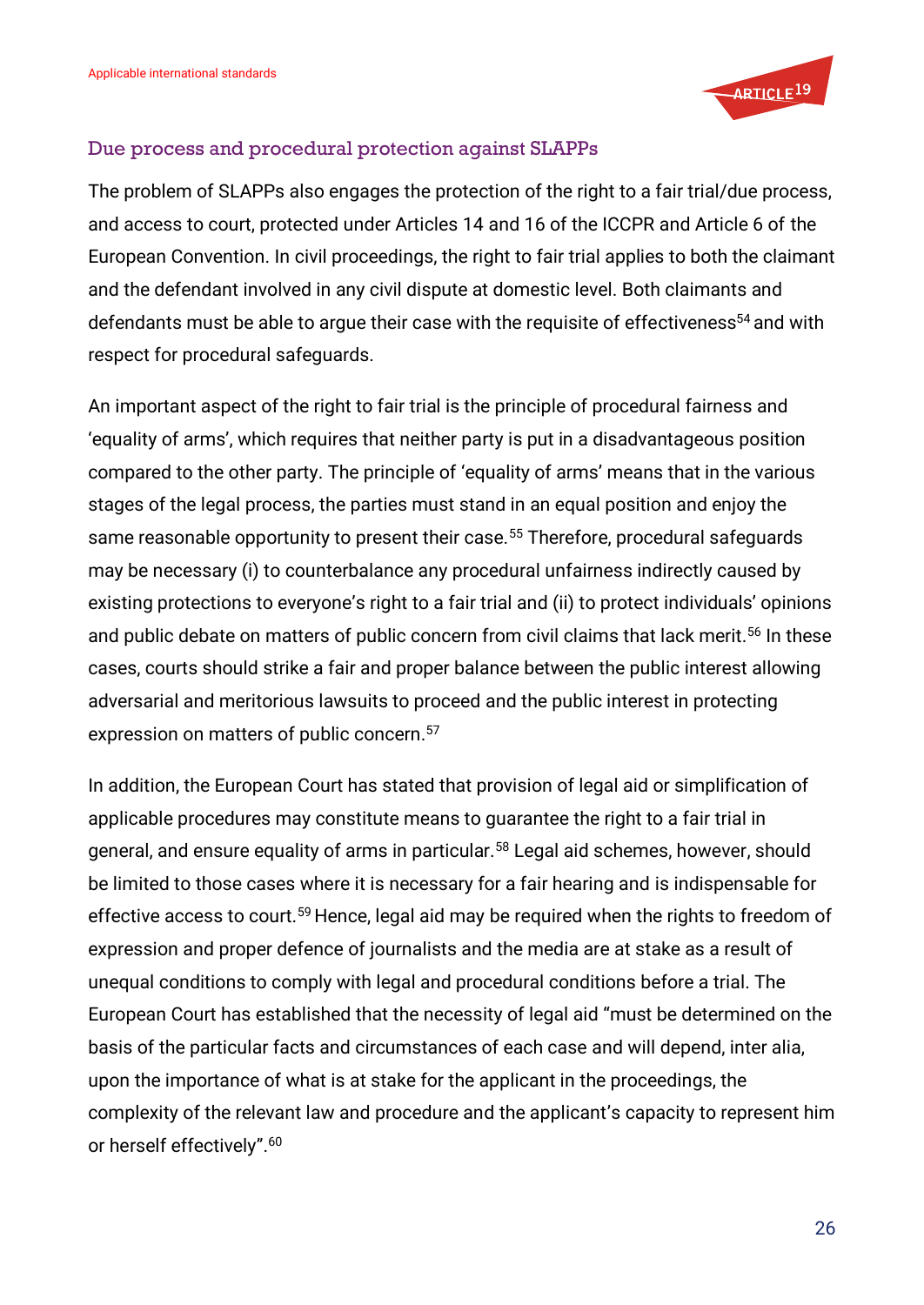

In *Steel and Morris v. the United Kingdom*, the European Court found that the denial of legal aid to applicants acting as defendants to protect their right to freedom of expression in a defamation case brought by a global corporation deprived them of the opportunity to present their case effectively before the court and contributed to an unacceptable inequality of arms.<sup>61</sup> The European Court considered various factors to reach to a conclusion of potential unfairness, including but not limited to the length of the proceeding, the financial consequences for the applicants of failing to comply with the civil judge requirements, the amount of claimed damages compared to the applicant's incomes, along with the scale and complexity of the proceedings.<sup>62</sup>

In the context of SLAPPs brought under defamation legislation (or protection of reputation), States should adopt safeguards against potential abusive claims and ensure that only viable and well-founded reputational damage claims are brought. Defendants should have an effective remedy available against plaintiffs bringing clearly unsubstantiated cases with a view of exerting a chilling effect on debates of public concern. Such an effective remedy can either take the form of specific SLAPPs legislation or result from general procedural rules. In either case, courts should have the power, at the requests of the defendant or on their own motion, to dismiss defamation or reputationalrelated claims that target a contribution to a debate of public concern and are frivolous, clearly unsubstantiated, or otherwise clearly lacking any chance of success.<sup>63</sup>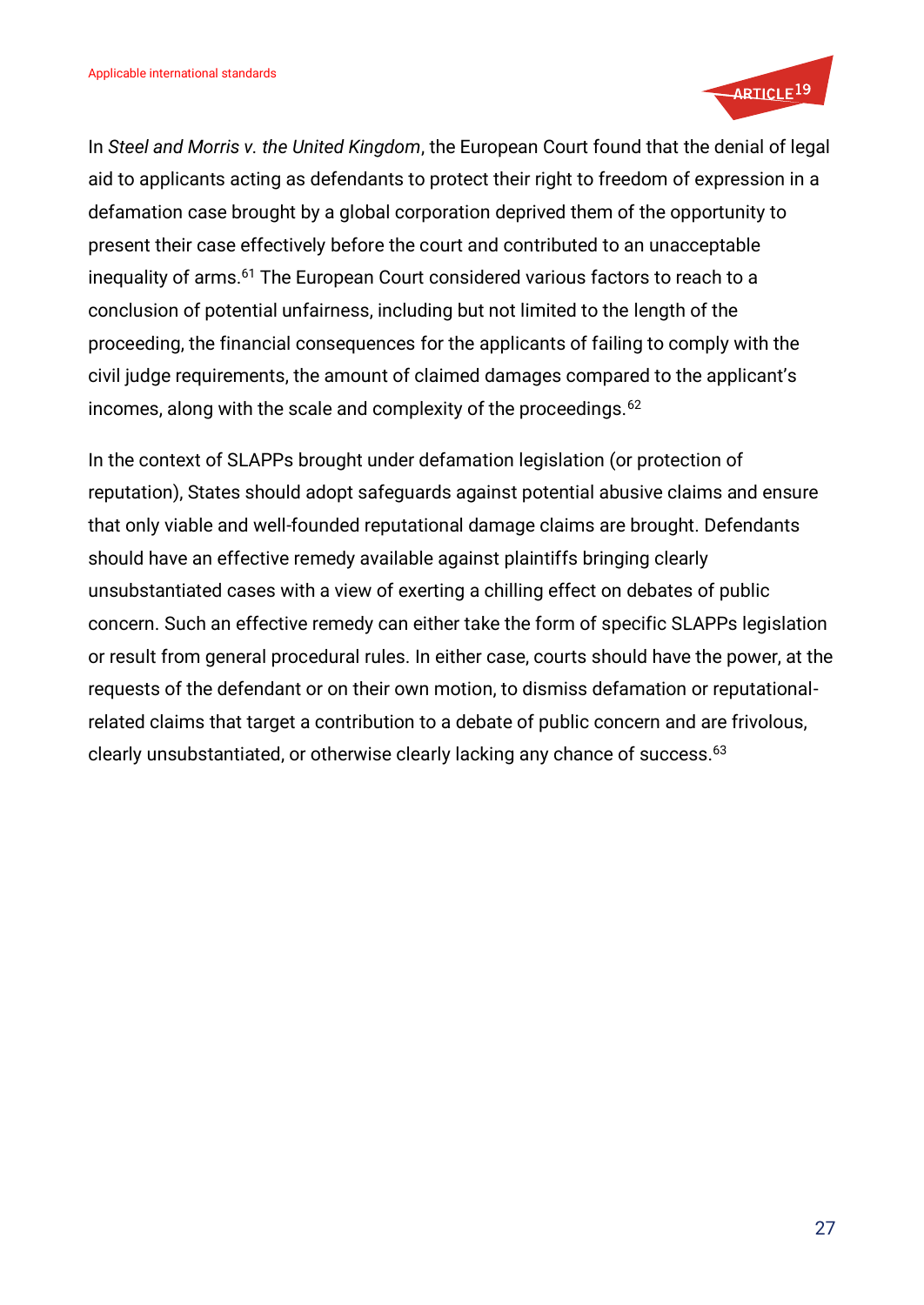

# <span id="page-26-0"></span>SLAPPs trends from country studies

None of the countries in Europe explicitly recognize the concept of SLAPPs (as identified in the earlier section of this report) in their legislation and they do not provide specific protection against them. As the concept of SLAPPs is not recognised, there are no official statistics of the phenomenon. The data gathered for this report is anecdotal and by definition incomplete; many cases that fulfil the SLAPP criteria will have gone below the radar. But even this anecdotal and incomplete data shows that SLAPPs are being initiated in nearly every country under the review.

This section reviews trends that emerge from the country studies gathered in this report.

### <span id="page-26-1"></span>Severe power imbalance between defendants and claimants

The SLAPP cases surveyed for this report were overwhelmingly brought by politicians, businesspeople, or corporations; and in some countries, there are close links between these three categories. All three of these categories of claimants have considerable financial resources, and bringing lawsuits is simply a cost of doing business for them – whether that business is commercial or engaging in politics. They usually retain lawyers and law firms on an ongoing basis for various purposes, one of which may be to 'manage' their reputation or ensure that they can conduct their activities without interference or public scrutiny. The cost of retaining these lawyers is usually small compared to their other business expenses and is usually tax-deductible.

The defendants are usually media companies, individual journalists or editors, and NGOs or public associations. Of these, only the larger media companies have resources that come close to those of the claimants and can afford to hire lawyers; for small and independent outlets, NGOs and individual journalists and editors, the cost of defending cases can be an insurmountable obstacle. In some countries, defendants reported struggling even to find a lawyer willing to defend a case against a powerful plaintiff; lawyers are concerned at being seen to be aligned with anti-government people or organisations. In some countries even large media companies baulk at the prospect of defending cases. With their business models in disarray – a threat that has been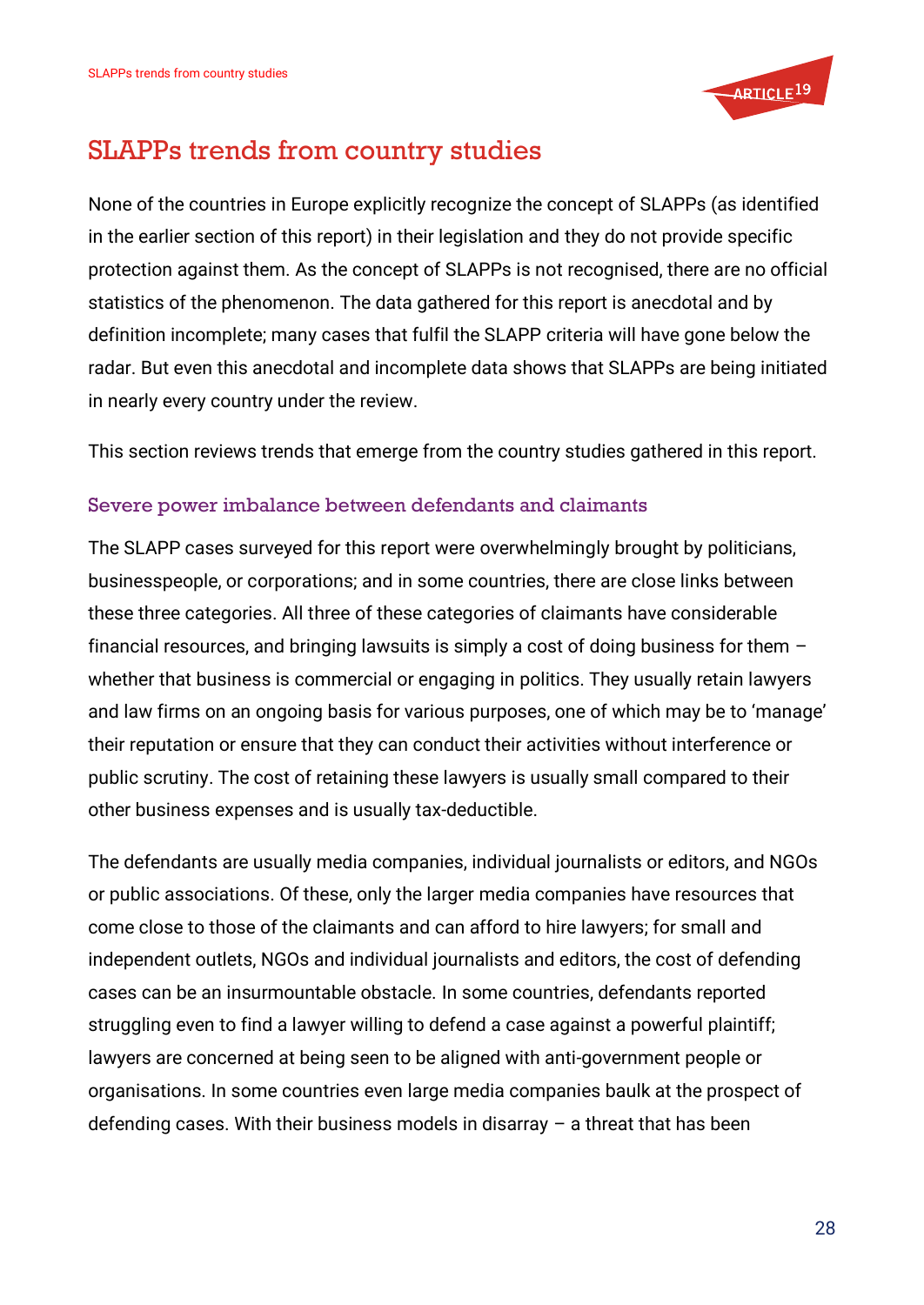

exacerbated by the financial impact of the Covid-19 pandemic – the finances of many media companies are in a precarious state and struggle to break even.<sup>64</sup>

There is, in short, a clear power imbalance between claimants and defendants. Some claimants exploit this power imbalance by bringing a large number of cases against the same defendants, often small online investigative news outlets, with the aim of overwhelming them. Practice of this was evident in a number of countries, including Italy, Belgium, Malta, Poland, and Slovenia.

In many countries, the financial impact of SLAPP cases is exacerbated by rules that require media to report SLAPP claims on their balance sheets (sometimes to the tune of several million euros), or that bar them from claiming their legal fees in full even if they successfully win a case. For example, in Italy, where defamation demands can range into millions of euros, defendants are required to report these amounts as potential liabilities on their balance sheets; and in countries including the UK, Malta, Belgium, and France, the media are estimated to be able to recoup only a portion of their actual legal defence costs. A journalist in Bulgaria reported that they had had their bank balances frozen for the duration of a case. Very few companies or outlets have insurance, and in some countries (particularly the UK and Ireland) insurance is very expensive and often does not cover all costs.

Journalists' unions and media outlets have spoken publicly of the burden on them of defending cases and the lack of equality of arms in the cases brought against them. For example, the Slovenian Association of Journalists has warned:

*[W]e do not want to deny those who are affected by journalistic articles the legitimate right to defend their good name, but at the same time we warn that legal remedies can be abused to exhaust journalists in time, financially and mentally. Particularly vulnerable are the smaller media and journalist teams, which do not have the human and financial resources to fight and defend their rights. 65*

As a result, media and journalists are frequently forced into settlements purely for financial reasons, even if they believe that they can defend their journalism. The *Malta Independent* wrote in an editorial, commenting on a settlement it had been forced into: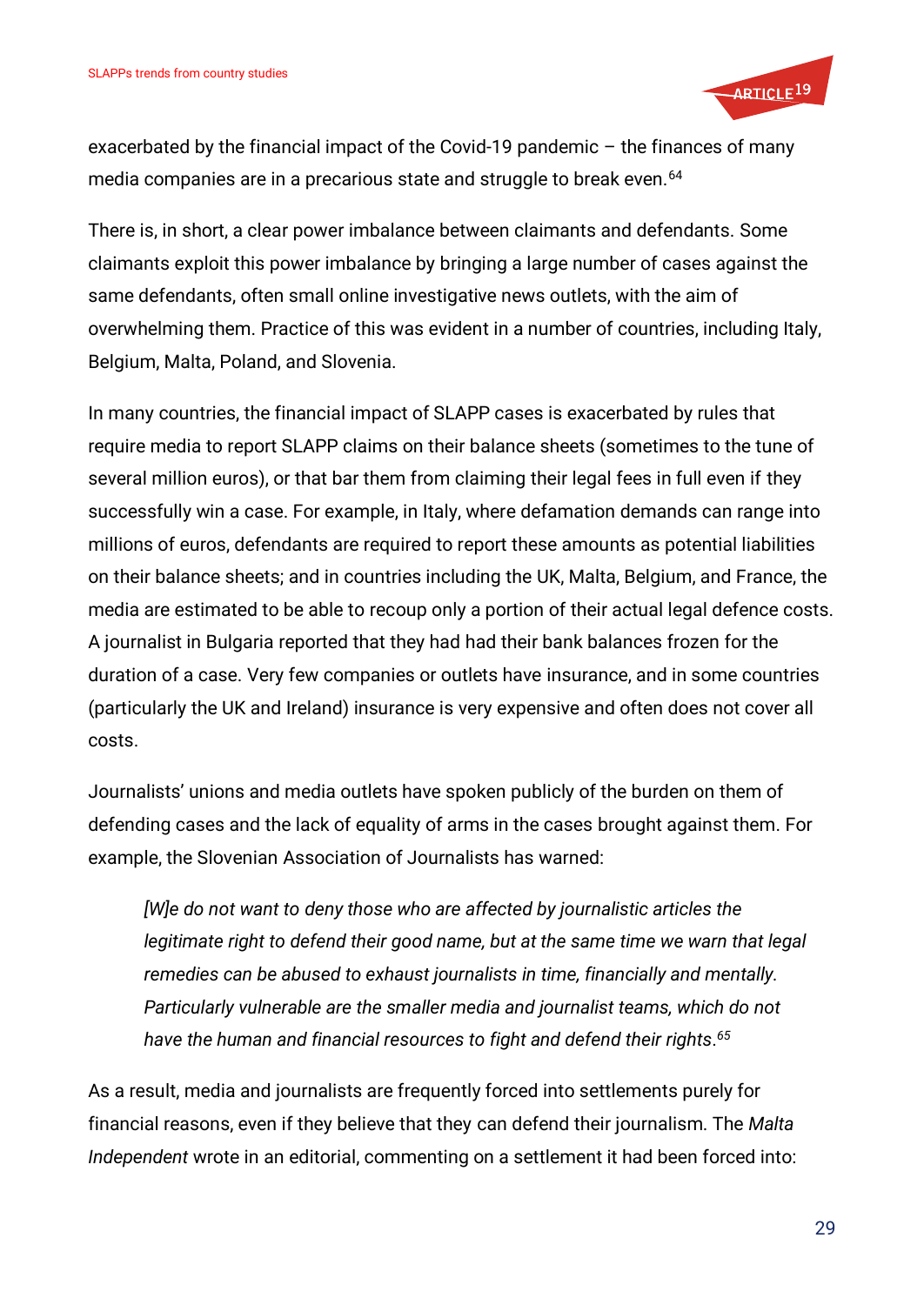

*[Our] legal advice was that the case is certainly a winnable one, [but we] had to consider that the costs would be financially crippling … So, once all was weighed in the balance, the decision to remove some of our online content was taken … This is another unfortunate case in which money talks.<sup>66</sup>*

### <span id="page-28-0"></span>Claimants do not always win – but this is not necessarily good news

An essential characteristic of a SLAPP case is that it has been brought with the primary aim of silencing a critical voice. This can be achieved not just by winning a case, but also by wearing down the person voicing the criticism, forcing them to run up unaffordable legal bills, or exhausting them by dragging them through a lengthy legal process.

The practices surveyed in this report clearly show this. Claimants do not in fact win many of the cases they bring: a large number are dropped before they come to trial or are ultimately lost, either at first instance or on appeal. For the media, this is not necessarily 'good news', particularly if they were prohibited for the duration of the case of reporting on the issue at stake. If a case is only won after several years, then the story that the journalist sought to report on may no longer be relevant and the media outlet concerned may have been forced to invest time and money in a pyrrhic victory.

#### <span id="page-28-1"></span>The laws abused: mostly defamation, but also privacy and data protection laws

Many of the cases surveyed in this report were so-called 'defamation' cases. The very nature of defamation law easily lends itself to a SLAPP case: when a journalist has published something that alleges wrongdoing by another person, this fulfils two essential criteria for a defamation case. First, a public allegation is made against a person or entity, and second, that person or entity's reputation is potentially tarnished (through the allegation of wrongdoing). All that the person of whom wrongdoing is alleged needs to do is bring a complaint claiming that the journalist's report is untrue, and the burden shifts to the journalist to defend the allegation. In most countries surveyed, the claimant is not required to bring any proof other than an affidavit in which they testify that the claim made against them is untrue; the burden is entirely on the defendant.

In a smaller but still significant number of cases, such as in Croatia, Poland, and Slovenia, the related concepts of 'insult' or 'honour' can be used to bring a claim. In such cases, the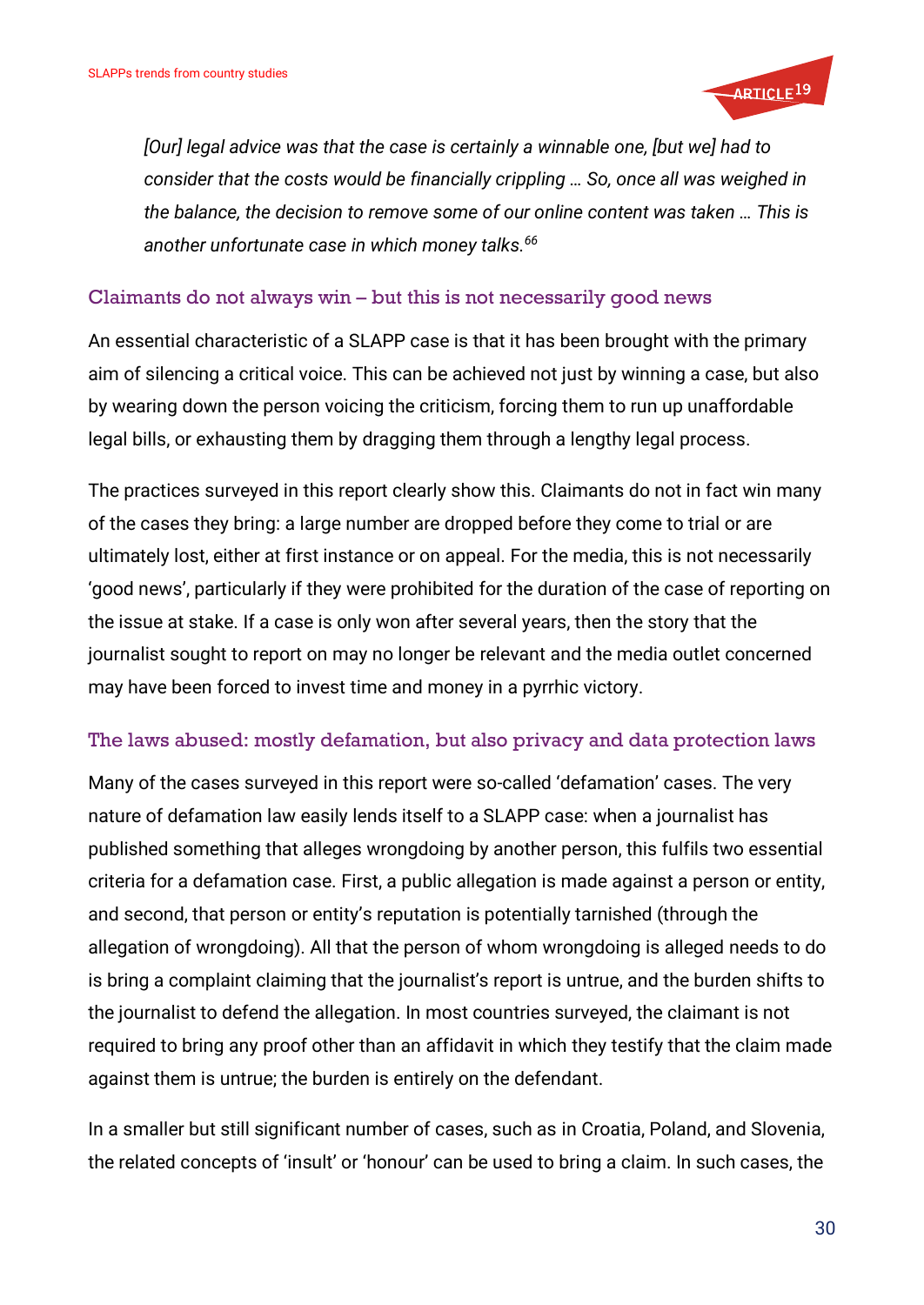

claimant alleges that the words used against them are 'insulting', for example, because vulgar terminology was used.

Privacy laws are also used to bring SLAPP cases. Like defamation, these laws easily lend themselves to abuse: when media reporting alleged corruption, financial irregularities or other wrongdoing and includes aspects that relate to the personal sphere (such as financial affairs or family relations), claimants can bring a complaint that this reporting violates their privacy. The burden of proof then shifts to the journalist or media outlet to show that the reporting was justified, for example because it was 'in the public interest'. Depending on the country and legal system concerned, this can be a heavy burden. A rising number of privacy cases are reported against the media in the UK, and the research conducted in Belgium also saw the use of privacy law to silence journalists there.

The use of data protection law, which allows claimants to sue over any inaccuracies in personal information even if the information is not defamatory, is on the rise in a number of countries, including Bulgaria, Hungary, Malta, and the UK. This was particularly apparent in Hungary, where one of the richest industrial families in the country has been able to use data protection laws stop reporting on aspects of its business activities. Privacy and data protection laws also lend themselves to the bringing of injunctions: court orders that prohibit reporting on certain matters pending the outcome of a full trial (which can last many years).

In most European countries, privacy and defamation cases can be brought under criminal as well as civil law – and sometimes, criminal and civil cases are brought in parallel.

In a number of countries, it appeared that the substantive law in defamation cases did not align with requirements posed under the European Convention.<sup>67</sup> This puts defendants in SLAPP cases at an obvious and very serious disadvantage. In other countries, such as Croatia and Malta, there were reports that the judgments of lower courts did not always align with the judgments of the European Court on Human Rights requirements. Whilst the findings of such lower courts were overturned on appeal, this forced defendants to invest time and resources in appeal processes – again, putting them at a disadvantage, especially when they cannot recoup their legal fees.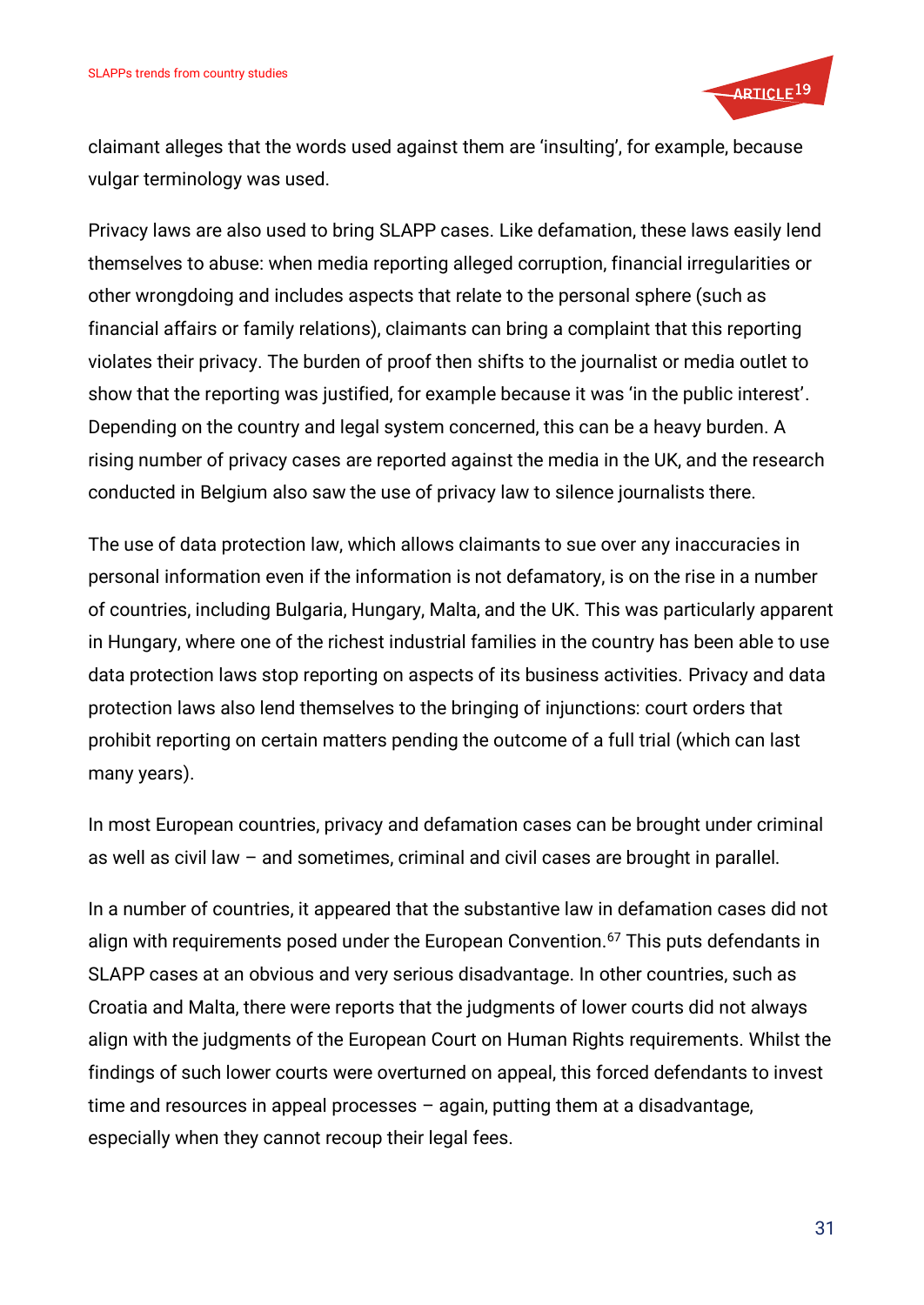

Various other laws were also used to bring SLAPP lawsuits, depending on the situation. These included copyright and trademark laws (against NGOs who satirise company logos), media laws that legislate for a right of reply, anti-harassment laws, and various minor criminal offences, for example alleged breaches of Covid-19 lockdown rules.

Under many of these laws, the threat of disproportionate sentences, including imprisonment or defamation awards in the hundreds of thousands and even millions of euros, has a clear chilling effect on anyone who wants to speak truth to power.

### <span id="page-30-0"></span>Not all cases go to court: bullying and censorship by lawyers' letters

It is notable that, in a number of countries, many SLAPP cases do not reach the courts – and frequently they are not even filed: the mere threat of litigation can suffice to scare a journalist, media outlet, or NGO into withdrawing a critical report or taking down a news article. Several law firms, most notably in the UK but also in other countries, have developed very aggressive tactics to essentially bully journalists and media outlets into self-censorship, usually on behalf of wealthy clients.

A particularly egregious case was that of Maltese journalist Daphne Caruana Galizia who was assassinated for her reporting on corruption in Maltese business and politics. Prior to her assassination she was reportedly 'bombarded' with threats of libel action by the law firm, Mishcon de Reya, leading her sons to say, after her death, that:

*The firm sought to cripple her financially with libel action in UK courts. … Had our mother not been murdered, they would have succeeded.<sup>68</sup>*

Lawyers' letters are not limited to defamation actions: the same tactic is also used in alleged privacy or data protection cases, or any other legal basis that lawyers identify as the possible basis for a threatening letter. The purpose of these letters is not to win a case: it is primarily to scare and intimidate.

Some media outlets have resorted to publishing legal threats against them, shining a light on this practice.<sup>69</sup> While this is brave, it is understandable that those outlets with limited budgets would want to avoid provoking claimants with apparently aggressive appetites for litigation – and resources to match.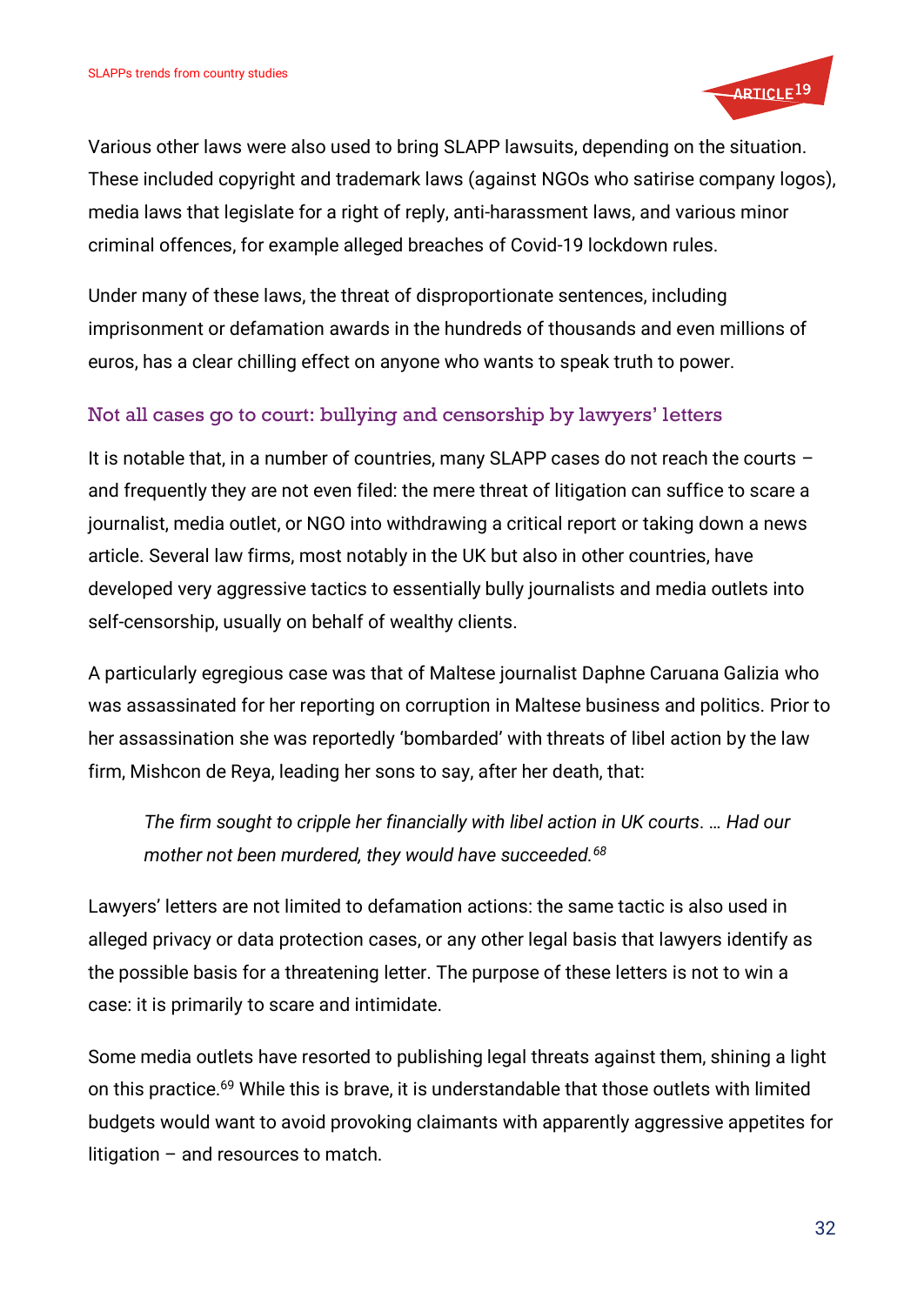

## <span id="page-31-0"></span>The process is the punishment: an expensive journey down a long and tortuous road

The cases surveyed in this report usually involved lengthy and complex legal processes. Cases are rarely resolved in less than a year, often remain pending for around three years, and in a number of countries it was not unusual for cases to remain unresolved even for 10 years. Throughout this time, defendants have to engage the services of lawyers and invest time and resources in the defence of a case that would be better spent on their work. Even if they do eventually prevail and are able to recoup some of their legal costs, the payments they are required to make upfront and throughout the case put them at a disadvantage (it is rare for a lawyer to only bill at the end of a case, particularly one that lasts many years).

The few countries or jurisdictions in the world that have legislated against SLAPPs include in these laws provisions that allow for SLAPP cases to be dismissed at an early stage. For example, California's Anti-SLAPP statute allows a defendant to file a motion to have a case against them dismissed if it was brought in response to "any written or oral statement or writing made in a place open to the public or a public forum in connection with an issue of public interest".<sup>70</sup> This is a key safeguard against SLAPP lawsuits. However, in most countries surveyed in this report, early dismissal is either impossible or very difficult; only the claimant can force early termination, by withdrawing a claim (another aspect of the power imbalance). Cases must be litigated to the end, leading defendants down a long and, in most cases, expensive legal process.

Some countries, such as Belgium, France, and Hungary, allow a successful defendant to countersue for 'vexatious litigation' (bringing a case purely to harass or subdue a defendant). However, even in the rare cases where this has been successful, penalties imposed and compensation awarded to victims of vexatious litigation are low and so in practice this does not deter claimants in SLAPP cases. In France, for example, a businessman found to have maliciously sued the media was ordered to pay the journalists involved a total of EUR 10,000; hardly a deterrent for a billionaire.<sup>71</sup>

#### <span id="page-31-1"></span>Insufficient protection against cross-border cases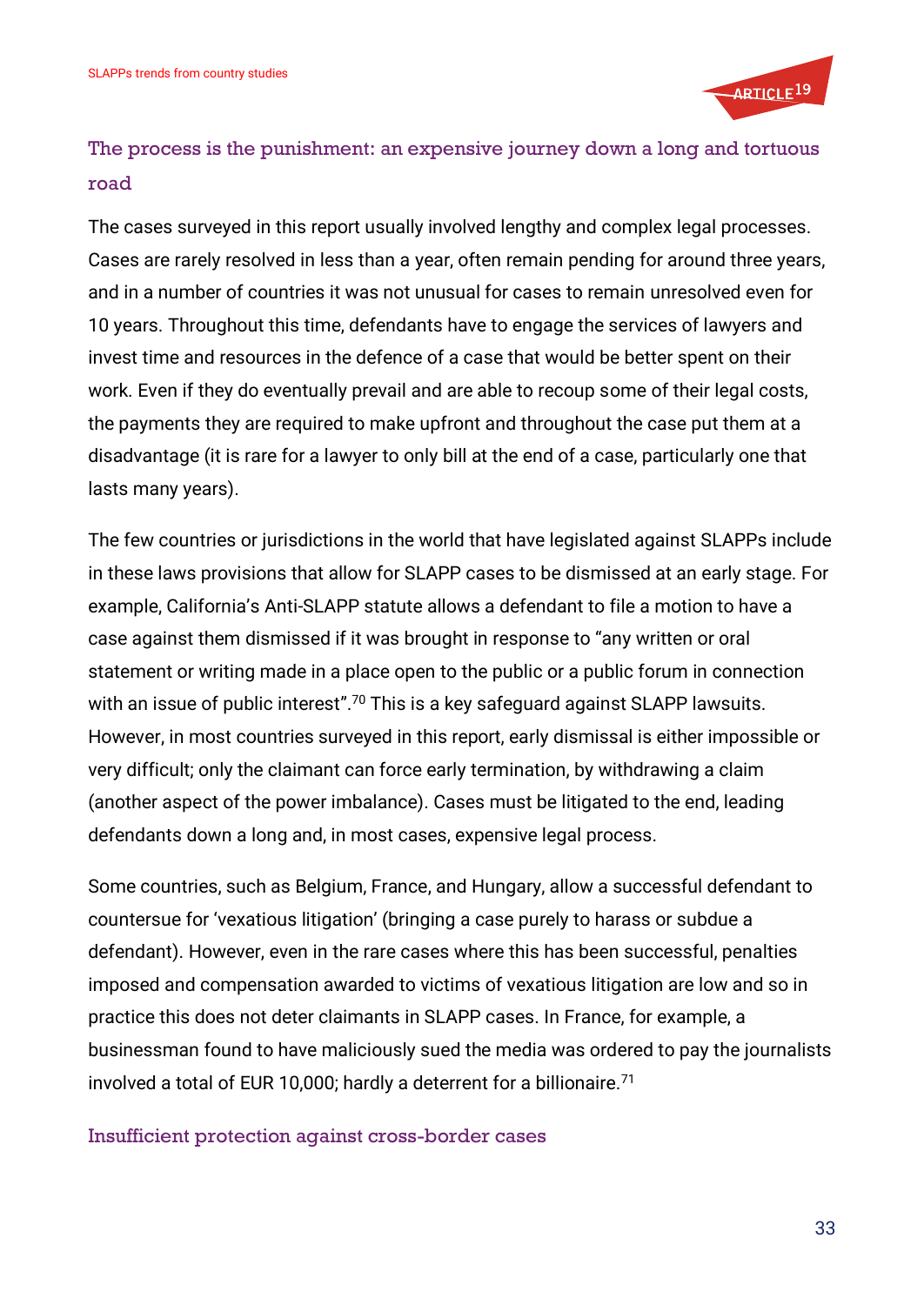

There is a relatively small but very impactful practice of suing media outlets and individual outlets in countries other than their own, and often other than the claimant's.

The UK is a particular example of this: courts have allowed claimants to bring cases when there is only the merest link to the country, for example on the grounds that the claimant had property or some business interests there (and given the fact that many SLAPP claimants are businesspeople or corporations and London is a global financial hub where wealthy individuals from around the world own property and do business, this is often the case). For individual journalists and small media outlets, such cases are extremely difficult to defend, also because lawyers in the UK are by far the most expensive in all of Europe (a case that goes to trial can cost several hundreds of thousands of pounds). A 2020 global survey of investigative journalists working on financial crime and corruption found that the UK is by far the most frequent international country of origin for legal threats.<sup>72</sup>

This is not, however, uniquely a UK problem: the practice occurs in other countries as well, such as France, Belgium, and Bulgaria. The practice leads to journalists having to defend themselves against claims brought in a foreign country, often in a foreign language, and in a legal system that is completely alien to them. They struggle even to find lawyers. This burden is disproportionate, particularly when the claimant is, as discussed, often in a privileged financial situation.

### <span id="page-32-0"></span>SLAPP cases in context

In many countries, the problem of SLAPP lawsuits is one of a number of issues threatening media freedom; and SLAPP lawsuits are often brought alongside other threats.

For example, SLAPP cases can be brought in parallel with a smear campaign that seeks to undermine a journalist or media outlet's reputation and credibility or, as the research in the UK discovered, even alongside (illegal) surveillance campaigns. In these situations, a media outlet or journalist will need considerable resources to counter these threats on multiple fronts, or even be forced to pick one and leave other threats unchallenged. Similarly, if a SLAPP case is brought against a media outlet in a country where threats to media freedom are already high (for example, through verbal abuse or physical violence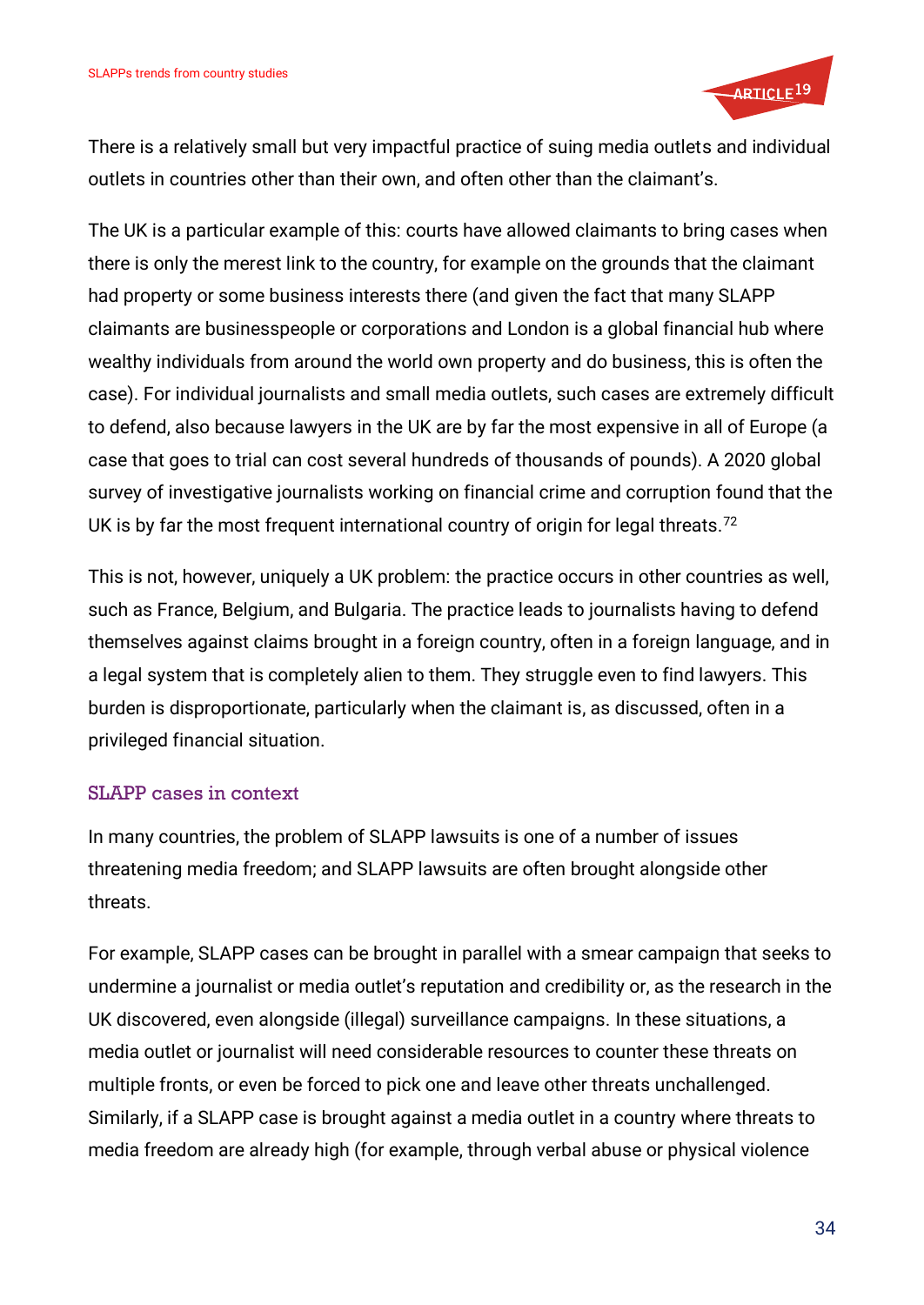

against journalists, or by denial of advertising income), the SLAPP will further amplify the overall threat to the outlet.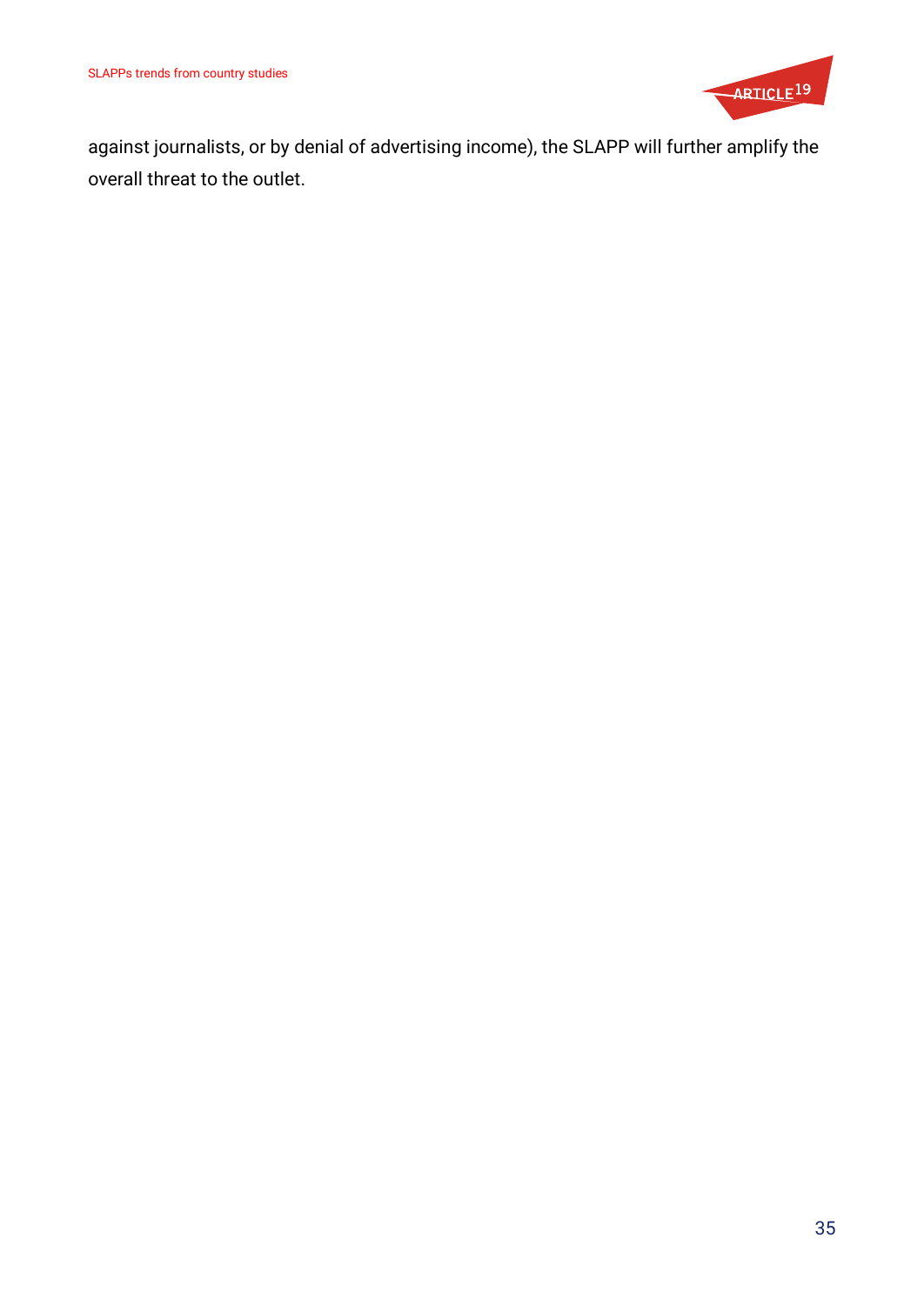

# <span id="page-34-0"></span>Country case studies

### <span id="page-34-1"></span>Belgium

Civil as well as criminal law provisions are used to bring SLAPP cases against journalists. In some cases, claimants can request a summary proceeding (injunction) to have a court order to prevent the broadcasting of a report, stop the distribution of a book or magazine, or have online content removed from the Internet.

Most cases against journalists are brought under Article 1382 of the Civil Code,<sup>73</sup> which sets out the general principle that a person who 'causes damage to another' is required to make reparations. The claimant has to demonstrate that the journalist is at fault, that the claimant suffered damage, and that there is a causal link between the publication by the journalist and the damage suffered. In addition, the general principles of civil law provide that 'fault' can be found when a journalist acted differently than a normal and careful journalist would have done under the same circumstances, when they committed a specific criminal offence (such as defamation, described below), or as a result of a breach of another law, such as data protection legislation. A claimant can also initiate proceedings to request an injunction, for example to have content taken down. A court decision in injunction proceedings is immediately enforceable, and although it can be appealed, this requires lengthy and costly proceedings: lawyers estimate that summary proceedings in first instance can take up to three months and cost EUR 20,000; appeal proceedings are likely to last six months and cost a minimum of EUR 15,000.

Under criminal law, complaints can be brought on grounds of defamation, slander, or insult;<sup>74</sup> and some recent cases have been brought on grounds of harassment  $-$  'seriously disturbing the peace' of a person.<sup>75</sup> Criminal procedures against the written press are burdensome and costly for the State to prosecute and are therefore rarely brought;<sup>76</sup> but cases can be more easily brought against radio and TV journalists. In criminal proceedings, the civil party can also claim damages and request the court to order restorative measures, such as the publication of a summary of the decision or (rarely) the removal of the articles/video concerned. In criminal cases it is a defence for a journalist to prove that an allegation was true, except in certain cases (for example, in privacy or harassment cases).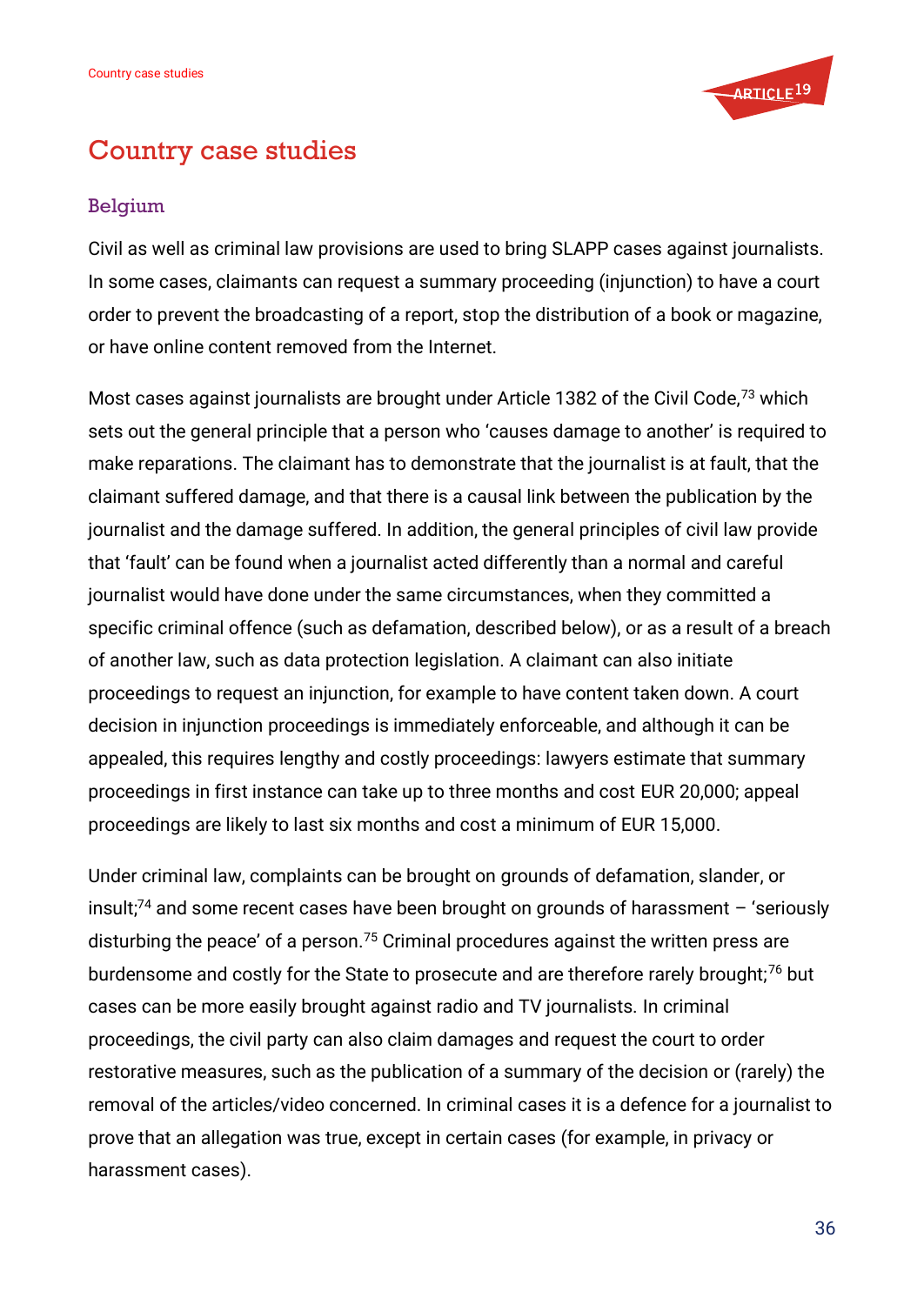

There is no mechanism under Belgian law whereby unmeritorious or SLAPP cases can be dismissed at an early stage. In criminal cases, there are pretrial proceedings to determine whether there is a reasonable case for the prosecution to proceed to a trial. Most cases do not pass this stage. However, to get to this stage, the defendant will already have suffered through a lengthy investigation, several hearings and possibly an appeal – a heavy burden. Therefore, even though the costs in the pretrial phase are limited, the investigation still weighs heavily on the accused. As mentioned above, if the claimant files as a civil party, the investigative judge must complete the entire investigation.

Under Belgian criminal procedure, the claimant can also directly summon a defendant before the criminal courts, in which case there are no pretrial proceedings. This form of private prosecution for defamation was rarely applied in Belgium until recently, but in 2021 [three such cases](https://inforrm.org/2022/01/04/anti-slapp-professor-goes-free-after-vexatious-and-frivolous-suit-dirk-voorhoof/) were handled by criminal courts.<sup>77</sup> In each of the cases, the defendants  $$ a journalist and two university professors  $-$  were acquitted, and in one case the court [awarded the defendant damages](https://inforrm.org/2022/01/04/anti-slapp-professor-goes-free-after-vexatious-and-frivolous-suit-dirk-voorhoof/) for vexatious and frivolous litigation by the plaintiff for an amount of EUR 4,000.<sup>78</sup> Despite this fine and the dismissal of the case by the criminal court of first instance, the claimant in this case has drawn-out the judicial harassment of the defendant by [bringing the case before the](https://inforrm.org/2022/01/04/anti-slapp-professor-goes-free-after-vexatious-and-frivolous-suit-dirk-voorhoof/) Court of Appeal in Antwerp, which has noted that the case will not be heard until 2023.<sup>79</sup>

There are few theoretical opportunities for defendants to countersue for vexatious litigation:

- Under Article 780bis of the Judicial Code, a person who 'uses court proceedings' to delay or obstruct another person may be fined up to EUR 2,500;80
- A successful defamation defendant might countersue under Article 1382 of the Civil Code for damage done to them as a result of a lawsuit that has been brought maliciously; or
- A defendant might demand a higher-than-normal procedural indemnity.

In practice, none of these has ever been accepted in a defamation case. Successful defendants may claim their legal fees back from the claimant, but this is capped at EUR 12,000 for claims below EUR 1 million. The average amount recovered is only EUR 1,440,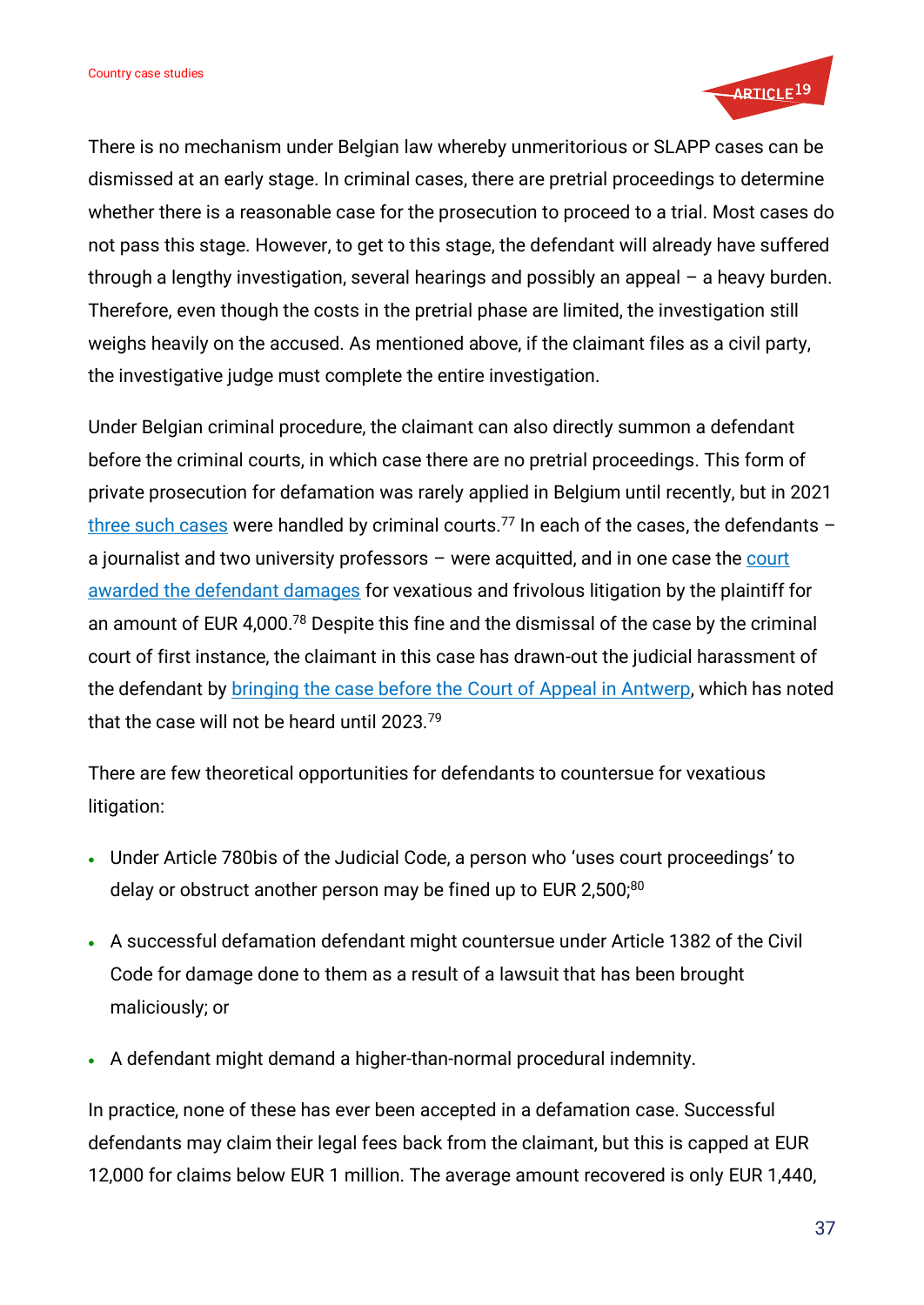

whereas defence lawyers estimate that costs can easily surpass EUR 20,000 per instance of proceedings.

In practice, journalists are able to win most legal cases against them. However, because it is hard to get cases dismissed early and proceedings are lengthy and costly, it is still quite attractive for a claimant who wishes to silence a journalist or media outlet to bring a case against them.

A recent set of cases brought against the investigative news site, Apache, and several of its journalists, illustrates the problem. All of them have been brought by the same claimants: an Antwerp real estate developer, and the company Land Invest Group – both of them with very close connections to the political establishment, which has resulted in Land Invest Group netting lucrative contracts. One set of cases was brought in 2017 against Apache's editor and publisher by Land Invest Group together with the Mayor of Antwerp's former head of cabinet, alleging that certain reports were factually incorrect. After proceedings that lasted until 2021, the court held for Apache.<sup>81</sup> The same year, the Antwerp real estate developer brought a complaint under criminal law against the editor and an Apache journalist over a video that showed that almost the entire city council of Antwerp at his birthday party, at the same time as he was negotiating with the city over a real estate project. Following a two-year criminal investigation, the case was referred to court, and in January 2021 the complaint was dismissed by the criminal court. The real estate developer has, however, appealed, and so the case remains hanging over the journalists' heads. The defendants have thus far spent in excess of EUR 25,000 in lawyers' fees.

More cases were brought in 2019. Ogeo Fund, one of the shareholders of Land Invest Group, brought civil proceedings against two journalists (one from Apache, one from another publication, *LeVif/L'Express*) over allegations of corruption. Ogeo claimed an indemnity of EUR 500,000 but withdrew the complaint even before the case had started. The same year, two Ogeo board members filed complaints against the same journalists with the Council for Journalism over the same report; the complaint was dismissed as unfounded. Then, in 2020, several cases were filed in response to an Apache article reporting that the property developer (who in the meantime had sold Land Invest Group)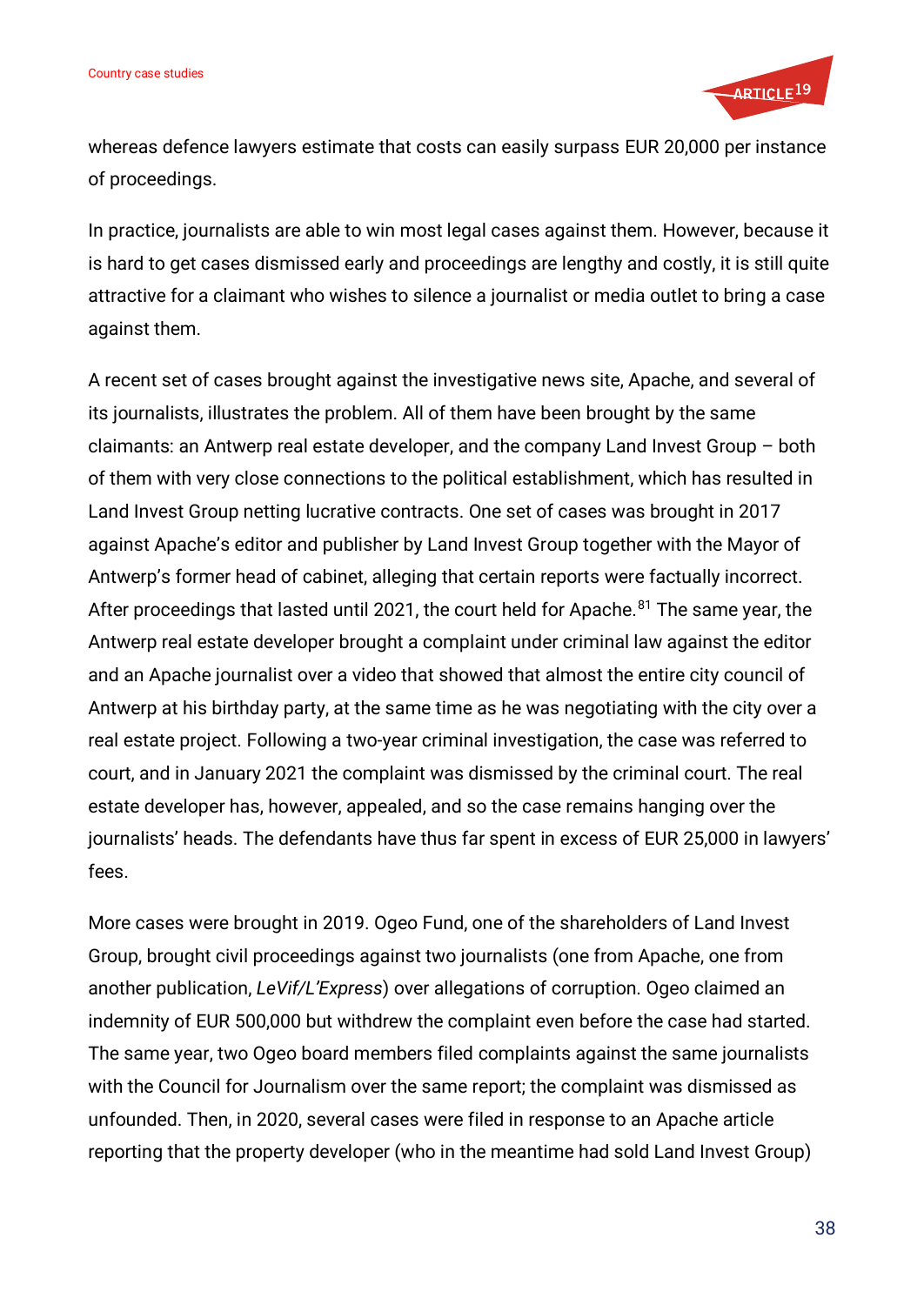

was once again active as a lobbyist in the real estate sector. The property developer demanded – and received – a one-month injunction to remove the offending article; launched civil proceedings to have the articles permanently removed; launched a criminal complaint before an investigative judge; and instigated proceedings before the Council for Journalism. The civil proceedings began in April 2021; the criminal proceeding is still active but in a secret investigative phase; the Council for Journalism case is ongoing.

Apache has never lost any of the cases against it, but they constitute a severe burden: journalists are forced to spend time preparing for legal cases whilst they should be reporting and doing journalistic work, and the company is left out of pocket financially (lawyers' fees thus far are estimated to be in excess of EUR 50,000). The legal cases also exert a chilling effect on other media outlets in the country.

#### Bulgaria

Over the past few years, media freedom in Bulgaria has significantly deteriorated.<sup>82</sup> There is a high concentration of media ownership and significant political influence over media content. Investigative journalism struggles, editorial independence is weak, and the country is ranked in the lower reaches of the annual press freedom rankings.<sup>83</sup> SLAPPs are one of several tools that are used to suppress independent and oppositional voices.

Under Bulgarian law, journalists and activists can be sued for defamation under civil law and prosecuted under various offences under criminal law. These are the main legal grounds used for initiating SLAPP proceedings against journalists and activists.<sup>84</sup> Following the entry into force of the General Data Protection Regulation,<sup>85</sup> there has been an increase in data protection cases brought before the Commission for Personal Data Protection.<sup>86</sup> In 2019, the Constitutional Court struck down one of the main provisions in the data protection act, with the result that cases in which the 'journalistic exemption' for data processing is invoked are now assessed on a case-by-case basis.<sup>87</sup>

Criminal cases against journalists are brought under prohibitions of insult,<sup>88</sup> defamation,<sup>89</sup> and insult and defamation of public officials.<sup>90</sup> Offences are punishable with a fine. In defamation cases, defendants can plead that the statement is true, or that they reasonably believed it to be true or not to be defamatory. The Bulgarian courts also take into account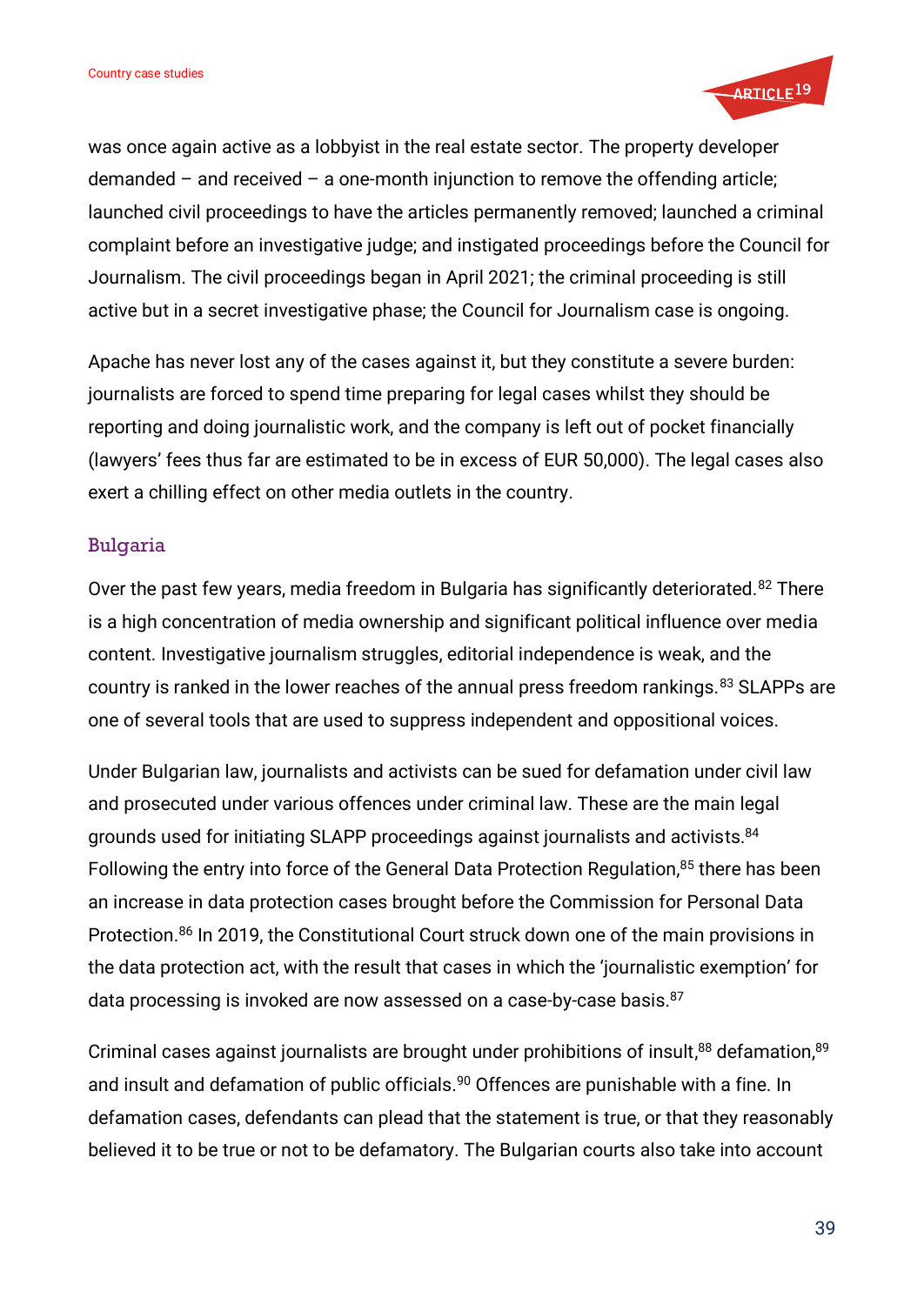

the wider public interest in cases, particularly defamation cases involving public officials and politicians. Claimants may also demand financial compensation. Although cases are pursued through a private prosecution, a claimant may request the assistance of the police and other law enforcement institutions, but in SLAPP cases this rarely happens.

Alongside a criminal case, a case may also be brought in civil court, demanding damages. Claimants in civil cases must prove that they suffered damages as a direct result of the wrongful conduct; compensation for non-material damages typically ranges between EUR 500 and EUR 15,000 (more is awarded in particularly egregious cases).<sup>91</sup> The main defence available to defendants is to establish that the claimant suffered no damage, whether material or non-material.

In data protection cases, a defendant may file to the Commission for Personal Data Protection for the early dismissal of complaints that are manifestly ill-founded or excessive.<sup>92</sup> The legislation is relatively new and because the Commission does not publish all its decisions, there is as yet no data on whether and how often this procedure has been used successfully. There is no mechanism for the early dismissal of civil cases, but if a defendant establishes that a SLAPP claim was brought against them was abusive, or was brought in bad faith, with the purpose of harming their rights and legitimate interests, or contrary to the public interest, they may be able to claim damages. There is a high evidentiary threshold for the defendant to prove this, and in practice, applications to have a case dismissed are rarely successful.<sup>93</sup>

There are no national statistics on the number of SLAPP cases or the legal provisions most abused for SLAPP purposes; but anecdotal evidence suggests that cases are regularly filed. Recent cases include a case brought by Stoyan Mavrodiev, director of the Bulgarian Development Bank, against Rossen Bossev, a high-profile journalist and chair of the Association of European Journalists in Bulgaria. Bossev received a EUR 500 fine<sup>94</sup> for comments he had made about Mavrodiev when he was chair of the Financial Services Commission, alleging that the Commission had used its power to impose fines to suppress reporting, under the veil of preventing market manipulation. As part of the case, armed officers carried out searches of various premises where it was thought Bossev resided. Additionally, Bossev has written articles about the inconsistencies in the work of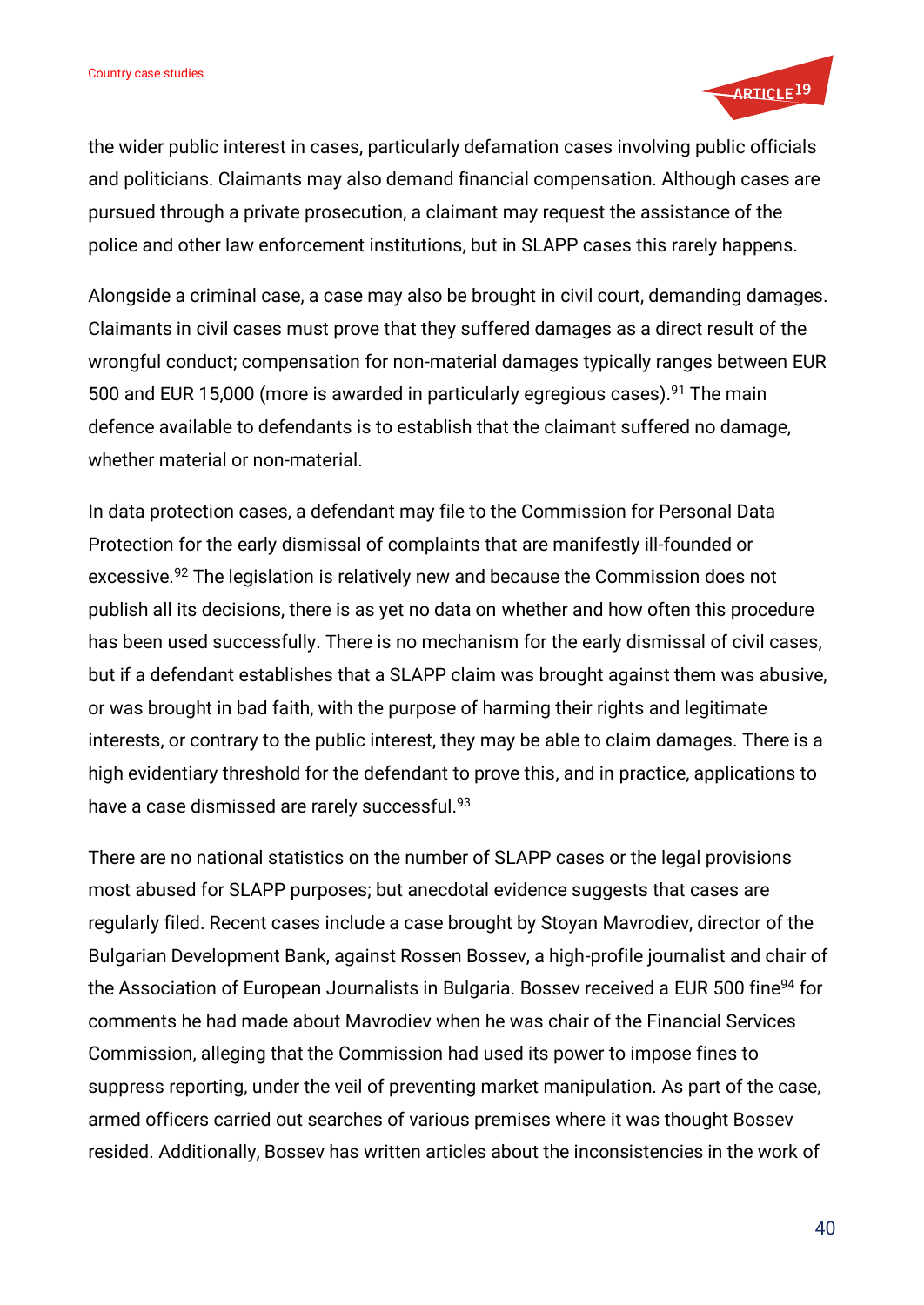

the judge-rapporteur appointed in the case, Patya Krancheva.<sup>95</sup> She refused to recuse herself despite the journalist's request to do so.

In an example of a cross-border SLAPP case, the Bulgarian co-owner of the Maltese bank Satabank, Christo Georgiev, sued a Maltese blogger, Manuel Delia, along with the newspaper, *Times of Malta*, for defamation over their reporting that Georgiev was being investigated in relation to money-laundering allegations within Satabank.<sup>96</sup> In 2018, Satabank had been forced to stop its operations and freeze its clients' assets, and in 2019 was fined EUR 3.7 million for money-laundering.<sup>97</sup> Georgiev asked for the articles to be removed, as well as financial damages. The blogger reported that he had also been forced to remove a previous post following a threat of legal proceedings in the UK.<sup>98</sup> In December 2021, [Delia finally won his appeal](https://lovinmalta.com/news/bulgarian-court-throws-out-satabank-owners-slapp-suit-against-manuel-delia/) against the SLAPP.

In an October 2020 survey, journalists told of the drain and stress on them of defending SLAPPs. One said:

*I* am the respondent in a lawsuit filed by a magistrate for allegedly damaging their *reputation, although in my publication I merely cite information that is available in the public domain, which the respondent has never disputed. Because of the lawsuit my bank account is under distraint and I have not had access to it for several months. In the past I have been threatened by a prosecutor that he would bring charges against me, if I refused to disclose the source of my information.<sup>99</sup>*

## **Croatia**

In Croatia, most SLAPP cases are brought under one of three civil law statutes: the Media Act,<sup>100</sup> the Electronic Media Act,<sup>101</sup> and the Civil Obligations Act.<sup>102</sup> The burden is on the defendant to prove that they acted lawfully; a 'lack of duty of care' is presumed.<sup>103</sup>

A smaller but still significant number of SLAPP cases are brought under the Penal Code, which criminalises defamation,<sup>104</sup> shaming,<sup>105</sup> and insult.<sup>106</sup> Under criminal law, journalists are sued personally – not the media company – and they often do not get financial assistance from their employers to defend a case. Given the financially precarious nature of the journalistic profession, the burden of having to defend cases alone is a significant chilling factor in itself. Cases are often brought by public figures. In one recent example, a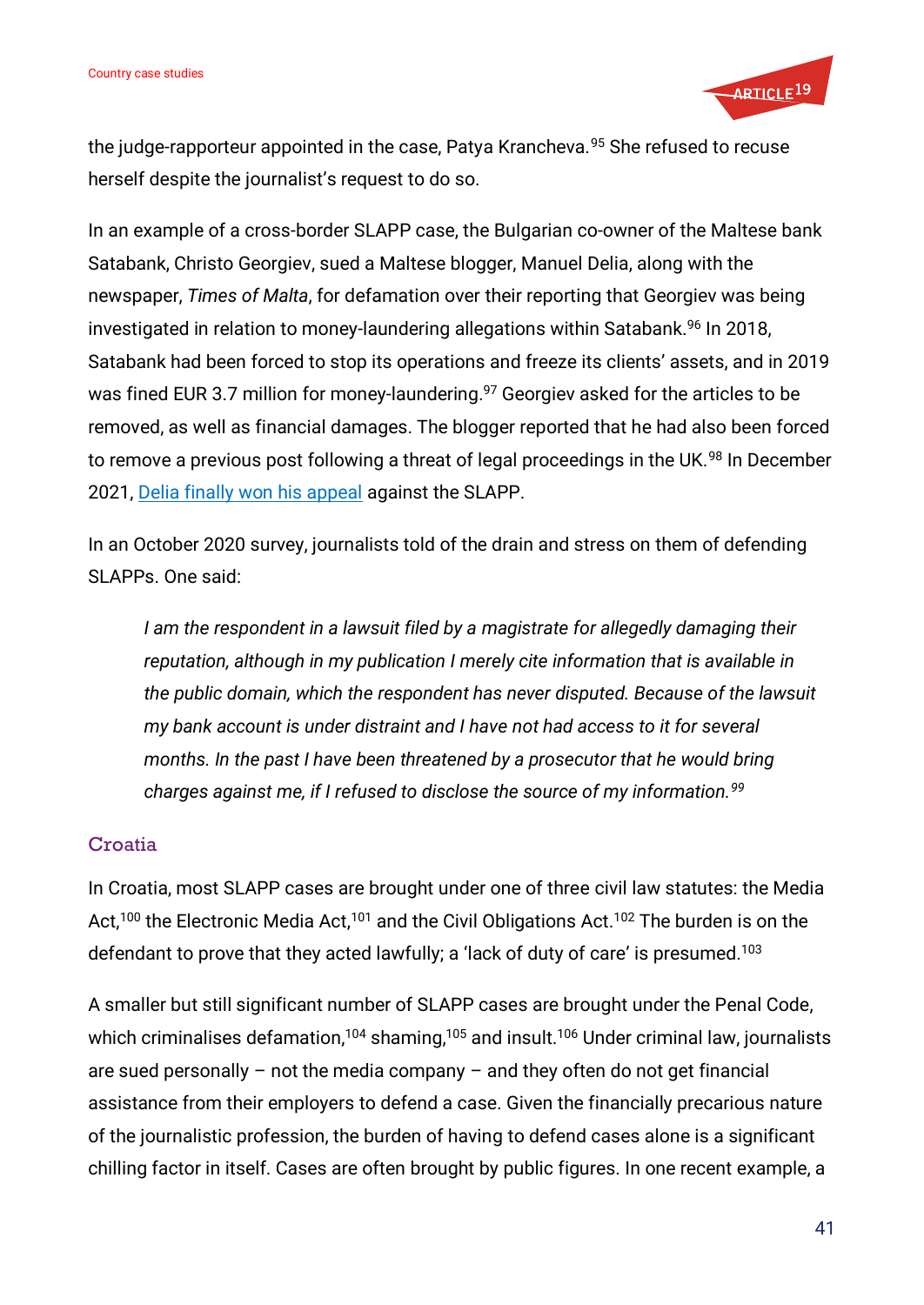

group of public figures lodged a criminal defamation complaint against a journalist and editor of a website that monitors hate speech, demanding the imposition of the maximum fine;<sup>107</sup> in another, a former Agriculture Minister filed a criminal lawsuit for 'insult' against a journalist who had accused him of abusing his position as minister and who had likened him to a leader in the Ottoman army. The journalist was acquitted, but the claimant has appealed.<sup>108</sup>

It is not uncommon for claimants to bring a civil defamation case for financial damages following a criminal case in which a journalist has been found guilty. Publication of defamation or insult in the media is considered an aggravating circumstance, attracting higher penalties;<sup>109</sup> it is a defence to argue that the statement was published "in journalism or defence of a right, and […] in the public interest or for other justified reasons".<sup>110</sup>

Many civil law cases are brought by politicians, businesspeople, or others usually with significant financial resources and for whom the financial cost of bringing a case is comparatively insignificant. Courts outside Zagreb, the Croatian capital, often lack experience and knowledge of international freedom of expression standards and it is not unusual for their decisions to be contrary to standards set by the European Court. Even if a media or journalist defendant is able to overturn such rulings on appeal, this still exposes them to unnecessary long legal processes which constitute a disproportionate burden on them. There is no mechanism whereby clearly ill-founded cases can be dismissed early, and claimants exploit three elements: lengthy processes (cases typically last three years or longer), the financially precarious position of many journalists and outlets, and the inconsistency in rulings, to bring cases against journalists purely by way of harassment; creating an atmosphere of self-censorship. Damages for violations of personality rights (a broad term that encompasses defamation as well as privacy) range between EUR 2,500 and EUR 6,600, which for individual journalists and small outlets is a significant amount. While the Civil Obligations Act allows claimants to demand that an article is removed and the final ruling in a case is published, in most SLAPP cases claimants only seek monetary compensation, indicating that their overwhelming motive is to inflict financial punishment.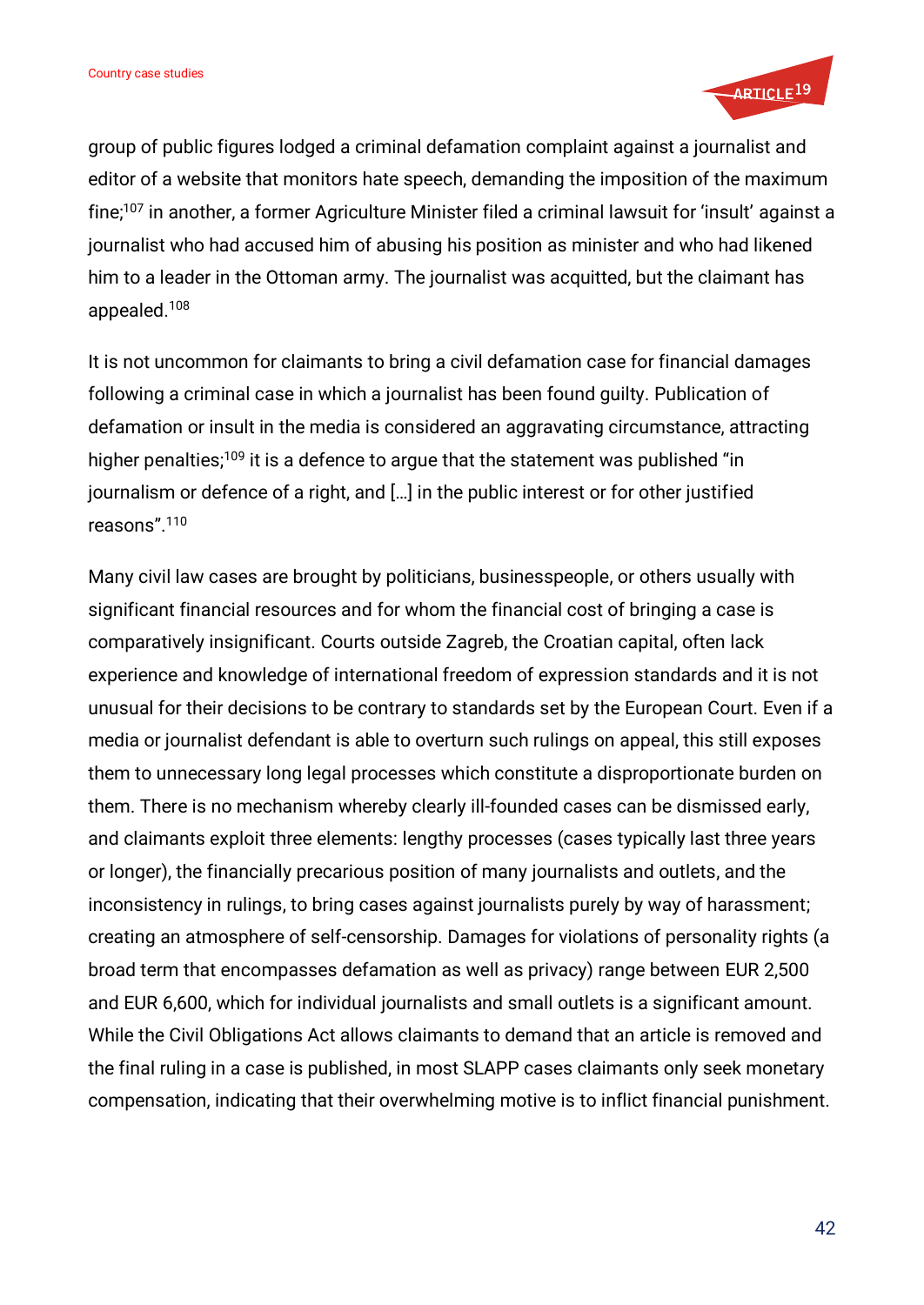

As in other countries, there are no official statistics on SLAPP cases, but international media freedom NGOs have signalled a growing number.<sup>111</sup> A telling example of a SLAPP was a group of cases brought by Hrvatska radiotelevizija (HRT), the public broadcaster, in 2017 and 2018 against media outlets and journalists (including one of its own employees as well as the president of the Croatian Journalists' Association) in response to criticism of HRT's management and programming. HRT sought up to EUR 25,000 from each of the parties sued and was represented by a well-known law firm. Following a public outcry, the cases were withdrawn in 2019. HRT is not the only publicly funded body that uses defamation laws to suppress reporting and criticism of it: in 2020, the Croatian Tourist Board initiated defamation proceedings against the owner of a tourism website who had criticised the Tourist Board's reaction to the Covid-19 pandemic and had published a satirical post on his website. The Croatian Tourist Board is claiming EUR 13,000 in reputational damage.<sup>112</sup>

Politicians regularly bring SLAPP cases against the media. The former Minister for War Veterans Mijo Crnoja has several cases outstanding in which he is suing media outlets over their reporting on a loan he allegedly received to build a house – an issue that eventually forced his resignation; $113$  and another one in which he is suing over media reporting of his alleged involvement in the illegal payment of veterans' benefits.<sup>114</sup> In a similar case, a former Agriculture Minister is suing a media outlet for defamation over reporting on his properties.<sup>115</sup>

Reacting to these lawsuits, the president of the Croatian Journalists' Association stated:

*They expect us to hire lawyers and defend ourselves in courtrooms so we may not have time for new stories. … These lawsuits are pure intimidation. Journalists are being dragged through the courts in order to dissuade them from looking into serious, important topics.<sup>116</sup>*

The case brought by Romana Nikolić against Faktograph.hr and various other media outlets provides another telling example. Nikolić, a member of the Croatian parliament, is suing for defamation over Faktograph's reporting on his criminal conviction in 2009 for making death threats to a colleague. He is seeking EUR 2,500 from each of the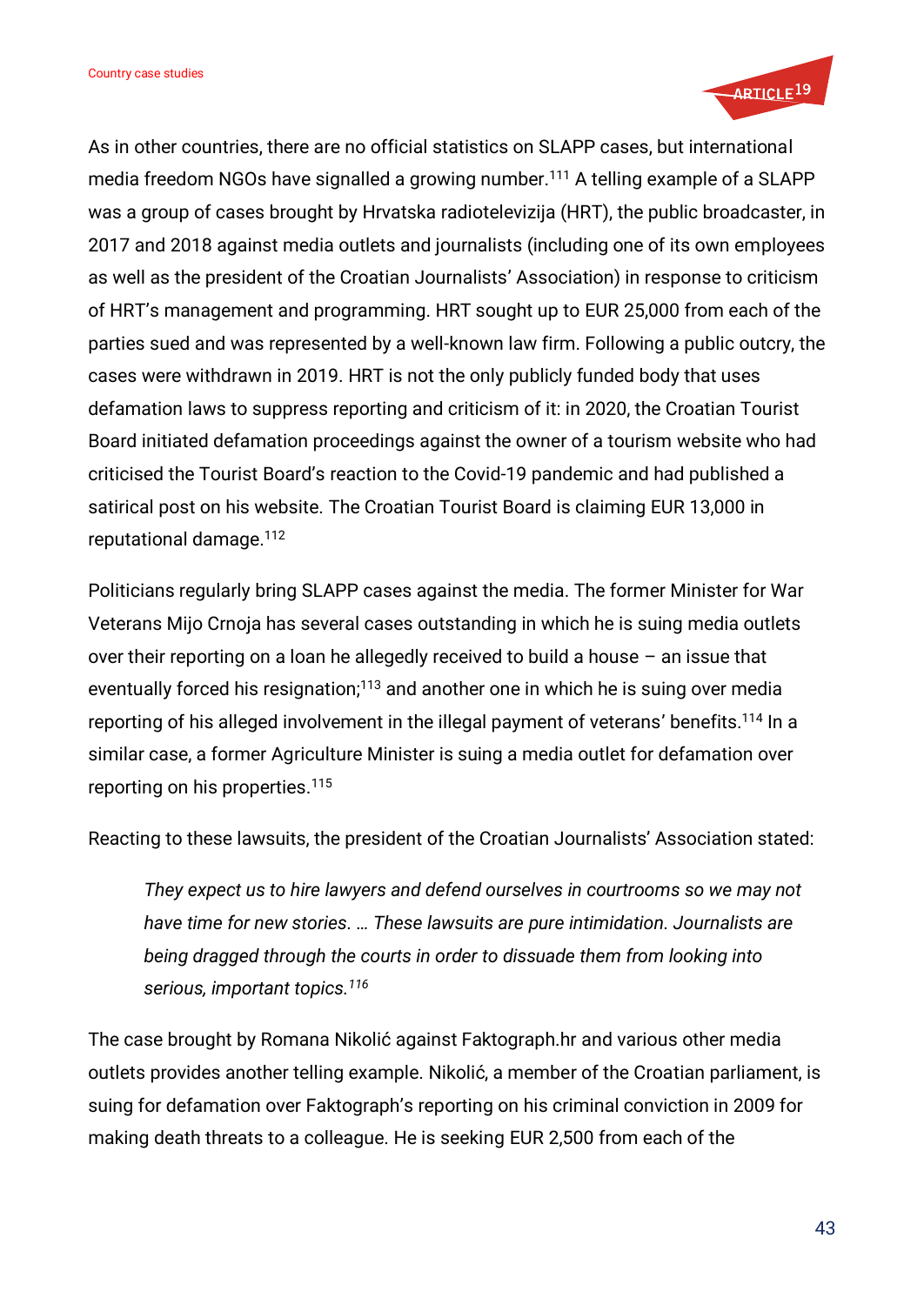

respondents – a significant amount for the websites involved, which are non-profit media, published by Croatian NGOs. The cases are ongoing.

## France

The main legal basis on which SLAPP suits are brought in France is defamation, which can be pursued under both civil and criminal law.<sup>117</sup>

A criminal defamation claim leads to an automatic indictment (*mise en examen*), which lasts until the trial; this typically takes place one to three years after the initial claim. The maximum fine for defamation is EUR 12,000;<sup>118</sup> this penalty may be increased to one year's imprisonment and a fine of EUR 45,000 if the defamation is committed against a person because of their origin or membership of a particular ethnic group, nation, race or religion, or because of their sex, sexual orientation, gender identity or disability. Claims can be defeated if the defendant shows that the publication was true; was made in good faith; that the statement was not defamatory; or if there are certain procedural defects in the claim.<sup>119</sup>

In civil law cases, defendants cannot file a motion to have a claim dismissed early; they must wait until trial even for unmeritorious claims (the claimant may abandon his or her claim at any point).<sup>120</sup> Defendants can claim damages for the intentional institution of 'frivolous proceedings', but there is a high evidentiary threshold for this and in practice claims are rarely admitted;<sup>121</sup> in the rare cases where it has been applied, the low maximum fine that can be imposed has been criticised as constituting insufficient deterrent for deep-pocketed claimants (which those who bring SLAPPs invariably are). In a criminal case, a successful defendant may ask the court to award him or her compensation, which is generally paid by the State, although the court may order that it be paid by the claimant;<sup>122</sup> in civil claims, a successful defendant can make a claim for legal costs but awards made by courts are usually less than the actual costs incurred.<sup>123</sup> These characteristics make French defamation law attractive for claimants who initiate lawsuits with the purpose of intimidating their targets, rather than obtaining a redress for a certain wrongdoing.<sup>124</sup> Even if orders are made more frequently against SLAPP claimants, the amount of the fines and awards made is low and SLAPP claimants would most likely see them as both negligible and a cost of 'doing business'.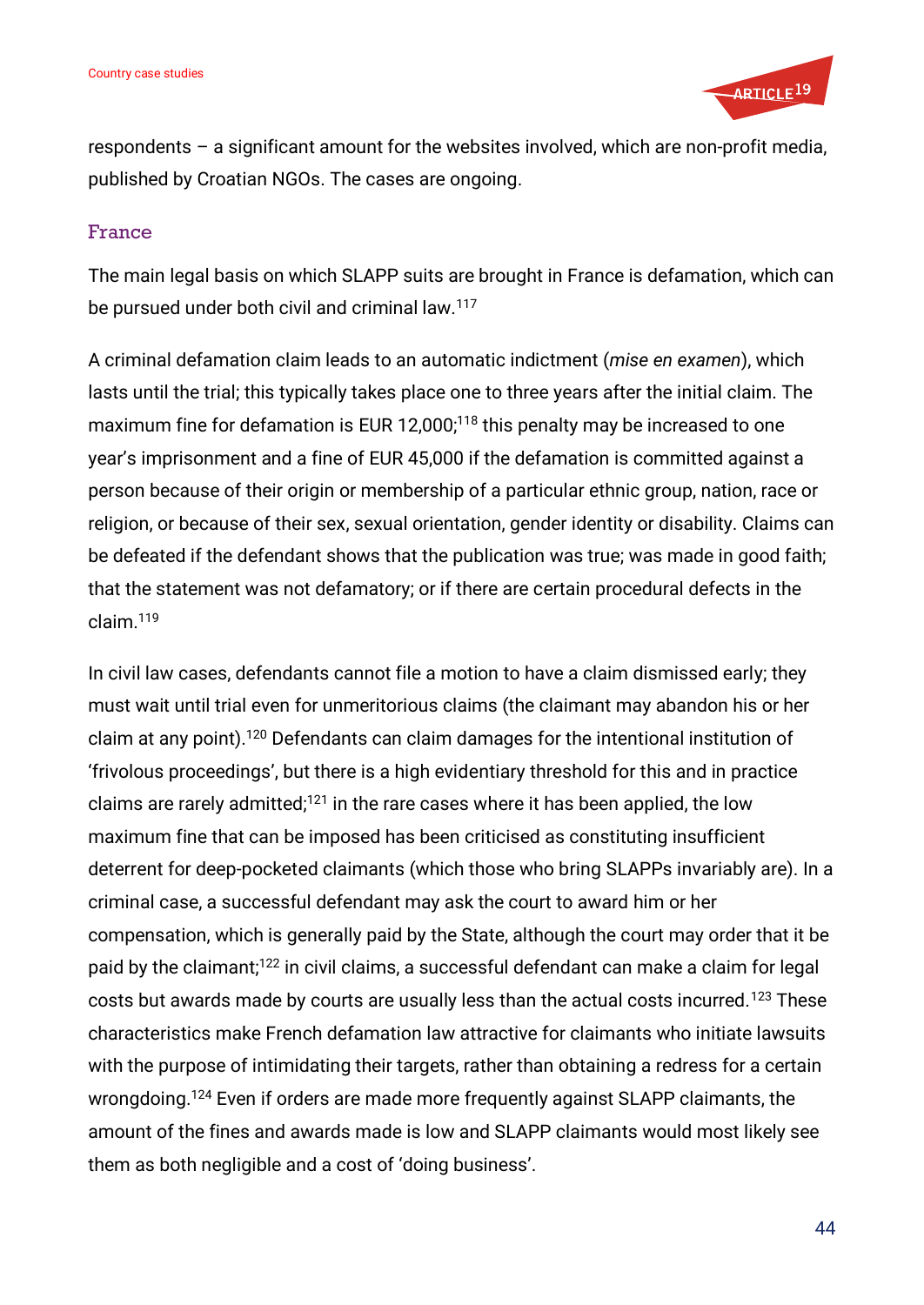

Some SLAPPs are brought under competition law – in particular the action of 'disparagement', which is defined as publicly discrediting the products of a competing company<sup>125</sup> – and under copyright law, particularly when journalists or activists reproduce all or part of the brand or logo of a company as part of their reporting or campaigning.<sup>126</sup> Trademark counterfeiting is a criminal offence punishable by a fine of up to EUR 300,000 and three years of imprisonment and may give rise to a separate civil claim.<sup>127</sup>

In practice, most SLAPP suits brought before French courts are initiated by large corporations and influential businesspeople. <sup>128</sup> Among the dozens that have been brought over the years,<sup>129</sup> two sets of cases are emblematic: one brought by the influential agricultural business owner Jean Cheritel, and another group of cases brought by billionaire businessman Vincent Bolloré. Both have made strategic use of defamation law to silence individuals or media outlets critical of their businesses. Cheritel's cases include one against online newspaper *basta!*, which had alleged questionable business and employment practices. The case was withdrawn only after Cheritel was prosecuted and sentenced to a EUR 99,000 fine and a suspended prison sentence for the practices that the media had reported on.<sup>130</sup> As a result of the case, the journalist who had led the reporting was sued for defamation by another businessman (who dropped the matter just before the final hearing) and she lost funding for the translation of one of her books.<sup>131</sup> In an earlier case, Cheritel and his company had sued the newspaper *Le Télégramme*, which had reported on the company's illegal employment of several Bulgarians citizens in France. He won the defamation case,<sup>132</sup> but two years later Cheritel and his company were convicted for employment irregularities – indicating how difficult defamation law makes it for media to report on wrongdoings even when the gist of their reporting is true.<sup>133</sup>

Bolloré is another repeat claimant in defamation cases against the media. In one, against the director and a journalist for the newspaper *Mediapart*, he sought financial damages for a report that alleged that he had used his close relationship with the Cameroonian government to get out of an adverse court judgment against him in Cameroon; the journalists eventually won on appeal following a three-year battle.<sup>134</sup> Other cases brought by Bolloré include two against media outlets and journalists who had reported on questionable business practices in Africa; the media outlets concerned won both following lengthy court battles but were only able to recoup part of their legal costs.<sup>135</sup> In yet another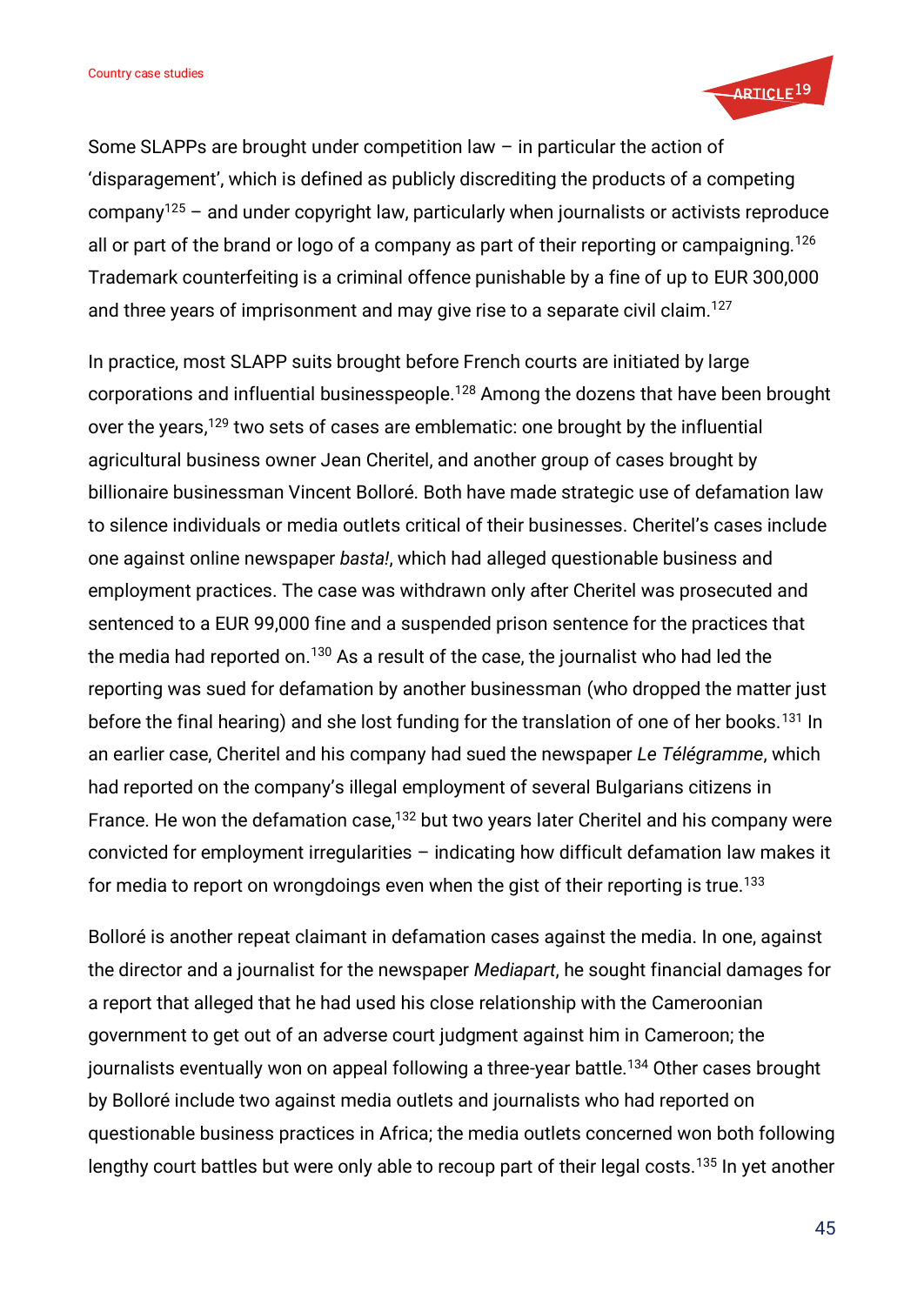

case, Bolloré sued France Télévisions in three parallel proceedings: two in France for disparagement and defamation, and the third in Cameroon. After a legal battle lasting several years, the claims in France were both rejected.<sup>136</sup> A final example is a case brought by Vivendi, a media company controlled by the Bolloré group: in 2017, it sued a journalist who had alleged that Bolloré had stopped his reports from being broadcast. The journalist eventually won the case, but was awarded only EUR 3,000 towards his legal costs, less than he had been forced to spend.<sup>137</sup>

NGOs are also at the receiving end of SLAPP cases. Throughout the early 2000s, Greenpeace was repeatedly sued for trademark infringement by the oil company Esso for using its name, with dollar signs for the letter 's'.<sup>138</sup> Recently, the NGO Sherpa, which advocates for social justice and defends victims of economic crimes, was countersued for defamation by a construction company against whom it had brought a claim for forced labour, concerning the working conditions of its employees in Qatar. Sherpa eventually won the case.<sup>139</sup>

The financial cost of defending a case is a significant burden, even if the journalist or media outlet concerned eventually wins. Journalists and media outlets are rarely, if ever, awarded their full legal costs, and in the rare event that they win a judgment against a malicious claimant for launching proceedings abusively, the maximum amount of damages awarded is EUR 10,000 – a very small sum to the multimillion euro companies and billionaire businesspeople who bring SLAPPs.<sup>140</sup> The length of proceedings  $-$  typically around four years – is another strong factor dissuading journalists and media outlets from reporting on questionable practices and wrongdoings by the wealthy and powerful. A 2017 report ordered by the government concerning SLAPP suits against teachers and researchers advocated for law reform, including the introduction of a civil fine to punish the deliberate infringement of the exercise of right to freedom of expression.<sup>141</sup>

## Hungary

Like other European jurisdictions, Hungarian law does not recognise a category of SLAPPs as such. SLAPP proceedings can be initiated before civil as well as criminal courts. Civil and criminal cases can be taken in parallel, but political figures usually take SLAPPs through the criminal courts.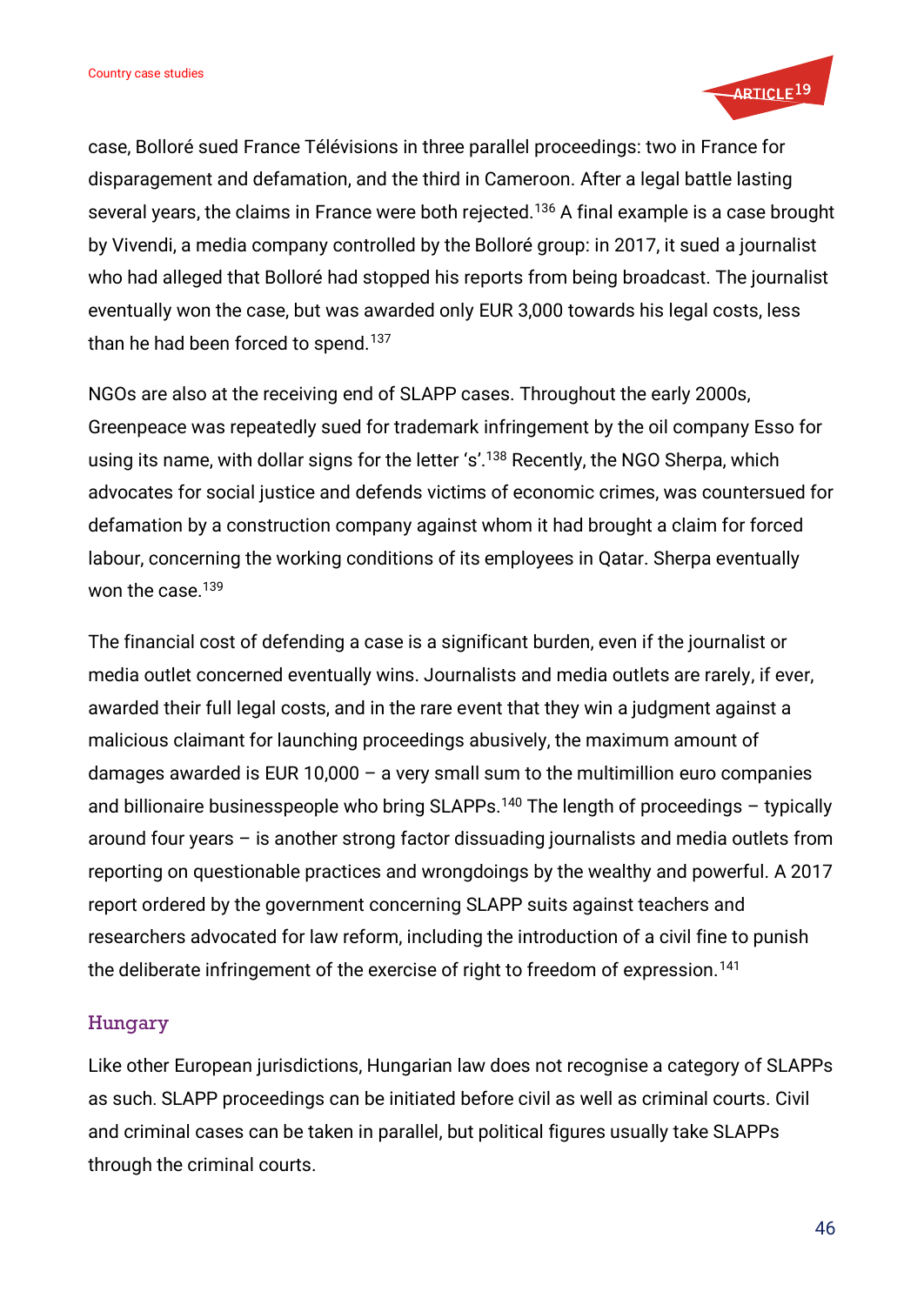

Under the Criminal Code, the main provisions concern defamation,<sup>142</sup> slander,<sup>143</sup> making false accusations,<sup>144</sup> misleading public authorities,<sup>145</sup> and 'scaremongering'. <sup>146</sup> Criminal cases are taken through private prosecutions, except when the complainant is a public official in which the public prosecutor leads the case. The maximum penalty in a criminal defamation case is a year's imprisonment; in cases concerning false accusations, prison sentences of up to eight years can be imposed. In practice, prison sentences are often converted into a fine.

The main civil law provisions under which SLAPP cases are brought have provisions on 'personality rights' that also include protection of reputation, $147$  protection of personality of politically exposed person, <sup>148</sup> and defamation.<sup>149</sup> Civil claims are judged on a case-by-case basis; there is no cap on the maximum award that can be made. Civil law SLAPP cases in Hungary are, in a large part, fuelled by political motivation and are usually targeted at the independent media, NGOs, and members or supporters of the political opposition. Through case law, the courts have recognised that public figures need to tolerate criticism of their functioning,<sup>150</sup> but they have found that such criticism is not unlimited and insults and untrue allegations are beyond the bounds of protected speech.<sup>151</sup>

Recently, two other legal grounds have been used for SLAPPs. First, data protection law is responsible for a growing number of cases, either through court injunctions that may be issued prior to publication on the grounds that publication would do irreparable harm<sup>152</sup> or through complaints to the National Authority for Data Protection and Freedom of Information. Second, during recent protests, hundreds of criminal cases were taken against protesters under various 'petty offences' provisions of the Infringements Act, for example for protests in which people honked their car horns.<sup>153</sup>

Civil claims can be dismissed early only if there are procedural defects in the claim (for example, if the case is brought out of time); courts cannot dismiss a civil claim on the grounds that it clearly lack merit.<sup>154</sup> Criminal procedures can be terminated when a case clearly lacks merit.<sup>155</sup> A successful defendant in a SLAPP case can claim their legal fees and other costs, including a loss of earnings, from the claimant – as long as they can provide evidence of the costs.<sup>156</sup> SLAPP defendants cannot lodge a counterclaim for vexatious litigation unless the claim has affected one of their legal rights and the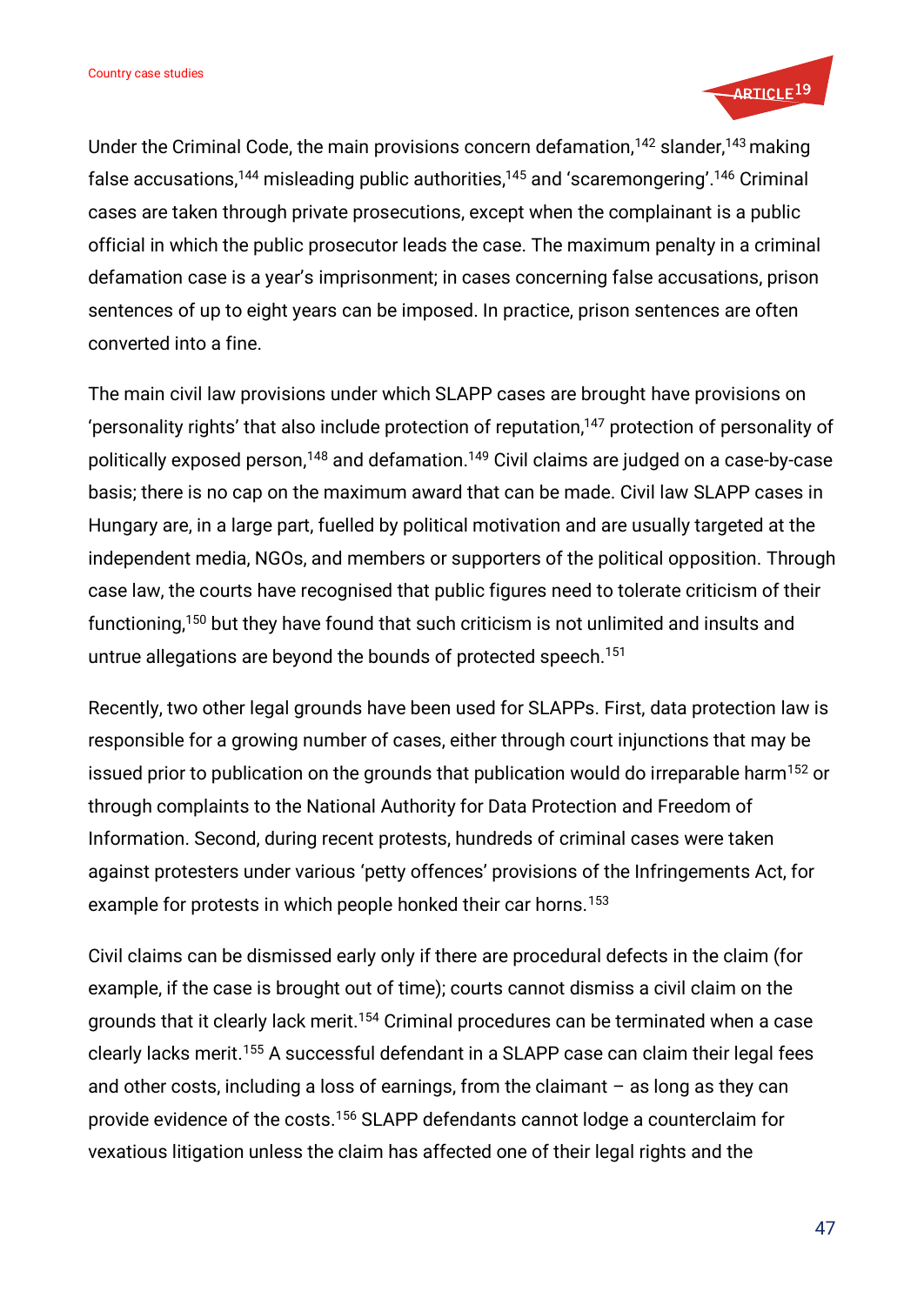

defendant has suffered damage as a result. Essentially this then becomes a defamation counterclaim.<sup>157</sup> There is no direct action available for vexatious criminal cases, unless the case rises to the level of 'false accusation', which constitutes a criminal offence,<sup>158</sup> or the accusation is itself defamatory.

In practice, the biggest obstacle in both criminal and civil proceedings is the duration of cases and the various procedural twists and turns that a claimant can direct a case to take, forcing defendants to spend time and energy defending claims for years on end. It is not unusual for cases to be dropped following lengthy pretrial wrangling. In such instances, the objective of the SLAPP – to force a defendant through legal proceedings, incurring legal costs and diverting time and energy away from journalism – has been achieved without the claimant needing to go through the actual court proceedings. For a defendant who has been forced to spend time and resources defending the claim, this does not necessarily represent a 'win'; particularly if the claim started with a temporary injunction and the news story at the heart of the matter is no longer relevant by the time the injunction is lifted.

Criminal cases can similarly last for several years; a period of three to five years is regarded as 'standard'. <sup>159</sup> Defence lawyers indicate that in sensitive cases, for example when a case is taken by a powerful politician, defendants often struggle to find a lawyer willing to represent them, and that sometimes when a case is lost, defendants are so tired by the legal process that they prefer to pay a fine rather than suffer through a lengthy and traumatising appeal. When cases are defended by public attorneys, through the State legal aid system, they are usually not specialists in defending freedom of expression cases and are therefore unable to deliver a high standard legal defence. For these various reasons, the mere threat of criminal proceedings exerts a strong chilling effect.

Not many SLAPP cases are pursued to a final judgment, partly because claimants can frustrate and delay the publication of material that is critical of them through procedural means. A typical example is the case taken by the owners of Hell Energy (an energy drink company) against the publisher, Forbes. Forbes had notified the family who own the company that they would be featured on its annual list of wealthy figures. The family objected and, in December 2019, obtained a temporary injunction prohibiting Forbes from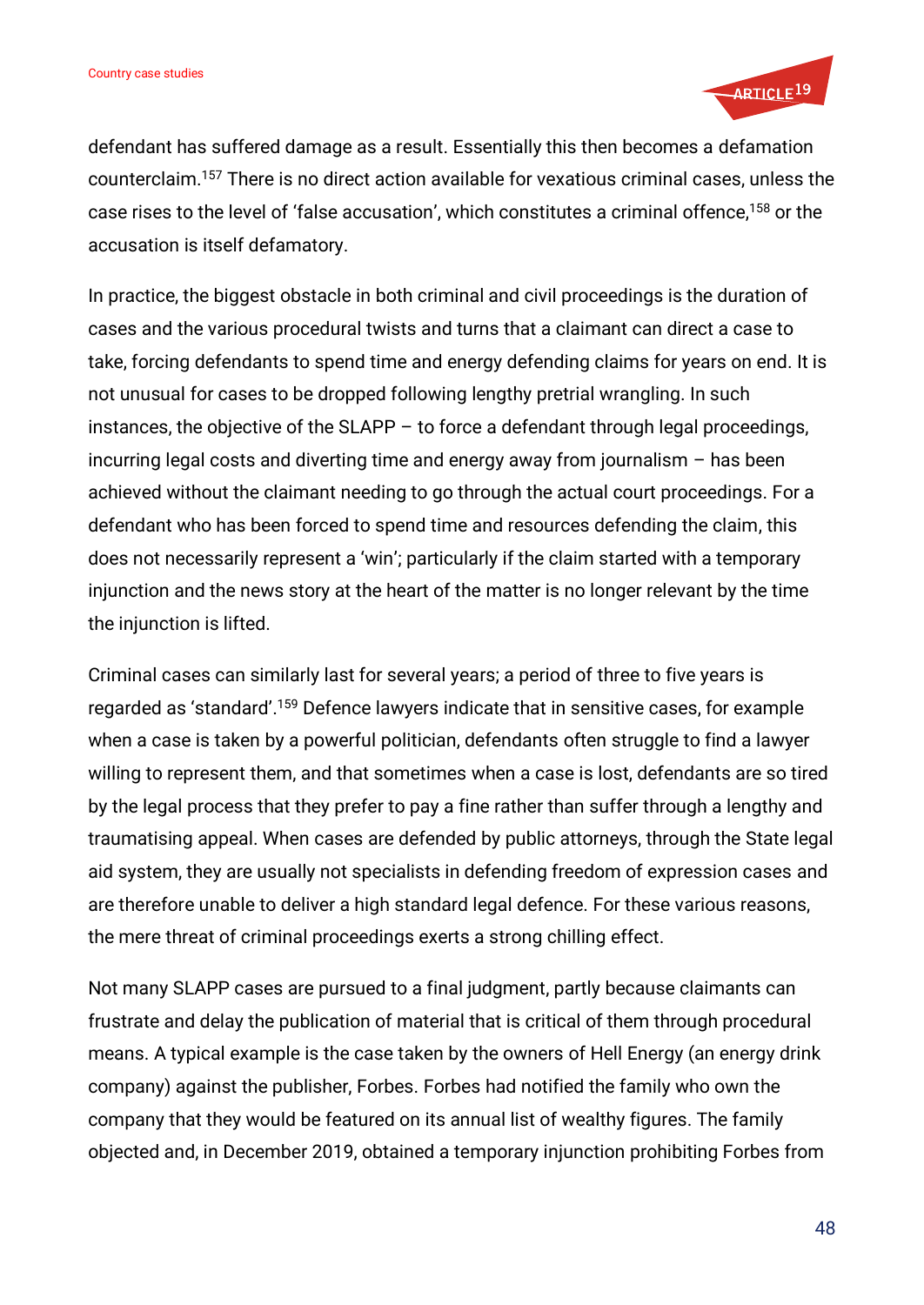

publishing any personal data related to them. Forbes appealed but the injunction was upheld by the Court of Appeal and the Supreme Court; the case is currently pending before the Constitutional Court and is not expected to be decided for another two or three years. The injunction will remain in force until then. Parallel to the injunction, the claimants also pursued a civil claim for violation of data protection law, which is still pending; and a claim to the National Data Protection Authority, which found that Forbes failed to carry out a 'legitimate interest test' or give sufficient information about the publication to the data subjects and imposed a fine.<sup>160</sup> The adverse finding by the National Data Protection Authority has been appealed to the courts.<sup>161</sup>

In a similar case, the owners of Hell Energy also launched legal proceedings against investigative journalism outlet Magyar Narancs which intended to publish a story that included the fact that two of the members of the family have criminal convictions (for attempted murder and tax fraud). A temporary injunction was granted under data protection law and the matter is currently pending in court – Magyar Narancs has, in the meantime, published a version of their story omitting the disputed information and indicating that they have been sued.<sup>162</sup>

Both publications are assisted in their defence by expert media lawyers provided by the Hungarian Civil Liberties Union (HCLU). Without the HCLU's expert assistance (whose capacity is limited and which is funded through charitable donations) it is doubtful that smaller publishers or individual journalists could afford to defend themselves in lengthy and multi-faceted legal procedures such as these.

## Ireland

In Ireland, most SLAPP cases against journalists and human rights activists are brought under the civil law tort of defamation.<sup>163</sup> The main governing legislation is the Defamation Act 2009, as interpreted in line with European law and the Irish Constitution, and along with common law.<sup>164</sup>

The main concepts in the 2009 Act have been elucidated through case law: for example, holding that a statement must be 'unarguably defamatory' in order to be actionable and that no cause of action can be derived from a mere vulgar reprimand;<sup>165</sup> and that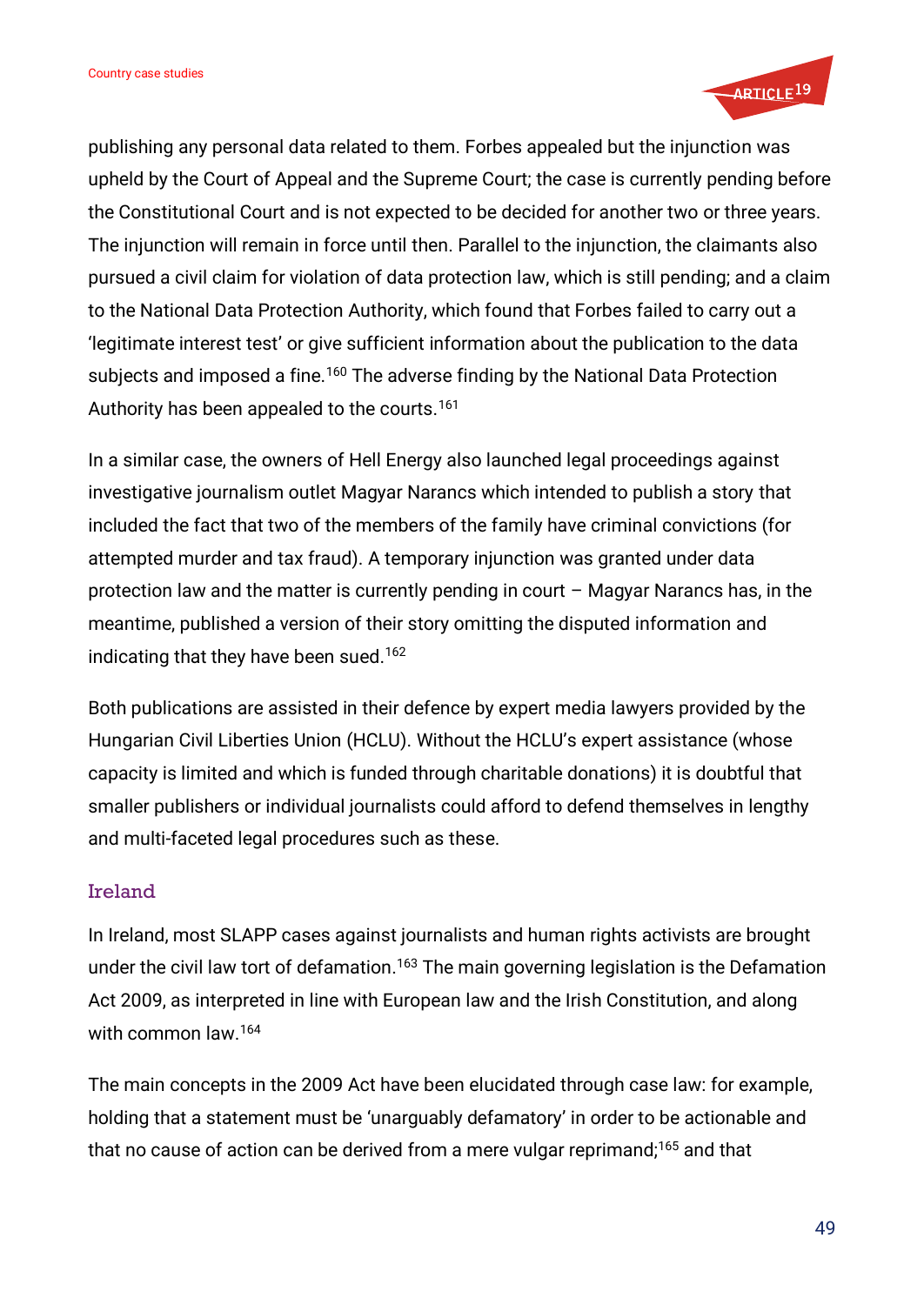

statements must be interpreted in the context in which they appear.<sup>166</sup> The main defences to a defamation claim are set out in the 2009 Act: that a statement was true, that its publication was privileged, that it represented an honest opinion, or that it constituted a fair and reasonable opinion on a matter of public interest.<sup>167</sup> Cases are typically drawn-out: the time from when a case is certified until an allocation date for a hearing is on average 12 months.<sup>168</sup> Cases must be brought within a year of publication.<sup>169</sup> Defending a case is very expensive: the cost of defending an action at the High Court – the first stage of a case, not including any appeals – is estimated at being in the region of EUR 250,000 in legal costs alone.<sup>170</sup> The amount of damages awarded is high and extremely unpredictable; juries have made defamation awards exceeding EUR 1 million. These high awards are reduced on appeal but still cause a significant chilling effect (also because having to appeal means incurring further legal costs, which themselves are the second highest in Europe).<sup>171</sup> The number of defamation cases in court increases year on year, fuelled in part by social media disputes. The average claim in a case is EUR 50,000.

There is no rule requiring claimants to show that their case is not a SLAPP, and it is very difficult to have a SLAPP action dismissed without going through a full trial. While a court may dismiss a defamation action if it is satisfied that the statement complained of is not defamatory, this concerns only the technical and procedural meaning of the words complained of; any arguments as to the substantive merits of the action are only dealt with at trial.<sup>172</sup> The only other way to have a case dismissed prior to trial is through an offer of amends, which will typically involve publication of a correction and apology, and an agreed sum in compensation and costs.<sup>173</sup>

There are no penalties for lodging an abusive action as such, although a claimant who is found to make misleading statements in a verifying affidavit may be subject to a maximum fine of EUR 50,000 and five years' imprisonment, which constitutes some disincentive to abusive claims.<sup>174</sup> If a claimant is found to have made an abusive claim, the court may impose an order stopping the claimant from issuing any further proceedings against the same defendant without permission of the court.<sup>175</sup> Such orders are very rare, however, and have never been made in a SLAPP case.<sup>176</sup> Costs are ordered against a claimant when a defamation claim brought is found to be frivolous and vexatious.177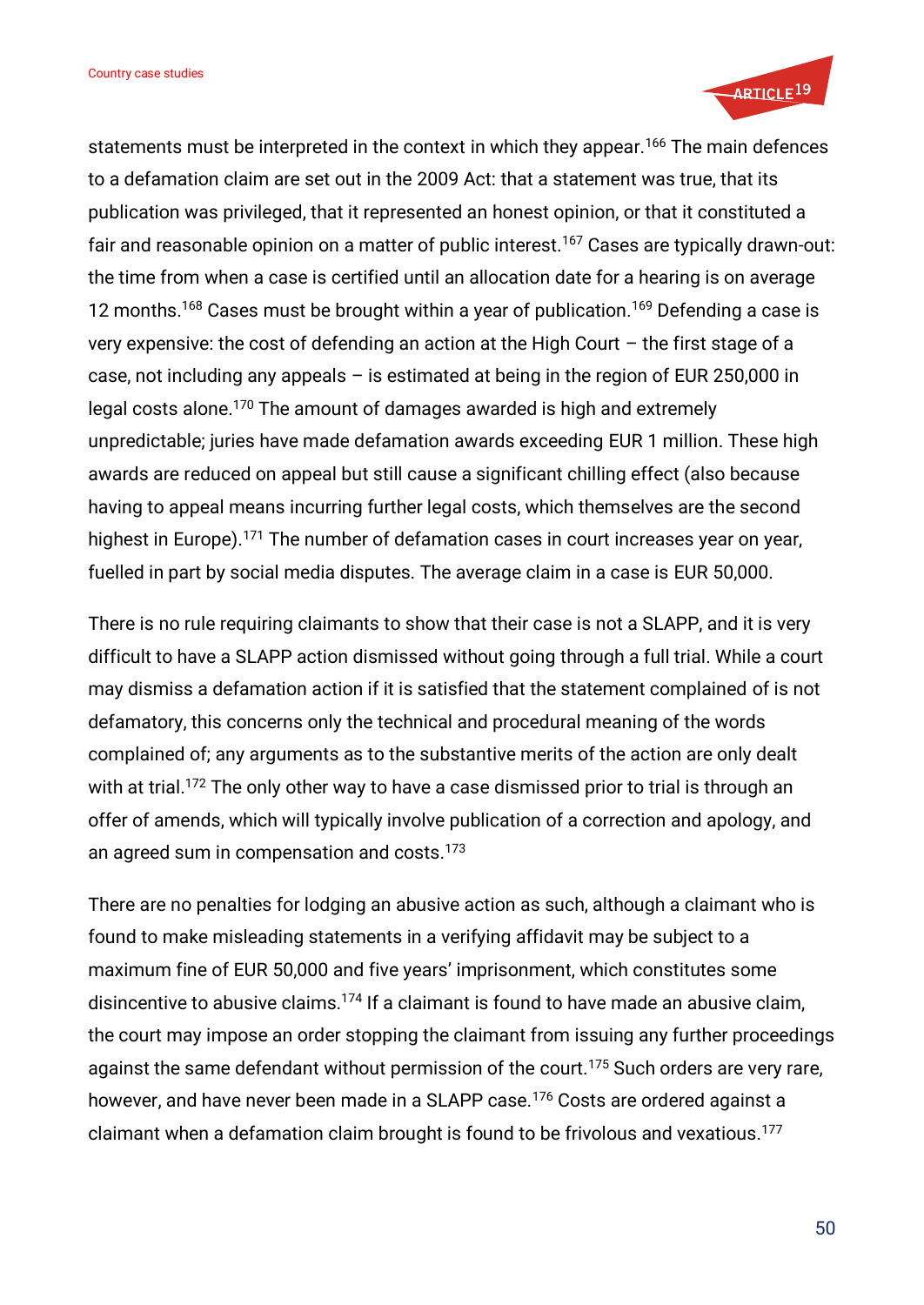

Research suggests that 80% of all defamation cases are brought against the media, indicating that defamation laws are widely used to restrict reporting that speaks truth to power.<sup>178</sup> The duration and cost of proceedings, along with the fact that juries that hear cases often award very high sums in damages, have a significant chilling effect on the media – as noted by the Press Council as well as by the Press Ombudsman.<sup>179</sup> A 2016 survey showed that between 2010 and 2015, Irish media spent more than EUR 30 million defending defamation actions (in awards, settlements, as well as legal costs).<sup>180</sup>

In their submissions to a formal review of the 2009 Act, two of the main Irish media outlets have indicated that the current legislative regime, and in particular the resulting financial costs to the media of defending cases, causes a high level of self-censorship. The *Irish Times* stated:

*Defamation action is often used by powerful and wealthy figures to try to intimidate the media. The high cost of defending legal actions, the possibility of having such high awards given against you, and the risk of defeat that is inherent in almost all court actions, contributes significantly to the ability of those with the wealth to do so, to use the courts and the defamation laws, to bully the media. [It] is almost impossible to prevent that bullying having some effect.<sup>181</sup>*

The *Irish Times* went on to emphasise that purely because of financial reasons, it sometimes does not defend defamation claims that it thinks are winnable: "Wildly escalating legal costs are one of the principle related reasons why newspaper lawyers advise clients not to go to court even with a strong case."<sup>182</sup>

Independent News and Media, Ireland's largest media company, has similarly said that "the ongoing financial burden of fighting defamation claims has a major impact. Money that is spent fighting and settling cases is money that should be spent on quality journalism … the ever-present threat of expensive litigation is always at the back of one's mind when working in newspapers." Whilst acknowledging that people have a right to vindicate their reputation, Independent News and Media went on to say that "protecting freedom of speech and people's reputations should not be reduced to a grubby bidding war" and warned that claimants see lodging a defamation case as "easy money".<sup>183</sup> Even the EU Commissioner for Justice has called for reform, stating that "frequent defamation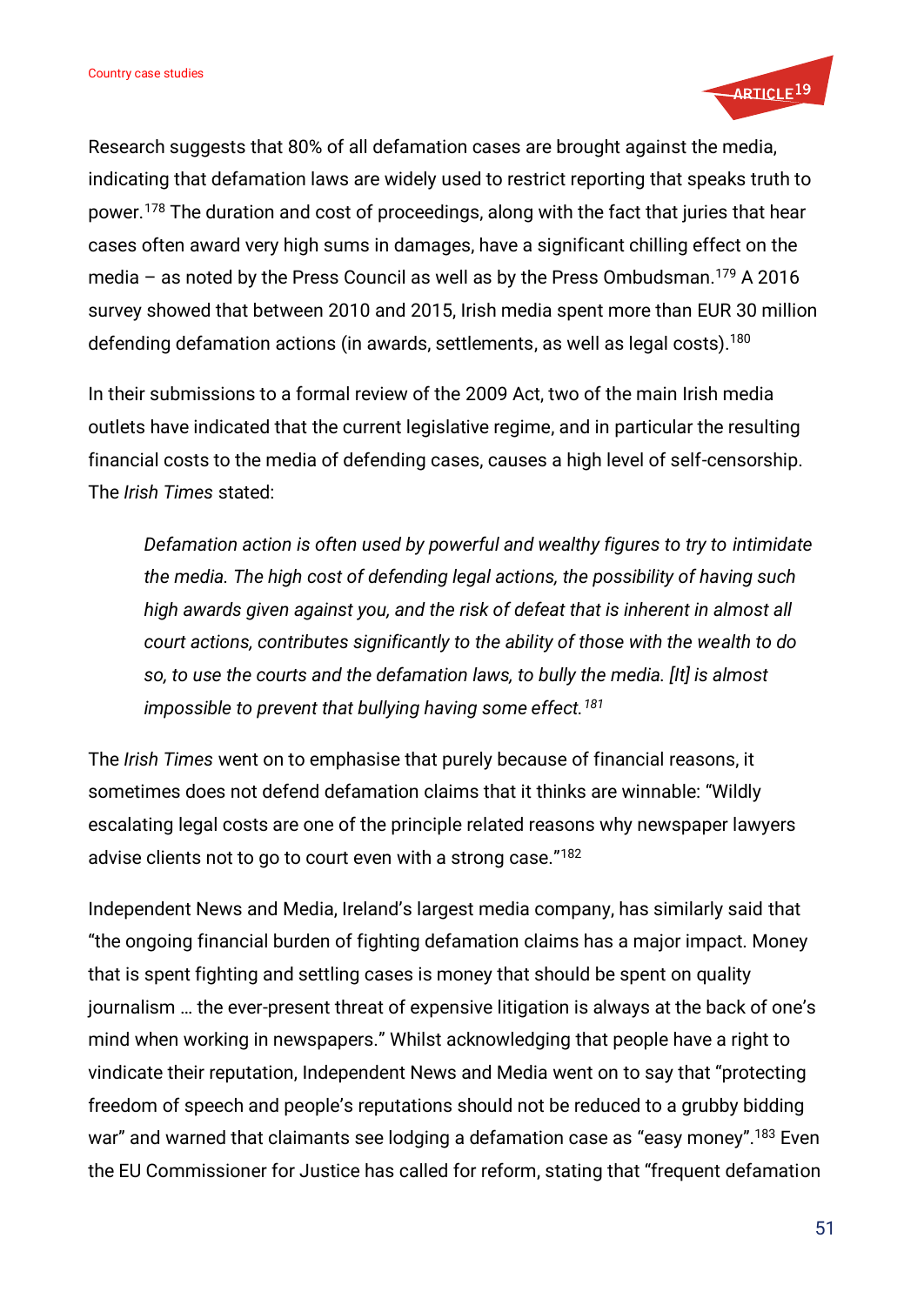

legal cases, high cost of defence and high damage awards by Irish courts are seen as an inducement to self-censorship".<sup>184</sup>

## Italy

SLAPP cases against journalists and media in Italy may be brought under both civil and criminal defamation law.

In the Criminal Code, the key offences are defamation, punishable with up to one year imprisonment or a fine of up to EUR 1,032, with enhanced penalties for defamation committed through the media or allegations of specific facts.<sup>185</sup> Defamation is also a criminal act under the Press Law.<sup>186</sup> Article 185 of the Criminal Code establishes that a person to whom damage has been caused, including non-material damage, may demand compensation for that damage. A criminal complaint must be brought within three months.<sup>187</sup>

In criminal cases, it is a defence to establish the truth of specific facts alleged only when the allegations made concern a public official and the exercise of their duties, or if criminal proceedings have been opened in relation to the allegations.<sup>188</sup> In civil cases, defendants can plead that an allegation was, or was reasonably believed to be, true; that it concerned a matter of societal interest; and that the statement was made in a 'civilized' manner.<sup>189</sup>

Under the criminal procedure, preliminary investigations can take up to 18 months.<sup>190</sup> This stage is not public, and the defendant is generally not involved. In recent years around two thirds of complaints brought against journalists and the media have been closed at the end of this phase, suggesting that the vast majority of complaints that are filed against them are without merit.<sup>191</sup>

Civil defamation cases, under Article 2043 of the Civil Code, may be brought up to five years after publication.<sup>192</sup> Civil cases concerning allegations made through the press are required to go through a mandatory mediation phase; $193$  if that is unsuccessful, court proceedings may commence. Civil cases typically last up to three years for the initial trial; up to another three years for an appeal; and up to five years for a final appeal to the Court of Cassation. The court may order the seizure of assets if this is deemed necessary to ensure payment of a fine or potential damages in the case. If, during the course of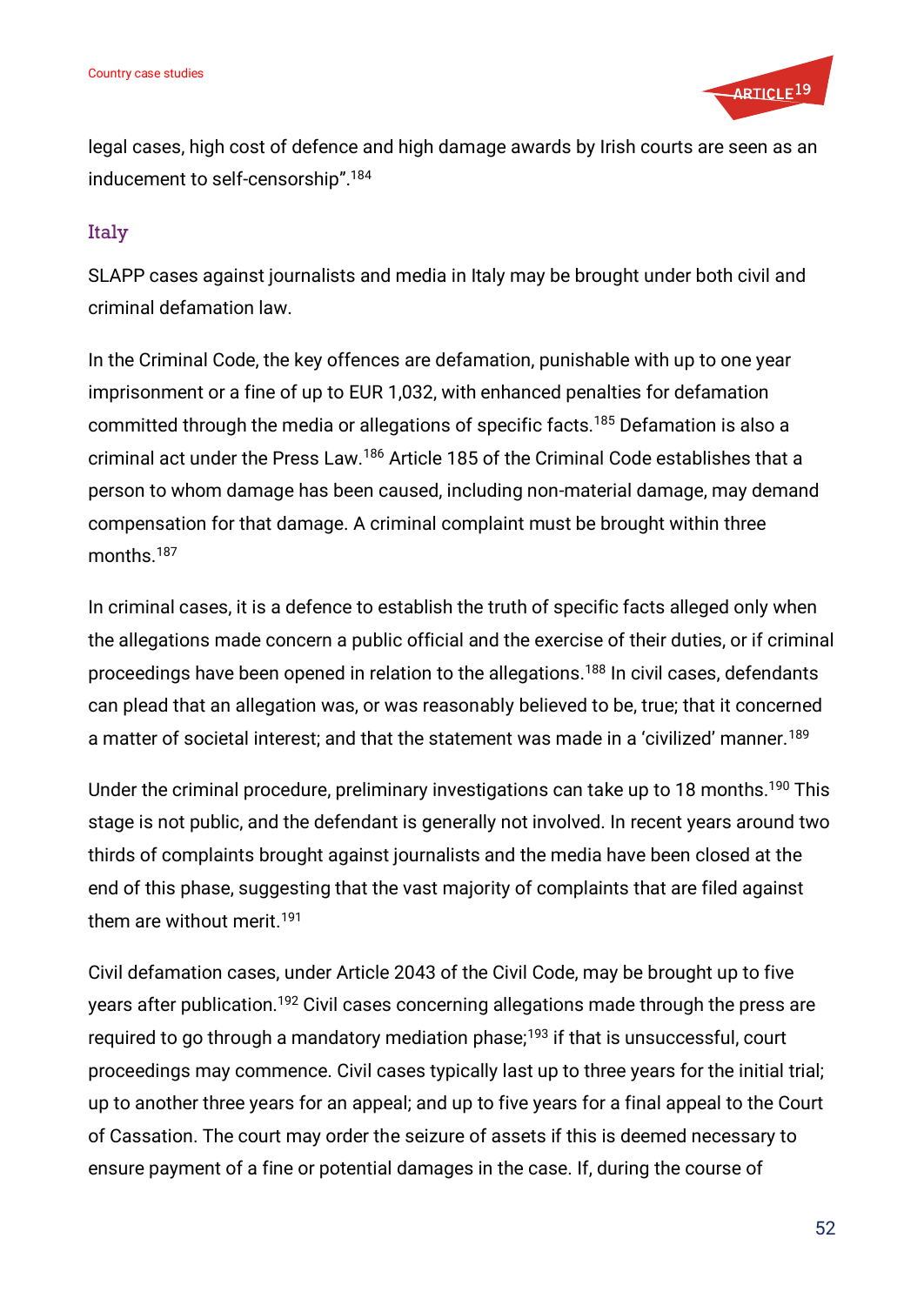

proceedings, a media outlet goes out of business, the individual journalist or editor may be held solely liable for all damages.

Legal fees in civil cases are generally agreed in writing between the parties and their lawyers. In the absence of such agreement, the law sets out the parameters and the legal costs depend on the amount claimed: for example for a case worth between EUR 260,000 and 520,000, the fees are generally EUR 38,400 at first instance; EUR 34,400 for an appeal; and EUR 18,400 for a cassation appeal.<sup>194</sup>

There is no specific procedure whereby SLAPP actions can be dismissed early. Civil procedure law provides generic remedies to vexatious litigation, which typically involves a court order to pay costs plus additional damages suffered as a result of the litigation.<sup>195</sup> For such an order to be made, the defamation case must have been dismissed in its entirety, and the defendant in the defamation case needs to prove that the claimant should have been aware that the case was wholly without merit and that the damages sought were suffered as a result.<sup>196</sup> This is a high threshold. In criminal proceedings, a successful defendant in a defamation case may be awarded their legal fees, as well as, in case of gross negligence by the complainant, vexatious litigation damages.

There have been a number of SLAPP cases in Italy in recent years as noted, for example, by the Council of Europe Commissioner on Human Rights.<sup>197</sup> Extremely high damage awards have been sought in some of these. For example, a high-ranking figure in the Catholic church implicated in a corruption scandal is suing the weekly magazine, *L'Espresso*, for EUR 10 million, arguing that its reporting on alleged embezzlement is defamatory of him.<sup>198</sup> While the case remains pending, *L'Espresso* is required to report the demand as a potential liability on its balance sheets. In another case, a businessman sued a journalist of local newspaper *La Gazzetta del Mezzogiorno* for EUR 150,000 (a large amount for a local newspaper) in damages over his reporting of a settlement in complex criminal proceedings.<sup>199</sup> *La Gazzetta del Mezzogiorno* has faced other cases as well;<sup>200</sup> the ongoing drain on it and other newspapers of fighting multiple lawsuits, forcing journalists to invest time and effort defending disproportionate claims that take them away from their actual job – reporting on the news and informing the public – has a real chilling effect on the media.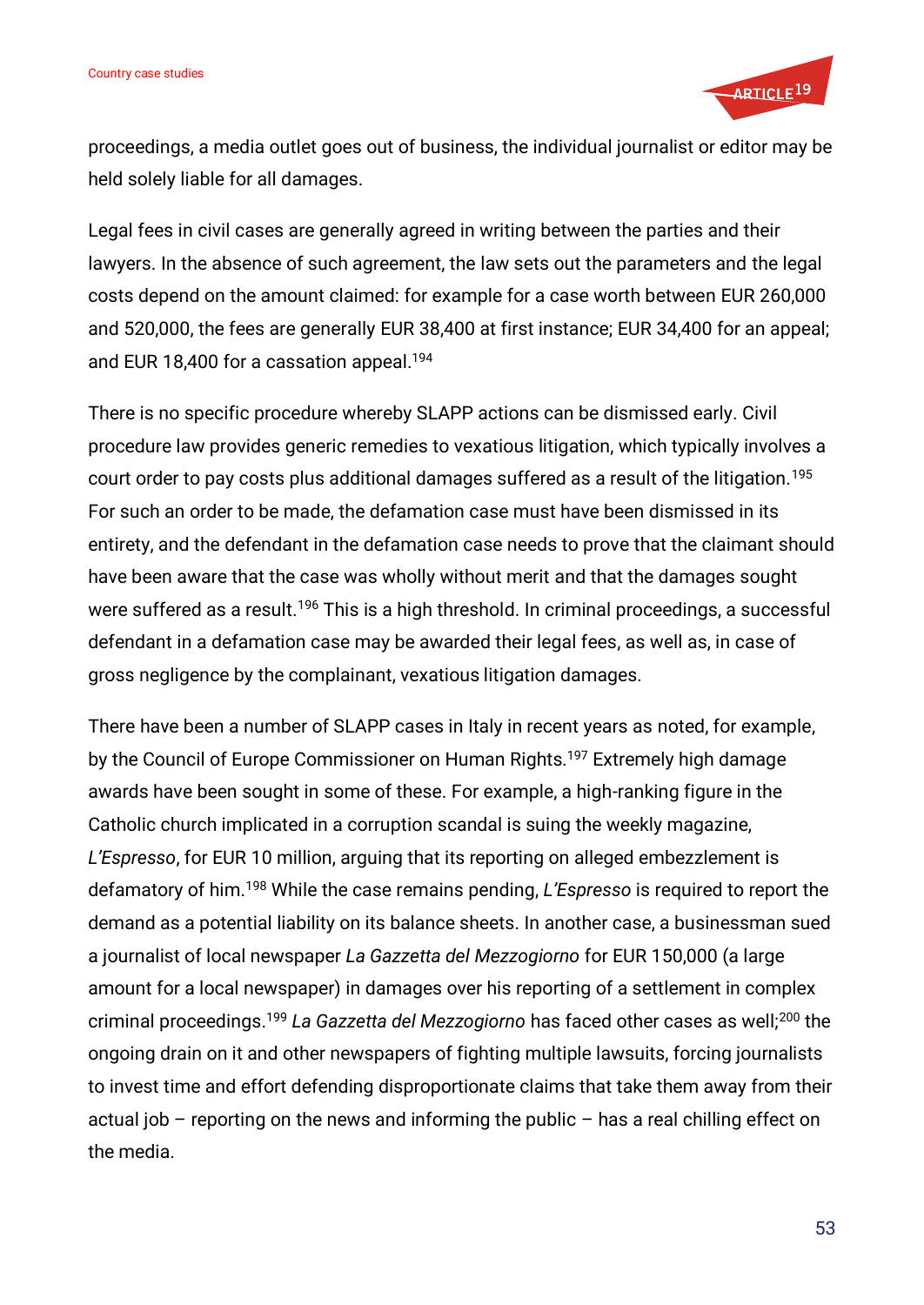

The length of time that cases remain pending, together with the large sums of potential damages hanging over a media outlet or an individual journalist's head remains a serious threat to media freedom. For example, a case brought by the car company Fiat against the national broadcaster, RAI, and one of its journalists for EUR 7 million in defamation damages over the review of a new car model was pending for eight years before RAI was able to defeat it (a first instance ruling had held for Fiat).<sup>201</sup> Editors and journalists are liable to defend cases, even long after the media outlet concerned has ceased to exist. For example, a number of defamation cases were started against the newspaper *L'Unit*à during 2008–2011. The newspaper ran into financial difficulties in 2014 and was forced to close, but the managing director at that time, Concita De Gregorio, was, as of 2021, still defending 50 lawsuits from that period  $-$  causing her significant financial distress.<sup>202</sup>

The sheer number of cases brought against journalists is another factor. Nicola Baldarotta, director of the local outlet Il Locale News, was the target of seven defamation lawsuits in eight years; none of the charges were upheld in court.<sup>203</sup>Another local newspaper, *Cronache Maceratesi*, was the target of 12 defamation suits in 20 years; as with the cases against Baldarotta, none of the claims were upheld in court.<sup>204</sup> Marco Travaglio, the online director of Ilfattoquotidiano.it, has reportedly been sued for defamation more than 200 times; many of the cases were brought by political figures or people linked to them (for example, Tiziano Renzi, the father of the Senator and former Prime Minister, Matteo Renzi, is the claimant in several of them).<sup>205</sup> Even when cases are defeated, the defence is an ongoing drain on the media's resources. Travaglio has appealed to his readership for support saying that defending the cases has become unsustainable;<sup>206</sup> other journalists and media outlets who have defended a large number of cases self-censor in order to avoid more lawsuits.<sup>207</sup>

Finally, it should be noted that even cases in which relatively small awards are made can become insurmountable obstacles, especially for freelance journalists and small media outlets. For example, in 2016 a former Mafia boss sued a freelance journalist for allegedly defamatory remarks in a book concerning a [train bombing in 1984.](https://en.wikipedia.org/wiki/Train_904_bombing) While the journalist quoted only public domain information from the court proceedings at the time, she was nevertheless ordered to pay EUR 18,000 in damages and legal costs (in addition to bearing her own legal costs). There was crowdfunding to cover the damage award and she did not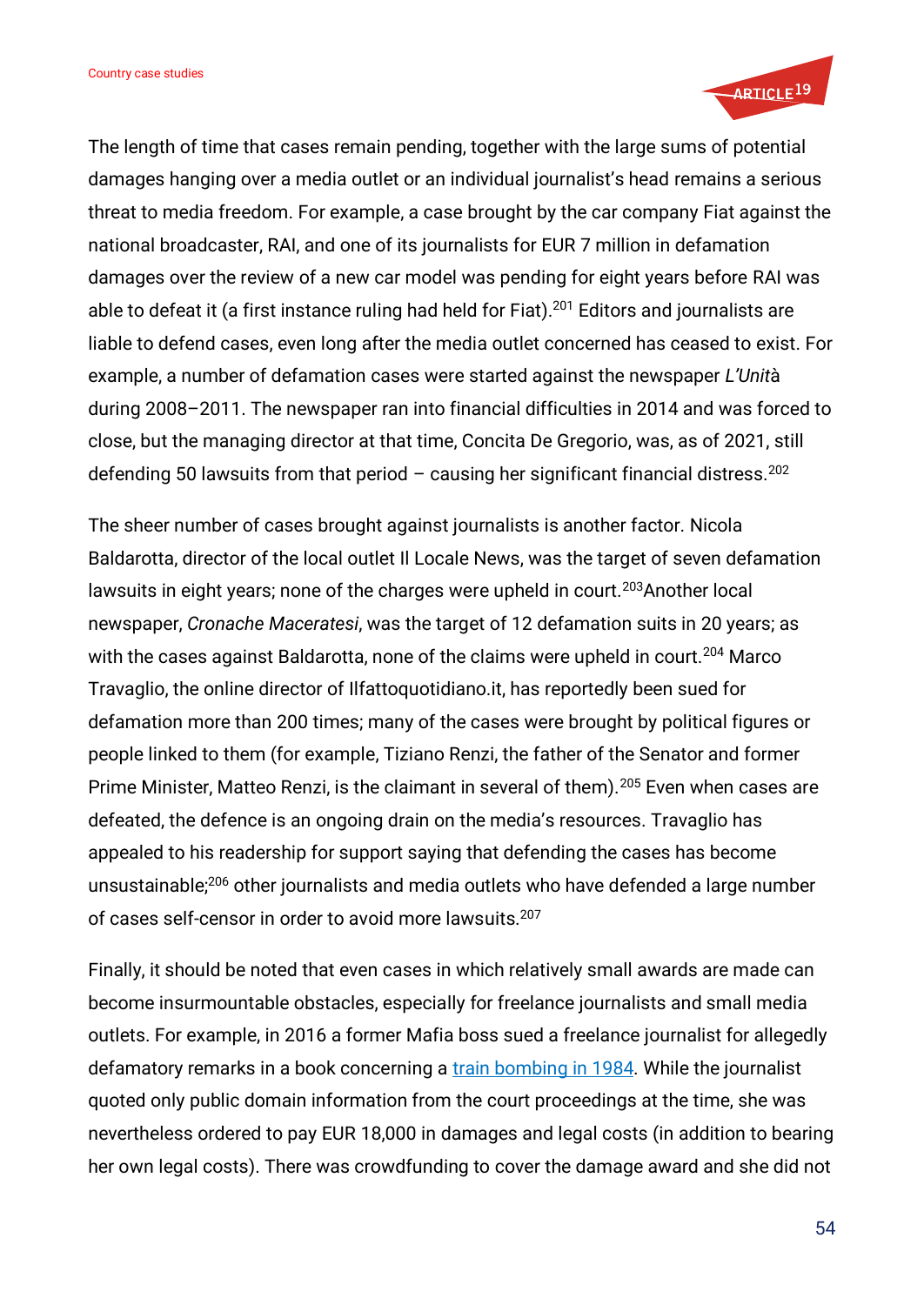

appeal for fear of incurring further legal costs and even higher damages being ordered against her.<sup>208</sup>

## Malta

Malta's defamation law is the main source of SLAPP threats in the country and has been described by the European Parliament as a "key factor limiting freedom of expression in Malta". <sup>209</sup> The Media and Defamation Act 2018 introduced reforms, abolishing criminal defamation and stopping any pending criminal prosecutions – but not civil cases (although a mediation requirement was introduced for pending cases that had been brought recently).<sup>210</sup> A significant additional number of SLAPP cases was brought overseas and judgments obtained in these cases can be enforced in Malta without sufficient protection for the defendants.

The 2018 Act defines defamation as the publication of any statements that "cause serious harm or are likely to seriously harm to the reputation of the specific person or persons". Actions may be brought against the individual journalist, the editor, or the publisher. The Act provides for several defences, including truth, honest opinion, and a public interest defence. Moral damages are capped at EUR 11,640, in addition to material damages; this can be lowered to EUR 5,000 (USD 5,669) if an apology or reply was published before the proceedings were started.<sup>211</sup>

There is no early dismissal mechanism for unmeritorious cases. There is opportunity for mediation, but it is unlikely that a claimant in a SLAPP case would want to avail themselves of this.<sup>212</sup> The Act does prevent multiple actions being brought against the same person for statements that are substantially similar, thus limiting the number of cases that can be brought. The Civil Code bars frivolous appeals, but not the bringing of frivolous or vexatious cases at first instance. If a case is found to have been brought frivolously or has been unnecessarily prolonged by one of the parties, a court may order payment of enhanced judicial costs to the court. While in theory, the payment of lawyers' fees by the losing party ought to safeguard against SLAPPs, in practice only about 25% of costs are recouped this way.<sup>213</sup> As such the cost of taking a SLAPP is low and this penalty is not a deterrent to wealthy individuals seeking to harass journalists.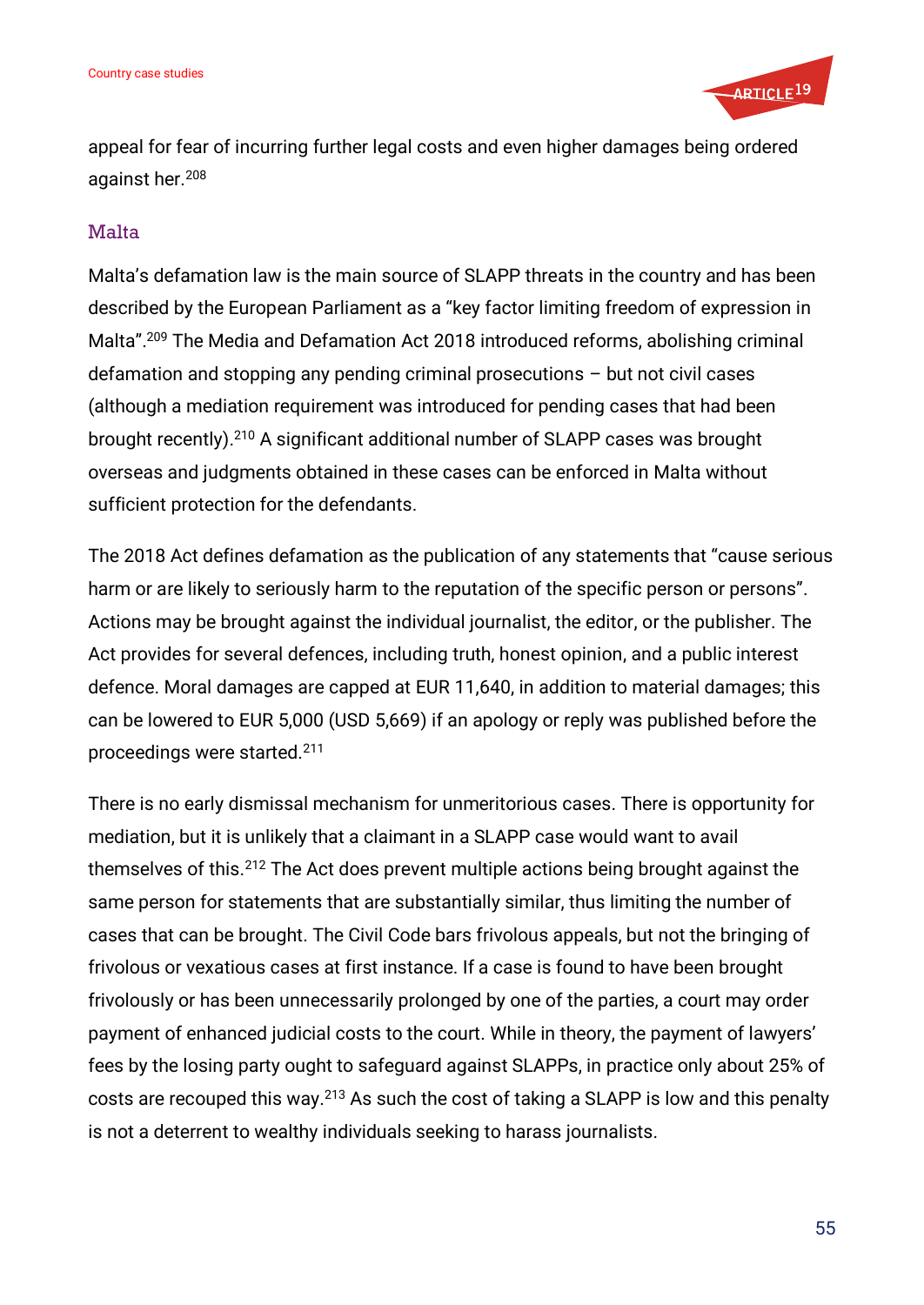

Despite the reforms brought by the 2018 Act, legal threats and actions remain a persistent and aggressive reality for journalists in Malta, in particular those who have investigated the assassination of the journalist Daphne Caruana Galizia and followed up on her investigations.<sup>214</sup> European oversight and legislative bodies, including the European Parliament and the Venice Commission for Democracy through Law, have identified numerous shortcomings related to the rule of law – in particular a lack of judicial independence – which have the effect of intensifying the climate of fear and intimidation facing the media.<sup>215</sup> Observers have noted that the lower courts do not always apply correct legal standards in defamation cases against journalists, forcing them through costly appeals to defeat SLAPP cases.<sup>216</sup>

Numerous SLAPP cases are pending in court, including a number that remain pending under pre-2018 law. These include cases brought against Daphne Caruana Galizia prior to her assassination, liability for which has been inherited by her estate.<sup>217</sup> Matthew Caruana Galizia, Daphne's son, is facing SLAPP cases himself – one brought by the former Prime Minister Joseph Muscat<sup>218</sup> and another brought by two businesspeople against Matthew Caruana Galizia together with Caroline Muscat (another journalist who frequently receives libel threats) – over tweets on links between the businesspeople and a convicted money launderer who was also suspected but acquitted in the case of a journalist murdered in Slovakia.<sup>219</sup>

Many cases are brought only to be dropped before they are concluded, forcing defendants to run up legal costs as well as time and effort that should instead be spent on journalistic work. Such cases, which can only be seen as a form of harassment through the courts, include cases brought by two senior ministers and the Prime Minister's Chief of Staff against Daphne Caruana Galizia, independent newspapers, and the former Leader of the Opposition.<sup>220</sup> While the government claims that statistics show that the number of defamation cases has gone down, opposition politicians claim that harassment has increased.<sup>221</sup>

Another key shortcoming, and one that has a significant chilling effect on Maltese media and activists, is the lack of effective protection against proceedings brought against them in other countries and which they are forced to defend because judgments obtained in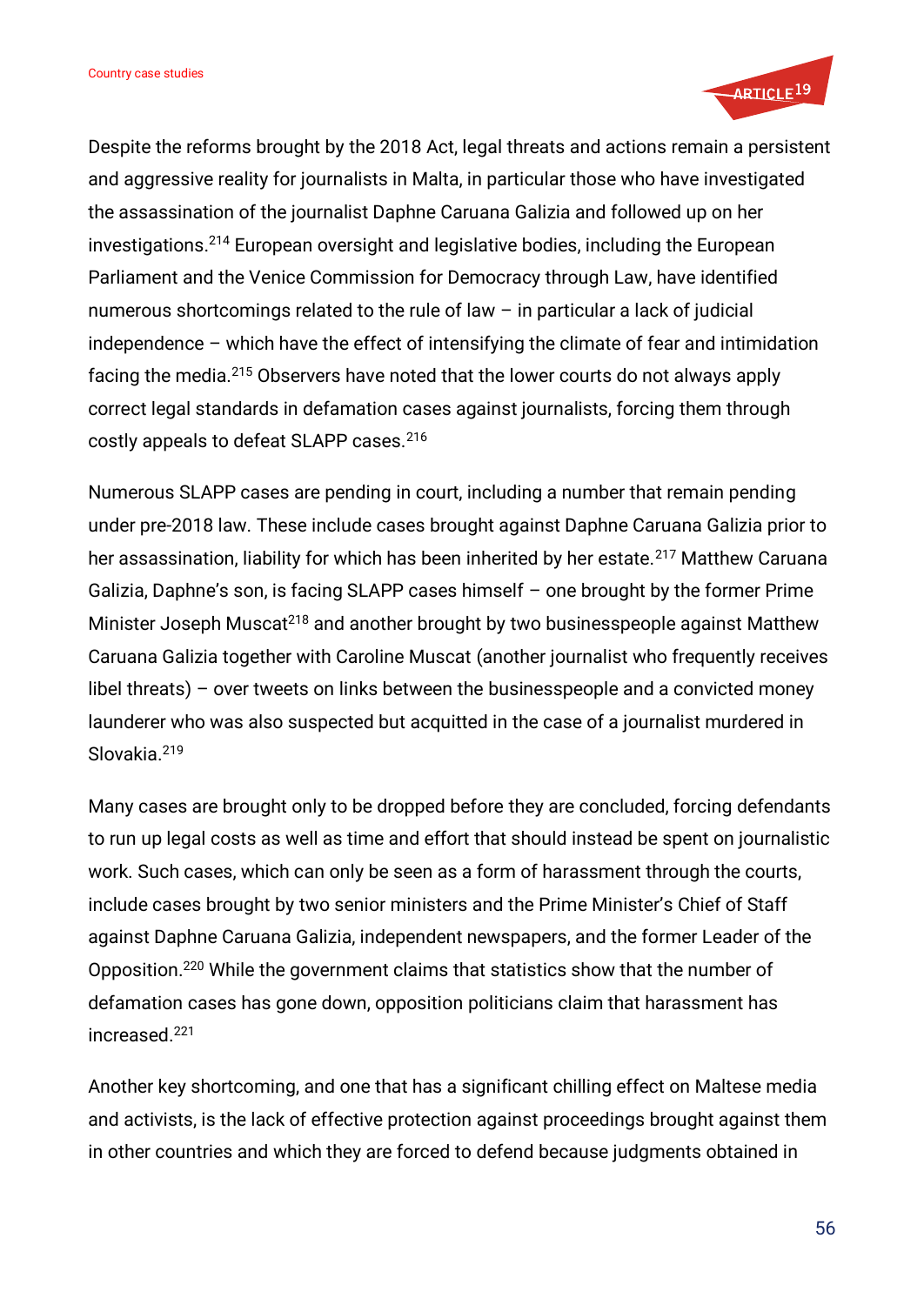

these cases can be enforced in Malta. Such proceedings are often taken, or threatened, by corporations or other powerful actors, sometimes as proxies for the government.<sup>222</sup> Maltese journalists and media outlets have repeatedly received legal threats and lawsuits from abroad, especially from the UK and the USA <sup>223</sup> but also from Russia, Bulgaria, and Croatia.<sup>224</sup> Public officials have been implicated in such cases; one English law firm told members of the European Parliament that they bring proceedings only if they get "at least an informal 'OK' of the key decision makers". 225

A prominent example is the litigation by Pilatus Bank against several media outlets who had reported that the bank had facilitated potentially corrupt transactions involving Maltese as well as foreign political figures. The bank threatened legal action in the UK and USA, and the potential cost of defending the matter was enough to persuade the media to delete or alter their reports.<sup>226</sup> Other examples include litigation against Daphne Caruana Galizia, who was reportedly 'hounded' by Mishcon de Reya (an English law firm whose tagline, 'It's business. But it's personal', ironically illustrates the aggressive tactics used in SLAPP cases), exploiting the willingness of the English courts to entertain defamation cases against foreign defendants;<sup>227</sup> and litigation threatened by another English law firm, Carter Ruck, instructed by the Maltese Government to silence journalists who had asked questions about potential involvement in the murder of Daphne Caruana Galizia.<sup>228</sup>

In what may foreshadow a trend, data protection lawsuits have recently been threatened against the media to stifle reporting. In one, English law firm Schillings threatened proceedings against the media outlet *Malta Today* over its reporting on potentially corrupt money flows between the Azerbaijan ruling family and various companies in Dubai;<sup>229</sup> in another, the Daphne Caruana Galizia Foundation received a demand for the removal of posts on Daphne Caruana Galizia's blog.<sup>230</sup>

The financial impact of defending cases is high and has a significant chilling effect on the media. Caroline Muscat, editor of the *Shift News*, is quoted in a recent report as saying that "[t]he threat [of litigation] itself can be enough to silence the story". <sup>231</sup> The *Malta Independent* wrote tellingly of the financial consequences of defending the defamation case that had been brought against it in the USA and UK by Pilatus Bank: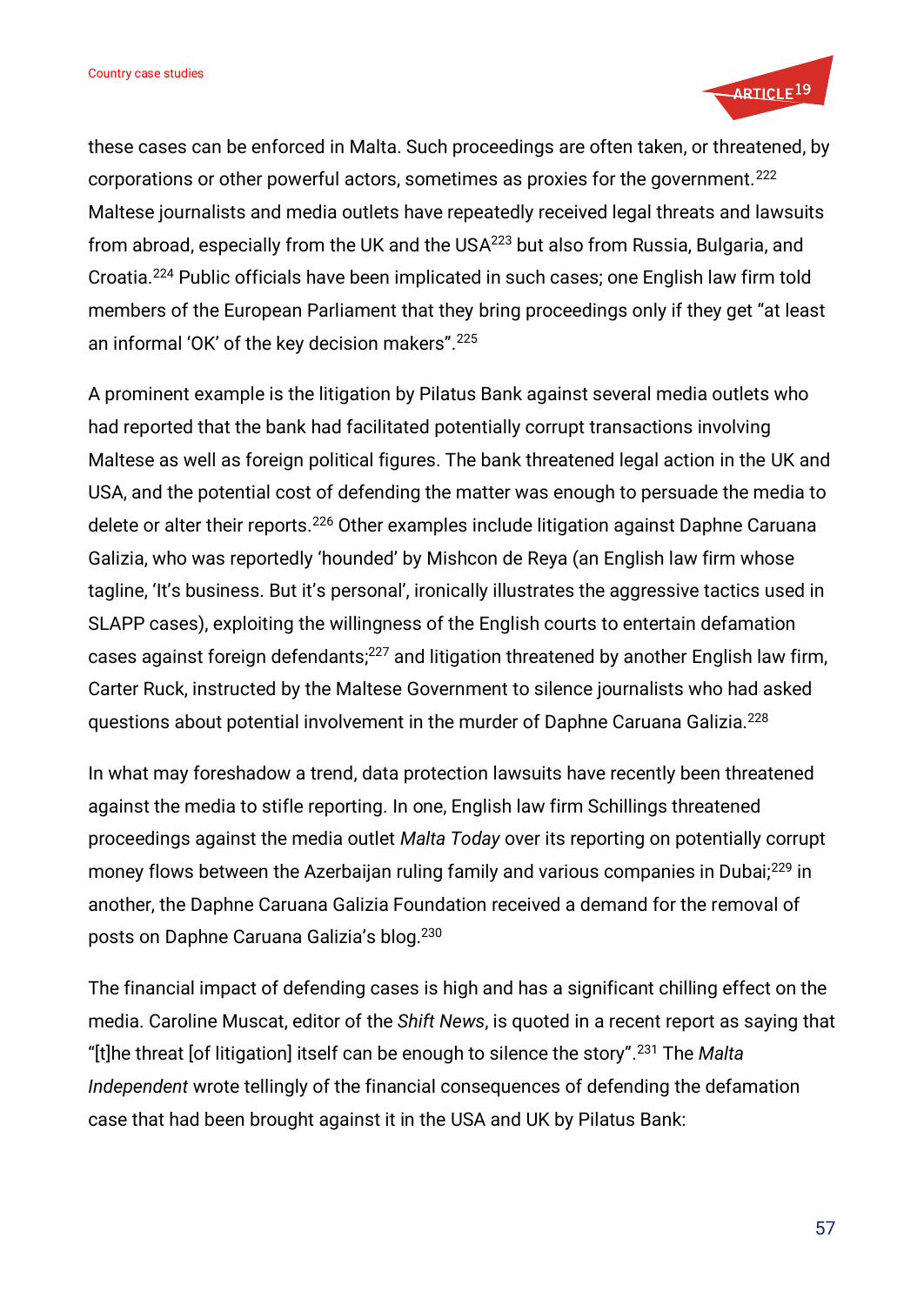

*The legal advice was that Pilatus (the claimant, a bank – ed.) did not have a leg to stand on and that the case is certainly a winnable one, albeit in a foreign land – the UK and USA jurisdiction having been chosen specifically, discarding Maltese jurisdiction. On the other hand, this publishing house had to consider that the costs associated with fighting such a case instituted in the courts of the United States and the United Kingdom would be financially crippling for a business such as ours. … So, once all was weighed in the balance, the decision to remove some of our online content was taken. … This is another unfortunate case in which money talks.<sup>232</sup>*

#### Poland

In Poland, SLAPP cases are brought under both civil and criminal law.

Article 212 of the Penal Code provides that defamation of a person, group of people, institution, legal person, or business entity is punishable by a fine and restriction of movement;<sup>233</sup> enhanced penalties including imprisonment are available if the defamation is committed through the mass media. Defamation is defined as including remarks "about conduct or characteristics that may discredit [the aggrieved person] in the face of public opinion, or result in a loss of confidence necessary to perform in a given position, occupation or type of activity". Article 213 of the Penal Code provides for various defences, including that the statement was true, or that it concerned someone carrying out a public function or a matter of public interest. Article 216 establishes, separately, the offence of 'insult'. This is also punishable by a fine, restriction of movement, or imprisonment; unlike the offence of 'defamation', there are no defences. Both offences are prosecuted in a private procedure unless there is an important public interest involved in which case the public prosecutor may take the case. As a rule, court hearings are held behind closed doors unless the injured party requests an open hearing.<sup>234</sup> Prosecutions must be brought within three years. The European Court of Human Rights has found several violations of the right to freedom of expression in cases in which the criminal law had been applied,<sup>235</sup> and NGOs have long advocated for the repeal of section 212.<sup>236</sup>

The most commonly used provisions of the Civil Code are Articles 23 and 24 that protect 'personality rights' (a broad and undefined category which includes the protection of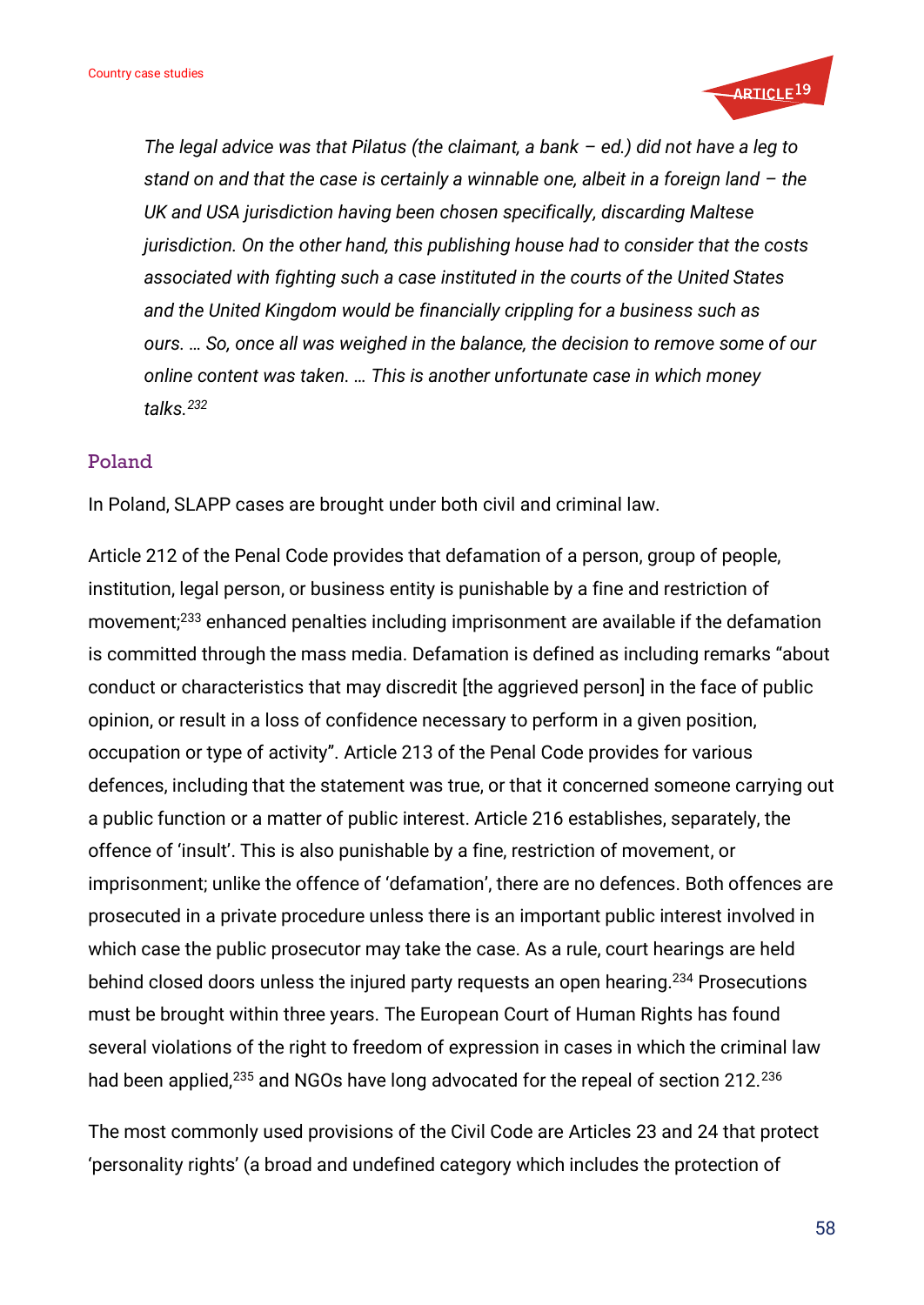

image, dignity, and privacy) and allow an impugned party to demand financial compensation as well as an apology. The aggrieved party must show that significant harm was done to them in the eyes of society, not just that they felt aggrieved.<sup>237</sup> Courts have held that it is a defence for a journalist to prove that they acted 'in defence of a socially justified interest'. <sup>238</sup> Under Article 191 of the Code of Civil Procedure, claims can be dismissed if they are manifestly unfounded, but in practice this does not happen.

An important additional cause of action for cases against the media is provided in the Press Law: Article 31a provides that a media outlet must publish "free of charge, the subject-matter and factual correction of inaccurate or untrue press material". Such corrections may be up to double the length of the original material. This can be abused for political purposes: for example, in 2020 a State-owned and State-governed museum demanded that investigative news outlet OKO.press publish a correction on its website in response to an article in which it had criticised the politicisation of the museum's work.<sup>239</sup>

In practice, cases are often brought concurrently under the Civil Code and under criminal law. The civil claim typically demands compensation (or a payment to a charity, to avoid the appearance that the claimant seeks to enrich themselves) and an apology, while the parallel criminal procedure threatens a fine or imprisonment as well as financial claims. Such combined procedures and the resulting requirement on media and journalists to invest significant resources to defend themselves has an obvious chilling effect and prevents journalists and bloggers, particularly those at the local level who lack the resources to defend legal challenges, from reporting or speaking out on issues of public interest.

Since 2015, there have been a high number of SLAPP cases using civil as well as criminal law, and journalists defending them are forced to run up high legal costs. Civil cases are often brought by the ruling party of individual politicians and businesspeople associated with it, or by State-owned companies. The newspaper *Gazeta Wyborcza* received 55 serious legal threats between 2015 and 2020, brought by various public officials and State-owned companies and forcing it to run up a very high legal bill;<sup>240</sup> and OKO.press<sup>241</sup> has been at the receiving end of seven serious legal challenges since 2018. Individual journalists are hit hard as well: one, who requested to remain anonymous, reported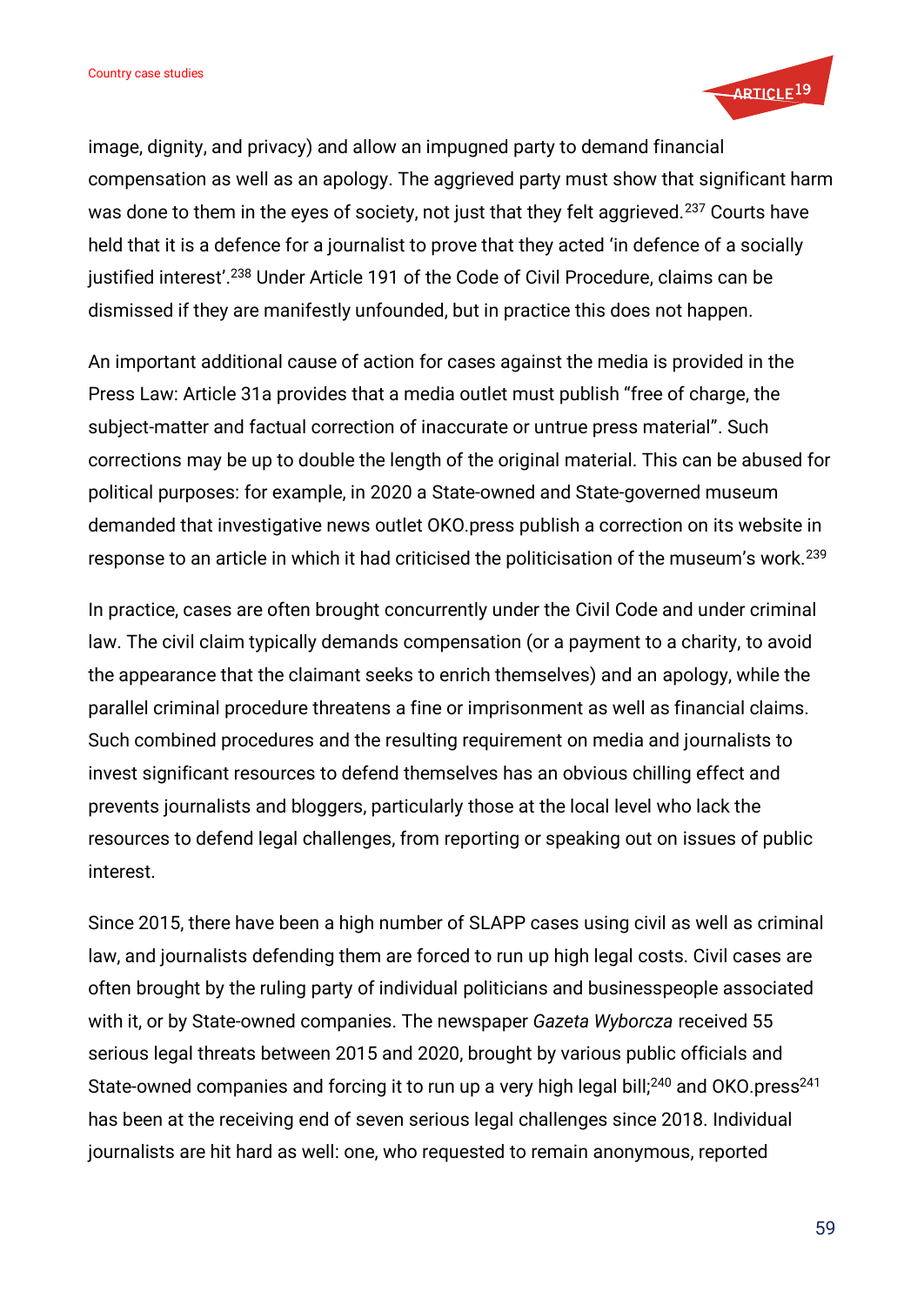

spending EUR 20,000 to defend cases against him that are still ongoing, and expects to be spending more as the cases go on.

A recent group of cases against OKO.press illustrates the practice. OKO.press has been forced to defend at least seven cases since 2018, including one brought by a supreme court judge and a district court judge who are suing over the reporting by OKO.press of their political links. Other cases include one brought by Poland's 'poultry king', a wellknown businessman, over the OKO.press reporting of the environmental impact of the meat and livestock industry; and one brought by the son of a high-profile public figure over a report that exposed the financing of private business activities with public funds.<sup>242</sup> Other individuals and media outlets are also frequently targeted with SLAPP cases. Examples include several civil and criminal cases against an academic who had posted a tweet characterizing the ruling Law and Justice party as 'an organized criminal group' and calling on citizens to boycott an 'Independence March' to be held in Warsaw; *Gazeta Wyborcza*'s three-year legal battle to defend an opinion piece that it had published on the controversial presidential pardon of two politicians;<sup>243</sup> and another case against *Gazeta Wyborcza* brought by the president of the ruling party for reporting on his personal involvement in the construction of a skyscraper on land owned by the ruling party, with the involvement of a State-owned bank.<sup>244</sup>

A significant group of cases has been brought against Holocaust scholars, alleging that their reporting and scholarship harms 'the good name of Poland and Poles'. <sup>245</sup> Examples include the defamation case against professors Engelking and Grabowski, who were sued by a niece of a person described in their publication about the persecution of Jews by Poles during WWII;<sup>246</sup> a private prosecution for insult brought by a professor whose publications had been described as 'anti-Semitic' by another professor;<sup>247</sup> and a case brought by a cartoonist for a right-wing magazine whose cartoons had been described as 'anti-Semitic'. 248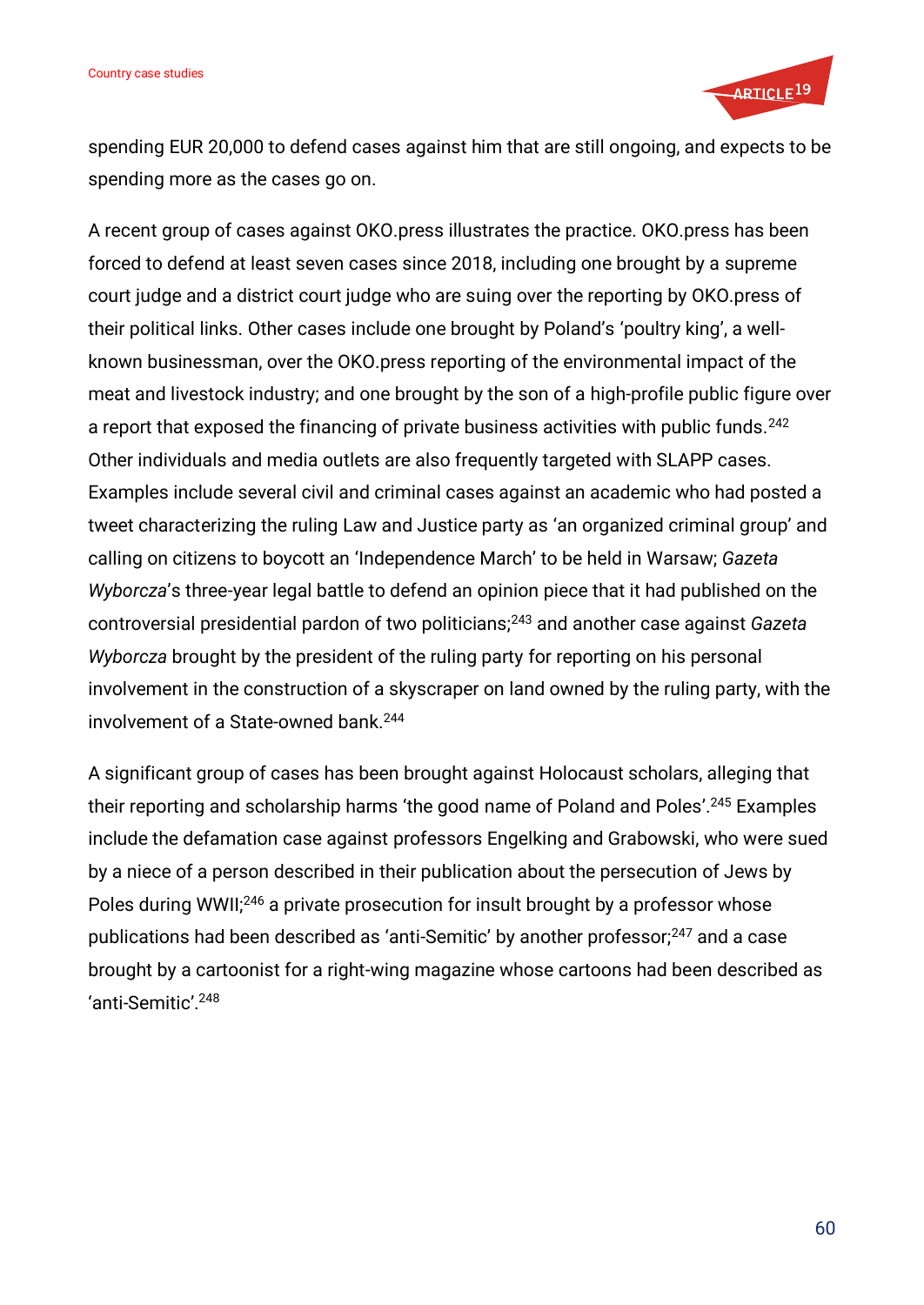

#### Slovenia

SLAPP cases can be brought under criminal or civil law. It is possible to bring a case under both criminal and civil law, in which case the judge in the civil case will usually await the outcome of the criminal proceedings. Civil cases are taken under the Obligations Code, which provides that any person who inflicts damage on another is required to pay compensation.<sup>249</sup> Personal rights are specifically protected through Article 134, under which a court may order the cessation of activity that infringes personal rights, as well as award damages.<sup>250</sup>

There is no procedure whereby unmeritorious or abusive cases can be dismissed prior to trial. Once a case has been filed, there is a possibility of mediation. If this is not successful – and in a SLAPP action, when the point is to force a journalist or media outlet to run up costs, it is highly unlikely that a claimant would settle – then court proceedings are commenced. Cases normally take up to two and a half years until final judgment. Each case typically costs the defendant around EUR 2,000; a successful defendant can have their costs awarded only if they win the case in full.<sup>251</sup> A motion to dismiss a case during trial is successful only if the defendant can prove that the claimant is abusing the court process, and therefore lacks standing. If this is found – and the research conducted for this report did not turn up a single successful instance  $-$  the court may impose a fine.<sup>252</sup> A second option to dismiss a case early is when a large number of actions are brought on the same, or similar, factual and legal basis; in such cases, a defendant may request the court to stay all proceedings except for one, which becomes the 'pilot' case on the basis of which the others are then decided. This procedure has never been successfully implemented in a SLAPP case.

The Criminal Code has a suite of offences designed to protect personality rights. Article 158 establishes a fine<sup>253</sup> or imprisonment for up to three months for insult; there is a public interest defence, but only if the manner of expressing the words or other circumstances indicate that the statement was not intended to be derogatory. Article 159 criminalises slander (spoken defamation), establishing a penalty of a euro fine or imprisonment for up to six months. Article 160 criminalises defamation, defined as making false statements capable of damaging another's honour or reputation, establishing a fine or imprisonment for up to three months. Defendants can defeat a claim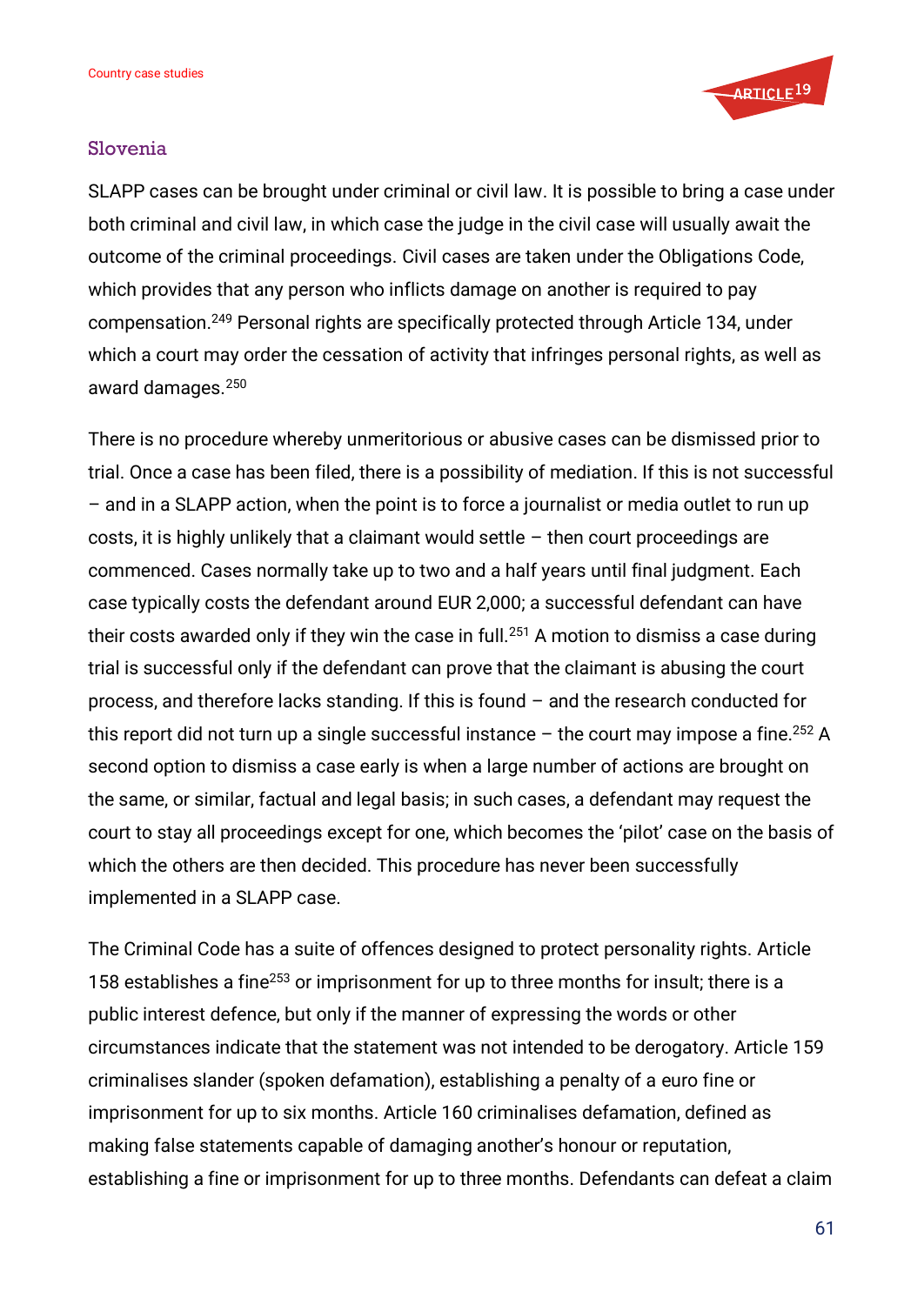

by proving the truth of the statement or claiming that they had reasonable grounds to believe that the statement was true. Article 161 establishes a specific offence for defamation involving the publication of someone's personal or family affairs, in a manner 'capable of injuring that person's honour and reputation'; the offence is punishable by a fine or imprisonment of up to three months. Defendants can plead a 'truth' defence, or that they reasonably believed the allegation to be true, only if they can also establish that there is a public interest in the issue. For all these offences, penalties can be doubled if they are committed through the media, and quadrupled if the slander, defamation, or insult results in 'grave consequences' for the aggrieved party, such as loss of employment or severe psychological trauma. Finally, Article 162 provides that falsely and maliciously accusing someone of a crime, 'with the intention of exposing that person to scorn', is punishable by a fine or imprisonment of up to three months; double if the offence has been committed through the media.<sup>254</sup>

Prosecutions under Articles 158–162 of the Criminal Code may only be prosecuted as a private action. Proceedings typically take up to 18 months, and the defence costs are usually around EUR 1,000. <sup>255</sup> Defendants can file a motion for dismissal at any stage of the case, including pretrial, if it is clear that the minor nature of the offence outweighs the consequences of its prosecution; but the research for this report did not find any instances in which this had been used in a SLAPP case.

There are no official statistics on SLAPP cases, nor are there statistics on the number of cases taken against the media. In a 2015 survey, twelve media outlets reported that over a five-year period 127 cases had been initiated against them. Of these, 46 were criminal proceedings and 76 civil; in the civil proceedings, damage claims totalled EUR 3.2 million. <sup>256</sup> Of the 82 cases that had been finalised, the media or journalists concerned were found guilty or culpable in only six – less than 10%. The 'good news' reading of that is that media rights were upheld in the vast majority of many cases  $-$  a fact to be celebrated; however, it also indicates that the vast majority of cases against the media are without merit and are brought with no purpose other than to force them through legal proceedings and run up lawyers' bills.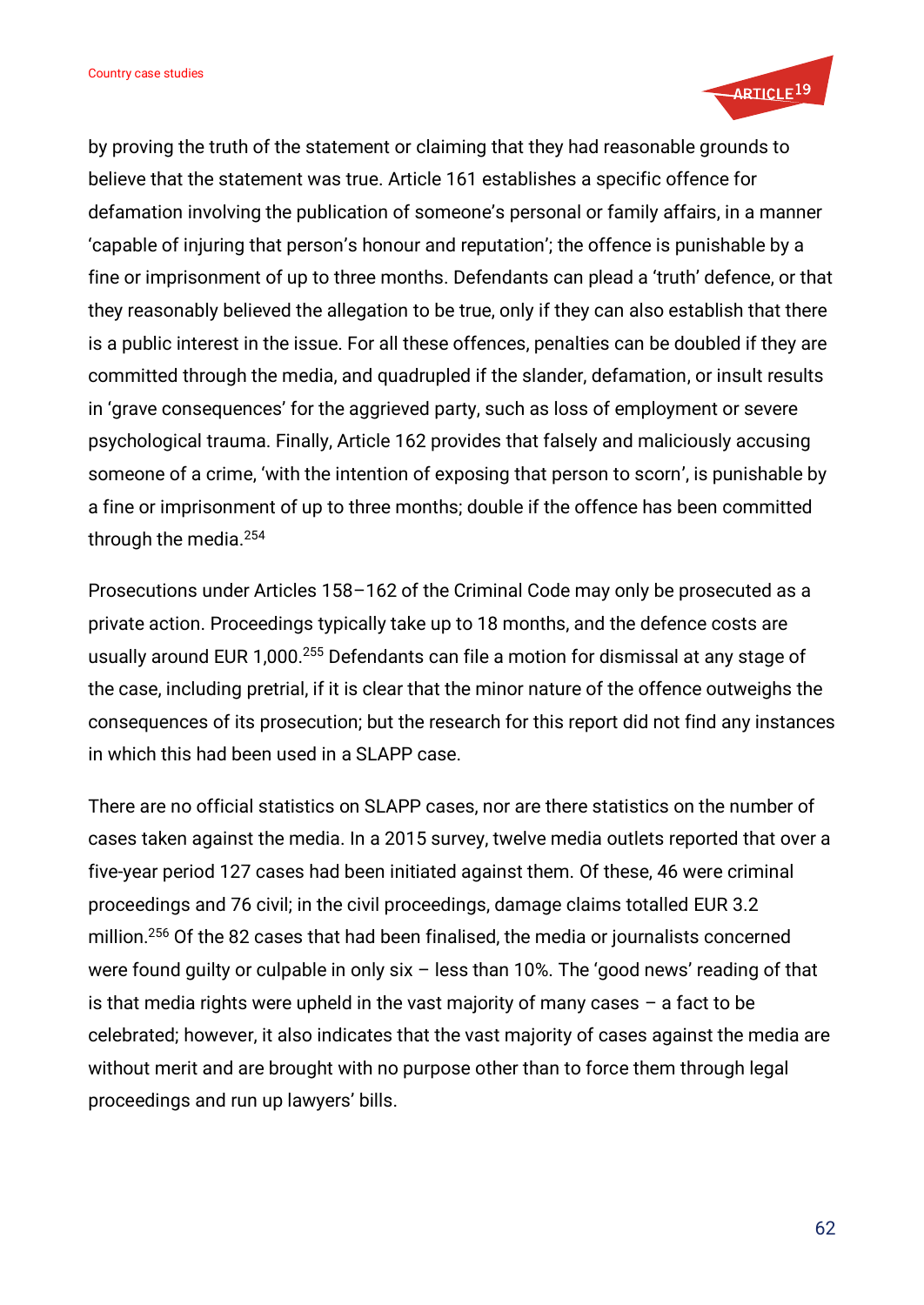

The Slovenian Association of Journalists has raised the alarm over the 'systemic persecution' of journalists at several small outlets. Businessman Rok Snežić, a tax expert and unofficial financial adviser to Slovenian Prime Minister Janez Janša, who is under investigation for financial crimes, <sup>257</sup> reportedly has 39 cases pending against three journalists at the investigative news outlet, Necenzurirano.si.<sup>258</sup> Another journalist, reporting for online news outlet Požareport.si, reported in July 2020 that he had had 22 criminal cases against him – he had been acquitted in all.<sup>259</sup> The Association of Journalists warned:

*[W]e do not want to deny those who are affected by journalistic articles the legitimate right to defend their good name, but at the same time we warn that legal remedies can be abused to exhaust journalists in time, financially and mentally. Particularly vulnerable are the smaller media and journalist teams, which do not have the human and financial resources to fight and defend their rights.<sup>260</sup>*

#### UK

The UK, and in particular England,<sup>261</sup> has grown infamous for legislating the largest number of SLAPP cases, both domestically and transnationally. This is due to the nature of the legal system, especially its defamation laws that are still seen as 'claimant friendly', despite reforms to English defamation law introduced in the 2013 Defamation Act; the high financial cost of defending a case (calculated in a 2009 Oxford University study at 140 times the average elsewhere in Europe);<sup>262</sup> the risk of having to pay the claimant's (expensive) lawyers;<sup>263</sup> and the availability of highly skilled and aggressive law firms acting for claimants. The role that London plays as a global hub for the super wealthy, including those enriched through illicit schemes, is a further contributing factor: many have a home or business dealings there and avail themselves of the UK courts (particularly the London courts) even against foreign defendants. Brexit has caused uncertainty as regards future cases involving foreign defendants.

The main laws that give rise to SLAPPs are defamation, privacy, and data protection laws. Of these, defamation law is the most frequently used. While the 2013 reforms introduced a serious harm threshold, a public interest defence, a single publication rule, and tightened up jurisdictional checks, <sup>264</sup> in other respects the law remains burdensome and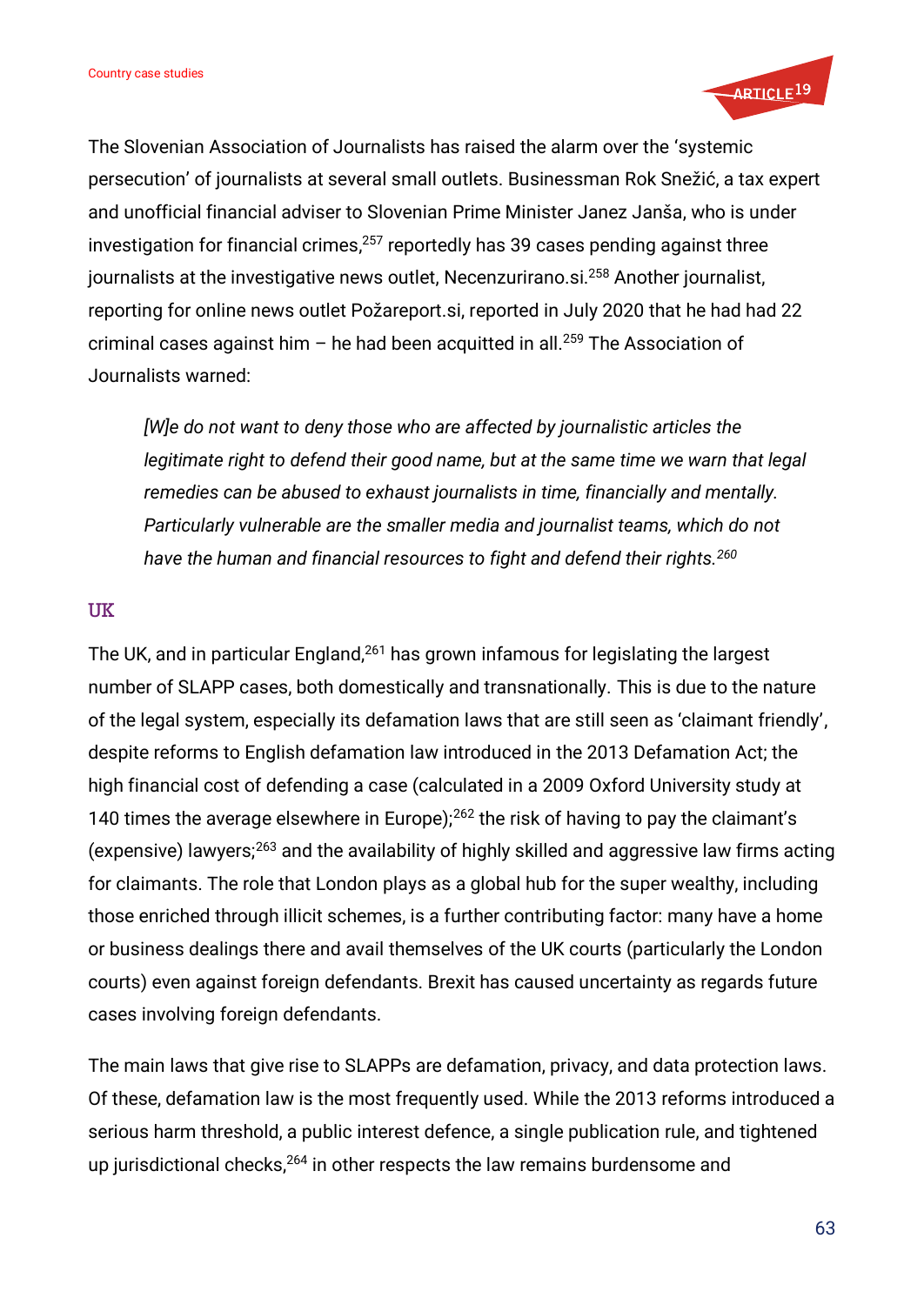

procedurally complex, leading to cases taking years to be resolved. Although a defendant can in theory use several legal mechanisms to have a claim that is clearly without merit dismissed early, in practice a defendant will have spent tens of thousands on lawyers' fees just to reach that point and so this is not a real deterrent. Mounting a defamation defence in court is very expensive – estimated by practising defamation lawyers as in the tens of thousands at the very least, and potentially into the hundreds of thousands<sup>265</sup> – and the process can take years before there is a resolution.<sup>266</sup> For most freelance journalists or small media outlets, this is a prohibitively expensive prospect.

There are no statistics on the number of SLAPP cases as such, but anecdotal evidence shows a steady number of cases in court. Examples include the case brought against British journalist Carole Cadwalladr, best known for her work uncovering the Facebook– Cambridge Analytica scandal and investigations into campaign funding around the 2016 Brexit referendum, by businessman Arron Banks, who co-founded and funded the Leave.EU campaign, for two of Cadwalladr's tweets and two public talks. She is forced to crowdfund her legal defence costs;<sup>267</sup> her opponent is a millionaire businessman, illustrating the imbalance of power that typifies these cases. Other cases include an action taken by alleged dissident republican terrorists to compel disclosure of Sunday Newspapers Limited sources;<sup>268</sup> and a case brought to the Court of Appeal on the basis of privacy and data protection rights regarding public domain information.<sup>269</sup> NGOs also raised concerns regarding SLAPP cases against investigative journalists Catherine Belton and Tom Burgis, who were sued as individuals, as well as their book publishers which were going through the London High Court in 2021.<sup>270</sup>

A 2020 global survey of investigative journalists working on financial crime and corruption by the Foreign Policy Centre think tank found that the UK is by the far the most frequent international country of origin for legal threats. $271$  The English courts allow cases to proceed as long as a foreign claimant can show a link with the UK. In an increasingly globalised world this is often easily established – owning a home, having a business registered in the UK or some other business interest often suffices. In one case, an Azeri member of parliament was able to sue a Romanian journalist reporting for an investigative journalism website registered in the USA over articles regarding corruption in Azerbaijan.<sup>272</sup> In another recent example, a Swedish publication and three of its journalists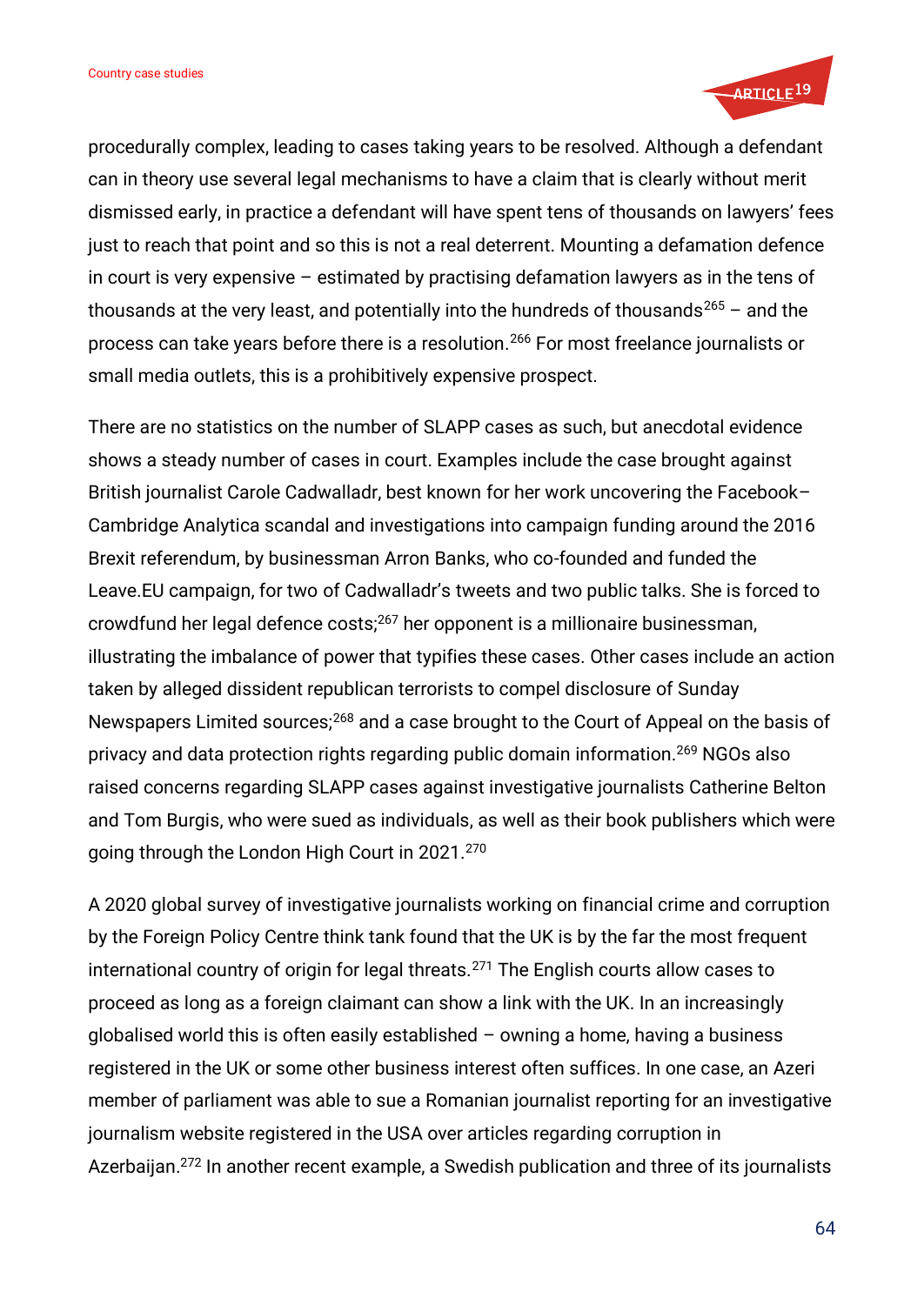

were sued in London by a Monaco-based Swedish businessman over reporting on business dealings.<sup>273</sup> As a result of cases such as this, journalists based abroad are deeply concerned about libel laws in the UK. For example, the Balkans Investigative Reporting Network, which reports on countries in Southern and Eastern Europe, has created a guide for its journalists specifically on English libel law.<sup>274</sup>

Many SLAPPs do not reach the courts; in a number of cases media or journalists are forced to accept settlements for fear of losing a case in court and then facing costs that could bankrupt them. The case brought against Maltese investigative journalist Daphne Caruana Galizia, who was eventually assassinated, illustrates this practice of harassment by legal letter. The UK law firm Mishcon de Reya reportedly hounded Daphne Caruana Galizia with letters threatening legal action, leading her sons to say, after her death, that "[t]he firm sought to cripple her financially with libel action in UK courts. … Had our mother not been murdered, they would have succeeded."<sup>275</sup>

Some media outlets have resorted to publishing legal threats against them, shining a light on this practice.<sup>276</sup> OpenDemocracy, a global current affairs media outlet, has written of a defamation threat against it in Northern Ireland (where the reforms of the 2013 Act do not apply), which was withdrawn just before court proceedings were due to commence:

*We were advised that if we went to court to defend our reporting, we risked bankrupting openDemocracy. We had staff worrying they would lose their homes. [The claimant] dragged the ordeal out over two years [which] cost us a lot. We spent months dealing with legal letters, burning through thousands of pounds and precious time that would otherwise have been spent on our journalism. The psychological toll was even higher. We wanted to defend our story, but how would it play out in a Belfast court, under laws that have been said to 'invite libel tourism'? The tactic of issuing time-consuming legal proceedings but not serving them on the defendant is a familiar one for many journalists. Experts speak of the 'chilling effect'. These are the stories that go unwritten, the leads left unpursued, while the fear of being put out of business hangs over you.<sup>277</sup>*

There has been a shift towards using data protection law, which allows a claimant to sue over any inaccuracy even if the publication is not defamatory, malicious, or clearly private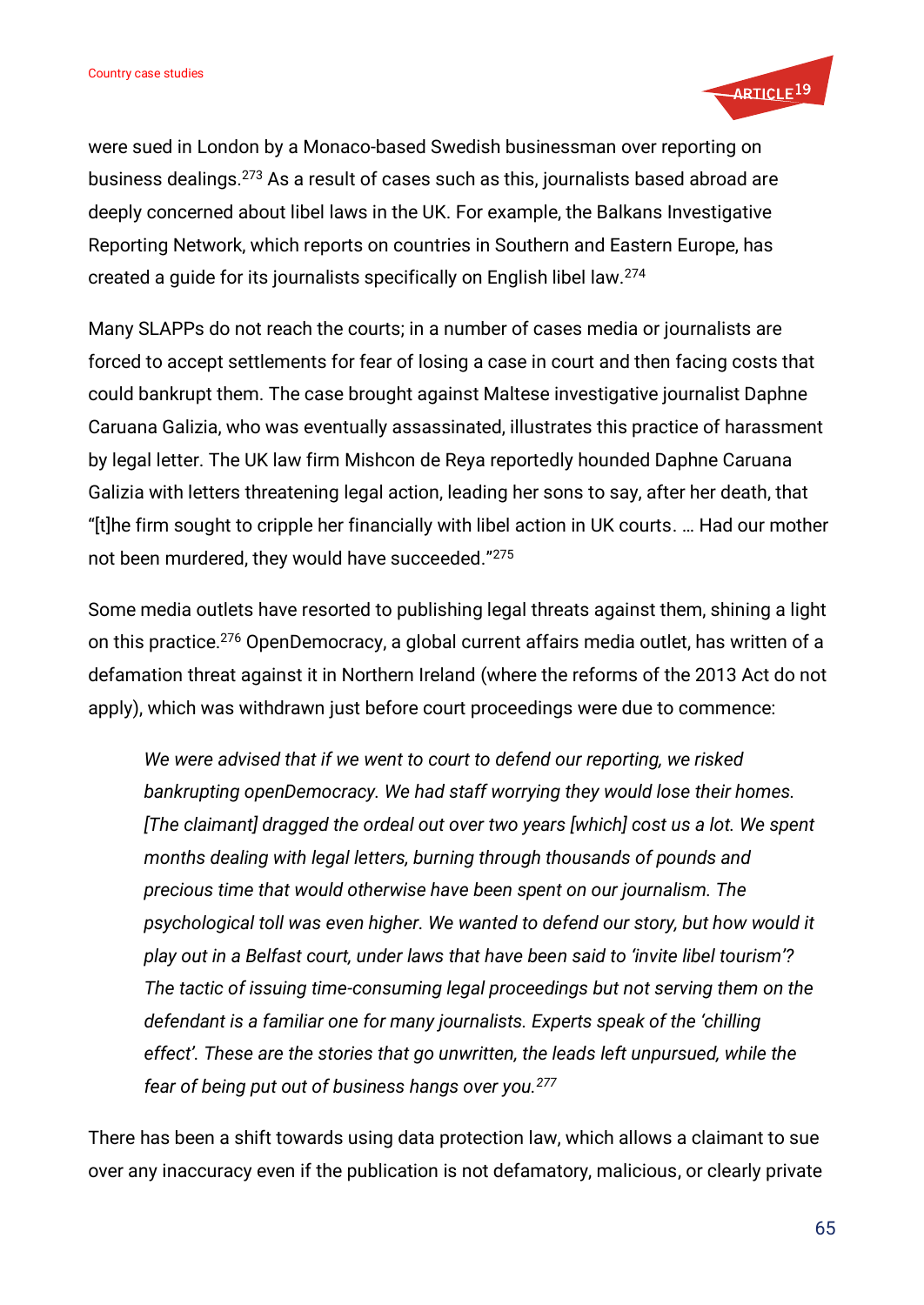

or confidential, and privacy law more broadly. For example, in 2017 a law firm at the heart of a tax abuse scandal sued the BBC and *The Guardian* for 'breach of confidentiality' (a category of privacy law).<sup>278</sup> Neither outlet had been involved in obtaining the information, which had been leaked by hackers, and they published the material alongside 94 other news organisations worldwide; yet they alone were sued. In May 2018, the media outlets were forced into a confidential settlement.<sup>279</sup> Another example includes a case against Bloomberg by an anonymous claimant who was able to obtain an injunction to stop the publication of an article containing confidential information obtained from a UK law enforcement agency which was investigating a businessman; media are concerned this is a further shift in the use of privacy law in favour of claimants.<sup>280</sup>

There are indications that a growing number of cases are being brought in Northern Ireland. The defamation law reforms of 2013 that somewhat lightened the burden on defendants do not apply to Northern Ireland, making this an even more claimant-friendly jurisdiction than England and Wales; cases are also being brought under privacy, data protection, and anti-harassment laws. Recent cases include a case brought by an alleged terrorist to attempt to silence reporting about alleged criminality;<sup>281</sup> and a right to life and privacy action brought by an alleged dissident republican to attempt to silence reporting about alleged criminality.<sup>282</sup>

Often, legal threats against a journalist or media outlet are brought in parallel with smear campaigns, online harassment and surveillance. Noting how UK law firms operate in combination with a network of public relations consultants, corporate investigators and private protection agencies,<sup>283</sup> one journalist described the practice as 'exercises in deception' worth tens of millions to public relations companies.<sup>284</sup> Another described how during his investigation into a financial technology firm at which he uncovered widespread fraud he had been subject to "furious online abuse, hacking, electronic eavesdropping, physical surveillance and some of London's most expensive lawyers". 285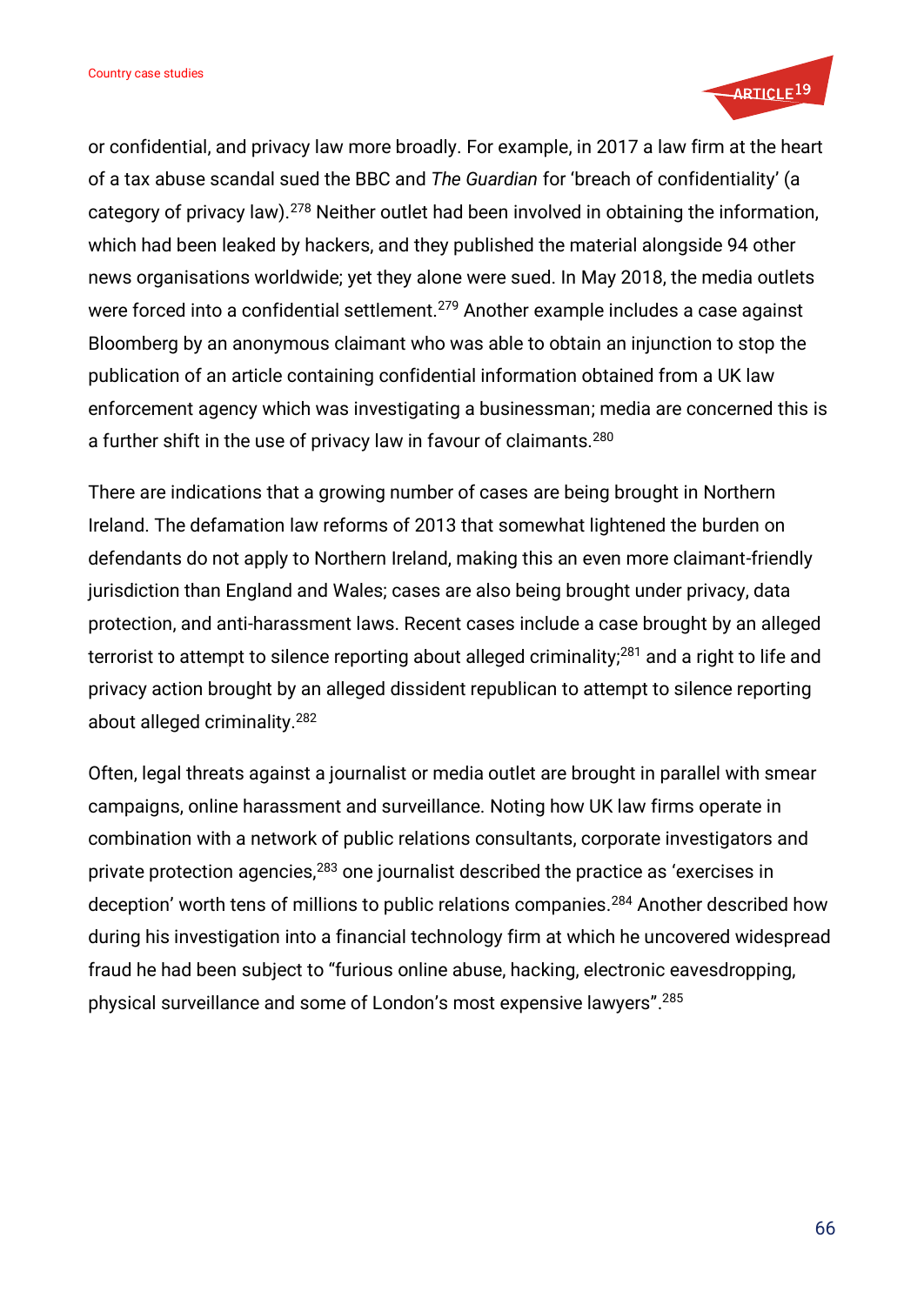

# Recommendations

As this report has shown, SLAPP cases against journalists, human rights defenders, and activist groups across Europe present a real threat to protection of the rights to freedom of expression, freedom of assembly and association, and the right to participate on matters of public concern as well as the media freedom. As democracy and the rule of law come increasingly under pressure in a number of the EU Member States, this report proposes the call for legislative action to protect public watchdogs and create enabling environment for freedom of expression.

ARTICLE 19 makes the following recommendations to provide protection against SLAPPs and ensure protection of fundamental rights.

## At the European regional level

The **European Commission** should urgently put forward an anti-SLAPP directive providing for common procedural and other safeguards against SLAPPs **at the national and transnational levels** based on the recommendations set out in the model EU anti-SLAPP Directive.<sup>286</sup>

The **Council of Europe** should elaborate and promulgate a Recommendation setting forth a full set of principles on how to protect the right to freedom of expression and other acts of public participation from the threat of SLAPPs.<sup>287</sup>

## At the national level

States should:

## *1. Decriminalise defamation*

- All criminal defamation laws including insult, libel, or slander should be abolished without delay, even if they are seldom or never applied. They should be replaced, where necessary, with appropriate civil defamation laws.<sup>288</sup>
- A moratorium should be imposed on the use of all criminal defamation laws still in force.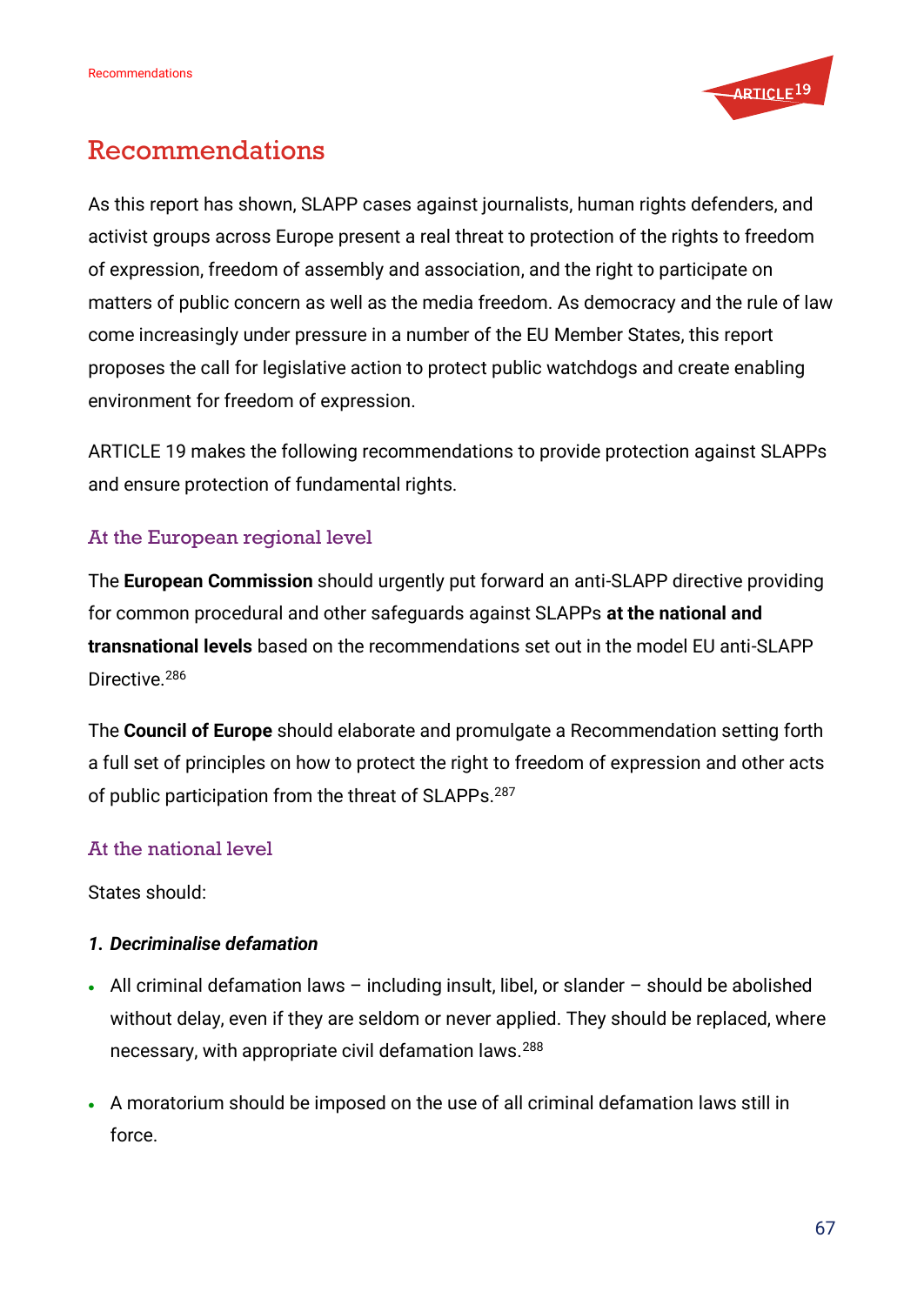

In recognition of the fact that in many States criminal defamation laws are the primary means of addressing unwarranted attacks on reputation, the subsequent recommendations on SLAPPs in criminal cases are made as a practical matter on an interim basis, until those provisions are fully decriminalised.

- No-one should be convicted for criminal defamation unless the party claiming to be defamed proves, beyond a reasonable doubt, the presence of all the elements of the offence, as set out below.
- The offence of criminal defamation shall not be made out unless it has been proven that the impugned statements are false, that they were made with actual knowledge of falsity, or recklessness as to whether or not they were false, and that they were made with a specific intention to cause harm to the party claiming to be defamed.
- Public authorities, including police and public prosecutors, should take no part in the initiation or prosecution of criminal defamation cases, regardless of the status of the party claiming to have been defamed, even if he or she is a senior public official.
- Prison sentences, suspended prison sentences, suspension of the right to express oneself through any particular form of media or to practise journalism or any other profession, excessive fines, and other harsh criminal penalties should never be available as a sanction for breach of defamation laws, no matter how egregious or blatant the defamatory statement.

## *2. Adopt comprehensive safeguards against SLAPP in civil cases*

Such safeguards should include for instance the following measures:

## *Early dismissal*

• A defendant against whom a claim is brought or who receives a threat of legal action which she or he believes is an abusive lawsuit against the exercise of the right to freedom of expression and public participation activities should be able to file a claim for dismissal of that claim at the earliest opportunity, along with an incidental claim for damages.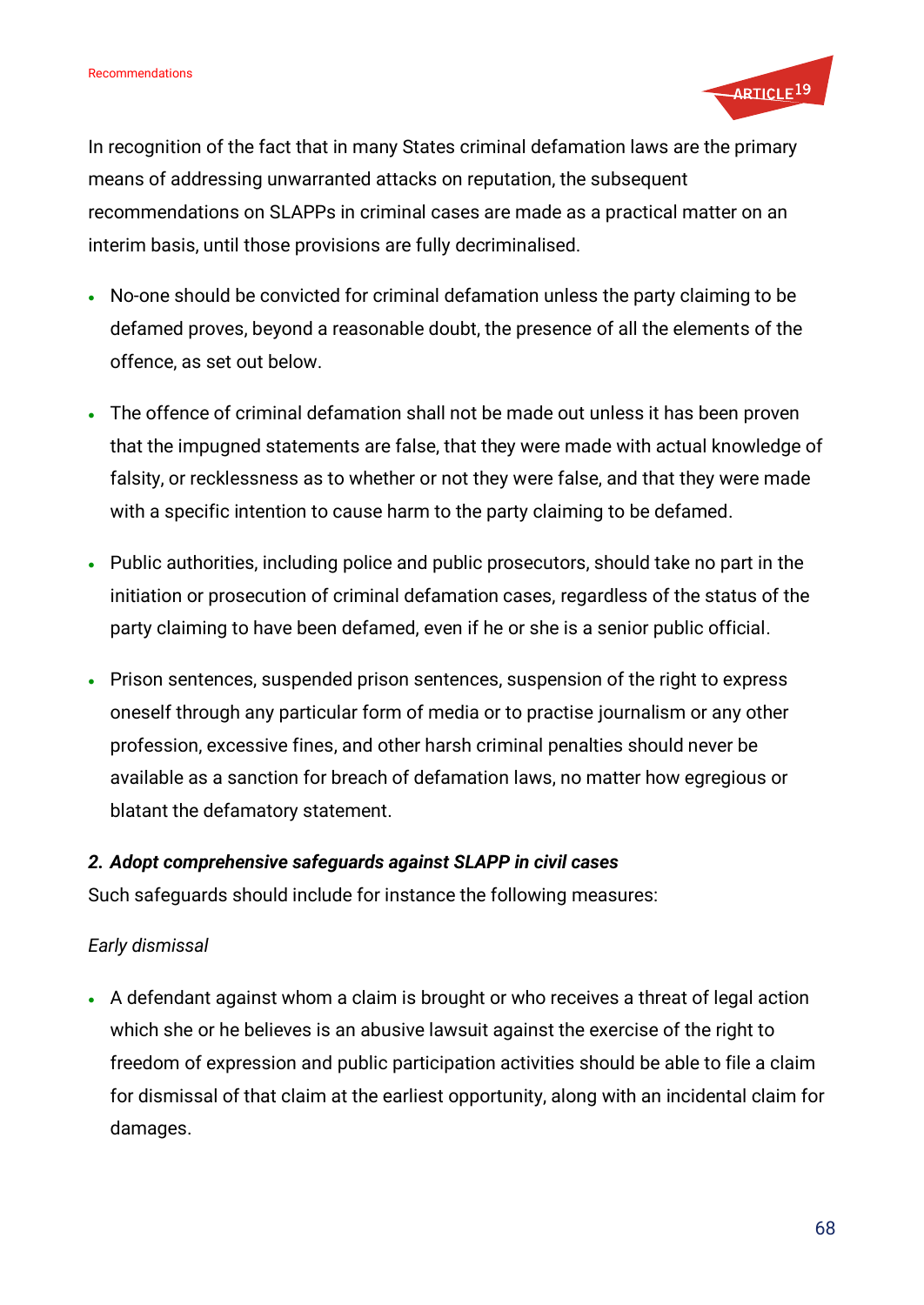

- A case should be dismissed if the defendant can show that the statement in question was made in connection with an official proceeding or about a matter of public interest, unless the claimant can prove that the claim has legal merits, that it is not manifestly unfounded, and that there are no elements indicative of an abuse of rights or of process laws in which case the motion shall be denied.
- Claims for early dismissal should be examined as soon as possible, at the latest within 90 days from the filing of the motion, and be decided swiftly.

## *Deadline for bringing cases*

• Claims regarding statements on a matter of public interest or in connection with official proceedings should not be brought more than six months after the statement was made or published (including its first publication online).

## *Discovery/disclosure*

- Defendants in defamation cases should have access to all material in the possession of the claimant that is relevant to the determination of the claim.
- Discovery proceedings against the defendant should be stayed pending resolution of the anti-SLAPP law or introduction of early dismissal mechanisms.

## *Multiple cases*

- When a number of cases are brought regarding the same, or a substantially similar, publication, all but one of these should be stayed pending the final outcome of the pilot case (including any appeals).
- In some jurisdictions, cases may simply be brought together where applicable.

## *Forum shopping*

• Where a claim that arises from public participation on matters of public interest is led in a court or tribunal of another State against a defendant who is domiciled in their State, States should take the measures necessary to ensure that the defendant has access to appropriate remedies before the national courts or tribunals in the State as are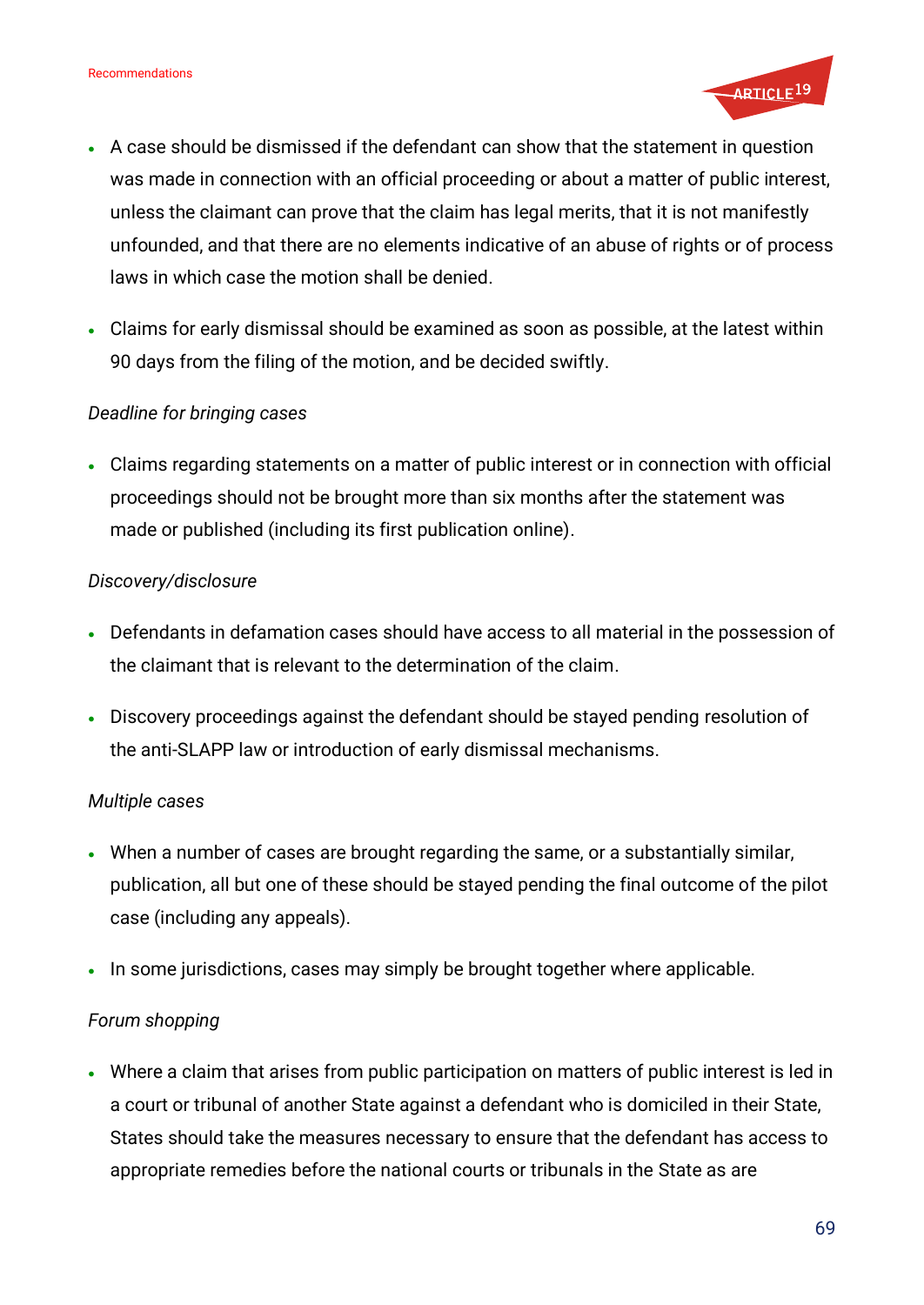

necessary to dissuade the pursuance of the claim in those other courts. Remedies should include the possibility to claim a summary award of damages in sums which are at least equal to the sums claimed in damages in those other courts seized, as well as the imposition of penalties.

### *Legal aid*

• Defendants against whom a claim is asserted which arises from public participation on matters of public interest should have access to legal assistance free of charge. Further support should be granted for third-party interventions and trial monitoring of SLAPP cases.

#### *Costs*

- A successful defendant should always be able to claim all reasonable costs made in connection with the defence of a case. This should include lawyers' and expert witnesses' fees, as well as other costs incurred, including staff and other resources that have been invested in the case and any necessary travel. Interim cost awards should be made if it is determined that without such an award, the defendant's financial situation would prevent it from effectively exercising the right of defence.
- Defendants in a case brought regarding a statement on a matter of public interest or in connection with official proceedings should only be liable to proportionate contribution towards a claimant's legal costs, bearing in mind the defendant's financial position.
- In a case regarding a statement on a matter of public interest or that was made in connection with official proceedings, defendants shall not be required to make any surety payments into courts or have their bank balances frozen (fully or partially).

## *Cap on damages*

• The law should set reasonable and proportionate maximum amounts for awards for damages that may be claimed in cases that arise from the exercise of the right to freedom of expression and related public participation activities. Awards should not exceed the median equivalised net income per country and they should take into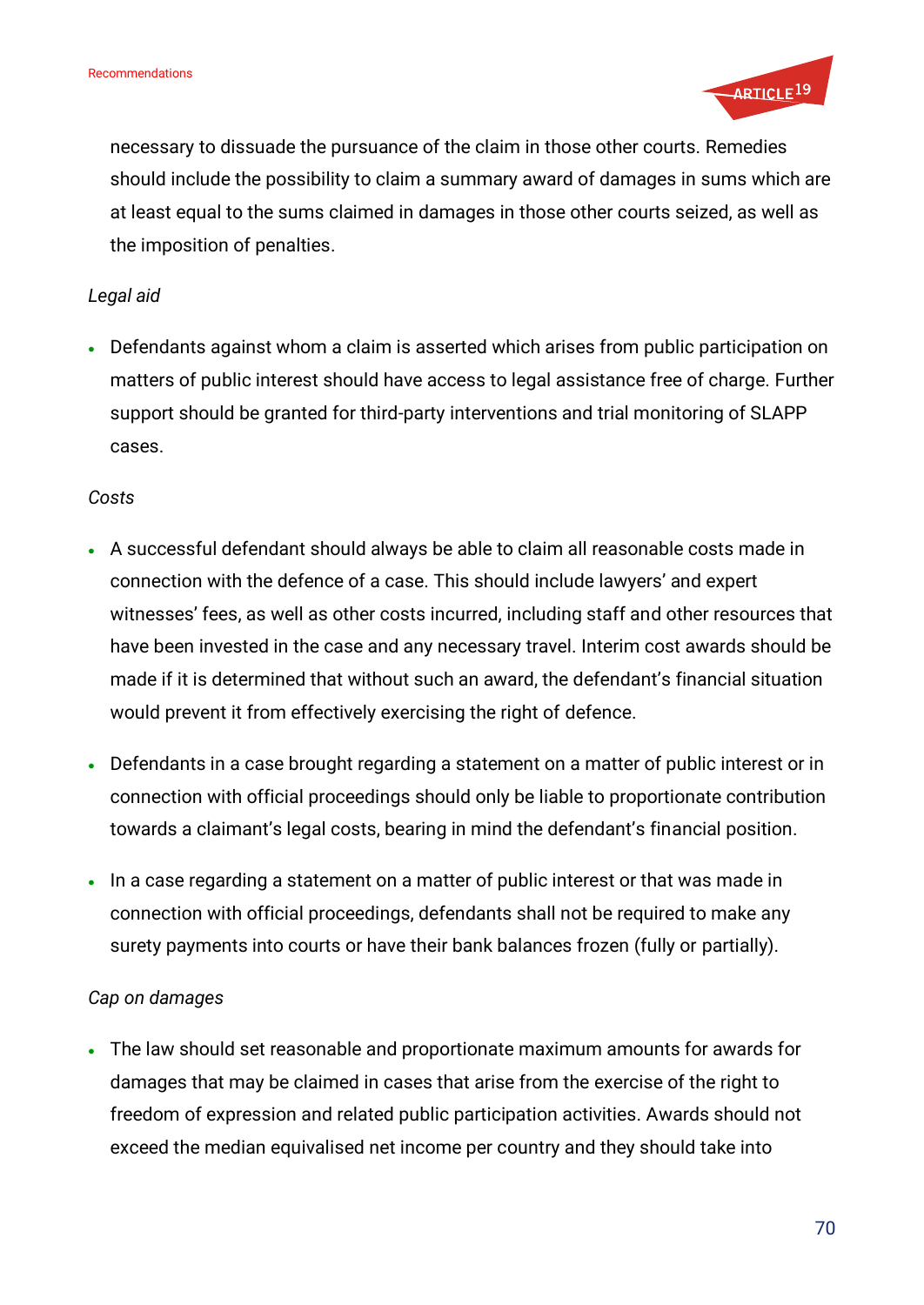

account the defendant's individual circumstances as well as the broader chilling effect that the award may have on the exercise of the right to freedom of expression.

#### *Penalties*

• Penalties in the form of a fine should be applicable to claimants of a claim which is the object of a dismissal decision. In determining the amount of the penalty, due consideration should be given to (i) the abusive nature of the claim; (ii) the excessive or unreasonable nature of claims; (iii) the damages suffered by the defendant; (iv) the existence of previous dismissal decisions brought by the same claimant; and (v) the economic situation of the claimant.

## *Registry of cases*

• National registries of court decisions concerning cases relating to SLAPPs should be established. Registries should be made publicly accessible, free of charge at point of use, in accordance with national rules on the protection of personal data. Entries in registers should in no way affect the rights of the parties in any other judicial proceedings.

## *Judicial training and awareness-raising*

• Training should be provided to judges at all relevant courts to aid them in recognising SLAPPs, including on relevant European human rights standards and the case law of the European Court of Human Rights relating to SLAPPs.

## *Media organisations*

- Media organisations should stand by and support their employee or contracted journalists facing SLAPPs, including ensuring adequate indemnity insurance, legal support, and counselling for SLAPP victims.
- Mechanisms should be created where journalists are supported in reporting SLAPP cases in the media and to the CASE platform of which they or other media/journalists are the victim.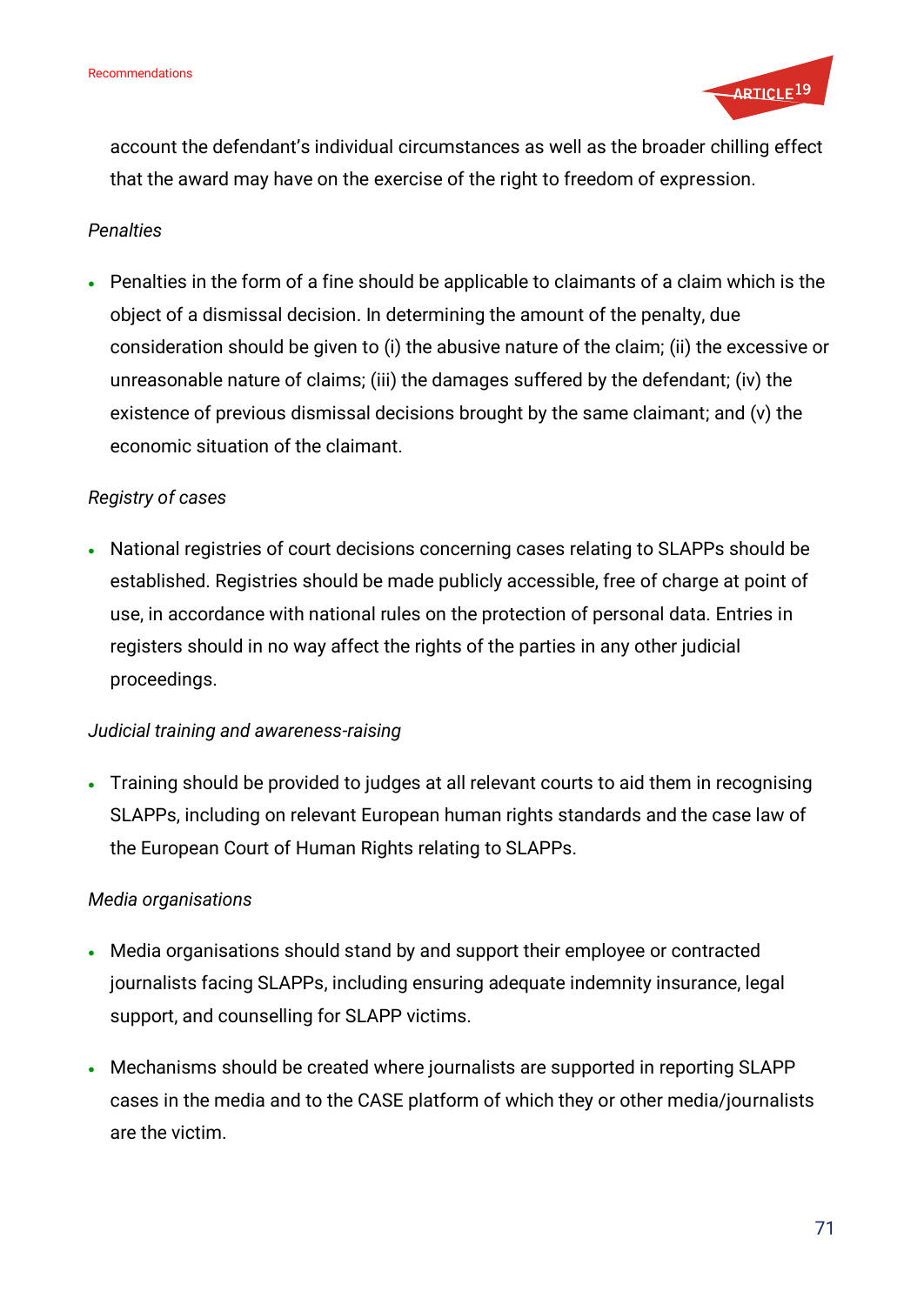

# <span id="page-70-0"></span>Endnotes

<sup>4</sup> CASE, [Statement on the need for a Council of Europe Recommendation on measures to deter and remedy](https://www.the-case.eu/statement-on-the-need-for-a-council-of-europe-recommendation-on-combatting-slapps)  [the use of SLAPPs.](https://www.the-case.eu/statement-on-the-need-for-a-council-of-europe-recommendation-on-combatting-slapps)

5 In line with ARTICLE 19's *Revised defining [defamation principles](https://www.article19.org/data/files/medialibrary/38362/Defamation-Principles-Background-paper.pdf)*, 2016.

<sup>6</sup> The term 'SLAPP' was coined in the USA to refer to lawsuits against citizens that appealed to the government for a response to an issue of public concern through the Petition clause provided for in the Constitution. These suits are brought by private entities in retaliation for calling governments to respond with the aim to intimidate their opponents and transform a political dispute into a technical and legal one. See e.g. Pring and P. Canan, *SLAPPs Getting Sued for Speaking Out*, Temple University Press, 1996, p.7–10. 7 In 2015, Ontario amended the Courts of Justice Act introducing anti-SLAPP legislation: ss.137.1 to 137.5. British Columbia and Quebec (2018 ONCA 685, 142 O.R. (3d) 161).

<sup>8</sup> ARTICLE 19, *[EU: A call to action to combat SLAPPs](https://www.article19.org/resources/eu-a-call-for-action-to-combat-slapps/)*, 1 December 2020.

<sup>9</sup> European Parliament resolution of 11 November 2021 on strengthening the democracy and media freedom and pluralism in the EU: the undue use of actions under civil and criminal law to silence journalists, NGOs and civil society [\(2021/2036\(INI\)\)](https://oeil.secure.europarl.europa.eu/oeil/popups/ficheprocedure.do?lang=en&reference=2021/2036(INI)).

<sup>10</sup> European Commission, [European Democracy Action Plan,](https://ec.europa.eu/commission/presscorner/detail/en/ip_20_2250) 3 December 2020.

<sup>11</sup> The feedback period ended on 1 November 2021.

<sup>12</sup> CASE[, The need for a Council of Europe Recommendation on SLAPPs.](https://www.the-case.eu/campaign-list/the-need-for-a-council-of-europe-recommendation-on-slapps)

<sup>13</sup> Supreme Court of Canada, *1704604 Ontario Ltd. v. Pointes Protection Association*, 2020 SCC 22, Judgment 10 September 2020, [2].

14 American Civil Liberties Union of Ohio[, SLAPPed: A tool for activists. Part 1:](https://www.acluohio.org/sites/default/files/WhatIsSLAPP.pdf) What is a SLAPP suit?

<sup>15</sup> University of Amsterdam/Greenpeace International, **SLAPP research: Provisional conclusions**, 2020.  $16$  Ibid.

<sup>17</sup> ARTICLE 19[, Defining defamation: Principles on freedom of expression and protection of reputation,](https://www.article19.org/data/files/medialibrary/38641/Defamation-Principles-(online)-.pdf) 2017, Principle 6.

<sup>18</sup> ARTICLE 19[, The right to protest: Principles on the protection of human rights in protests,](https://www.article19.org/data/files/medialibrary/38581/Right_to_protest_principles_final.pdf) 2016, Principles 16.5 and 16.6.

<sup>19</sup> Ibid. Principle 16.6 unpacks the standards that courts should observe in order to comply with the necessity and proportionality standards.

<sup>20</sup> In 2015, Ontario amended the Courts of Justice Act introducing anti-SLAPP legislation: ss.137.1 to 137.5. British Columbia and Quebec (2018 ONCA 685, 142 O.R. (3d) 161).

<sup>1</sup> [Cal. Civ. Proc. Code § 425.16\(e\)\(1-4\)](https://leginfo.legislature.ca.gov/faces/codes_displaySection.xhtml?lawCode=CCP§ionNum=425.16)

<sup>&</sup>lt;sup>2</sup> Foreign Policy Centre, *Unsafe for scrutiny: Examining the pressures faced by journalists uncovering* [financial crime and corruption around the world,](https://fpc.org.uk/publications/unsafe-for-scrutiny) 2 November 2020.

<sup>&</sup>lt;sup>3</sup> Protecting Public Watchdogs Across the EU[: A proposal for an EU Anti-SLAPP Law:](https://www.article19.org/wp-content/uploads/2020/12/Anti_SLAPP_Model_Directive-2-1.pdf) 2020.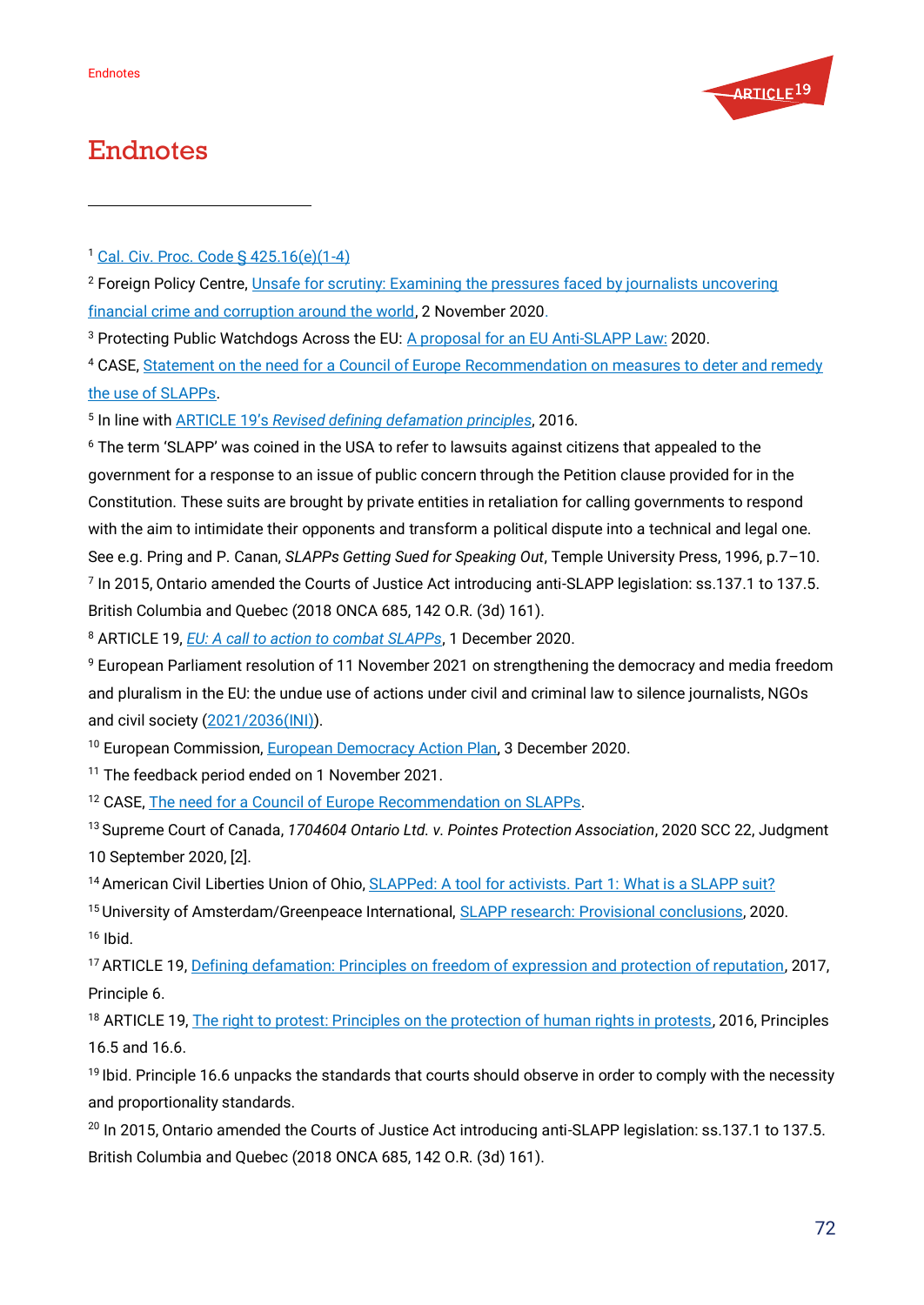

<sup>21</sup> *1704604 Ontario Ltd. v. Pointes Protection Association*.

<sup>22</sup> Se[e California Code of Civil Procedure CCP § 425.16.](https://leginfo.legislature.ca.gov/faces/codes_displayText.xhtml?lawCode=CCP&division=&title=6.&part=2.&chapter=2.&article=1.) o[r Massachusetts MGL c.231 § 59H](https://www.mass.gov/info-details/massachusetts-law-about-anti-slapp#massachusetts-law-)

<sup>23</sup> *1704604 Ontario Ltd. v. Pointes Protection Association*.

 $24$  Ibid.

<sup>25</sup> Although as a UN General Assembly resolution, the Universal Declaration of Human Rights is not strictly binding on States, and many of its provisions are regarded as having acquired legal force as customary international law; see *Filartiga v. Pena-Irala*, 630 F. 2d 876 (1980) (US Circuit Court of Appeals, 2nd circuit). <sup>26</sup> International Covenant on Civil and Political Rights (ICCPR), 16 December 1966, *UN Doc. A/6316*.

<sup>27</sup> Convention for the Protection of Human Rights and Fundamental Freedoms, Rome, 4 September 1950.

<sup>28</sup> European Union, Charter of Fundamental Rights of the European Union, 26 October 2012, 2012/C 326/02.

<sup>29</sup> UN Human Rights Committee, [General Comment No. 34](https://bit.ly/1xmySgV) on Article 19: Freedoms of opinion and

expression, CCPR/C/GC/34, 12 September 2011. See also UN Human Rights Council, [The promotion,](https://ap.ohchr.org/documents/E/HRC/d_res_dec/A_HRC_20_L13.doc) 

[protection and enjoyment of human rights on the Internet,](https://ap.ohchr.org/documents/E/HRC/d_res_dec/A_HRC_20_L13.doc) A/HRC/20/L.13, 29 June 2012.

<sup>30</sup> UN Human Rights Committee, [General Comment No. 34,](https://bit.ly/1xmySgV) para 12.

<sup>31</sup> Ibid., para 11.

<sup>32</sup> European Court of Human Rights (European Court), *Handyside v. United Kingdom*, App. No. 5493/72 (1976), para 49.

<sup>33</sup> [General Comment No. 34,](https://bit.ly/1xmySgV) para 13.

<sup>34</sup> Ibid., para 38.

<sup>35</sup> European Court, *Lingens v. Austria*, App. No. 9815/82 (1986), para 41.

<sup>36</sup> European Court, *Steel and Morris v. United Kingdom*, App. No. 68416/01, (2005), para 95; *Társaság a Szabadságjogokért v. Hungary*, App. No. 37374/05 (2009), para 27; *Vides Aizsardzíbas Klubs v. Latvia*, App. No. 57829/00 (2004), para 42; *Youth Justice Initiative for Human Rights v. Serbia*, App. No. 48135/06 (2013).

<sup>37</sup> European Court, *Thoma v. Luxemburgo*, App. No. 38432/97, 26 June 2001, paras 45 & 46.

<sup>38</sup> European Court, *Lingens v. Austria*, para 42.

<sup>39</sup> [General Comment No. 34,](https://bit.ly/1xmySgV) para 44.

<sup>40</sup> European Court, *The Sunday Times v. UK*, App. No. 6538/74 (1979), para 49.

<sup>41</sup> European Court, *The Observer & Guardian v. the UK*, App. No. 13585/88 (1991), para 59.

<sup>42</sup> Ibid., para 22.

<sup>43</sup> European Court, *Lingens v. Austria*, para 41.

<sup>44</sup> Human Rights Committee, [General Comment No. 31,](http://docstore.ohchr.org/SelfServices/FilesHandler.ashx?enc=6QkG1d%2FPPRiCAqhKb7yhsjYoiCfMKoIRv2FVaVzRkMjTnjRO%2Bfud3cPVrcM9YR0iW6Txaxgp3f9kUFpWoq%2FhW%2FTpKi2tPhZsbEJw%2FGeZRASjdFuuJQRnbJEaUhby31WiQPl2mLFDe6ZSwMMvmQGVHA%3D%3D) 29 March 2004, CCPR/C/21/Rev.1/Add. 1326, May 2004, para 4.

<sup>45</sup> Article 2 of the ICCPR read in conjunction with Article 19. Article 1 of the European Convention read in conjunction with Article 10.

<sup>46</sup> [General Comment No. 31,](http://docstore.ohchr.org/SelfServices/FilesHandler.ashx?enc=6QkG1d%2FPPRiCAqhKb7yhsjYoiCfMKoIRv2FVaVzRkMjTnjRO%2Bfud3cPVrcM9YR0iW6Txaxgp3f9kUFpWoq%2FhW%2FTpKi2tPhZsbEJw%2FGeZRASjdFuuJQRnbJEaUhby31WiQPl2mLFDe6ZSwMMvmQGVHA%3D%3D) paras 6 & 8.

<sup>47</sup> Ibid. See also European Court's interpretation in *Hokkanen v. Finland*, (1994) and *López-Ostra v. Spain*,

(1994) where it interprets the positive obligation of State parties in similar terms as the UN Human Rights Committee.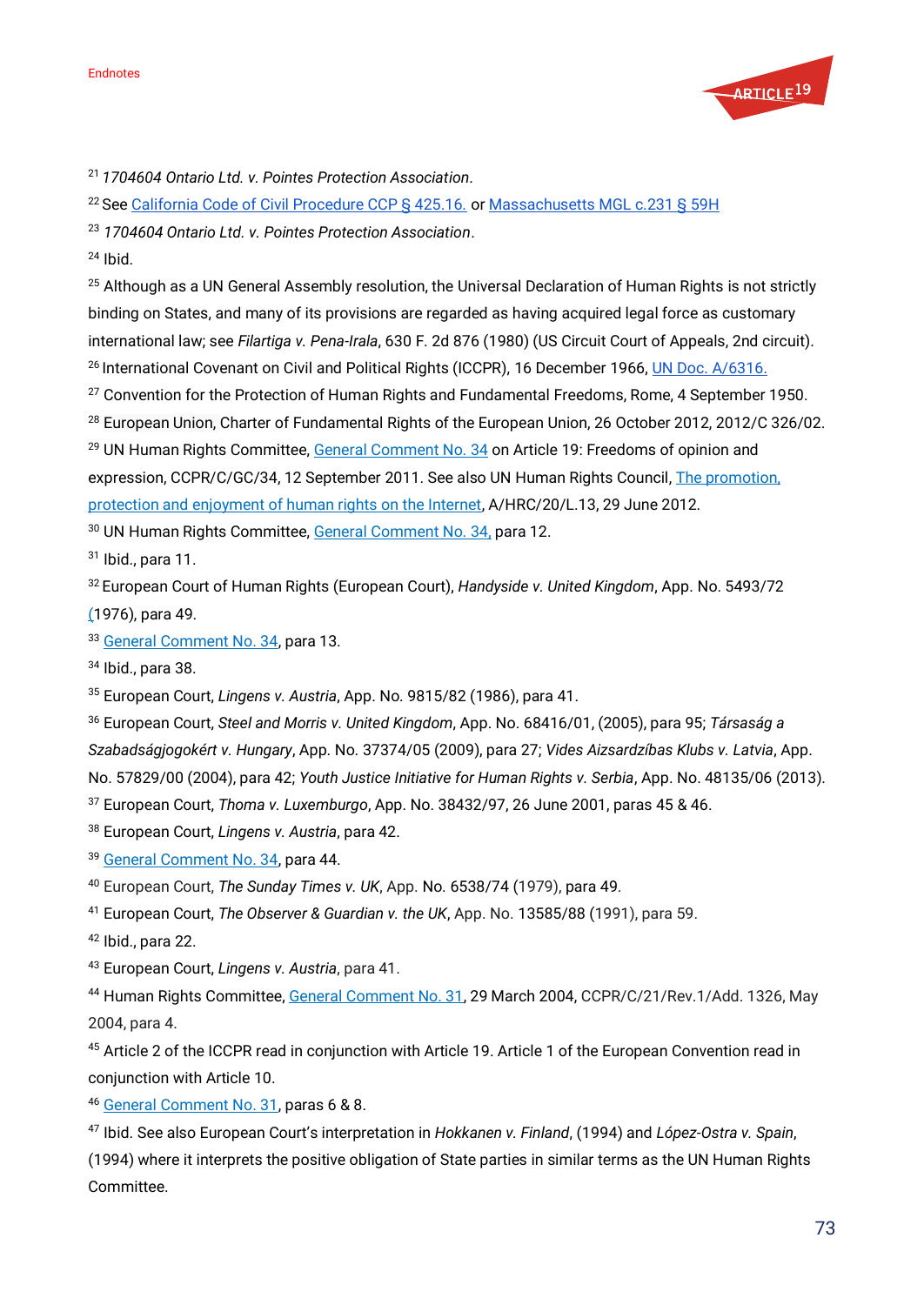

48 UN HRC, Joint report of the Special Rapporteur on the rights to freedom of peaceful assembly and of [association and the Special Rapporteur on extrajudicial, summary or arbitrary execution on](https://documents-dds-ny.un.org/doc/UNDOC/GEN/G16/018/13/PDF/G1601813.pdf?OpenElement) the proper [management of assemblies,](https://documents-dds-ny.un.org/doc/UNDOC/GEN/G16/018/13/PDF/G1601813.pdf?OpenElement) UN Doc.A/HRC/31/66, 4 February 2016, para 84.

<sup>49</sup> UN Committee on Economic, Social and Cultural Rights[, General Comment No. 24 on State obligations](https://docstore.ohchr.org/SelfServices/FilesHandler.ashx?enc=4slQ6QSmlBEDzFEovLCuW1a0Szab0oXTdImnsJZZVQcIMOuuG4TpS9jwIhCJcXiuZ1yrkMD%2FSj8YF%2BSXo4mYx7Y%2F3L3zvM2zSUbw6ujlnCawQrJx3hlK8Odka6DUwG3Y)  [under the International Covenant on Economic, Social and Cultural Rights in the context of Business](https://docstore.ohchr.org/SelfServices/FilesHandler.ashx?enc=4slQ6QSmlBEDzFEovLCuW1a0Szab0oXTdImnsJZZVQcIMOuuG4TpS9jwIhCJcXiuZ1yrkMD%2FSj8YF%2BSXo4mYx7Y%2F3L3zvM2zSUbw6ujlnCawQrJx3hlK8Odka6DUwG3Y)  [Activities,](https://docstore.ohchr.org/SelfServices/FilesHandler.ashx?enc=4slQ6QSmlBEDzFEovLCuW1a0Szab0oXTdImnsJZZVQcIMOuuG4TpS9jwIhCJcXiuZ1yrkMD%2FSj8YF%2BSXo4mYx7Y%2F3L3zvM2zSUbw6ujlnCawQrJx3hlK8Odka6DUwG3Y) E/C.12/GC/24, 10 August 2017.

50 UN Working Group on Business and Human Rights, Guidance on National Actions Plans on Business and [Human Rights,](https://www.ohchr.org/Documents/Issues/Business/UNWG_NAPGuidance.pdf) 2016, p. 31.

<sup>51</sup> UN HRC, [Resolution 45/18 on the Safety of Journalists,](http://undocs.org/en/A/HRC/45/L.42/Rev.1) A/HRC/45/L.42/Rev.1, 1 October 2020, p.3.

<sup>52</sup> UN HRC, [Resolution 33/2 on Safety of Journalists,](https://documents-dds-ny.un.org/doc/UNDOC/GEN/G16/226/24/PDF/G1622624.pdf?OpenElement) A/HRC/RES/33/2, 2017, point 5; European Court, *Dink v. Turkey*, App. No. 2668/08, 6102/08, 30079/08 (2010), para 27 or *Castells v. Spain*, App. No. 11798/85 (1992), para 43.

53 Se[e General Comment No. 24,](https://docstore.ohchr.org/SelfServices/FilesHandler.ashx?enc=4slQ6QSmlBEDzFEovLCuW1a0Szab0oXTdImnsJZZVQcIMOuuG4TpS9jwIhCJcXiuZ1yrkMD%2FSj8YF%2BSXo4mYx7Y%2F3L3zvM2zSUbw6ujlnCawQrJx3hlK8Odka6DUwG3Y) and UN Special Rapporteur on the right to freedom of peaceful assembly UN Doc.A/HRC/31/66 in endnote 47.

<sup>54</sup> See European Court, *H. v. Belgium*, App. No. 8950/80 (1987), para 53.

<sup>55</sup> See European Court, *Ocalan v. Turkey*, App. No. 46221/99 (2005), para 140; *Mammadov v. Azerbaijan*, App. No. 60802/09 (2017), para 19; or *Steel and Morris*, *De Haes and Gijsels v. Belgium*, App. No. 7/1996/626/809 (1997).

<sup>56</sup> UN Doc.A/HRC/31/66.

<sup>57</sup> See European Court, *Brandstetter v. Austria*, App. No. 11170/84; 12876/87; 13468/87 (1991); and *Thorgeir Thorgeirson v. Iceland,* App. No. 13778/88 (1992).

<sup>58</sup> See European Court, *Steel and Morris*, paras 59–61; *Airey v. Ireland*, App. No. 6289/73 (1979), para 26.

<sup>59</sup> *Steel and Morris*.

 $60$  Ibid., para 61.

<sup>61</sup> Ibid., paras 63 & 71.

 $62$  Ibid., paras  $63 - 71$ .

<sup>63</sup> ARTICLE 19, *Defining defamation*, Principle 6. The particular remedy will vary between jurisdictions, but possible options include the right to bring a case for abuse of civil process and/or the availability of a procedural mechanism to strike out the claim early on in the proceedings unless the plaintiff or claimant can show some probability of success. Anti-SLAPP laws traditionally provide a mechanism that allows the defendant, after service of the complaint, to file a motion to strike out or dismiss the complaint as targeting speech directly related to and arising from a matter of public concern. The burden of proof is upon the defendant to convince the court that the speech in question is directly related to, and arising from, a matter of ongoing public concern, and to set forth the legal justifications for publication. In the event that the court agrees that the speech is directly related to, and arising from, a matter of ongoing public concern, the claim is deemed to be a SLAPP case and the following substantive and procedural rules apply: (a) all collateral litigation, including discovery and/or disclosure demands, is immediately frozen; (b) the burden of proof is upon the plaintiff or claimant to show with convincing clarity from the four corners of the complaint alone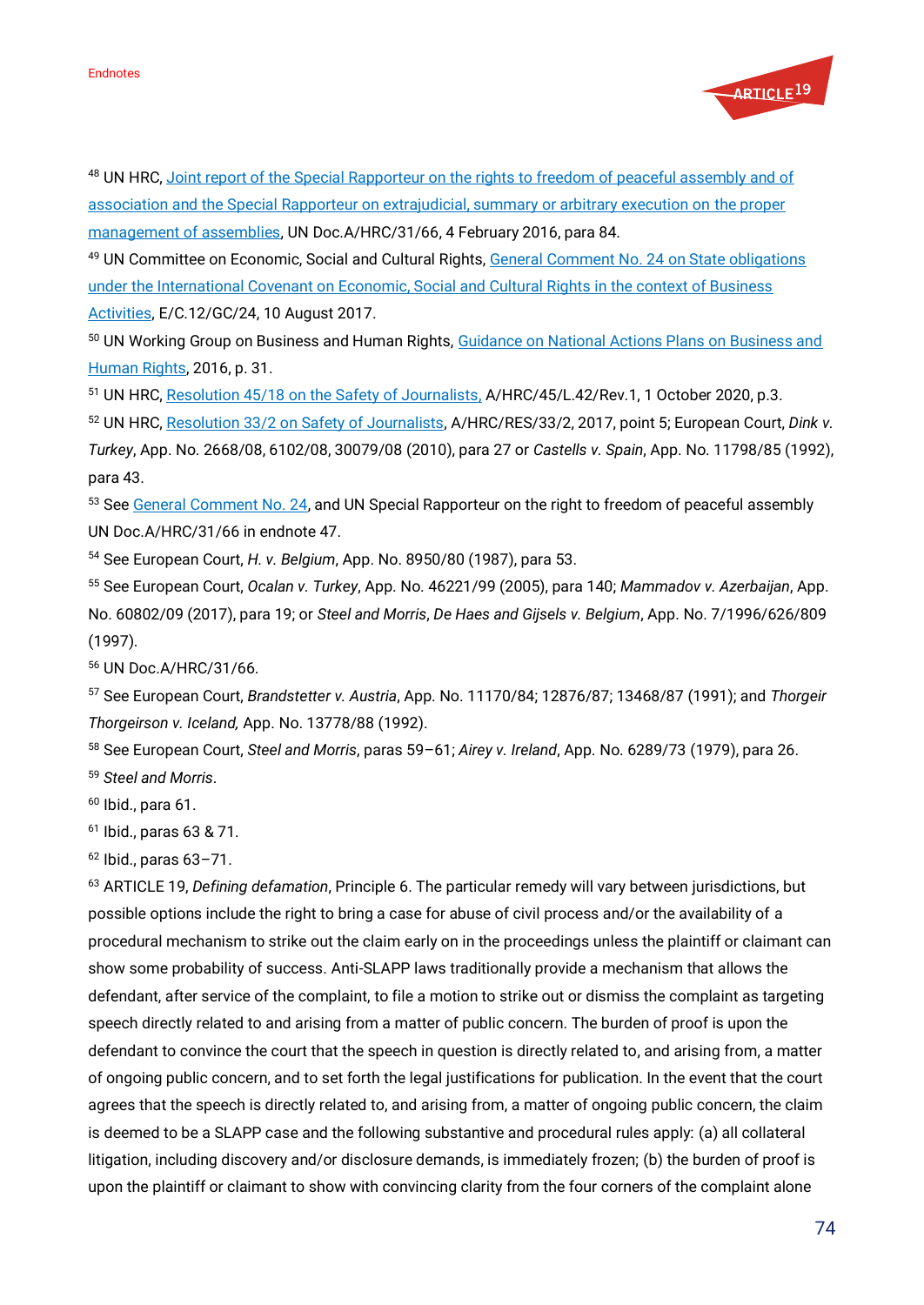

that they would prevail in a libel trial; and (c) in the event that the plaintiff or claimant fails to show the above, the court can award appropriate legal fees and costs to the prevailing defendant. In countries where no specific legislation has been adopted, malicious prosecutions may be dealt with by general rules of procedure that allow the courts to condemn the plaintiff or claimant for abusive proceedings, if the judge finds that: (i) the proceedings are clearly unsubstantiated; or (ii) are otherwise lacking any reasonable prospect of success.

<sup>64</sup> As described, for example, in the *[Annual Reports](https://www.coe.int/en/web/secretary-general/reports)* of the Council of Europe Secretary General.

65 Slovenian Association of Journalists, Misuse of lawsuits to intimidate and financially and administratively [drain the media?](https://novinar.com/novica/zloraba-tozb-za-zastrasevanje-ter-financno-in-administrativno-izcrpavanje-medijev/) (in Slovenian), 25 September 2020.

<sup>66</sup> *Malta Independent*, Pilatus Bank: Malta's [media freedom slapped in the face,](https://www.independent.com.mt/articles/2017-12-17/newspaper-leader/TMIS-Editorial-Pilatus-Bank-Malta-s-media-freedom-SLAPPed-in-the-face-6736182724) 17 December 2017.

<sup>67</sup> This finding aligns with statistics published by the European Court, which show a violation of the right to freedom of expression in the majority of defamation cases brought before it (see case reports in the Court's [database\)](https://hudoc.echr.coe.int/eng#{%22documentcollectionid2%22:[%22GRANDCHAMBER%22,%22CHAMBER%22]}).

<sup>68</sup> The Guardian[, Murdered Maltese reporter faced threat of libel action in UK,](https://www.theguardian.com/world/2018/jun/01/murdered-maltese-reporter-faced-threat-of-libel-action-in-uk) 1 June 2018.

<sup>69</sup> See e.g. *Shift News*[, Henley and Partners threatens legal action against The Shift,](https://theshiftnews.com/2017/12/24/henley-and-partners-threatens-legal-action-against-the-shift/) 24 December 2017; or *Shift News*, *SLAPP threat from Azerbaijani – [British National Turab Musayev,](https://theshiftnews.com/2020/07/07/slapp-threat-from-azerbaijani-british-national-turab-musayev/) 7 July 2020; or Kobre and Kim,* Letter to the [Centre for Investigative Journalism,](https://www.dailymaverick.co.za/wp-content/uploads/FILE-FIVE-JALAN-LAWYERS-RESPONSES-TO-QUESTIONS.pdf) 12 October 2020.

<sup>70</sup> [Cal. Civ. Proc. Code § 425.16\(e\)\(1-4\)](https://leginfo.legislature.ca.gov/faces/codes_displaySection.xhtml?lawCode=CCP§ionNum=425.16)

<sup>71</sup> In one of the cases in which Bolloré was eventually found to have brought the proceedings maliciously, the Court awarded the defendant journalist EUR 9,000, and the publishing director only EUR 1,000: see Court of Appeal of Paris, 1 July 2020, No. 19/04979.

<sup>72</sup> Foreign Policy Centre, *Unsafe for scrutiny: Examining the pressures faced by journalists uncovering* [financial crime and corruption around the world,](https://fpc.org.uk/publications/unsafe-for-scrutiny) 2 November 2020.

<sup>73</sup> [The Civil Code,](http://www.ejustice.just.fgov.be/cgi_loi/loi_a1.pl?DETAIL=1804032133%2FF&caller=list&row_id=1&numero=10&rech=14&cn=1804032133&table_name=LOI&nm=1804032153&la=F&dt=CODE+CIVIL&language=fr&fr=f&choix1=ET&choix2=ET&fromtab=loi_all&trier=promulgation&chercher=t&sql=dt+contains++%27CODE%27%26+%27CIVIL%27and+actif+%3D+%27Y%27&tri=dd+AS+RANK+&imgcn.x=74&imgcn.y=6) 1804-03-21/30, 13 September 1807, Article 1382.

<sup>74</sup> [Criminal Code,](http://www.ejustice.just.fgov.be/cgi_loi/loi_a1.pl?DETAIL=1867060801%2FF&caller=list&row_id=1&numero=2&rech=4&cn=1867060801&table_name=LOI&nm=1867060850&la=F&dt=CODE+PENAL&language=fr&fr=f&choix1=ET&choix2=ET&fromtab=loi_all&trier=promulgation&chercher=t&sql=dt+contains++%27CODE%27%26+%27PENAL%27and+actif+%3D+%27Y%27&tri=dd+AS+RANK+&imgcn.x=41&imgcn.y=12) 1867-06-08/01, 15 October 1867, Articles 443, 448 and 449.

<sup>75</sup> Ibid., Article 442bis.

<sup>76</sup> Proceedings need to be brought before a specially convened court (Hof van Assisen/Cour d'Assises) and tried by jury.

<sup>77</sup> https://inforrm.org/2022/01/04/anti-slapp-professor-goes-free-after-vexatious-and-frivolous-suit-dirkvoorhoof/

<sup>78</sup> *Ibid.*

<sup>79</sup> *Ibid.*

80 [The Judicial Code,](http://www.ejustice.just.fgov.be/cgi_loi/loi_a1.pl?DETAIL=1967101001%2FF&caller=list&row_id=1&numero=3&rech=13&cn=1967101001&table_name=LOI&nm=1967101052&la=F&dt=CODE+JUDICIAIRE&language=fr&fr=f&choix1=ET&choix2=ET&fromtab=loi_all&trier=promulgation&chercher=t&sql=dt+contains++%27CODE%27%26+%27JUDICIAIRE%27and+actif+%3D+%27Y%27&tri=dd+AS+RANK+&imgcn.x=39&imgcn.y=9) 1967-10-10/01, 1 November 1970, Article 780bis.

<sup>81</sup> Case numbers 16/5530/A and 16/5391/A, 22 February 2021.

82 SeeNews[, Council of Europe says media freedom in Bulgaria on decline,](https://seenews.com/news/council-of-europe-says-media-freedom-in-bulgaria-on-decline-693329) 1 April 2020.

83 See e.g. Reporters Without Borders[, 2021 World Press Freedom Index.](https://rsf.org/en/ranking)

84 Proceedings can also be taken under legal provisions that protect privacy and prohibit false news, but these are in less active use.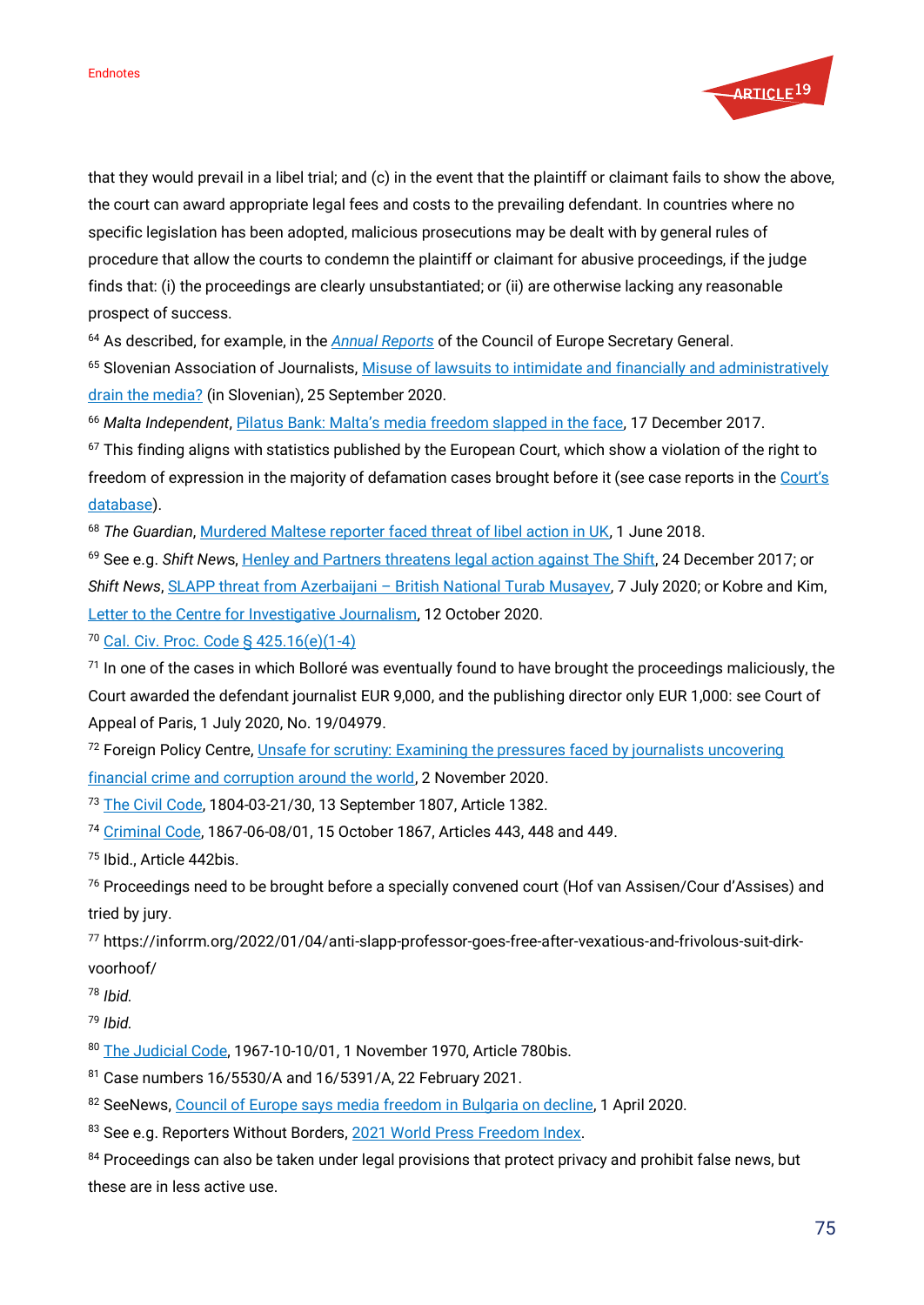

## 85 [Regulation \(EU\) 2016/679 of the European Parliament and of the Council of 27 April 2016](https://eur-lex.europa.eu/eli/reg/2016/679/oj) on the

protection of natural persons with regard to the processing of personal data, and on the free movement of such data, and repealing Directive 95/46/EC (General Data Protection Regulation).

86 According for lawyers interviewed for this study. See also the [Commission for Personal Data Protection,](https://www.cpdp.bg/en/) Bulgaria.

87 Decision No.8 from 15.11.2019 of the Constitutional Court

88 Th[e Bulgarian Criminal Code,](https://www.lex.bg/laws/ldoc/1589654529) Prom. DV. No. 26 of 2 April 1968, as subsequently amended, in force since 1 May 1968, Article 146 states: "(1) Whoever says or does something humiliating to the honor or dignity of another in his presence, shall be punished for insult with a fine of one thousand to three thousand levs. In this case, the court may also impose a penalty of public reprimand. (2) If the offended has responded immediately with an insult, the court may release both of them from punishment."

89 Ibid., Article 147 states: "(1) Whoever discloses a disgraceful circumstance about another or attributes a crime to him shall be punished for defamation by a fine of three thousand to seven thousand leva and by public censure. (2) The offender shall not be punished if the truth of the disclosed circumstances or of the imputed offence is proven."

<sup>90</sup> Ibid., Article 148 states: "For insult: 1. inflicted in public; 2. disseminated through a printed work or otherwise; 3. to an official or a member of the public in the course of or in connection with the performance of his office or function and 4. by an official or a member of the public in or on the occasion of the performance of his office or function, the penalty shall be a fine of three thousand to ten thousand leva and public censure. (2) For defamation committed under the conditions of the preceding paragraph, as well as for defamation from which grave consequences have occurred, the penalty shall be a fine of five thousand leva to fifteen thousand leva and public censure."

91 [Law on Obligations and Contracts,](http://www.bulgaria-law-of-obligations.bg/law.html) Article 45.

92 [Personal Data Protection Act,](https://www.cpdp.bg/en/index.php?p=element&aid=1194) Promulgated, State Gazette (SG) No. 1, 4 January 2002, as subsequently amended, in force as from 1 January 2002.

93 Under Article 45 of the Law on Obligations and Contracts. Researchers for this study were not able to locate any cases where a journalist had been able to make use of this.

94 Association of European Journalists-Bulgaria, AEJ-Bulgaria condemns sentence against journalist Rossen [Bossev,](https://aej-bulgaria.org/en/aej-bulgaria-condemns-sentence-against-journalist-rossen-bossev/) 30 May 2019.

95 For more information on the criticism and concerns raised by Bossev, see Fact-based opinions are now [considered a crime in Bulgaria.](https://rm.coe.int/press-release-capital-31-may-2019-eng/168094c9fe)

<sup>96</sup> See e.g. *Times of Malta*, [Satabank co-owner sues Times of Malta in Bulgaria,](https://timesofmalta.com/articles/view/satabank-co-owner-sues-times-of-malta-in-bulgaria.774038;) 27 February 2020; *Times of Malta*, [Billions of euros in Satabank transactions deemed 'highly suspicious'](https://timesofmalta.com/articles/view/half-of-satabanks-transactions-were-highly-suspicious.700280), 27 January 2019.

<sup>97</sup> The fine was subsequently reduced; see *Times of Malta*, [Satabank's €3.7m money laundering fine Slashed](https://timesofmalta.com/articles/view/satabanks-37m-money-laundering-fine-slashed-to-851000.841598)  [to €851,000](https://timesofmalta.com/articles/view/satabanks-37m-money-laundering-fine-slashed-to-851000.841598), 28 December 2020.

98 Times of Malta[, Satabank co-owner sues.](https://timesofmalta.com/articles/view/satabank-co-owner-sues-times-of-malta-in-bulgaria.774038;)

99 Journalism without a mask[, 2020 Annual Survey of Media Freedom in Bulgaria.](https://aej-bulgaria.org/wp-content/uploads/2020/10/Journalism-without-a-Mask-2020-Annual-Survey-Of-Media-Freedom-in-Bulgaria.pdf)

<sup>100</sup> [The Media Act,](https://www.dzs.hr/Eng/important/PressCorner/Zakon%20o%20medijima_EN.pdf) Consolidated version, *Official Gazette of the Republic of Croatia*, 59/04, 84/11, 81/13.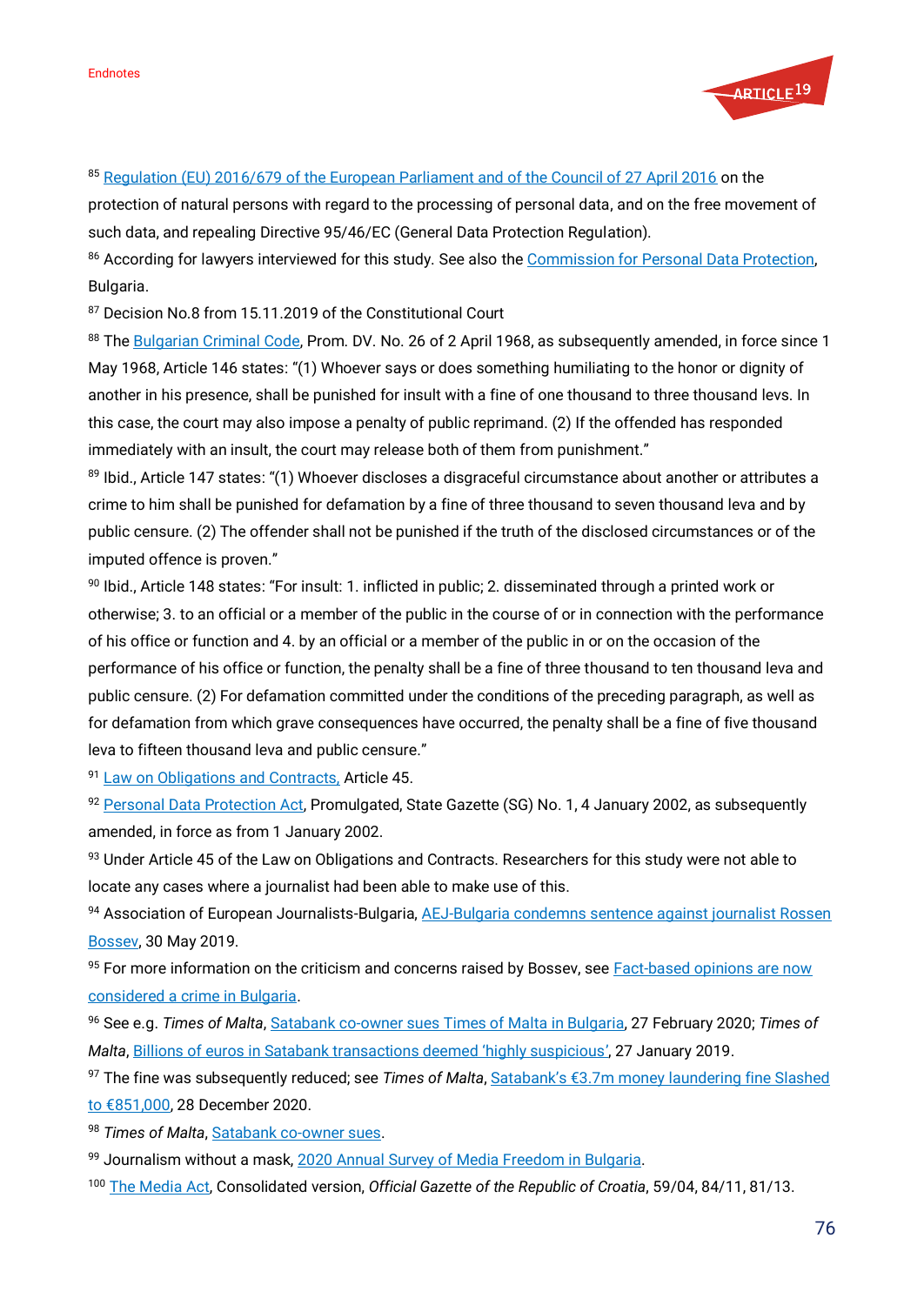

<sup>101</sup> [The Electronic Media Act,](https://narodne-novine.nn.hr/clanci/sluzbeni/2009_12_153_3740.html) *Official Gazette of the Republic of Croatia*, 153/09; 84/11.

<sup>102</sup> The Civil Obligations Act, *Official Gazette of the Republic of Croatia* 35/05, 41/08 and 125/11. In particular Article 19 protects personality rights; and Articles 1045–1048 allow for the demand of financial damages for wrongful acts.

<sup>103</sup> Ibid., Article 1045.

<sup>104</sup> The Penal Code, *Official Gazette of the Republic of Croatia*, 125/11, 144/12, 56/15, 61/15, 101/17, 118/18, 126/19, Article 149. Defamation is defined as knowingly presenting or disseminating untrue facts about a person before a third party that may harm that person's honour or reputation. The penalty is a fine up to 360 times the daily rate.

<sup>105</sup> Ibid., Article 148. Shaming is defined as the presentation or dissemination of facts about a person before a third party that may harm that person's honour or reputation. The penalty is a fine up to 180 times the daily rate.

<sup>106</sup> Ibid., Article 148.

<sup>107</sup> Zagreb Municipal Court, case numbers K-1339/18, K-1340/18, K-1341/18, K-1343/18, K-1344/18, K-1345/18 and K-1348/18.

<sup>108</sup> Mapping Media Freedom, Croatia: A journalist from a local news portal won a defamation case started by [former minister,](https://mappingmediafreedom.ushahidi.io/posts/23801) February 2021.

109 The Penal Code, Article 147. Insult is defined as insulting another person. The penalty is a fine up to 90 times the daily rate.

<sup>110</sup> Ibid., Article 148a.

<sup>111</sup> See e.g. European Federation of Journalists[, New wave of SLAPPs hits Croatian media and journalists,](https://europeanjournalists.org/blog/2020/11/04/new-wave-of-slapps-hits-croatian-media-and-journalists/) November 2020; International Press Institute[, Vexatious lawsuits a SLAPP in the face for journalists in](https://ipi.media/vexatious-lawsuits-a-slapp-in-the-face-for-journalists-in-croatia/)  [Croatia,](https://ipi.media/vexatious-lawsuits-a-slapp-in-the-face-for-journalists-in-croatia/) November 2020.

<sup>112</sup> Zagreb Municipal Court, Case numbers Pn-2010/2020 and Pn-2037/2020.

<sup>113</sup> Currently being heard in the appeals courts, the cases have been won by the media defendants at first instance but appealed by Crnoja.

<sup>114</sup> Zagreb Municipal Court, Case number Pn-743/2019.

<sup>115</sup> Mapping Media Freedom, [Croatia: Virovitica portal and its editor-in-chief facing defamation lawsuits,](https://mappingmediafreedom.ushahidi.io/posts/23646) December 2020.

 $116$  Ibid.

<sup>117</sup> A case that has started as a criminal defamation claim may also be pursued as a civil claim. If the criminal case results in a conviction, then the amount of damages will be decided in the civil case. However, if a case has started as a civil case, a claimant cannot later bring a criminal complaint (Code of Criminal Procedure, Article 5).

<sup>118</sup> Freedom of the Press Act of 29 July 1881, Article 32.

<sup>119</sup> Freedom of the Press Act of 29 July 1881, Articles 29, 35, 55, and 56. A claim of 'good faith' succeeds when the journalist can show that (i) they relied on a sufficient factual basis, and the statement (ii)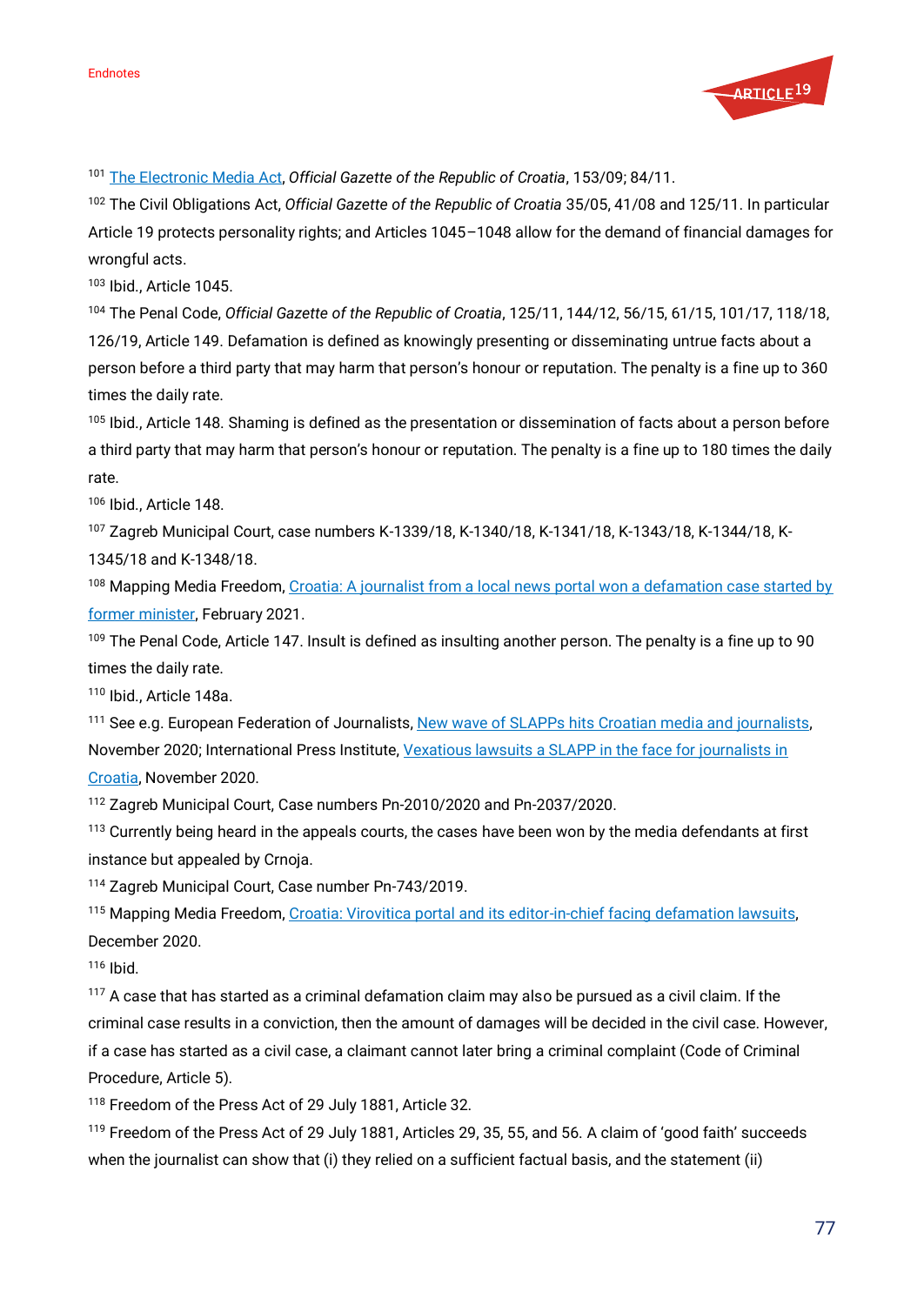

concerned a debate of general interest, and (iii) was expressed in an objective and moderate manner without personal animosity against the claimant.

<sup>120</sup> Freedom of the Press Act of 29 July 1881, Article 49.

<sup>121</sup> Code of Criminal Procedure, Articles 226-10 and 472; Code of Civil Procedure, Article 32-1. In theory a defendant can also bring a criminal complaint for 'false accusation', but this is long and time-consuming procedure.

122 Article 800-2 of the French Code of Criminal Procedure. Article 475-1 of the French Code of Criminal Procedure only states that the perpetrator can be condemned to bear the legal fees of the victim of the criminal offense.

<sup>123</sup> Code of Civil Procedure, Article 700.

<sup>124</sup> Although recent decisions may indicate that the French courts are getting more sensitive to SLAPP cases, in June 2020, the Paris Court of Appeal ordered a civil fine of EUR 3,000; and in July, the Paris Court of Appeal ordered damages in a case brought by Bolloré (Case No. 19/04979, discussed below).

<sup>125</sup> Civil Code, Article 1240.

<sup>126</sup> Intellectual Property Law, Article 713-2.

<sup>127</sup> Intellectual Property Law, Article 716-10 ; Civil Code, Article 1240.

128 There have also been instances of foreign states bringing cases: recently, the governments of Morocco and Azerbaijan attempted to bring defamation lawsuits against media outlets and journalists. Both cases were dismissed by the Supreme Court: Criminal Chamber, 6 February 2018, No. 17-83857; General Assembly, 10 May 2019, No. 17-84509.

 $129$  There are no statistics, but anecdotal evidence indicates a steady use of the law to stop those who speak truth to power.

<sup>130</sup> *Basta!*, [Chéritel's withdrawal: A victory for basta! and the journalist Inès Léraud](https://www.bastamag.net/Desistement-de-Cheritel-une-victoire-pour-basta-et-la-journaliste-Ines-Leraud), 28 January 2021; Bretagne Region[, Flagrant offense of deception on the origin of tomatoes in Brittany,](https://bretagne.dreets.gouv.fr/Flagrant-delit-de-tromperie-sur-l-origine-des-tomates-en-Bretagne) 20 January 2020.

131 Council of Europe[, Subject to repeated intimidation, journalist Inès Léraud faces new defamation charges,](https://go.coe.int/4tIfD) 28 January 2021.

<sup>132</sup> Judgment of the Paris Civil Court, 5 October 2016, No. 15/127175.

133 Ouest France, Cheritel f[ined €261,000](https://www.ouest-france.fr/bretagne/guingamp-22200/cheritel-condamne-une-amende-de-261-000-eu-6123580), 11 December 2018.

<sup>134</sup> [The Bolloré group has lost its lawsuit against Mediapart,](https://blogs.mediapart.fr/edwy-plenel/blog/120221/bollore-group-has-lost-its-lawsuit-against-mediapart) 12 February 2021.

<sup>135</sup> Court of Appeal of Paris, 1 July 2020, No. 19/04979; French Supreme Court, Criminal Chamber, 7 May 2018, No. 17-82663. See also Arret Sur Images, [Bolloré: definitively released, Bastamag paid 13000 euros,](https://www.arretsurimages.net/articles/bollore-definitivement-relaxe-bastamag-a-depense-13-000-euros) 10 May 2018.

136 Council of Europe, France [2 TV channel sued in a Commercial Court by the Bolloré Group,](https://go.coe.int/JiXUr) 11 June 2019.

<sup>137</sup> Court of Appeal of Paris, 26 February 2020, No. 19/05620.

<sup>138</sup> See e.g. Ruling of the Paris Court of Appeal of 6 November 2005, RG No. 04/12417; and the ruling by the Court of Cassation of 8 April 2008, No. 06-10.961.

<sup>139</sup> Paris Court of Appeal, 28 June 2017, RG No. 16/09177.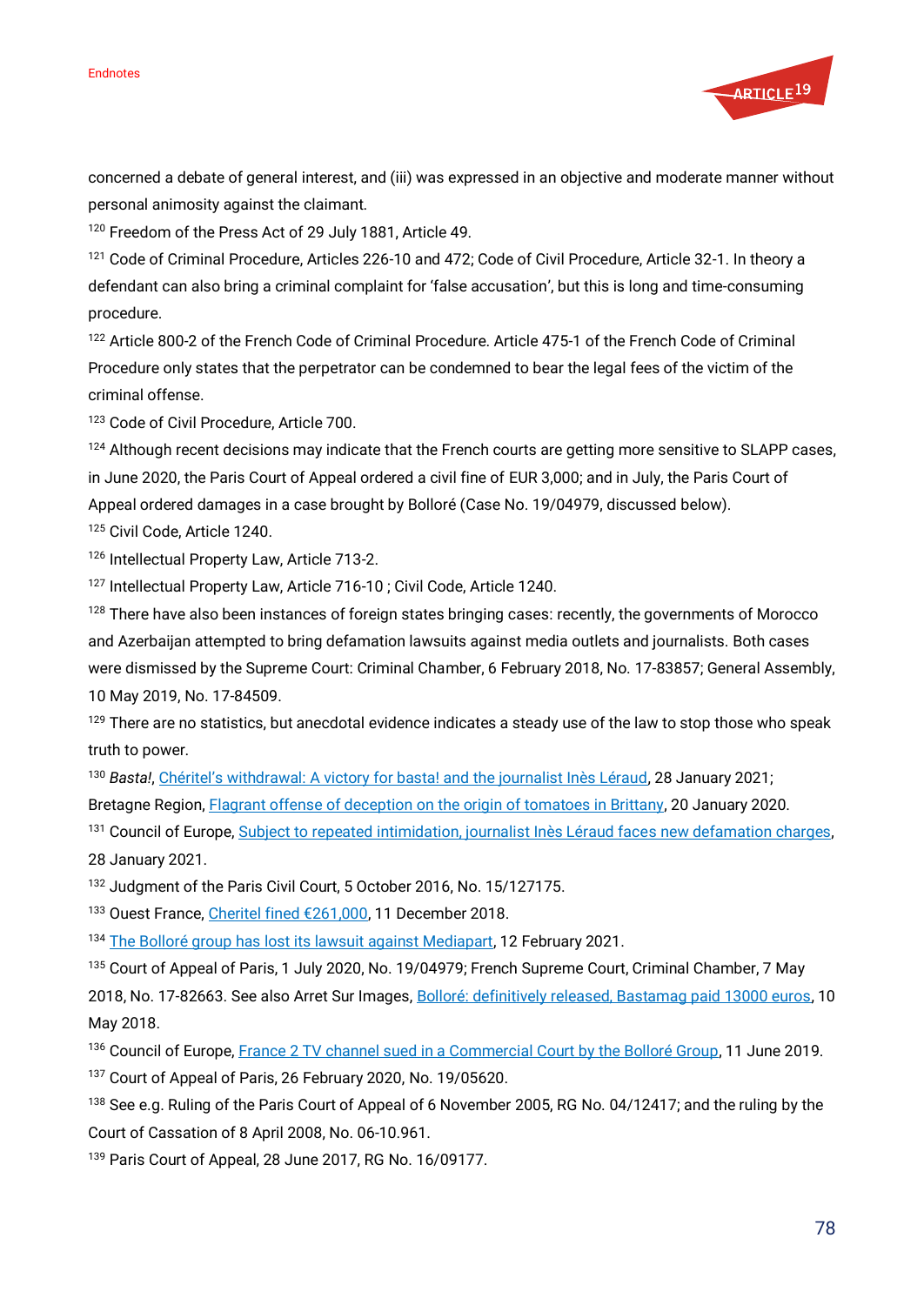

<sup>140</sup> For example, in one of the cases in which Bolloré was eventually found to have brought the proceedings maliciously, the Court awarded the defendant journalist EUR 9,000, and the publishing director only EUR 1,000: see Court of Appeal of Paris, 1 July 2020, No. 19/04979.

<sup>141</sup> Ministry of Higher Education, Research and Innovation, Report of the Mazeaud Commission on gagging [procedures](https://www.enseignementsup-recherche.gouv.fr/cid115784/rapport-de-la-commission-mazeaud-sur-les-procedures-baillons.html) (in French), 20 April 2017.

<sup>142</sup> [The Criminal Code,](https://www.legislationline.org/download/id/5619/file/HUngary_Criminal_Code_of_2012_en.pdf) Act C of 2012, promulgated on 13 July 2012, Articles 226. 227, 268, 271 and 337. <sup>143</sup> Ibid., Article 227.

<sup>144</sup> Ibid., Article 268.

<sup>145</sup> Ibid*.,* Article 271.

<sup>146</sup> Ibid*.,* Article 337.

<sup>147</sup> [The Civil Code,](https://tdziegler.files.wordpress.com/2014/06/civil_code.pdf) Act V of 2013, promulgated on 26 February 2013. Articles 2:43, entitled Specific personality rights, states: "The following, in particular, shall be construed as violation of personality rights: a. any violation of life, bodily integrity or health; b. any violation of personal liberty or privacy, including trespassing; c. discrimination; d. any breach of integrity, defamation; e. any violation of the right to protection of privacy and personal data; f. any violation of the right to a name; g. any breach of the right to facial likeness and recorded voice."

148 Ibid., Article 2:44. Protection of the personality rights of politically exposed persons, states: "Exercising the fundamental rights relating to the free debate of public affairs may diminish the protection of the personality rights of politically exposed persons for overriding public interest, to the extent necessary and proportionate, without prejudice to human dignity."

<sup>149</sup> Ibid., Article 2:45, Right to integrity and reputation states: "(1) The integrity of a person is considered violated when a false and malicious oral statement is uttered publicly to damage that person's reputation, and to make people have a bad opinion of such person. (2) Defamation means when something bad about someone that is not true, or a true fact with an untrue implication is published or disseminated in an abusive attack on that person's good name."

<sup>150</sup> BH No. 2004.3.104.

<sup>151</sup> BDT No. 2017.3670; BDT No. 2018.3808; EBH No. 2018.B.19.

<sup>152</sup> [The Code of Civil Procedure,](http://www.ilo.org/dyn/natlex/docs/ELECTRONIC/105126/128464/F1614908635/MK_16_190.pdf) Act CXXX/2016, Article 108, and Civil Code, Article 2:43(e).

<sup>153</sup> Act CCII of 2015 amending Act II of 2012 on infringements, infringement procedures and the system for registering infringements[. Cases reported by the Hungarian Civil Liberties Union: Help, inform, protect:](https://hclu.hu/en/articles/help-inform-protect-hclus-response-to-the-human-rights-crisis-following-the-covid19-pandemic)  [HCLU's response to the human rights crisis following the COVID19 pandemic](https://hclu.hu/en/articles/help-inform-protect-hclus-response-to-the-human-rights-crisis-following-the-covid19-pandemic), 4 August 2020.

154 The Code of Civil Procedure, Article 176.

<sup>155</sup> The Code of Criminal Procedure, Articles 372, 381(1).

<sup>156</sup> The Code of Civil Procedure, Article 83; Criminal Procedure Act Articles 575 and 782.

<sup>157</sup> The Civil Code, Articles 2:52 and 2:53.

<sup>158</sup> The Criminal Code, Article 268.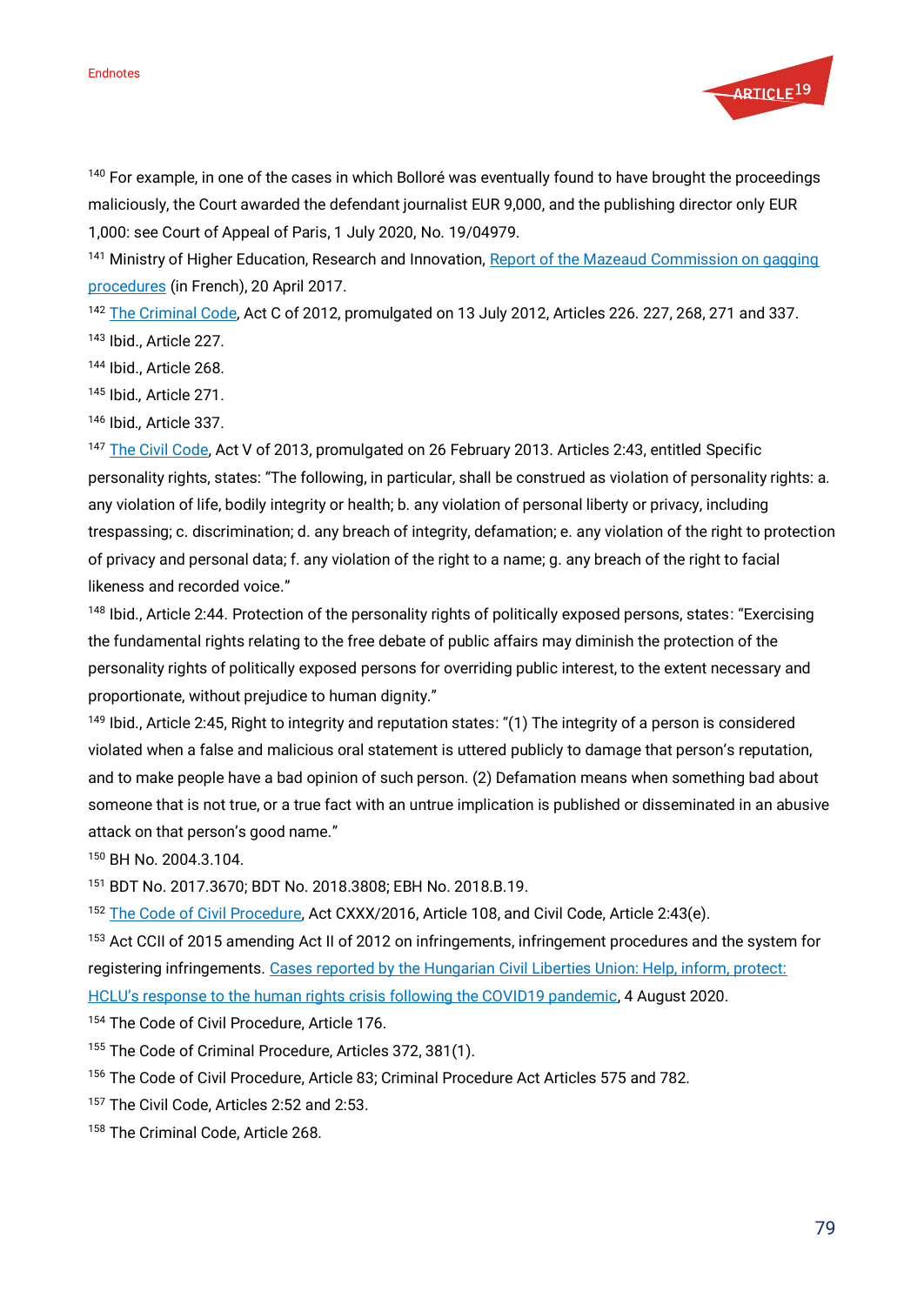

<sup>159</sup> For example, in the case of a 444.hu reporter that was lodged in 2017, judgment was not delivered until November 2020. See Council of Europe, Hungarian journalist Júlia Halász attacked and violently expelled [from Fidesz's Public Meeting in Budapest](https://go.coe.int/ttsFM), 12 May 2017.

<sup>160</sup> European Data Protection Board[, Hungarian DPA Fines Forbes](https://edpb.europa.eu/news/national-news/2020/hungarian-dpa-fines-forbes_en), 8 September 2020.

<sup>161</sup> The ruling would appear to be in violation of established case law of the European Court; see also *Mosley v. the United* Kingdom, App. No. 48009/08 (2011).

162 See TASZ, GDPR weaponized – Summary of cases and strategies where data protection is used to [undermine freedom of press in Hungary,](https://hclu.hu/en/articles/gdpr-weaponized-summary-of-cases-and-strategies-where-data-protection-is-used-to-undermine-freedom-of-press-in-hungary) 23 November 2020. See also International Press Institute, In [Hungary, GDPR is the new weapon against independent media,](https://ipi.media/in-hungary-gdpr-is-the-new-weapon-against-independent-media/) 3 November 2020.

<sup>163</sup> B. M. E. McMahon and W. Binchy, *Law of Torts*, Bloomsbury Professional, 4th edition (2013), 1.09.

<sup>164</sup> A review of the 2009 Act was started in 2016 and remains underway as of February 2022.

<sup>165</sup> *Hickey v. Sunday Newspapers* [2011] 1 IR 228.

<sup>166</sup> *Travers v. Sunday Newspapers Ltd* [2012] IEHC 185.

<sup>167</sup> Other, more procedural, defences are available as well: see Sections 16–27 of the 2009 Defamation Act. <sup>168</sup> Court Service, [Annual Report 2019.](https://www.courts.ie/annual-report)

<sup>169</sup> Defamation Act 2009, Section 38(1). In exceptional circumstances this may be extended to two years.

170 J. Ní Mhainín, [A Gathering Storm: The laws being used to silence the media,](https://www.indexoncensorship.org/wp-content/uploads/2020/06/a-gathering-storm.pdf) p. 11.

<sup>171</sup> See e.g. *Irish Times*[, Irish system is unusually generous with libel damages,](https://www.irishtimes.com/news/crime-and-law/irish-system-is-unusually-generous-with-libel-damages-1.2975338) 15 February 2017; A&L

Goodbody[, Time to say goodbye: Why Ireland should remove juries from defamation cases,](https://www.algoodbody.com/insights-publications/time-to-say-goodbye-why-ireland-should-remove-juries-from-defamation-cases) 10 July 2020; and the European Commission[, Rule of Law Report 2020.](https://ec.europa.eu/info/publications/2020-rule-law-report-communication-and-country-chapters_en)

<sup>172</sup> McMahon and Binchy, *Law of Torts*, 34.118. See also E. O'Dell[, Ireland: Man wins 'fleeting defamation'](https://inforrm.org/2019/12/15/ireland-man-wins-fleeting-defamation-case-and-is-awarded-e500-should-the-law-of-defamation-really-concern-itself-with-such-a-trifle-eoin-odell/)  case and is awarded €500, should the law [of defamation really concern itself with such a trifle?](https://inforrm.org/2019/12/15/ireland-man-wins-fleeting-defamation-case-and-is-awarded-e500-should-the-law-of-defamation-really-concern-itself-with-such-a-trifle-eoin-odell/) Inforrm, 15 December 2019.

<sup>173</sup> Defamation Act 2009, Section 22(5).

<sup>174</sup> Defamation Act 2009, Section 8(7). See also McMahon & Binchy, *Law of Torts*, 34.09.

<sup>175</sup> Known as an 'Isaac Wunder order': A. Moore, 'Isaac Wunder Orders', *Judicial Studies Institute Journal*, p.142.

<sup>176</sup> See Ní Mhainín; A rare recently reported instance of such an order did not concern a case against the media but was a case where an individual had habitually and persistently instituted proceedings of a frivolous or vexatious nature against someone else: *Morris v. Ryan* [2019] IECA 86.

<sup>177</sup> For example, *Fowler v. Marks and Spencer (Ireland) Limited*, No. 2018/02998; *Sunner v. Dealz and Lodge Services (Dublin) Limited*, No. 2017/04762.

<sup>178</sup> P. Duparc Portier[, Media reporting of trials in France and in Ireland,](https://www.ijsj.ie/assets/uploads/documents/pdfs/2006-Edition-01/article/media-reporting-of-trials-in-france-and-in-ireland.pdf) *Judicial Studies Institute Journal*, 2006,

p. 203. Annual Court Services reports indicate a higher number of cases are brought in the High Court, which usually involve the media: [Court Services Reports](https://www.courts.ie/annual-report) 2019, 2018, 2017, 2016 and 2015.

<sup>179</sup> Press Council of Ireland[, Annual Report 2019;](http://www.presscouncil.ie/about-us/recent-decisions-and-news/annual-report-2019-of-the-press-council-of-ireland-and-office-of-the-press-ombudsman-) see also McMahon and Binchy, *Law of Torts*', 34.03.

<sup>180</sup> NewsBrands Ireland, [Submission on Review of Defamation Act 2009,](http://www.justice.ie/en/JELR/NewsBrands_Ireland.pdf/Files/NewsBrands_Ireland.pdf) January 2017.

<sup>181</sup> *The Irish Times*[, Submission to the review of the Defamation Act 2009,](https://www.gov.ie/en/publication/b6698-review-of-the-defamation-act-2009-public-consultation/) December 2016.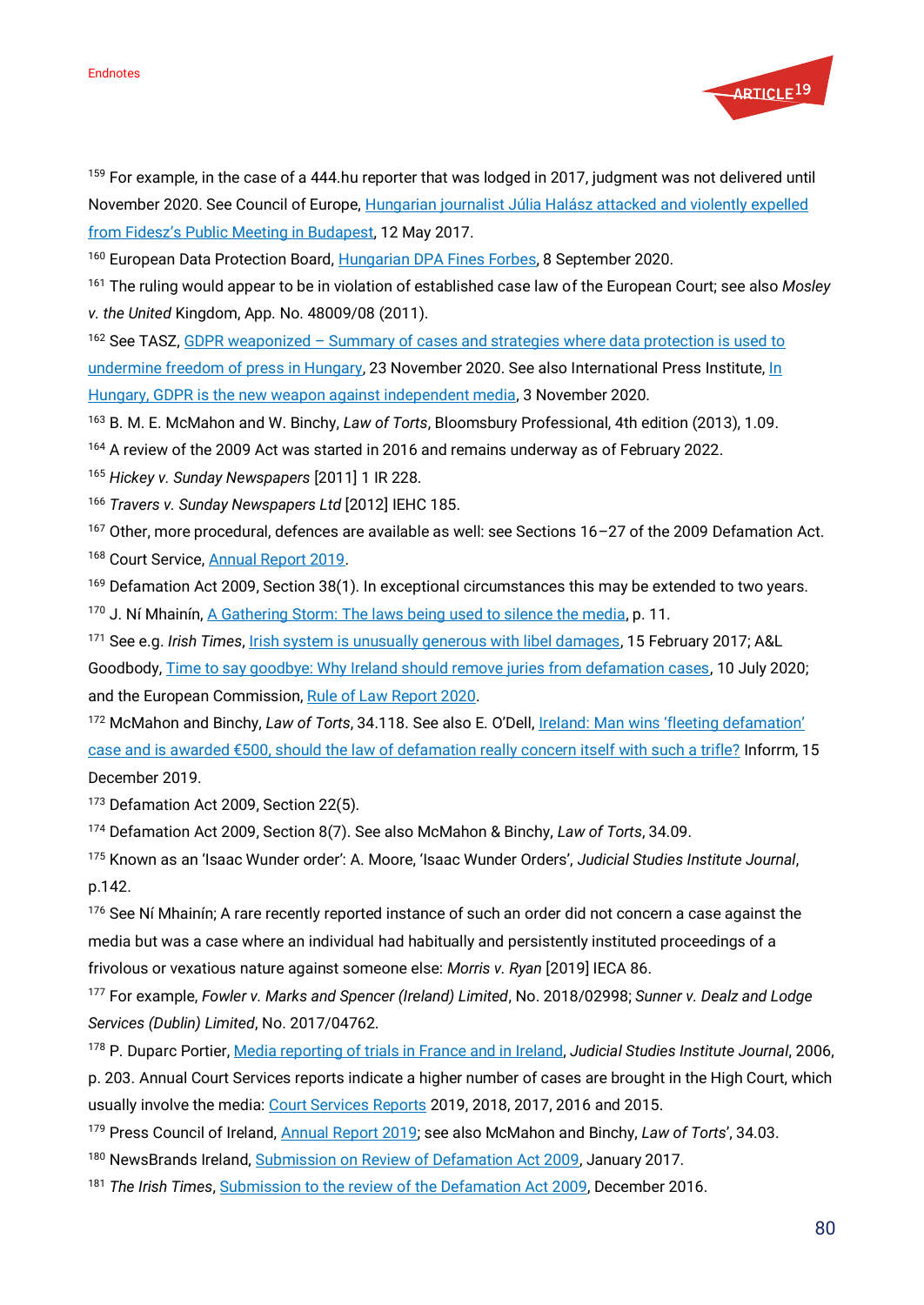

<sup>182</sup> Ibid.

<sup>183</sup> *Independent News and Media*, [Submission to the review of the Defamation Act 2009,](https://www.gov.ie/en/publication/b6698-review-of-the-defamation-act-2009-public-consultation/) December 2016.

184 In [evidence to the Joint Oireachtas Committee on European Union Affairs,](https://www.oireachtas.ie/en/committees/33/european-union-affairs/) 9 March 2021.

<sup>185</sup> [Criminal Code,](http://legaldb.freemedia.at/legal-database/italy/) Article 595.

<sup>186</sup> Provisions on the Press, Defamation, Crimes Committed against the Profession and Criminal Procedure, [Law No. 47/1948,](https://www.altalex.com/documents/codici-altalex/2014/10/30/codice-penale) Article 13.

<sup>187</sup> [Criminal Code,](http://legaldb.freemedia.at/legal-database/italy/) Article 124.

<sup>188</sup> [Criminal Code,](http://legaldb.freemedia.at/legal-database/italy/) Article 596.

<sup>189</sup> Court of Cassation, Decision No. 5259/1984 (so called 'sentenza decalogo'). The principles set out in this decision have been followed and further specified by the subsequent case law. See Court of Cassation No. 9710/2020 and Court of Cassation No. 17211/2015.

<sup>190</sup> Code of Criminal Procedure, Article 407.

<sup>191</sup> Around 67% of the criminal complaints pursuant to Law No. 47/1948 (defamation committed by means of the press, consisting of the allegation of a specific fact) were archived at the conclusion of the preliminary investigations in 2011 (3057 out of 4524) and 2017 (6357 out of 9479). See OBC Transeuropa, Dossier:

[SLAPP, the lawsuit threatening freedom of expression.](https://www.balcanicaucaso.org/ECPMF/ECPMF-news/Dossier-SLAPP-la-querela-che-minaccia-la-liberta-di-espressione-198695)

<sup>192</sup> Civil Code, Article 2947(3).

193 Under Legislative Decree No. 28/2010.

<sup>194</sup> Decree of the Ministry of Justice No. 55/2014.

<sup>195</sup> Code of Civil Procedure, Article 96; Code of Criminal Procedure, Article 427.

<sup>196</sup> Court of Cassation No. 23341/2019; Court of Cassation No. 24158/2017; Court of Cassation No. 7409/2016; Court of Cassation No. 19583/2013.

<sup>197</sup> Commissioner for Human Rights, [Time to take action against SLAPPs,](https://www.coe.int/en/web/commissioner/-/time-to-take-action-against-slapps) 27 October 2020.

<sup>198</sup> 'E[, Becciu's astonishing attack on L'Espresso \(and on the Pope\)](https://espresso.repubblica.it/attualita/2020/11/18/news/lo-stupefacente-attacco-di-becciu-all-espresso-e-al-papa-1.356271) (in Italian), 18 November 2020; or

ARTICLE 19, Italy: MFRR condemns 'absurd' €10 million lawsuit against L'Espresso magazine by sacked [Vatican Cardinal,](https://www.article19.org/resources/lawsuit-against-lespresso-magazine-by-sacked-vatican-cardinal/) 2 February 2021.

<sup>199</sup> *Articolo 21*[, Quarried for reporting an environmental disaster](https://www.articolo21.org/2017/03/querelato-per-aver-denunciato-un-disastro-ambientale/) (in Italian), 24 March 2017.

<sup>200</sup> For example, Ossigeno per l'Informazione, [Bari: Scagliarini acquitted. It was not defamation](https://www.ossigeno.info/bari-scagliarini-assolto-non-fu-diffamazione/) (in Italian), 14 February 2019.

<sup>201</sup> *FIAT (now Fiat Chrysler Automobiles) v. Claudio Formigli and RAI*, Corriere, 'Annozero' [and the MiTo,](https://www.corriere.it/cronache/13_ottobre_28/mito-servizio-annozero-formigli-assolto-sentenza-ribaltata-appello-critica-lecita-cb20ee0a-3fce-11e3-9fdc-0e5d4e86bfe5.shtml)  [Formigli acquitted. Judgment overturned in appeal:](https://www.corriere.it/cronache/13_ottobre_28/mito-servizio-annozero-formigli-assolto-sentenza-ribaltata-appello-critica-lecita-cb20ee0a-3fce-11e3-9fdc-0e5d4e86bfe5.shtml) 'criticism lawful'.

<sup>202</sup> C. De Gregorio, [I pay the causes of Berlusconi to the Unit, the Pd has disappeared](https://www.ilfattoquotidiano.it/in-edicola/articoli/2019/02/07/pago-le-cause-di-berlusconi-allunita-il-pd-si-e-dileguato/4953213/) (in Italian), 7 February 2019.

<sup>203</sup> *Il Locale News*, Million euro lawsuit. The Locale [News, Baldarotta and Sciacchitano acquitted and the](https://www.illocalenews.it/2020/index.asp?pag=news&cat=1&sotcat=23&art=1838)  [plaintiff convicted](https://www.illocalenews.it/2020/index.asp?pag=news&cat=1&sotcat=23&art=1838) (in Italian), 1 September 2020.

<sup>204</sup> *Chronace Macaratesi*[, Intimidating complaints: our battles won chronicles goes forward](https://www.cronachemaceratesi.it/2020/01/30/querele-intimidatorie-le-nostre-battaglie-vinte-cronache-va-avanti/1356590/) (in Italian), 30 January 2020.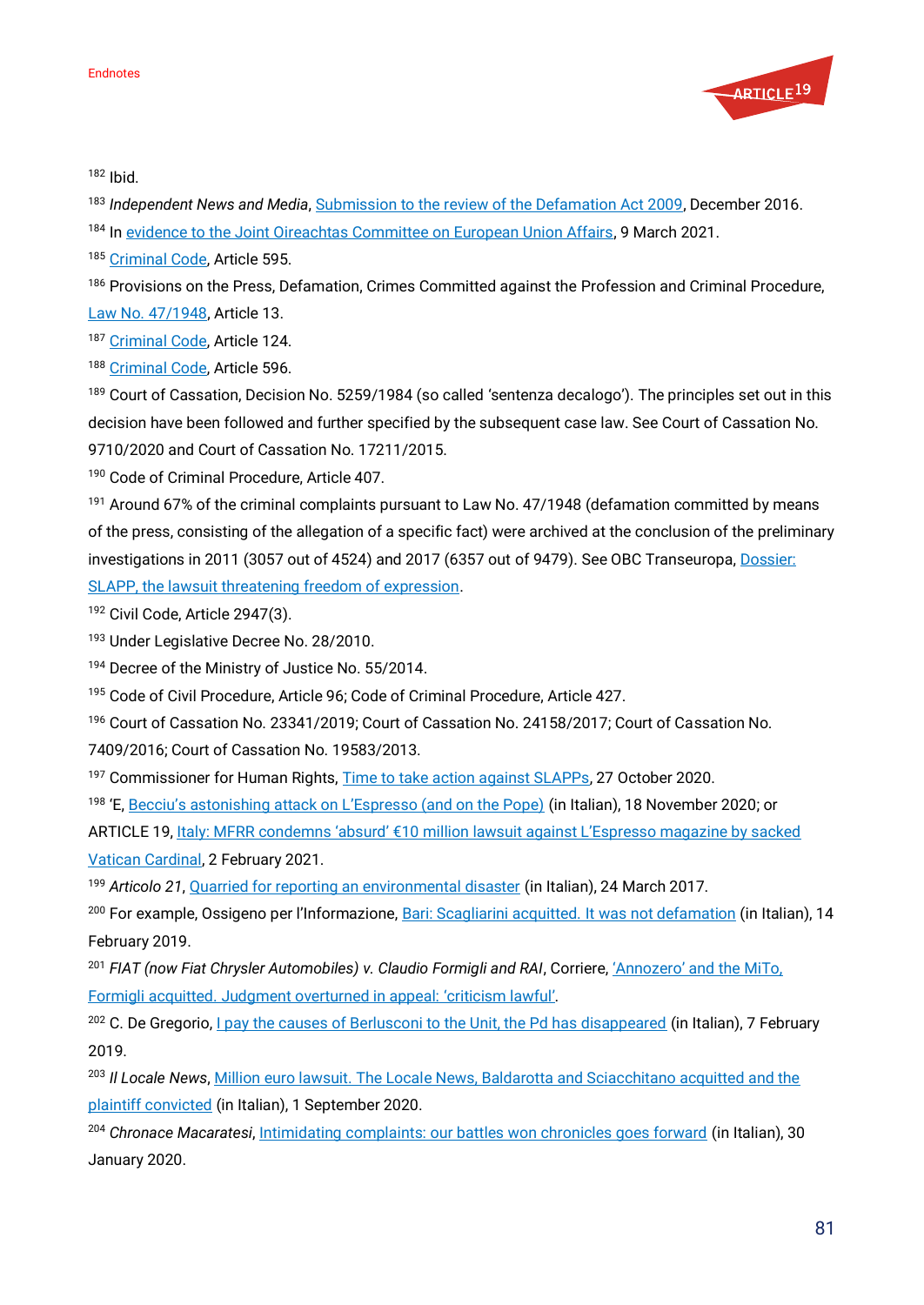

<sup>205</sup> See e.g. *di Martedi*, [Siparietto Floris-Travaglio: I have 200 trials for libel, I consider it out of competition](https://www.la7.it/dimartedi/video/siparietto-floris-travaglio-ho-200-processi-per-diffamazione-la-considero-fuori-concorso-25-09-2019-283802) (in Italian), La 7, 25 September 2019; Il Fatto Quotidiano, Tiziano Renzi: Il Fatto acquitted for four articles of

[investigation and condemned for two comments and a title](https://www.ilfattoquotidiano.it/2018/10/22/tiziano-renzi-il-fatto-assolto-per-quattro-articoli-dinchiesta-e-condannato-per-due-commenti-e-un-titolo/4711490/) (in Italian), 22 October 2018.

<sup>206</sup> *Huffington Post*[, Marco Travaglio after the sentence to compensate Tiziano Renzi:](https://www.huffingtonpost.it/2018/10/23/marco-travaglio-dopo-la-condanna-a-risarcire-tiziano-renzi-ancora-un-paio-di-mazzate-come-queste-e-il-fatto-chiude_a_23568903/) 'A couple more blows [like these and Il Fatto closes](https://www.huffingtonpost.it/2018/10/23/marco-travaglio-dopo-la-condanna-a-risarcire-tiziano-renzi-ancora-un-paio-di-mazzate-come-queste-e-il-fatto-chiude_a_23568903/)' (in Italian), 23 October 2018.

<sup>207</sup> See e.g. *Articolo 21*[, Fearful complaints. Intimidations at zero cost](https://www.articolo21.org/2019/11/querele-temerarie-intimidazioni-a-costo-zero/) (in Italian), 29 November 2019. <sup>208</sup> FNSI, The repented boss asks for 100 thousand euros in damages, solidarity of Fnsi and Sugc to the [journalist Giuliana Covella](https://www.fnsi.it/il-boss-pentito-le-chiede-100mila-euro-di-danni-solidarieta-di-fnsi-e-sugc-alla-giornalista-giuliana-covella) (in Italian), 15 December 2016.

<sup>209</sup> European Parliament[, European Parliament resolution of 15 November 2017 on the rule of law in Malta](https://www.europarl.europa.eu/doceo/document/TA-8-2017-0438_EN.html) [\(2017/2935\(RSP\)\)](https://oeil.secure.europarl.europa.eu/oeil/popups/ficheprocedure.do?lang=en&reference=2017/2935(RSP)), 15 November 2017.

<sup>210</sup> Act No. XI of 2018 – [Media and Defamation Act,](https://www.parlament.mt/en/13th-leg/acts/act-xi-of-2018/) 24 April 2018.

<sup>211</sup> Media and Defamation Act 2018, Sections  $3(4)$ , 4, 5, 9, and 11. There is a maximum of EUR 5,000 for slander (spoken rather than published defamations).

<sup>212</sup> Media and Defamation Act 2018, Section 10.

<sup>213</sup> Code of Organisation and Civil Procedure, Sections 195(7); 223; 229(9), and Schedule A. The figure of 25% was indicated by defence lawyers interviewed for this report.

<sup>214</sup> Council of Europe (Safety of Journalists Platform to promote the protection of journalism and safety of journalists), [Investigative journalist Daphne Caruana Galizia killed by car bomb,](https://fom.coe.int/alerte/detail/29768461?langue=en-GB) 3 March 2021.

<sup>215</sup> Venice Commission, Opinion CDL-AD(2018)028-e, 14 December 2018.

<sup>216</sup> See e.g. *Times of Malta*[, Journalist successfully appeals libel judgments; articles were not](https://timesofmalta.com/articles/view/journalist-successfully-appeals-libel-judgments-articles-were-not.703929) defamatory, 8 March 2019.

<sup>217</sup> Daphne Caruana Galizia Foundation[, Defence against frivolous and vexatious libel suits.](https://www.daphne.foundation/en/justice/vexatious-libel-cases) The cases are defended by her heirs, through a legal mechanism that requires the family of deceased individuals to continue to defend legal claims. A group of 19 cases brought by the same claimant was finally ceded in April 2021: *Times of Malta*, Silvio Debono [drops 19 Caruana Galizia libel cases following settlement,](https://timesofmalta.com/articles/view/silvio-debono-drops-19-caruana-galizia-libel-cases-following.865785) 19 April 2021. <sup>218</sup> The Shift[, Prime Minister sues Matthew Caruana Galizia over Facebook post,](https://theshiftnews.com/2018/03/19/prime-minister-sues-matthew-caruana-galizia-over-facebook-post/) 19 March 2018.

<sup>219</sup> *The Shift*[, MFSA bans two from holding directorships for five years,](https://theshiftnews.com/2020/05/15/mfsa-bans-two-from-holding-directorships-for-five-years/) 15 May 2020.

<sup>220</sup> Times of Malta, [Keith Schembri drops libel cases against Daphne Caruana Galizia,](https://timesofmalta.com/articles/view/keith-schembri-drops-libel-suits-against-daphne-caruana-galizia.755941) 9 December 2019;

*Times of Malta*, '<u>I was damn right. Konrad Mizzi is corrupt': Busuttil says as minister drops libel cases</u>, 7 February 2019.

<sup>221</sup> Government of Malta[, Press release by the Ministry for Justice, Culture and Local Government,](https://www.gov.mt/en/Government/DOI/Press%20Releases/Pages/2019/April/18/pr190837en.aspx) 18 April 2019; *Times of Malta*[, Opposition tables anti-SLAPP Bill,](https://timesofmalta.com/articles/view/opposition-tables-anti-slapp-bill.773864) 26 February 2020.

<sup>222</sup> In one case brought by Maltese lawyers, it is a matter of record that litigation was threatened with the agreement of the Prime Minister. See Running Commentary, BREAKING/Prime Minister and chief of staff use @josephmuscat.com addresses to deal secretly with Henley & Partners chairman, who addresses them [as 'Keith and Joseph' \(in that order\)](https://daphnecaruanagalizia.com/2017/05/prime-minister-chief-staff-use-josephmuscat-com-addresses-deal-secretly-henley-partners-chairman-addresses-keith-joseph-order/), 31 May 2017.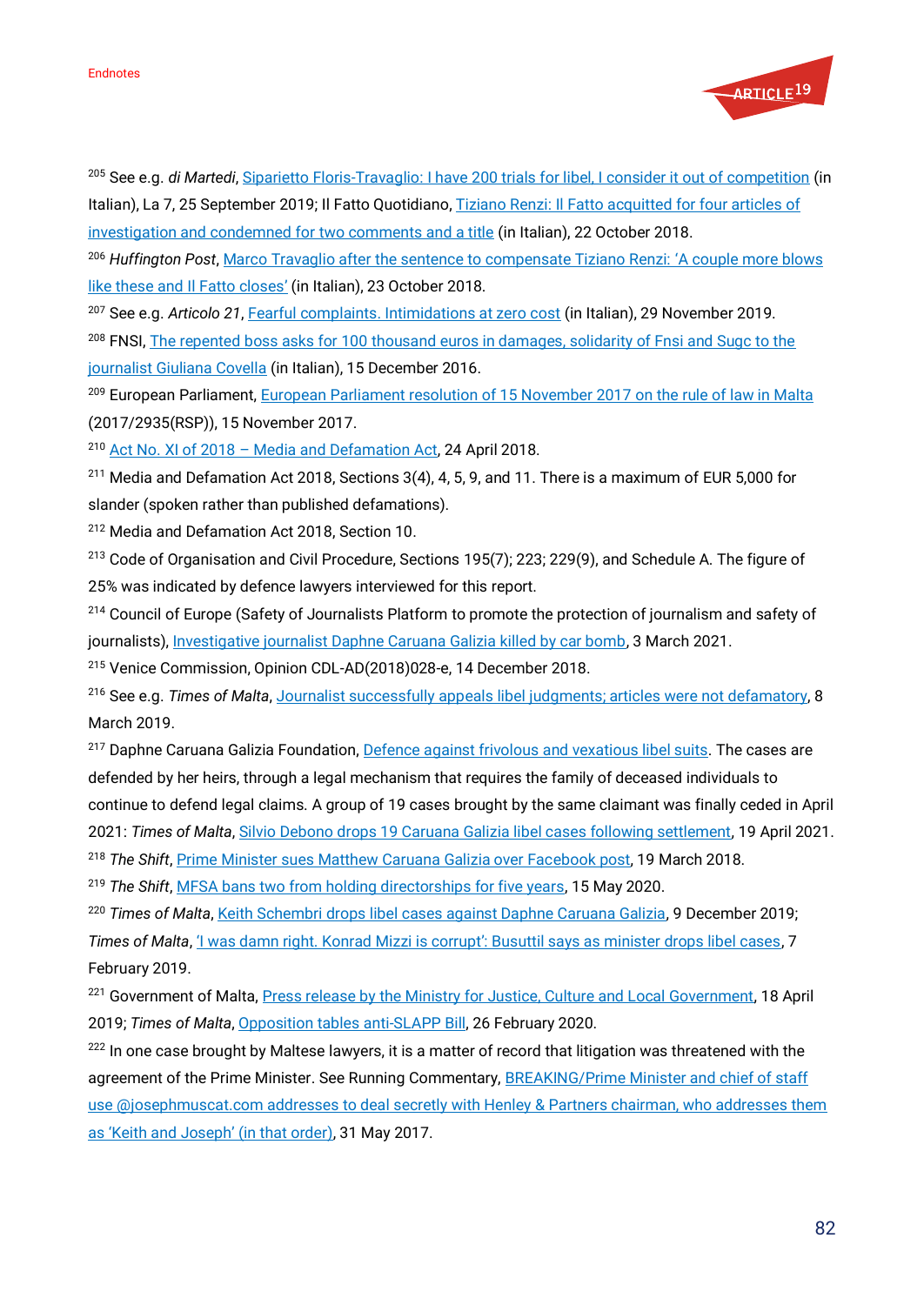

<sup>223</sup> See e.g. *The Times*, [Law firm 'hounded' Maltese journalist Daphne Caruana Galizia before murder](https://www.thetimes.co.uk/article/law-firm-hounded-maltese-journalist-daphne-caruana-galizia-before-murder-62dqhl9g7), 2 June 2018; *Truth Be Told*[, Pilatus filed lawsuit in the USA against Daphne Caruana Galizia.](https://manueldelia.com/2018/01/pilatus-filed-lawsuit-usa-daphne-caruana-galizia-never-knew/) She never knew, 26 January 2018.

<sup>224</sup> See e.g. Reporters Without Borders, New threat against the Shift News in Malta highlights growing [international abuse of defamation laws,](https://rsf.org/en/news/new-threat-against-shift-news-malta-highlights-growing-international-abuse-defamation-laws) 7 March 2019; Council of Europe, Croatian businessman requests The Shift to d[eposit €300,000 in](https://go.coe.int/SoYwN) damages, 27 October 2020; Council of Europe, 27 October 2020*.*

<sup>225</sup> The Shift, [Henley and Partners says it only sues Maltese journalists if government gives its 'OK'](https://theshiftnews.com/2018/05/07/henley-and-partners-says-it-only-sues-maltese-journalists-if-government-gives-its-ok/), 7 May 2018.

<sup>226</sup> *[TMIS Editorial](https://www.independent.com.mt/articles/2017-12-17/newspaper-leader/TMIS-Editorial-Pilatus-Bank-Malta-s-media-freedom-SLAPPed-in-the-face-6736182724)*, 17 December 2017.

<sup>227</sup> *The Times*, [Law firm 'hounded'](https://www.thetimes.co.uk/article/law-firm-hounded-maltese-journalist-daphne-caruana-galizia-before-murder-62dqhl9g7), 2 June 2018*.*

<sup>228</sup> Council of Europe, Attempted intimidation of journalists Carlo Bonini, John Sweeney and Blogger Manuel [Delia,](https://go.coe.int/kS7Fe) 24 October 2019.

<sup>229</sup> Mapping Media Freedom[, MaltaToday threatened with data protection legal action,](https://mappingmediafreedom.ushahidi.io/posts/23713) December 2020. <sup>230</sup> Ibid*.*

<sup>231</sup> Greenpeace, [Sued into silence: How the rich and powerful use legal tactics to shut critics up,](https://www.greenpeace.org/static/planet4-eu-unit-stateless/2020/07/20200722-SLAPPs-Sued-into-Silence.pdf) July 2020.

<sup>232</sup> *[TMIS Editorial](https://www.independent.com.mt/articles/2017-12-17/newspaper-leader/TMIS-Editorial-Pilatus-Bank-Malta-s-media-freedom-SLAPPed-in-the-face-6736182724)*, 17 December 2017*.* In 2018, the claimant in the case against the *Malta Independent*, the perhaps ironically named 'Pilatus Bank', had its licence withdrawn by the European Central Bank after its chairman and owner was charged in the USA in connection with money-laundering and fraud. See *The Guardian*, [Malta's Pilatus Bank has European licence withdrawn](https://www.theguardian.com/world/2018/nov/05/pilatus-bank-malta-european-banking-licence-withdrawn), 5 November 2018. Although the owner was convicted during the appeal, the prosecutors dropped the case due to procedural defects. At the time of writing of this report, several related legal proceedings remaining ongoing.

<sup>233</sup> As stipulated in Article 34 of the Penal Code, 'restriction of movement' is a penalty that is imposed for a fixed period of time, requiring the performance of community work and prohibiting a person from changing their place of residence without court permission.

<sup>234</sup> Article 359 of the Code of Penal Procedure (CPP). Act of 6 June 1997 – Code of Criminal Procedure, Dz. 1997 Nr 89 poz. 555.

<sup>235</sup> See e.g. European Court, *Maciejewski v. Poland*, App. No. 3447/05 (2015).

<sup>236</sup> Polish and international organisations advocating for its repeal include the Ombudsman, institutions of the Council of Europe and the UN, as well as Polish and international non-governmental organisations (NGO), including the Helsinki Foundation for Human Rights, which launched the social campaign 'Delete 212 PC', the International Press Institute, Reporters Without Borders and others. NGOs have asked the Committee of Ministers of the Council of Europe hold that decriminalising the offense of defamation, or at least removing the sanction of imprisonment, is the only way to stop repeat violations; see [Letter to the Committee on the](https://www.hfhr.pl/wp-content/uploads/2020/02/1714_001.pdf)  [Execution of Judgments,](https://www.hfhr.pl/wp-content/uploads/2020/02/1714_001.pdf) 11 February 2020.

<sup>237</sup> Judgment of the Supreme Court of 26.10.2001, Case No. V CKN 195/01. See also M. Pazdan in: Civil Code, Commentary to art. 1-44910, Vol 1, (ed.) K. Pietrzykowski, art. 23 k.c., Legalis.

<sup>238</sup> Judgment of the District Court in Warsaw of 30.09.2016, Case No. VI ACa 390/15, LEX nr 2279523.

<sup>239</sup> Case No. IV C 1300/20, District Court in Warsaw.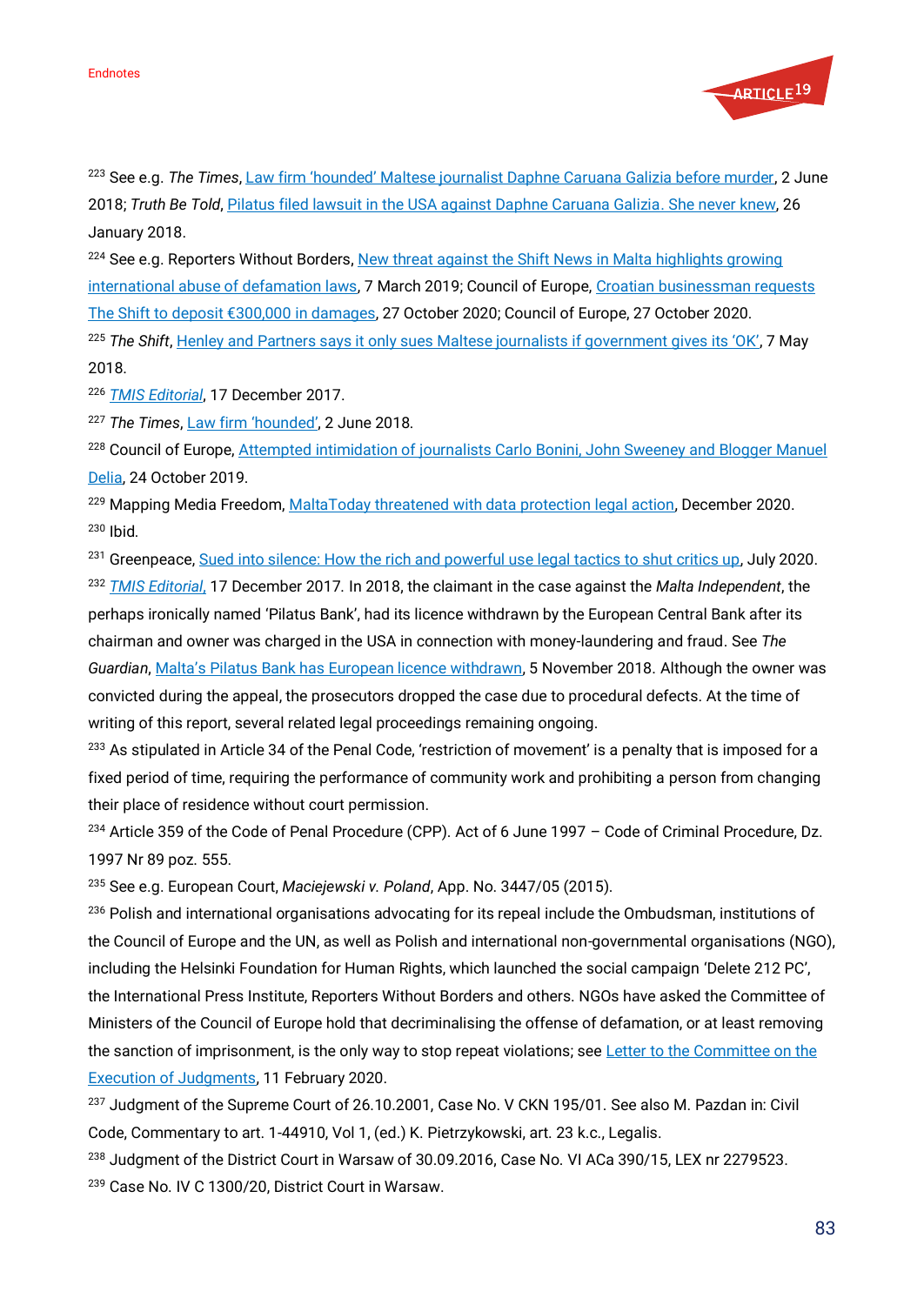

<sup>240</sup> European Centre for Press & Media Freedom, The Media Freedom Rapid Response supports Gazeta [Wyborcza in Poland,](https://www.ecpmf.eu/the-media-freedom-rapid-response-supports-gazeta-wyborcza-in-poland) 6 July 2020.

<sup>241</sup> OKO.press received the [Index on Censorship's 2020 journalism award](https://www.indexoncensorship.org/2020/04/journalism-2020/).

<sup>242</sup> See European Centre for Press & Media Freedom, Poland: OKO.press bears huge financial burden for [legal threats against it,](https://www.ecpmf.eu/poland-oko-press-bears-huge-financial-burden-for-legal-threats-against-it/) 23 November 2020.

<sup>243</sup> *Wyborcza*, ['Wyborcza' won over PiS. '](https://wyborcza.pl/7,75398,25296520,wyborcza-wygrala-z-pis-mafijne-panstwo-to-dopuszczalna.html)Mafia state' is an acceptable criticism, 11 October 2019.

<sup>244</sup> *Wyborcza*, [Kaczynski sued us for Srebrna. By describing the negotiations on the skyscraper,](https://wyborcza.pl/7,75398,24758038,kaczynski-pozwal-nas-za-srebrna-opisujac-negocjacje-w-sprawie.html) 'we hurt his [personal interests](https://wyborcza.pl/7,75398,24758038,kaczynski-pozwal-nas-za-srebrna-opisujac-negocjacje-w-sprawie.html)', 7 May 2019.

<sup>245</sup> A. Gliszczyńska-Grabias and M. Jabłoński, [Is one offended Pole enough to take critics of official historical](https://verfassungsblog.de/is-one-offended-pole-enough-to-take-critics-of-official-historical-narratives-to-court/)  [narratives to court?](https://verfassungsblog.de/is-one-offended-pole-enough-to-take-critics-of-official-historical-narratives-to-court/) Verfassungsblog.

<sup>246</sup> Case No. III C657/19, Regional Court in Warsaw.

<sup>247</sup> Case No. III K 536/17, Regional Court of Praga Północ in Warsaw.

<sup>248</sup> Case No. I C 954/18.

<sup>249</sup> Obligations Code, No. 001-22-117/01, 11 October 2001, Article 131.

<sup>250</sup> Ibid., Article 34.

 $251$  If one party wins the litigation only in part, costs are decided by the court, see Code of Civil Procedure Act, Article 154.

<sup>252</sup> Article 11, Code of Civil Procedure.

<sup>253</sup> The amount of the fine is calculated according to a formula that takes into account the financial situation of the defendant.

<sup>254</sup> Articles 163–165 of the Slovenian Criminal Code establish criminal offences of insult to the state and related matters, but these are not generally used in SLAPP cases.

<sup>255</sup> Successful defendants are reimbursed their costs by the complainant or the private prosecutor, see Criminal Procedure Act, Article 69.

<sup>256</sup> Slovenian Association of Journalists[, Analysis of lawsuits and media denunciations](https://novinar.com/novica/analiza-tozb-in-ovadb-medijev/) (in Slovenian), 23 April 2015.

<sup>257</sup> *Sarajevo Times*[, Large investigation in Slovenia, Croatia, and BiH: Millions of euros laundered in a well](http://www.sarajevotimes.com/large-investigation-in-slovenia-croatia-and-bih-millions-of-euros-laundered-in-a-well-designed-scheme/)[designed scheme,](http://www.sarajevotimes.com/large-investigation-in-slovenia-croatia-and-bih-millions-of-euros-laundered-in-a-well-designed-scheme/) 8 March 2021.

<sup>258</sup> Slovenian Association of Journalists, Misuse of lawsuits to intimidate and financially and administratively [drain the media?](https://novinar.com/novica/zloraba-tozb-za-zastrasevanje-ter-financno-in-administrativno-izcrpavanje-medijev/) (in Slovenian), 25 September 2020.

<sup>259</sup> Catch 22, <u>I never publish something that I know is not true.</u> (in Slovenian), 31 July 2020.

<sup>260</sup> Slovenian Association of Journalists[, Misuse of lawsuits,](https://novinar.com/novica/zloraba-tozb-za-zastrasevanje-ter-financno-in-administrativno-izcrpavanje-medijev/) 25 September 2020*.*

<sup>261</sup> The UK has three separate legal systems: England and Wales, Scotland, and Northern Ireland (and while the legal system is the same as that of England, Wales has had its own parliament since 2007). There is a substantial overlap between these systems, but there are also significant differences. Importantly with regard to SLAPP cases, defamation law is the same in England and Wales, but different in Scotland and different again in Northern Ireland. This section is focused on defamation law in England and Wales, where most SLAPP actions are taken, as well as Northern Ireland, which has seen a rise in the number of SLAPP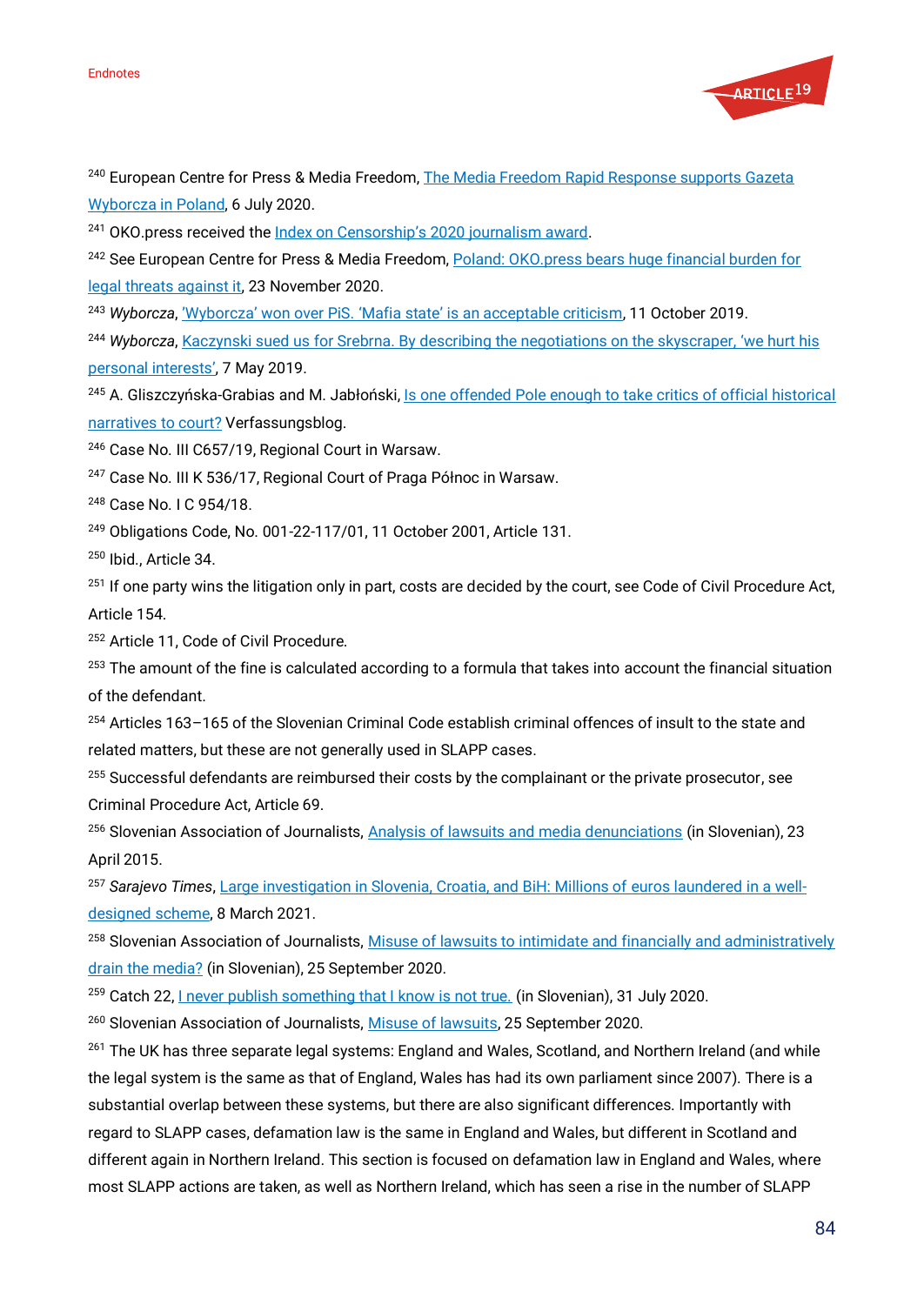

cases. The Defamation and Malicious Publication (Scotland) Act 2021 has brought significant reform to Scots defamation law; the impact of this will be seen in future cases.

<sup>262</sup> [Comparative study of costs of defamation proceedings across Europe,](https://www.yumpu.com/en/document/view/11615181/a-comparative-study-of-costs-in-defamation-proceedings-the-) Programme in Comparative Media Law and Policy at the Oxford Centre for Socio-Legal Studies, 2009.

<sup>263</sup> It has been reported, for example, that Meghan Markle is seeking GBP 1.5 million in legal costs following her High Court privacy victory against British tabloids, see *Evening Standard*, [Meghan Markle seeking £1.5](https://www.standard.co.uk/news/uk/meghan-markle-legal-costs-court-privacy-case-b921798.html)  [million in legal costs after High Court privacy victory,](https://www.standard.co.uk/news/uk/meghan-markle-legal-costs-court-privacy-case-b921798.html) 2 March 2021.

<sup>264</sup> Foreign Policy Center, *The increasing rise, and impact, of SLAPPs: Strategic Lawsuits Against Public* [Participation.](https://fpc.org.uk/the-increasing-rise-and-impact-of-slapps-strategic-lawsuits-against-public-participation)

<sup>265</sup> See Lord Justice Jackson, [Review of civil litigation costs: final report,](https://www.judiciary.uk/wp-content/uploads/JCO/Documents/Reports/jackson-final-report-140110.pdf) December 2009, tables 32 and 33; Ministry of Justice, [Costs protection in defamation and privacy claims: the Government's proposals: the](https://consult.justice.gov.uk/digital-communications/costs-protection-in-defamation-and-privacy-claims/results/costs-protection-defamation-privacy-claims-government-response.pdf)  [Government's Response](https://consult.justice.gov.uk/digital-communications/costs-protection-in-defamation-and-privacy-claims/results/costs-protection-defamation-privacy-claims-government-response.pdf), 29 November 2018, pp.6, 7.

<sup>266</sup> In England and Wales, the winning party in civil litigation is entitled to recover costs from the losing party. However, there is sometimes a discrepancy between the actual costs of litigation, which are the costs that each party pays to its own lawyers for running the case, and the recoverable costs, which the winning party recovers from the losing party by order of the court or by agreement. See Review of civil litigation costs: [Supplemental report fixed recoverable costs,](https://www.judiciary.uk/wp-content/uploads/2017/07/fixed-recoverable-costs-supplemental-report-online-3.pdf) the Right Honourable Lord Justice Jackson, July 2017. <sup>267</sup> See Carole Cadwalladr, **Support me against Arron Banks**, Crowd Justice.

<sup>268</sup> *Duffy and Anor v. Sunday Newspapers Limited* [2017] NIQB 71.

<sup>269</sup> *Arthurs v. News Group Newspapers* [2017] NICA 70.

<sup>270</sup> See ARTICLE 19[, UK: 19 organisations condemn the lawsuits against Catherine](https://www.article19.org/resources/uk-19-organisations-condemn-the-lawsuits-against-catherine-belton-and-harpercollins-deeming-them-slapps/) Belton and HarperCollins, [deeming them](https://www.article19.org/resources/uk-19-organisations-condemn-the-lawsuits-against-catherine-belton-and-harpercollins-deeming-them-slapps/) 'SLAPPs'; IFEX, UK: Rights groups condemn SLAPPs brought against journalist Tom Burgis by [Kazakh mining company ENRC.](https://ifex.org/uk-rights-groups-condemn-slapps-brought-against-journalist-tom-burgis-by-kazakh-mining-company-enrc/)

<sup>271</sup> Foreign Policy Center, Unsafe for scrutiny: Examining the pressures faced by journalists uncovering [financial crime and corruption around the world.](https://fpc.org.uk/publications/unsafe-for-scrutiny/)

<sup>272</sup> The case was dropped only after the defendant journalist had, in his own words, invested "vast amounts of time, energy, and money … taking me away from my work for long periods". See Global Investigative Journalism Network, [How to successfully defend yourself in Her Majesty's Libel Courts](https://gijn.org/2020/02/26/how-to-successfully-defend-yourself-in-her-majestys-libel-courts/), 26 February 2020. <sup>273</sup> See ARTICLE 19, **SLAPP lawsuit suing Swedish online magazine Realtid filed in London**, 4 December 2020. The obvious choice for the country to sue would have been Sweden, but under Swedish law the businessman would not have been able to sue the journalists personally – and by suing in London, the journalists are forced to run up significant legal costs.

<sup>274</sup> See Foreign Policy Centre, The UK as a key nexus for protecting media freedom and preventing corruption [globally.](https://fpc.org.uk/the-uk-as-a-key-nexus-for-protecting-media-freedom-and-preventing-corruption-globally/)

<sup>275</sup> *The Times*, [Law firm 'hounded'](https://www.thetimes.co.uk/article/law-firm-hounded-maltese-journalist-daphne-caruana-galizia-before-murder-62dqhl9g7), 2 June 2018.

<sup>276</sup> See *Shift New*s[, Henley and Partners,](https://theshiftnews.com/2017/12/24/henley-and-partners-threatens-legal-action-against-the-shift/) 24 December 2017 or [SLAPP threat from Azerbaijani,](https://theshiftnews.com/2020/07/07/slapp-threat-from-azerbaijani-british-national-turab-musayev/) 7 July 2020; or Kobre and Kim[, Letter to the Centre for Investigative Journalism,](https://www.dailymaverick.co.za/wp-content/uploads/FILE-FIVE-JALAN-LAWYERS-RESPONSES-TO-QUESTIONS.pdf) 12 October 2020.

<sup>277</sup> OpenDemocracy, [Jeffrey Donaldson sued us. Here's why we'](https://www.opendemocracy.net/en/opendemocracyuk/jeffrey-donaldson-sued-us-heres-why-were-going-public/)re going public, 10 May 2021.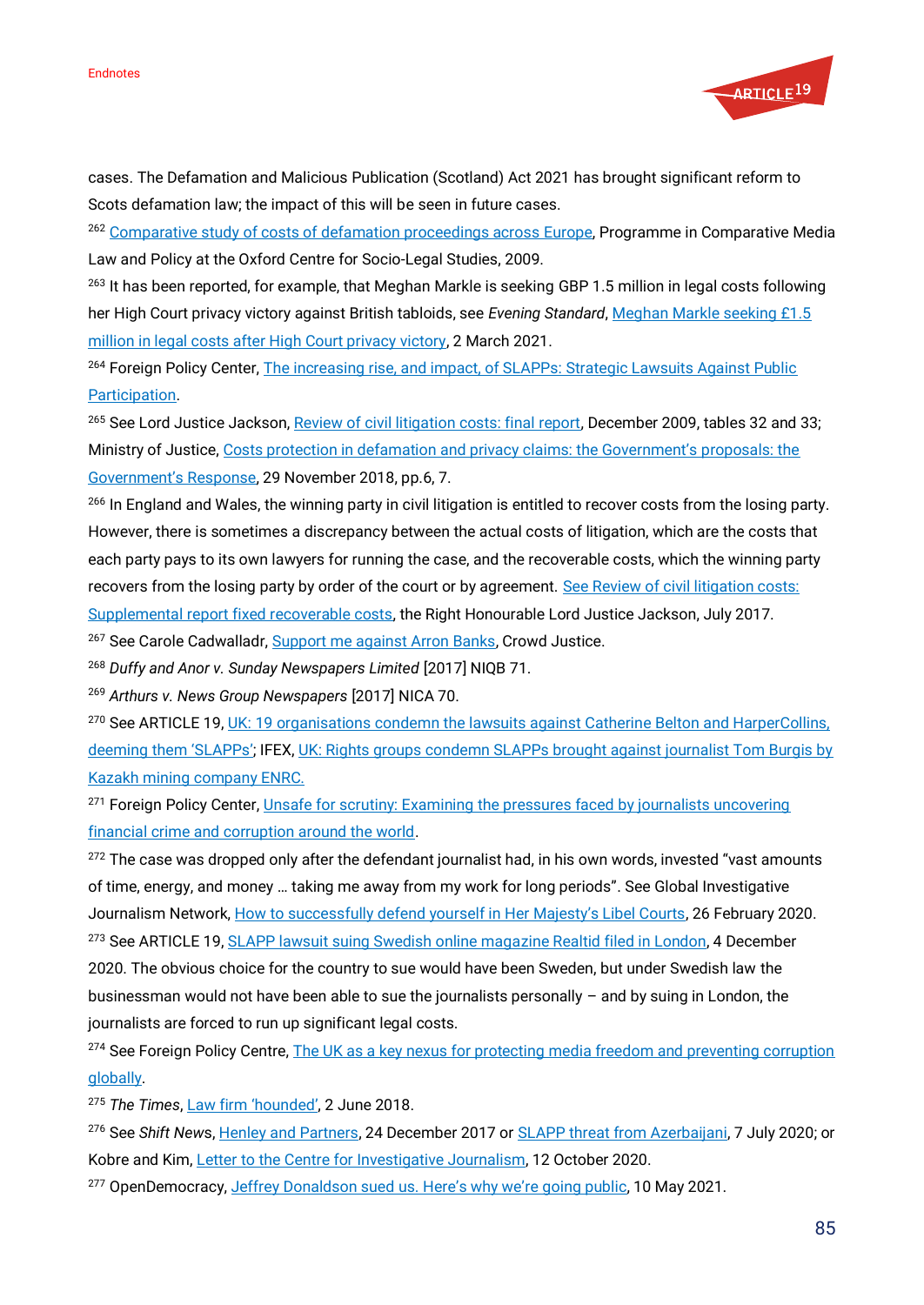

- <sup>278</sup> Council of Europe[, BBC and The Guardian taken to court over Paradise Papers,](https://go.coe.int/tBExx) 6 December 2018.
- <sup>279</sup> BBC[, Paradise Papers: BBC, Guardian and Appleby agree settlement,](https://www.bbc.co.uk/news/uk-44001176) 4 May 2018.
- <sup>280</sup> ZXC v. Bloomberg LP [2020] EWCA Civ 611 (15 May 2020). See also Society of Editors, Bloomberg ruling '[provides rich and powerful with smokescreen](https://www.societyofeditors.org/soe_news/bloomberg-ruling-provides-rich-and-powerful-with-smokescreen-soe/)', 15 May 2020.
- <sup>281</sup> *Fulton v. Sunday Newspapers Limited* [2017] NICA 45.
- <sup>282</sup> *McAuley v. Sunday Newspapers Limited* [2015] NIQB.
- <sup>283</sup> Foreign Policy Center[, A scandal of corruption and censorship: Uncovering the 1MDB case in Malaysia,](https://fpc.org.uk/a-scandal-of-corruption-and-censorship-uncovering-the-1mdb-case-in-malaysia/) 9 December 2020.
- <sup>284</sup> E. Caesar[, The reputation-laundering firm that ruined its own reputation,](https://www.newyorker.com/magazine/2018/06/25/the-reputation-laundering-firm-that-ruined-its-own-reputation) *New Yorker*, July 2018.
- <sup>285</sup> D. McCrum[, Wirecard and me: Dan McCrum on exposing a criminal enterprise,](https://www.ft.com/content/745e34a1-0ca7-432c-b062-950c20e41f03) *Financial Times*, September 2020.
- <sup>286</sup> Protecting Public Watchdogs Across the EU: [A proposal for an EU Anti-SLAPP Law:](https://www.article19.org/wp-content/uploads/2020/12/Anti_SLAPP_Model_Directive-2-1.pdf) 2020.
- <sup>287</sup> CASE[, Statement on the need for a Council of Europe recommendation on measures to deter and](https://www.the-case.eu/statement-on-the-need-for-a-council-of-europe-recommendation-on-combatting-slapps) remedy

[the use of SLAPPs.](https://www.the-case.eu/statement-on-the-need-for-a-council-of-europe-recommendation-on-combatting-slapps)

<sup>288</sup> In line with ARTICLE 19's revised *Defamation principles*.